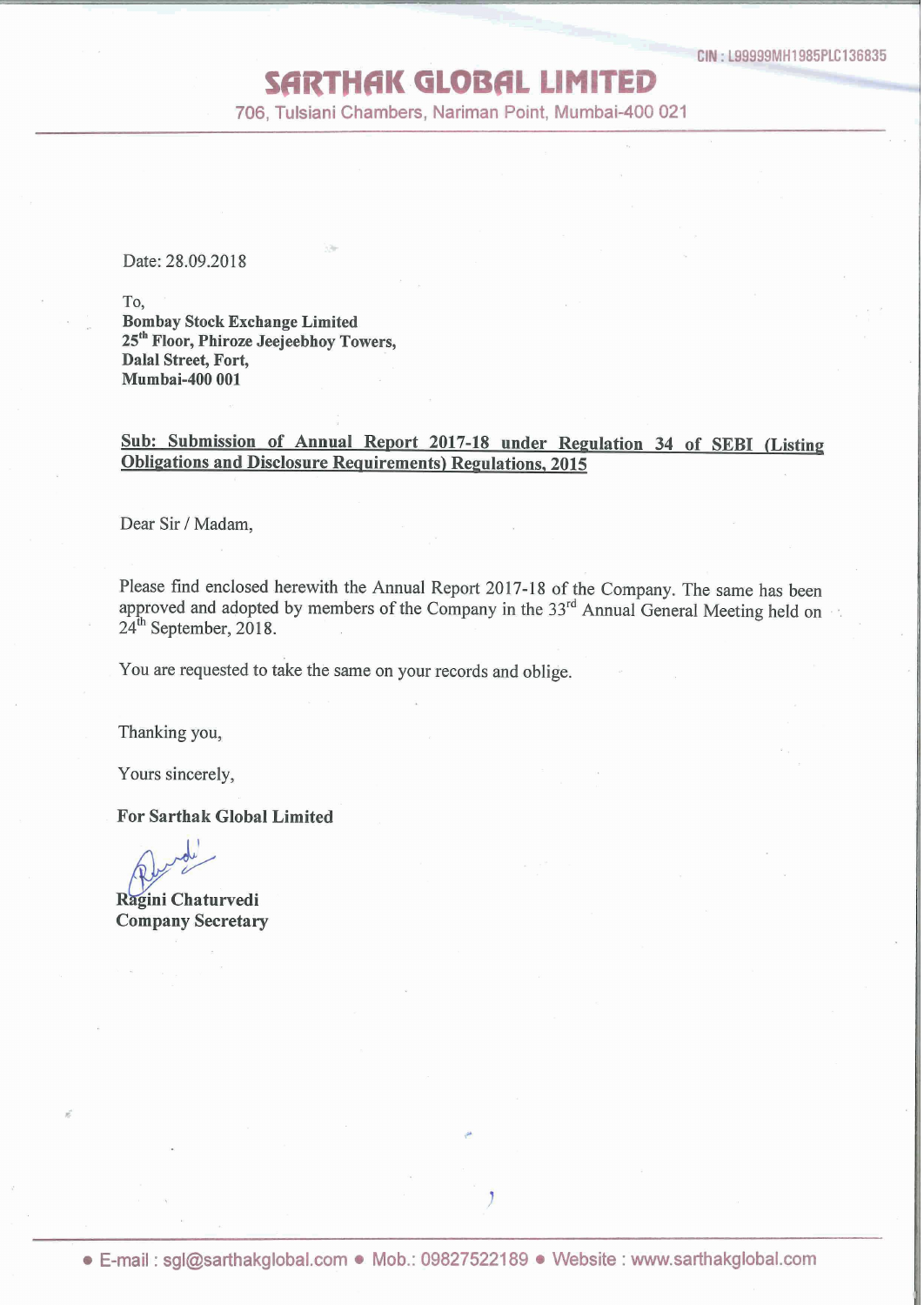# **BOARD OF DIRECTORS**

- Mr. Sunil Gangrade **Mr.** Sunil Gangrade  **Whole-time Director**
- 

L99999MH1985PLC136835 Mr. Pinkesh Gupta

## **STOCK EXCHANGE LISTING COMPANY SECRETARY**

The Bombay Stock Exchange CS Pratibha Joshi

### **REGISTERED OFFICE BANKERS**

Nariman Point, Mumbai-400021 (M.H.)

### **STATUTORY AUDITORS**

M/s. Palak Vaid & Company Chartered Accountants, 47/B, Nemi Nagar, Jain Colony, Kesar Bagh Road, Indore -452018 (M.P.)

# **SARTHAK GLOBAL LIMITED**

- 
- Mr. Ritesh Sinvhal **Mr. Ritesh Sinvhal** Additional cum Independent Director
- Mr. Yogender Mohan Sharma  **Independent Director**
- Mrs. Swati Sudesh Oturkar Non-Executive Director

**CIN CHIEF FINANCIAL OFFICER**

(Resigned w.e.f. 30.04.2018) CS Ragini Chaturvedi (Appointed w.e.f. 01.05.2018)

706, Tulsiani Chambers, State Bank of India

#### **ADMINISTRATIVE SECRETARIAL AUDITORS**

**& CORPORATE OFFICE M/s. Gangrade Purviya & Associates** 170/10, Film Colony, The Colony Company Secretaries R.N.T. Marg, **B-4, Sonal Apartment**, Indore-452001, (M.P.) Sapna Sangeeta Road, Indore (M.P.)

| <b>CONTENTS</b>                         | PAGE NO. |
|-----------------------------------------|----------|
| Notice of the Meeting                   | 2        |
| Board's Report                          | 13       |
| Management Discussion & Analysis Report | 38       |
| Report on Corporate Governance          | 40       |
| Auditors' Report                        | 51       |
| Balance Sheet                           | 58       |
| Statement of Profit & Loss              | 59       |
| Cash Flow Statement                     | 60       |
| Notes on Financial Statements           | 61       |
| Proxy Form                              | 75       |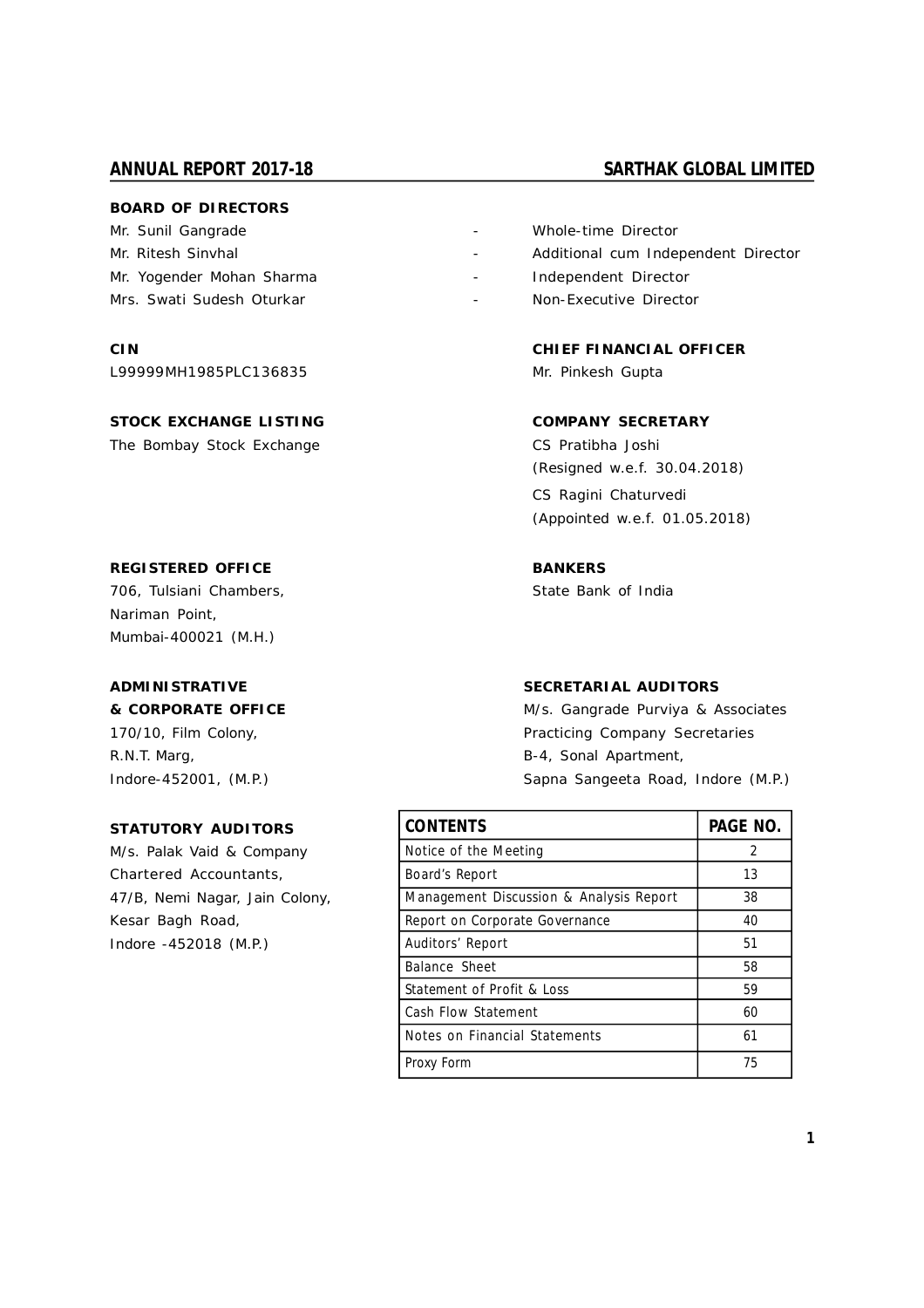## **NOTICE**

**NOTICE** is hereby given that the Thirty Third Annual General Meeting of the members of Sarthak Global Limited will be held at Room No. 4, Anna Bhuvan, 3<sup>rd</sup> Floor, 87C Devji Ratansi Marg, Dana Bunder, Mumbai- (MH) – 400009 on Monday, the 24<sup>th</sup> September, 2018 at 1.45 P.M. to transact the following businesses:

## **ORDINARY BUSINESS**

- 1. To receive, consider, approve and adopt the Audited Financial Statements of the Company for the financial year ended 31<sup>st</sup> March, 2018 together with the Report of the Directors and Auditors thereon.
- 2. To appoint a Director in place of Mr. Sunil Gangrade (DIN 00169221) who retires by rotation and being eligible offers himself for re-appointment.

#### **SPECIAL BUSINESS**

3. To approve the appointment of Mr. Ritesh Sinvhal (DIN: 07969340) as an Independent Director of the Company and in this regard to consider and, if thought fit, to pass, with or without modification(s), the following resolution as an **Ordinary Resolution**:

"**RESOLVED THAT** pursuant to the provisions of Sections 149, 150, 152, 160 and any other applicable provisions of the Companies Act, 2013 ("the Act") and the Rules made there under (including any statutory modification(s) or re enactment thereof for the time being in force) read with Schedule IV to the Companies Act, 2013, Mr. Ritesh Sinvhal (DIN: 07969340), who was appointed as an Additional Director of the Company with effect from  $23<sup>rd</sup>$  October, 2017 and whose term of office expires at this Annual General Meeting and who has offered himself for appointment as Independent Director and in respect of whom the Company has received a notice in writing under Section 160 of the Companies Act, 2013, proposing his candidature for the office of the Director, be and is hereby appointed as an Independent Director of the Company to hold office for a term upto 22.10.2022 and he shall not be liable to retire by rotation.

4. To approve the re-appointment of Mr. Yogender Mohan Sharma (DIN: 03644480) as an Independent Director of the Company and in this regard to consider and, if thought fit, to pass, with or without modification(s), the following resolution as a **Special Resolution: RESOLVED** pursuant to the provisions of Sections 149, 150, 152 read with Schedule IV and other applicable provisions of the Companies Act, 2013 and the Companies (Appointment and Qualifications of Directors) Rules, 2014 and Securities and Exchange Board of India (Listing Obligations and Disclosure Requirements) Regulations, 2015 [including any statutory modification(s) or amendment(s) thereto or re-enactment(s) thereof for the time being in force], Mr. Yogender Mohan Sharma (DIN: 03644480), who was appointed as an Independent Director of the Company at the 29th Annual General Meeting of the Company and who holds office of the Independent Director up to 31<sup>st</sup> March, 2019 and who is eligible for being re-appointed as an Independent Director and in respect of whom the Company has received a Notice in writing under section 160 of the Companies Act, 2013 proposing his candidature for the office of Director, be re-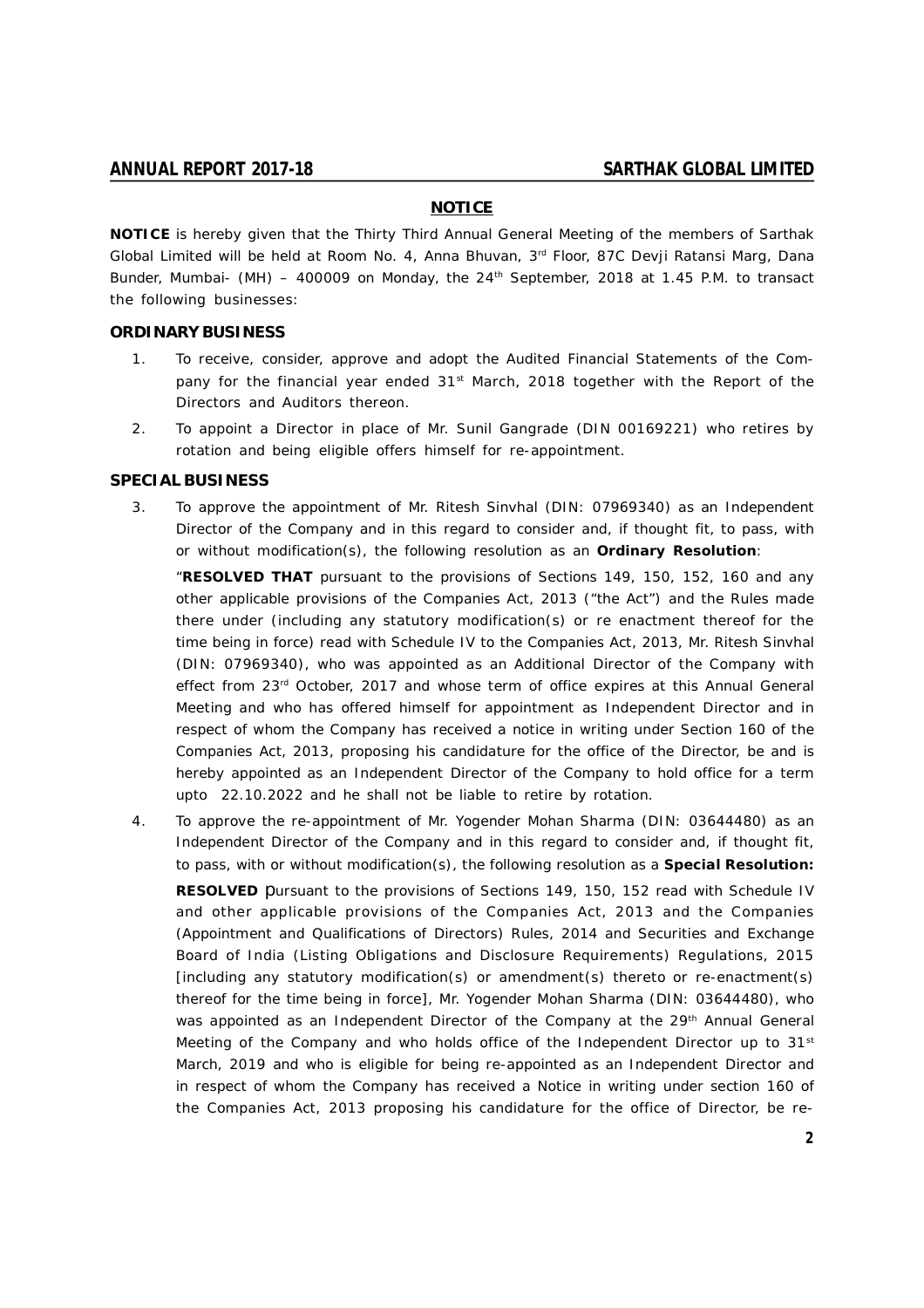# **SARTHAK GLOBAL LIMITED**

appointed as an Independent Director of the Company, not liable to retire by rotation, to hold office for a second term of five consecutive years commencing from 1<sup>st</sup> April, 2019 to 31<sup>st</sup> March, 2024."

By order of the Board of Directors

Place: Indore **Ragini Chaturvedi** Dated: 14<sup>th</sup> August, 2018 **Company Secretary**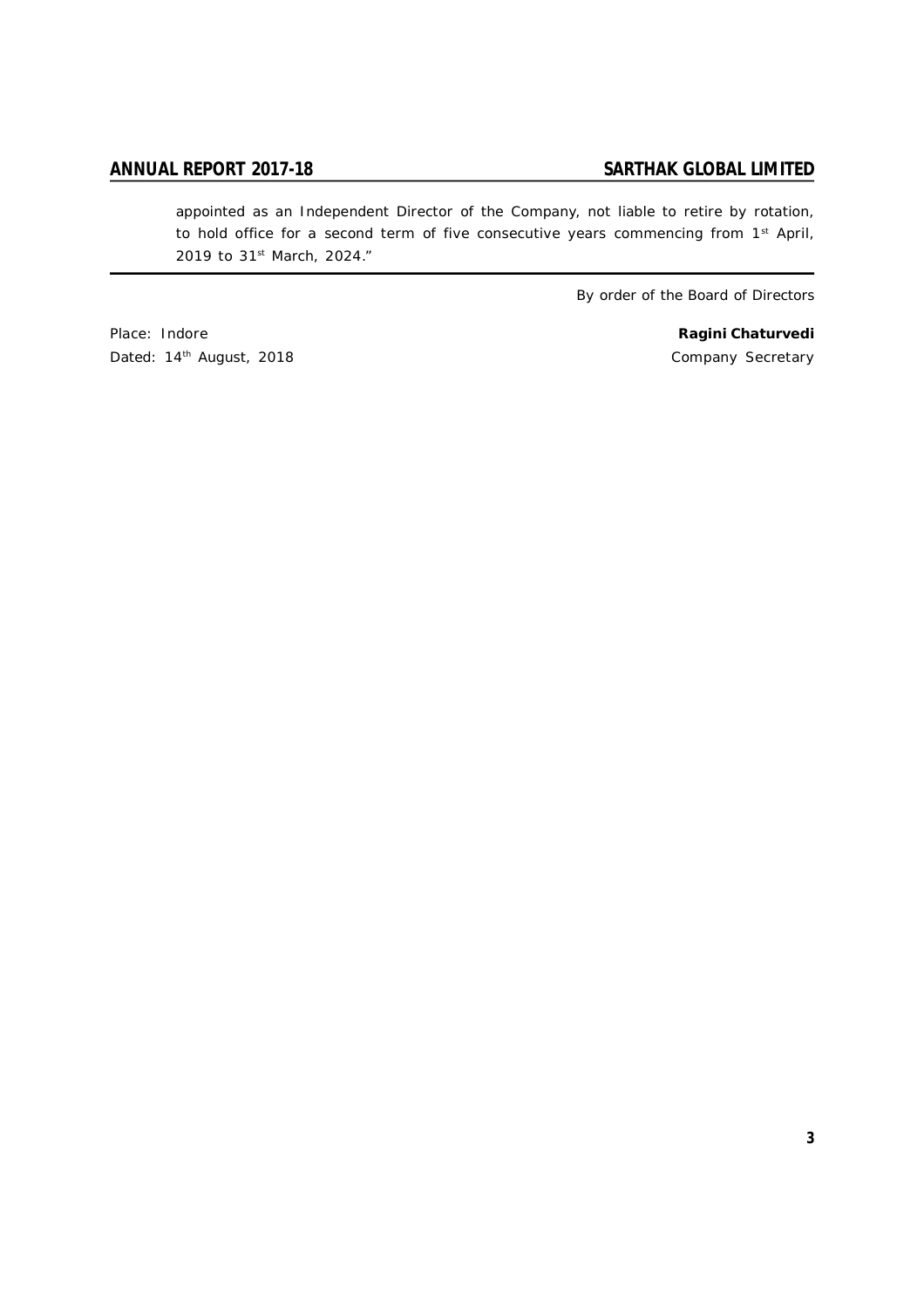#### **NOTES:**

- 1. A MEMBER ENTITLED TO ATTEND AND VOTE AT THE MEETING IS ENTITLED TO APPOINT A PROXY TO ATTEND AND VOTE INSTEAD OF HIMSELF AND A PROXY NEED NOT BE A MEMBER OF THE COMPANY. THE INSTRUMENT APPOINTING A PROXY SHOULD, HOWEVER, BE DEPOSITED AT THE REGISTERED OFFICE OF THE COMPANY NOT LESS THAN 48 HOURS BEFORE THE COMMENCEMENT OF THE MEETING.
- 2. A PERSON SHALL ACT AS PROXY FOR ONLY 50 MEMBERS AND HOLDING IN AGGREGATE NOT MORE THAN 10 PERCENT OF THE TOTAL SHARE CAPITAL OF THE COMPANY CARRYING VOTING RIGHTS. MEMBER HOLDING MORE THAN 10 PERCENT OF THE TOTAL SHARE CAPITAL OF THE COMPANY CARRYING VOTING RIGHTS MAY APPOINT A SINGLE PERSON AS PROXY AND SUCH PERSON SHALL NOT ACT AS PROXY FOR ANY OTHER MEMBER.
- 3. Register of Members and Share Transfer Books of the Company will remain closed from **17th September, 2018 to 24th September, 2018** (both days inclusive).
- 4. An Explanatory statement pursuant to Section 102 of the Companies Act, 2013 (the "Act") in respect of item no. 3 and 4 of the notice set out above, is annexed hereto.
- 5. The requirement to place the matter relating to appointment of Auditors for ratification by members at every Annual General Meeting is done away with vide notification dated May 7, 2018 issued by the Ministry of Corporate Affairs, New Delhi. Accordingly, no resolution is proposed for ratification of appointment of Auditors, who were appointed in the Annual General Meeting held on 26<sup>th</sup> September, 2017.
- 6. SEBI has mandated that transfer of securities would be carried out in dematerialized form only with effect from 05.12.2018. As per the said amendment 'except in case of transmission or transposition of securities, requests for effecting transfer of securities shall not be processed unless the securities are held in the dematerialized form with a depository'. The shareholders who continue to hold their shares in physical form, advising them to get the same dematerialized before 05.12.2018.
- 7. As per the Securities and Exchange Board of India (SEBI) Circular No. SEBI/HO/MIRSD/ DOP1/CIR/P/2018/73 dated April 20, 2018, the following documents/ information are required to be submitted by members holding shares in physical form:
	- (i) Self attested copy of the PAN Card (All the holders in case of joint holding), and
	- (ii) Original Cancelled Cheque Leaf bearing name of the shareholder OR Copy of Bank Passbook/ Statement showing name of accountholder attested by bank having MICR/IFSC etc. (of the first holder in case of joint holding).

Members holding shares in physical form are requested to submit the above mentioned details/ documents to Registrar & Share Transfer Agent (RTA) Sarthak Global Limited, 170/10, Film Colony, R.N.T. Marg, Indore (MP) 452001.

- 8. Members are requested to:
	- a. Complete the enclosed attendance slip and deliver the same at the entrance of the meeting hall.
	- b. Bring their copies of the Annual Report at the time of attending the Annual General Meeting.
	- c. Send their questions at least 10 days in advance of the Annual General Meeting about any further information on accounts so as to enable the Company to answer their question satisfactorily.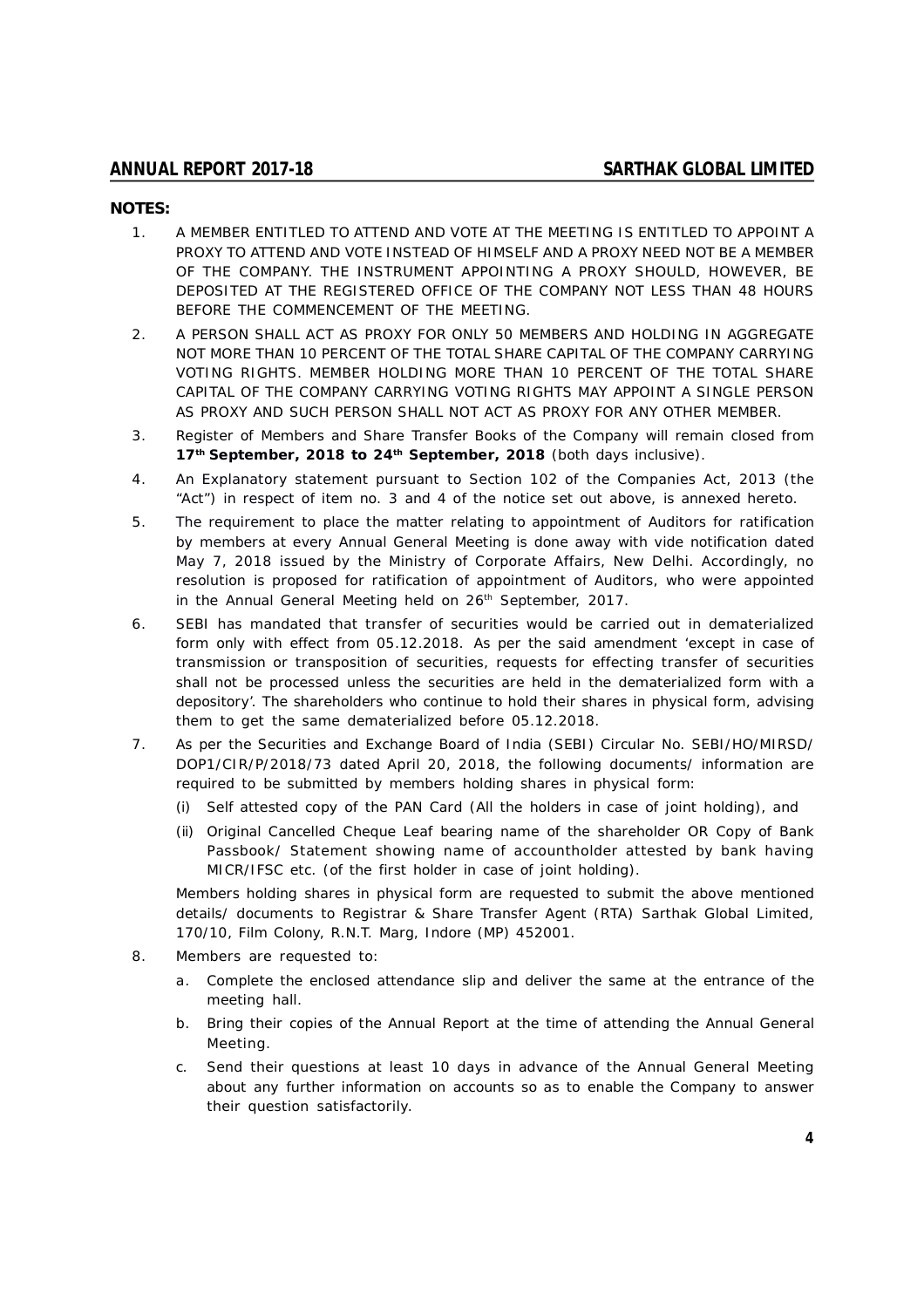- 9. Details of Directors retiring by rotation / seeking appointment / re-appointment at the ensuing Meeting are provided in the "Annexure" to the Notice pursuant to the provisions of (i) the Securities and Exchange Board of India (Listing Obligations and Disclosure Requirements) Regulations, 2015 and (ii) Secretarial Standard on General Meetings ("SS-2"), issued by the Institute of Company Secretaries of India.
- 10.. All documents referred to in the accompanying Notice are open for inspection at the Registered Office of the Company on all working days except Saturday between 11.00 a.m. to 1.00 p.m. upto the date of the Annual General Meeting.
- 11. In terms of circulars issued by Securities and Exchange Board of India (SEBI), it is now mandatory to furnish a copy of PAN card to the Company or its RTA in the following cases viz. transfer of shares, deletion of name, transmission of shares and transposition of shares.
- 12. The Notice of Annual General Meeting and Annual Report of the Company for the year 2017-18, circulated to the Members of the Company, is available on the Company's website viz. www.sarthakglobal.com.

#### 13. **Remote E-Voting**

(I) In compliance with provisions of Section 108 of the Companies Act, 2013 read with the relevant Rules made thereunder and Regulation 44 of the SEBI (Listing Obligations and Disclosure Requirements) Regulations, 2015, the Company is pleased to provide members facility to exercise their right to vote at the  $33<sup>rd</sup>$  Annual General Meeting (AGM) by electronic means and the business may be transacted through e-voting Services provided by Central Depository Services (India) Limited (CDSL).

#### **The instructions for shareholders voting electronically are as under:**

- (i) The remote e-voting period begins on Friday,  $21^{st}$  September, 2018 at 9.00 a.m. and ends on Sunday, 23rd September, 2018 at 5.00 p.m. During this period shareholders of the Company, holding shares either in physical form or in dematerialized form, as on  $17<sup>th</sup>$  September, 2018 i.e. cut-off date (record date), may cast their vote electronically. The remote e-voting module shall be disabled by CDSL for voting thereafter.
- (ii) Shareholders who have already voted prior to the meeting date would not be entitled to vote at the meeting venue.
- (iii) The shareholders should log on to the e-voting website www.evotingindia.com.
- (iv) Click on Shareholders.
- (v) Now Enter your User ID :
	- a. For CDSL: 16 digits beneficiary ID,
	- b. For NSDL: 8 Character DP ID followed by 8 Digits Client ID,
	- c. Members holding shares in Physical Form should enter Folio Number registered with the Company.
- (vi) Next enter the Image Verification as displayed and Click on Login.
- (vii) If you are holding shares in demat form and had logged on to www.evotingindia.com and voted on an earlier voting of any Company, then your existing password is to be used.
- (viii)If you are a first time user, follow the steps given below: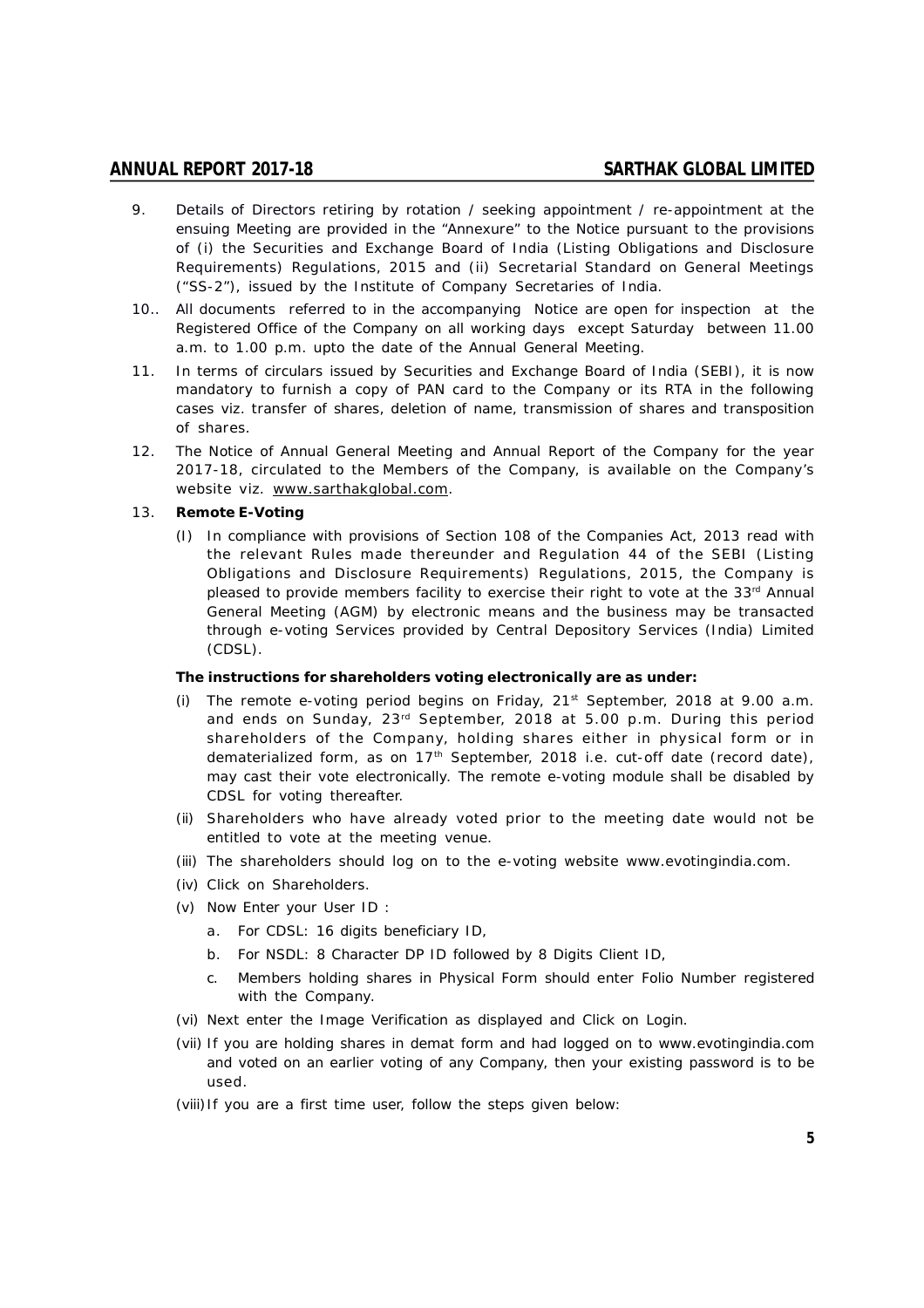# **SARTHAK GLOBAL LIMITED**

|                                                           | For Members holding shares in Demat Form and Physical Form                                                                                                                                                                                                                                                                                                            |
|-----------------------------------------------------------|-----------------------------------------------------------------------------------------------------------------------------------------------------------------------------------------------------------------------------------------------------------------------------------------------------------------------------------------------------------------------|
| <b>PAN</b>                                                | Enter your 10 digit alpha-numeric PAN issued by Income Tax<br>Department (Applicable for both demat shareholders as well as physical<br>shareholders).                                                                                                                                                                                                                |
|                                                           | Members who have not updated their PAN with the Company/<br>Depository Participant are requested to use the first letter of their<br>name and the 9 digits of the sequence number (which is printed<br>on address sticker), in the PAN field.                                                                                                                         |
|                                                           | In case the sequence number is less than 9 digits enter the<br>$\bullet$<br>applicable number of 0's before the number after the first character<br>of the name in CAPITAL letters. Eg. If your name is Ramesh Kumar<br>with sequence number 1then enter R000000001 in the PAN field.                                                                                 |
| Dividend Bank Details<br><b>OR</b><br>Date of Birth (DOB) | Enter the Dividend Bank Details or Date of Birth (in dd/mm/yyyy format)<br>as recorded in your demat account or in the company records in order<br>to login.<br>If both the details are not recorded with the depository or company,<br>$\bullet$<br>please enter the member id / folio number in the Dividend Bank<br>details field as mentioned in instruction (v). |

(ix) After entering these details appropriately, click on "SUBMIT" tab.

(x) Members holding shares in physical form will then directly reach the Company selection screen. However, members holding shares in demat form will now reach 'Password Creation' menu wherein they are required to mandatorily enter their login password in the new password field. Kindly note that this password is to be also used by the demat holders for voting for resolutions of any other Company on which they are eligible to vote, provided that Company opts for e-voting through CDSL platform. It is strongly recommended not to share your password with any other person and take utmost care to keep your password confidential.

- (xi) For Members holding shares in physical form, the details can be used only for evoting on the resolutions contained in this Notice.
- (xii) Click on the EVSN for "SARTHAK GLOBAL LIMITED" on which you choose to vote.
- (xiii) On the voting page, you will see "RESOLUTION DESCRIPTION" and against the same the option "YES/NO" for voting. Select the option YES or NO as desired. The option YES implies that you assent to the Resolution and option NO implies that you dissent to the Resolution.
- (xiv) Click on the "RESOLUTIONS FILE LINK" if you wish to view the entire Resolution details.
- (xv) After selecting the resolution you have decided to vote on, click on "SUBMIT". A confirmation box will be displayed. If you wish to confirm your vote, click on "OK", else to change your vote, click on "CANCEL" and accordingly modify your vote.
- (xvi) Once you "CONFIRM" your vote on the resolution, you will not be allowed to modify your vote.
- (xvii) You can also take out print of the votes cast by clicking on "Click here to print" option on the Voting page.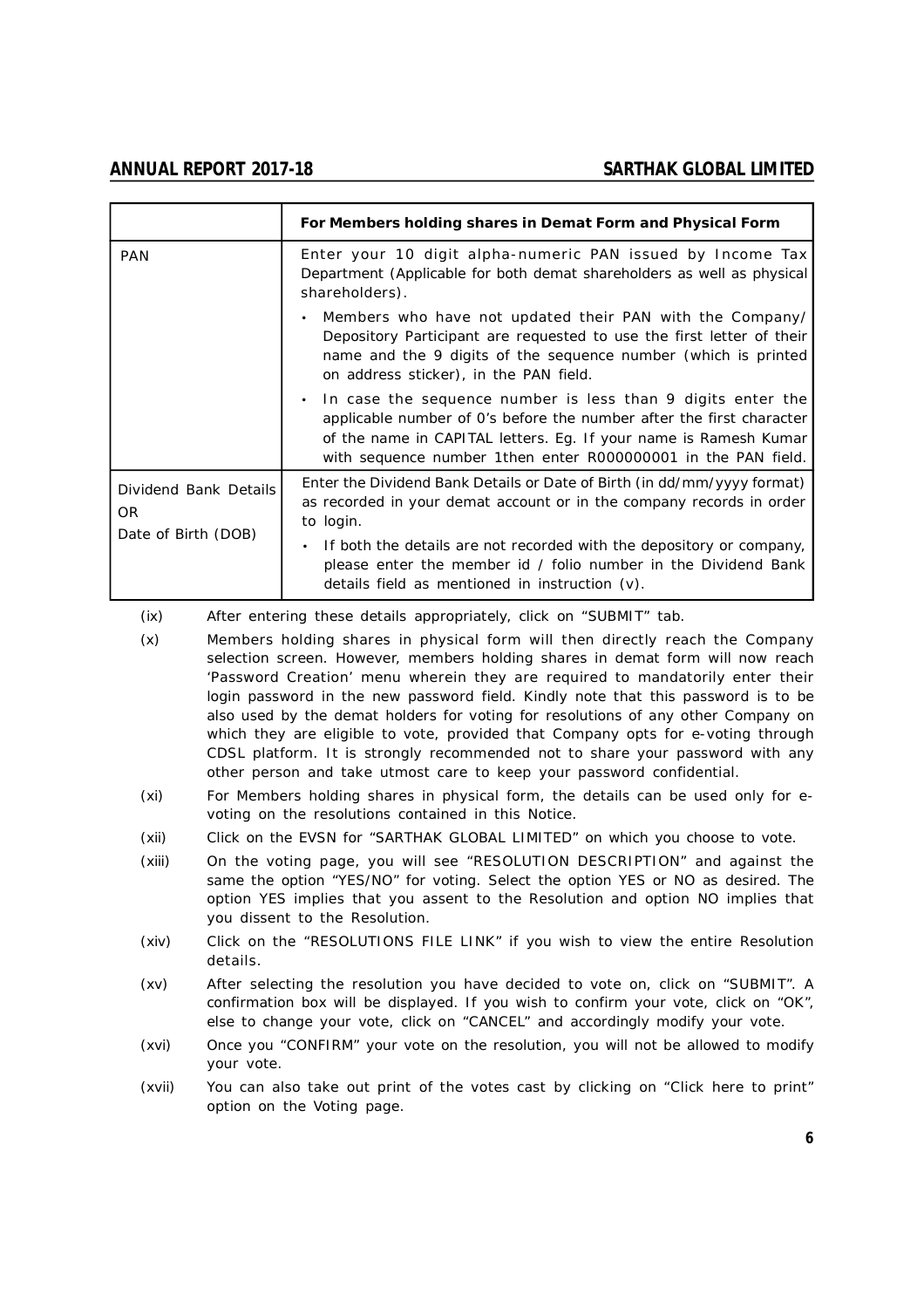- (xviii) If a demat account holder has forgotten the login password then enter the User ID and the image verification code and click on Forgot Password & enter the details as prompted by the system.
- (xix) Shareholders can also cast their vote using CDSL's mobile app m-voting available for android based mobiles. The m-voting app can be downloaded from google playstore. Iphone and Windows phone users can download the app from the App store and Windows phone store respectively. Please follow the Instructions as prompted by the mobile app while voting on your mobile
- (xx) Note for Non-Individual Shareholders & Custodians:
	- Non-Individual shareholders (i.e. other than Individuals, HUF, NRI etc.) are required to log on to www.evotingindia.com and register themselves as Corporates.
	- A scanned copy of the Registration Form bearing the stamp and sign of the entity should be emailed to helpdesk.evoting@cdslindia.com.
	- After receiving the login details a compliance user should be created using the admin login and password. The Compliance user would be able to link the account(s) for which they wish to vote on.
	- $\Box$  The list of accounts linked in the login should be mailed to helpdesk.evoting@cdslindia.com and on approval of the accounts they would be able to cast their vote.
	- A scanned copy of the Board Resolution and Power of Attorney (POA) which they have issued in favour of the Custodian, if any, should be uploaded in PDF format in the system for the scrutinizer to verify the same.
- (xxi) In case you have any queries or issues regarding e-voting, you may refer the Frequently Asked Questions ("FAQs") and e-voting manual available at www.evotingindia.com under help section or write an email to helpdesk.evoting@cdslindia.com.
- (II) (a) Mr. L. N. Joshi, FCS 5201, Practicing Company Secretary (CP No 4216) has been appointed as Scrutinizer to scrutinize the e-voting process in a fair and transparent manner.
	- (b) The Scrutinizer shall, immediately after the conclusion of voting at the general meeting, would count the votes cast at the meeting, thereafter unblock the votes cast through remote e-voting in the presence of at least two witnesses not in the employment of the Company and make, not later than 48 hours of conclusion of the meeting, a consolidated Scrutinizer's report of the total votes cast in favor or against, if any, to the Chairman or a person authorised by him in writing who shall countersign the same.
- 14. Voting is provided to the members through remote e-voting and at the annual general meeting of the Company. A Member can opt for only one mode of voting i.e. either through e-voting or at the Annual General Meeting of the Company.
- 15. The members who have cast their vote by remote e-voting may also attend the Meeting but shall not be entitled to cast their vote again.
- 16. If a Member casts votes by both modes, then voting done through remote e-voting shall prevail.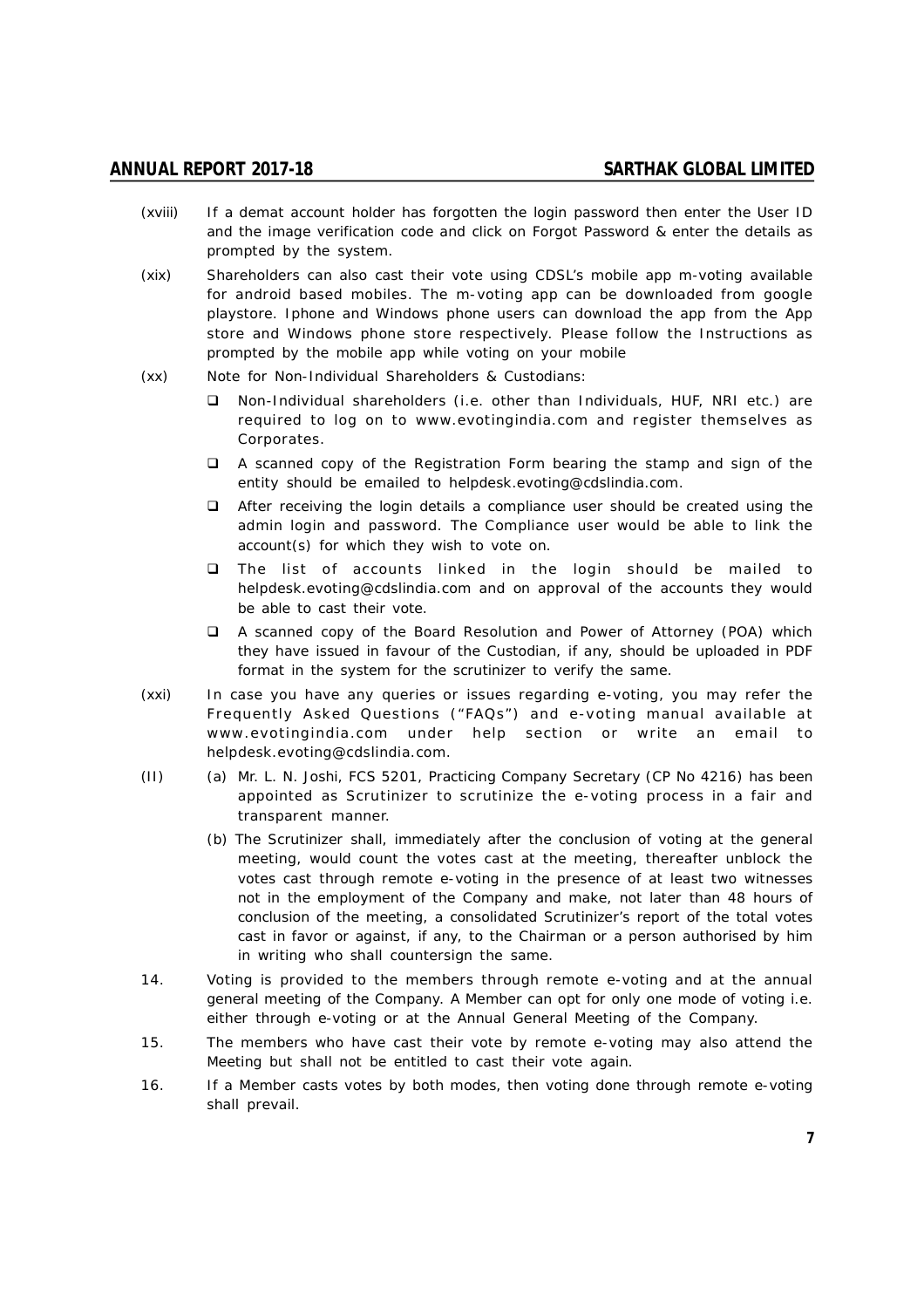- 17. At the meeting, after all the items of the notice have been discussed, the Chairman will order poll in respect of all the items. Poll will be conducted and supervised under the Scrutinizer appointed for remote e-voting as stated above. After conclusion of the poll, the Chairman may declare the meeting as closed.
- 18. The Results declared along with the Scrutinizer's Report shall be placed on the Company's website www.sarthakglobal.com not later than 48 hours of conclusion of the Annual General Meeting of the Company and will be communicated to the Stock Exchange(s).
- 16. A route map and prominent land mark for easy location to the venue of AGM is attached to this Notice.

By order of the Board of Directors

Dated: 14<sup>th</sup> August, 2018 **Company Secretary** 

# Place: Indore **RAGINI CHATURVEDI**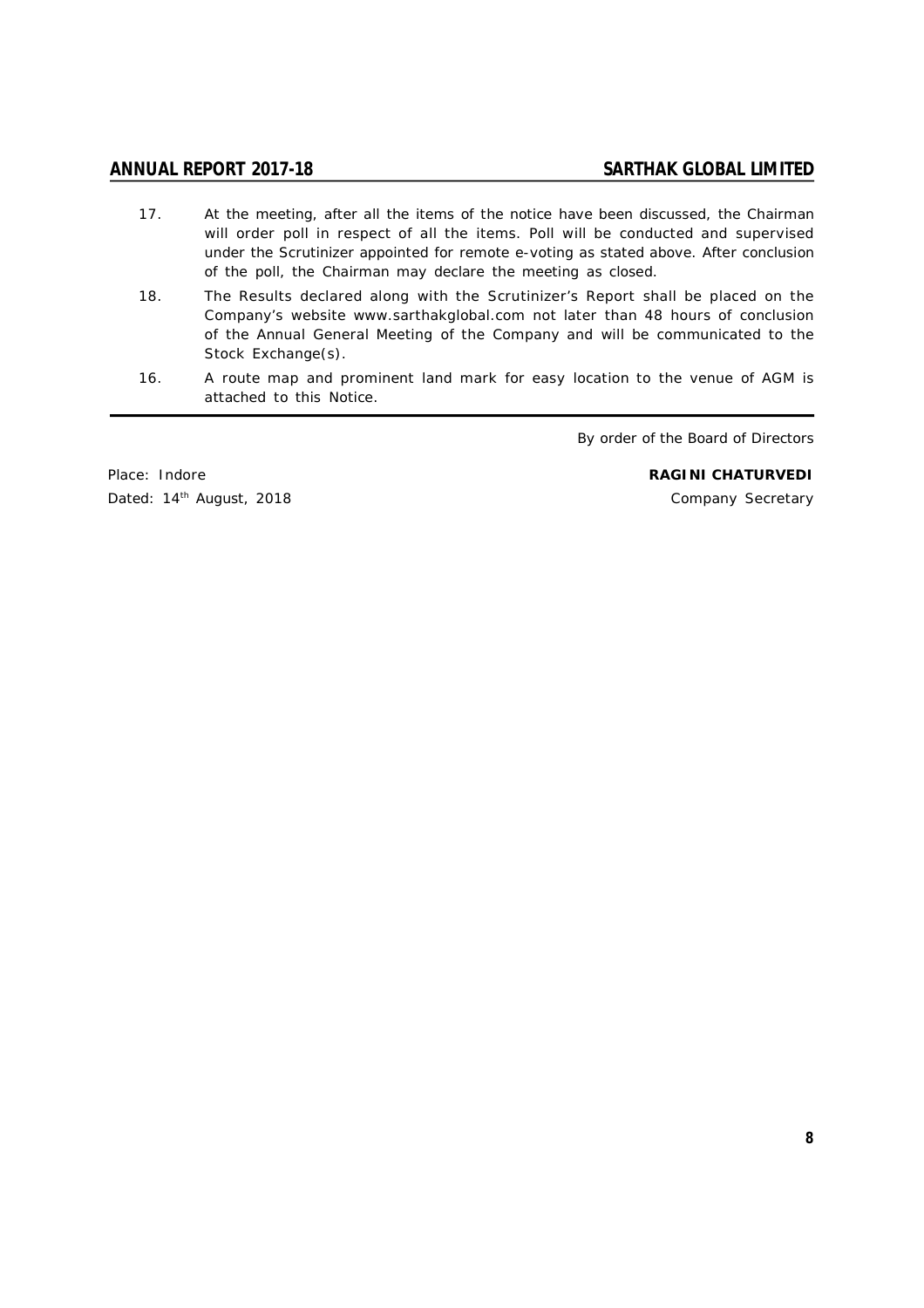# **EXPLANATORY STATEMENT AS REQUIRED UNDER SECTION 102 OF THE COMPANIES ACT, 2013.**

#### **ITEM NO. 3**

Mr. Ritesh Sinvhal (DIN: 07969340) was appointed by the Board as an additional director of the Company w.e.f.  $23<sup>rd</sup>$  October, 2017 and he holds office up to the date of the ensuing Annual General Meeting.

The Company has received a notice under Section 160 of the Companies Act, 2013 ("the Act") along with the deposit of the requisite amount proposing his candidature for the office of Director of the Company.

Mr. Ritesh Sinvhal has given a declaration to the Board that he meets the criteria of independence as provided under section 149(6) of the Act. In the opinion of the Board, he fulfills the conditions specified in the Act and the Rules framed thereunder for appointment as Independent Director and he is independent of the management.

Section 149(10) of the Act provided that an independent director shall hold office for a term of upto five consecutive years on the Board. Further, section 149(13) of the Act, states that the provision relating to retirement of directors by rotation shall not apply to the appointment of independent directors. In compliance with the provisions of the Companies Act, 2013, it is proposed to appoint Mr. Ritesh Sinvhal as an independent director of the Company to hold office for a term upto 22.10.2022.

Pursuant to the provisions of (i) the Securities and Exchange Board of India (Listing Obligations and Disclosure Requirements) Regulations, 2015 and (ii) Secretarial Standard on General Meetings ("SS-2"), issued by the Institute of Company Secretaries of India, Details of Mr. Ritesh Sinvhal are provided and form a part of the Notice.

A copy of the draft letter of appointment of Mr. Ritesh Sinvhal as an Independent Director, setting out the terms and conditions, is available for inspection by the Members at the registered office of the Company on all working days (except Saturdays, Sundays and Public Holidays) between 10:00 am to 12:00 pm up to the date of the AGM.

The Board recommends the Ordinary Resolution at Item No. 3 for approval of the members.

Save and except Mr. Ritesh Sinvhal, None of the Directors or Key Managerial Personnel of the Company or their relatives is, in any way, concerned or interested financially or otherwise in the Ordinary Resolution set out at Item No. 3 of the Notice.

### **ITEM NO. 4**

In the 29<sup>th</sup> Annual General Meeting held on 10.09.2014, Mr. Yogender Mohan Sharma (DIN: 03644480) was appointed as an Independent Director of the Company for a term of five years.

The Board, based on the performance evaluation and as per the recommendation of the Nomination and Remuneration Committee, his background and experience and contributions made by him during his tenure, considers that, the continued association of aforesaid Independent Director would be beneficial to the Company and it is desirable to continue to avail his services as an Independent Director. Accordingly, he is proposed to be re-appointed as an Independent Director of the Company, not liable to retire by rotation, for second term of 5 (five) consecutive years on the Board of the Company.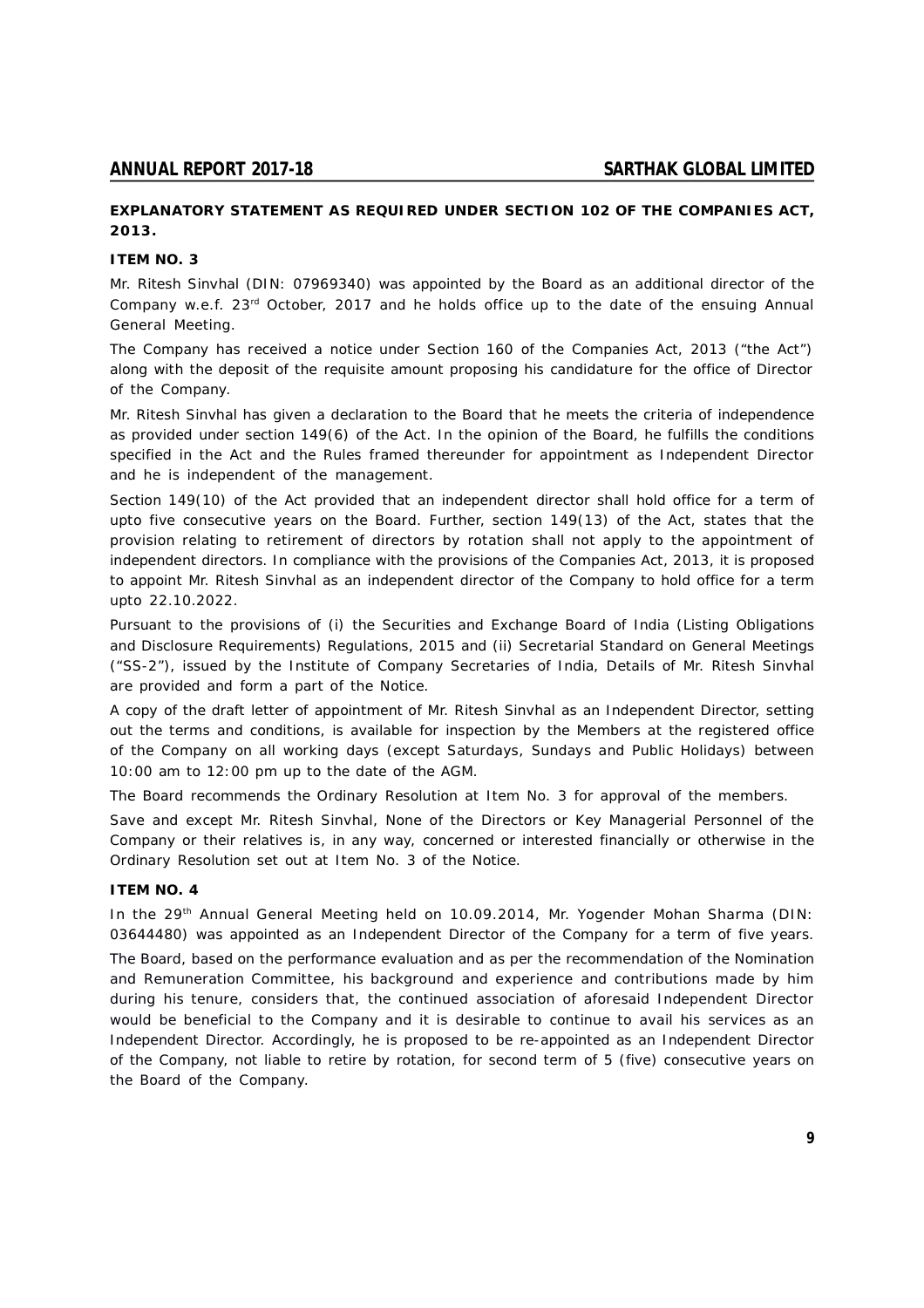The Proposed appointee is not disqualified from being appointed as a Director in terms of Section 164 of the Act and has given his consent to act as a Director. The Company has also received declaration from appointee that he meets the criteria of independence as prescribed both under Section 149(6) of the Act and under the Securities and Exchange Board of India (Listing Obligations and Disclosure Requirements) Regulations, 2015 ("Listing Regulations").

In the opinion of the Board, proposed appointee fulfils the conditions for appointment as an Independent Director as specified in the Act and the Listing Regulations. He is independent of the management. Copy of draft letter of appointment of proposed appointee setting out the terms and conditions of appointment is available for inspection by the members at the registered office of the Company on all working days (except Saturdays, Sundays and Public Holidays) between 10:00 am to 12:00 pm up to the date of the AGM.

The Company has received notices in writing under section 160 of the Act, proposing his candidature for the office of Director of the Company.

This statement may also be regarded as an appropriate disclosure under the Act and the Listing Regulations.

Pursuant to the provisions of (i) the Securities and Exchange Board of India (Listing Obligations and Disclosure Requirements) Regulations, 2015 and (ii) Secretarial Standard on General Meetings ("SS-2"), issued by the Institute of Company Secretaries of India, Details of Mr. Yogender Mohan Sharma (DIN: 03644480) are provided and forms a part of the Notice.

The Board recommends the Special Resolution set out at Item No. 4 of the Notice for approval by the members.

Save and except Mr. Yogender Mohan Sharma (DIN: 03644480), none of the other Directors or Key Managerial Personnel of the Company or their relatives is, in any way, concerned or interested, financially or otherwise, in the special resolution set out at Item No. 4 of the Notice.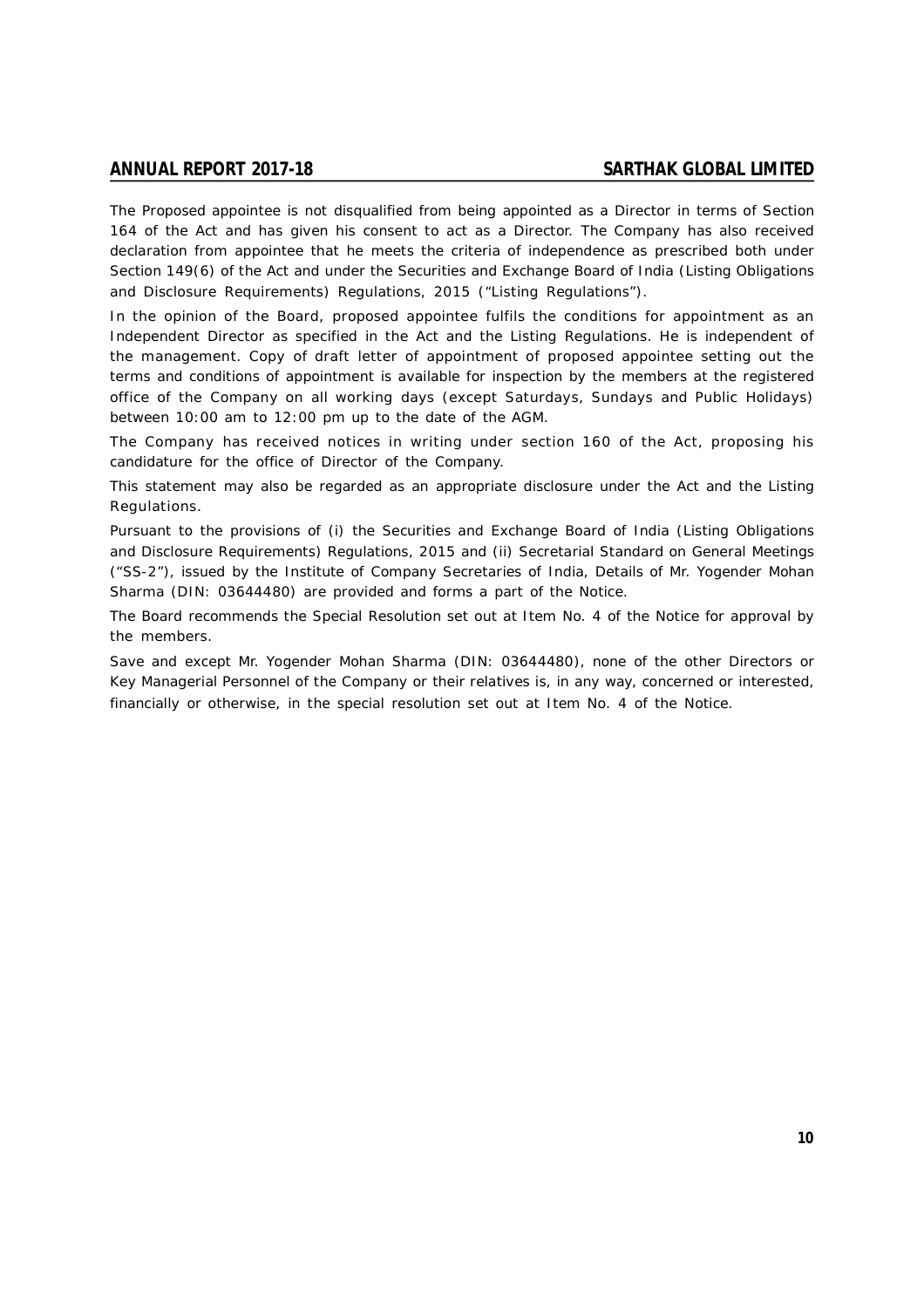#### **SARTHAK GLOBAL LIMITED**

**ADDITIONAL INFORMATION OF DIRECTORS SEEKING REAPPOINTMENT/ APPOINTMENT AT THE ENSUING ANNUAL GENERAL MEETING PURSUANT TO REGULATION 36(3) OF SEBI (LISTING OBLIGATION AND DISCLOSURE REQUIREMENTS) REGULATION 2015 AND SECRETARIAL STANDARD OF GENERAL MEETING:**

| Name of Director                                                                                                                  | <b>MR. SUNIL GANGRADE</b><br>(DIN: 00169221)                                                                                                                                              | <b>MR. RITESH SINVHAL</b><br>(DIN: 07969340)                                                                                                                           | MR. YOGINDER<br><b>MOHAN SHARMA</b>                                                                                                                                                                                            |
|-----------------------------------------------------------------------------------------------------------------------------------|-------------------------------------------------------------------------------------------------------------------------------------------------------------------------------------------|------------------------------------------------------------------------------------------------------------------------------------------------------------------------|--------------------------------------------------------------------------------------------------------------------------------------------------------------------------------------------------------------------------------|
|                                                                                                                                   |                                                                                                                                                                                           |                                                                                                                                                                        | (DIN:03644480)                                                                                                                                                                                                                 |
| Date of Birth                                                                                                                     | 19/10/1965                                                                                                                                                                                | 23/04/1979                                                                                                                                                             | 15/10/1951                                                                                                                                                                                                                     |
| Age                                                                                                                               | 52 Years                                                                                                                                                                                  | 39 Years                                                                                                                                                               | 67 Years                                                                                                                                                                                                                       |
| Date of first Appointment                                                                                                         | 10.02.2017                                                                                                                                                                                | 23.10.2017                                                                                                                                                             | 22.05.2014                                                                                                                                                                                                                     |
| Expertise / Experience in                                                                                                         | He is having around 27                                                                                                                                                                    | He is having more than                                                                                                                                                 | He is having around 39                                                                                                                                                                                                         |
| specific functional areas                                                                                                         | years experience in the field<br>of Banking, finance and audit.<br>He is working in the Company trading, security market<br>in last 24 years and also<br>worked as CFO of the<br>Company. | 12 years experience in<br>share accounting, share<br>matter                                                                                                            | years experience of<br>managerial level in<br>Manufacturing units.                                                                                                                                                             |
| Qualification                                                                                                                     | Graduate                                                                                                                                                                                  | Graduate                                                                                                                                                               | Graduate                                                                                                                                                                                                                       |
| <b>Terms and Conditions of</b><br>Appointment/Reappointment                                                                       | As per the resolution<br>passed by the shareholders<br>at the Annual General<br>Meeting held on 24h<br>September, 2017                                                                    | As provided in the<br>resolution at Item No. 3<br>of the Notice of this<br>Annual General Meeting                                                                      | As per the resolution at<br>item no. 4 of the Notice<br>convening this Meeting<br>read with explanatory<br>statement thereto, Mr.<br>Yogender Mohan Sharma<br>is proposed to be<br>re-appointed as an<br>Independent Director. |
| <b>Remuneration last drawn</b>                                                                                                    | ₹4,14,000/- during<br>FY 2017-18                                                                                                                                                          | $\overline{2}$ ,800/- (Sitting Fee<br>during FY 2017-18)                                                                                                               | $\bar{z}$ 6,000/- (Sitting Fee<br>during FY 2017-18)                                                                                                                                                                           |
| Remuneration proposed to<br>be paid                                                                                               | As per existing terms and<br>conditions                                                                                                                                                   | As provided in the<br>resolution at I tem No. 3<br>of the Notice of this<br>Annual General Meeting                                                                     | As per the resolution at<br>item no. 4 of the Notice<br>convening this Meeting<br>read with explanatory<br>statement thereto.                                                                                                  |
| No. & % of Equity Shares held in<br>the Company (as on 31.03.2018)                                                                | 900 (0.03%)                                                                                                                                                                               | <b>Nil</b>                                                                                                                                                             | Nil                                                                                                                                                                                                                            |
| Directorship in other Companies<br>(as on 31.03.2018)                                                                             | Shahra Securities Pvt. Ltd.                                                                                                                                                               | Vishal Resorts and<br>Hotels Pvt. Ltd.                                                                                                                                 | 1. Sarthak Industries Ltd.<br>2. Nirbhay Multitrade Pvt. Ltd.                                                                                                                                                                  |
| Number of Meetings of the Board<br>attended during the year                                                                       | 8 out of 10                                                                                                                                                                               | 3 out of 3                                                                                                                                                             | $6$ out of $10$                                                                                                                                                                                                                |
| Chairman/Member of the<br><b>Committees of the Board</b><br><b>Directors of other Companies</b><br>(includes only Audit Committee | N <sub>i</sub>                                                                                                                                                                            | Chairman of Audit<br>Committee of Vishal<br>Resorts and Hotels<br>Private Limited                                                                                      | Member of Audit<br>Committee and<br>Stakeholder's Relationship<br>Committee of Sarthak<br>Industries Limited                                                                                                                   |
| Chairman/Member of the<br><b>Committees of the Board</b><br>of Directors of ther Company                                          | Member of Audit Committee,<br>Stakeholders' Relationship<br>Committee and Risk<br>Management Committee.                                                                                   | Chairman of Audit<br>Committee, Nomination<br>& Remuneration<br>Committee and Risk<br>Management Committee<br>and Member of<br>Stakeholders'<br>Relationship Committee | Member of Audit<br>Committee, Nomination<br>& Remuneration Committee<br>and Chairman of<br>Stakeholders' Relationship<br>Committee                                                                                             |
| Relationship between                                                                                                              | Not related to any                                                                                                                                                                        | Not related to any                                                                                                                                                     | Not related to any                                                                                                                                                                                                             |
| directors inter-se                                                                                                                | director of the Company                                                                                                                                                                   | director of the Company director of the Company                                                                                                                        |                                                                                                                                                                                                                                |

Dated : 14th August, 2018 **RAGINI CHATURVEDI**

Place : Indore **By order of the Board of Directors** 

SARTHAK GLOBAL LTD. **SARTHAK GLOBAL LTD. Company Secretary** 

CIN: L99999MH1985PLC136835 Regd. Office: 706, Tulsiani Chambers, Nariman Point, Mumbai (MH), 400009 Contact No.: 022-22824851, Fax: 022-22042865 Email Id: sgl@sarthakglobal.com, Website: www.sarthakglobal.com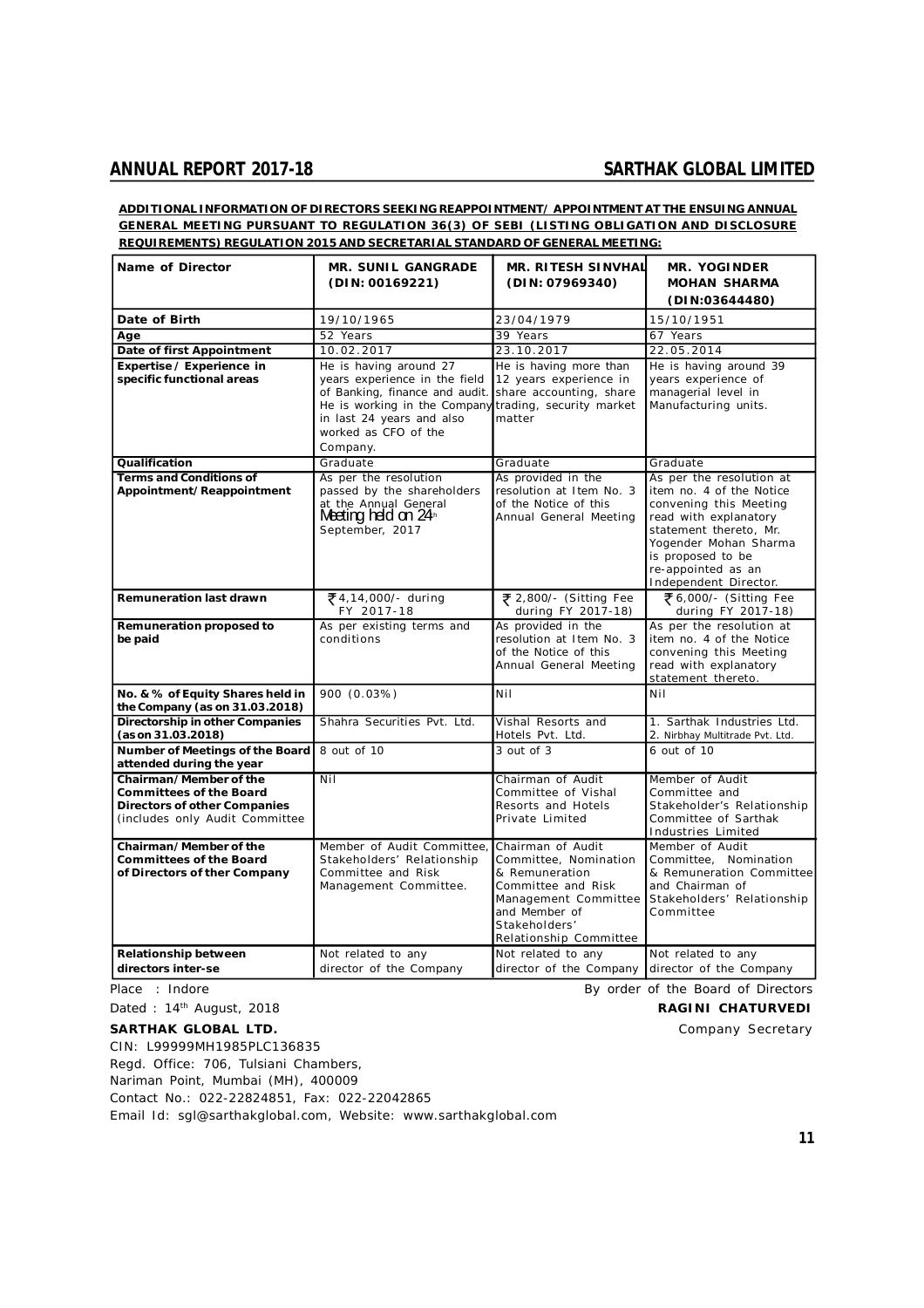# **Route Map to the AGM Venue**

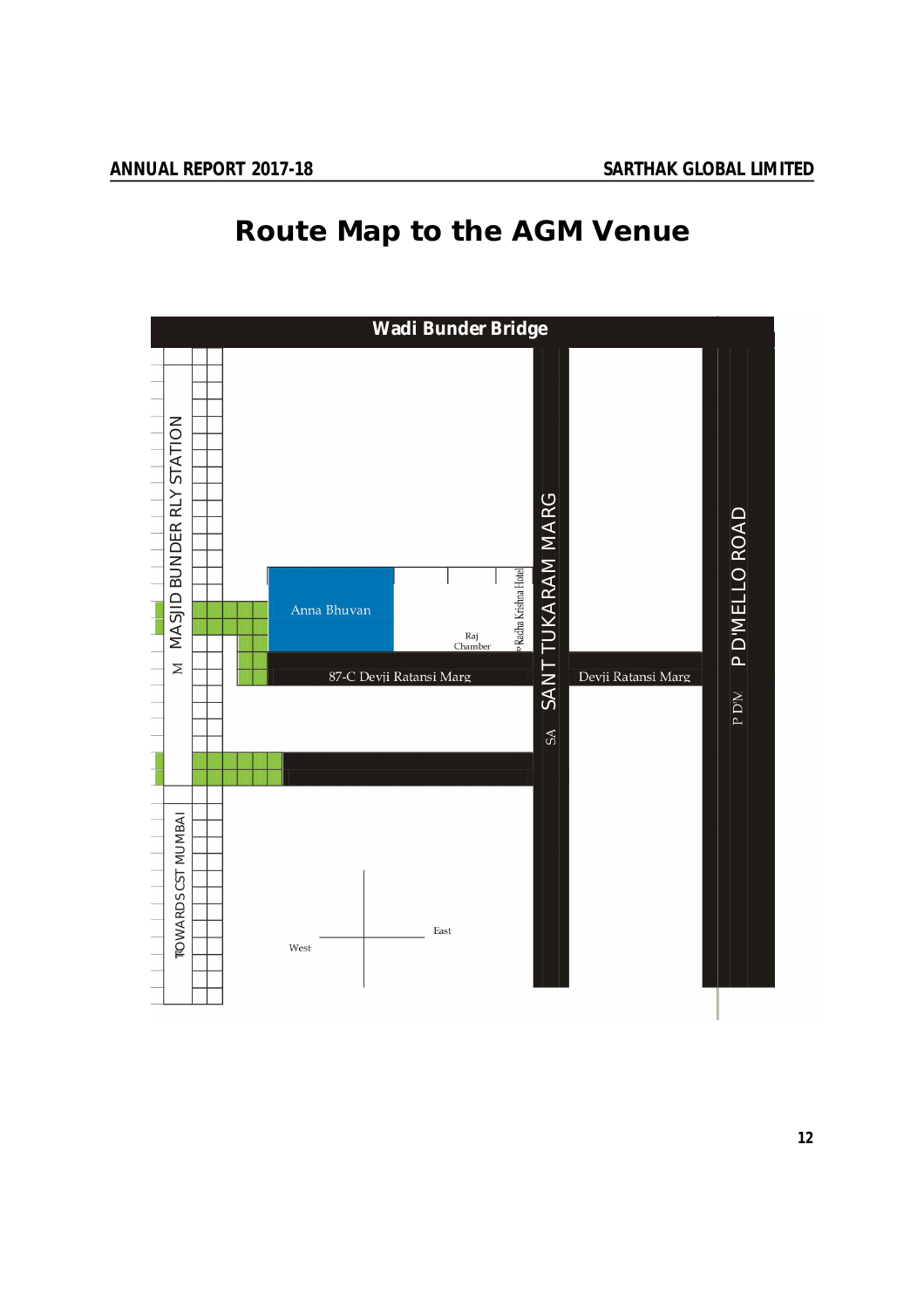# **SARTHAK GLOBAL LIMITED**

### **BOARD'S REPORT**

#### **Dear Members,**

Your Directors have pleasure in presenting the Thirty Third Annual Report together with the Audited Statement of Accounts on the business and operations of the company along with summary of standalone financial statements for the year ended 31<sup>st</sup> March, 2018.

#### **FINANCIAL RESULTS**

The performance of the Company for the financial year ended on  $31<sup>st</sup>$  March, 2018 is summarized below:

|                                                             |             | <b>(₹in Lacs)</b> |
|-------------------------------------------------------------|-------------|-------------------|
| <b>Particulars</b>                                          | $2017 - 18$ | 2016-17           |
| Revenue from Operations and other Income                    | 655.25      | 46.27             |
| Profit before tax and depreciation                          | 32.89       | 3.85              |
| Depreciation                                                | 0.22        | 1.44              |
| Profit before tax                                           | 32.67       | 2.41              |
| Deferred Tax                                                | 0.01        | (0.33)            |
| Current Tax                                                 | 8.20        | 1.00              |
| Profit after Taxation                                       | 24.46       | 1.74              |
| Less: Previous year adjustment                              | 0.00        | 0.37              |
| Less: Old Income tax written off                            | ---         |                   |
| Balance brought forward from previous year                  | 190.37      | 189.00            |
| Provision for diminution in value of non current investment |             |                   |
| Excess Depreciation Written back                            |             |                   |
| Amount available for appropriation                          | 214.83      | 190.37            |
| APPROPRIATION                                               |             |                   |
| Amount Carried to Balance sheet                             | 214.83      | 190.37            |
| Paid Up Equity Share Capital                                | 300.00      | 300.00            |
| Earning Per Share (₹ 10/- each)                             | 0.82        | 0.05              |
| Basic & Diluted (in ₹)                                      |             |                   |

### **INDIAN ACCOUNTING STANDARDS (Ind AS)**

As mandated by the Ministry of Corporate Affairs, the Company has adopted Indian Accounting Standards ("Ind AS") from 1st April, 2017. The financial statements of the Company for the financial year 2017-18 have been prepared in accordance with Ind AS, prescribed under Section 133 of the Companies Act, 2013 read with the Companies (Indian Accounting Standards) Rules, 2015 and the other recognized accounting practices and policies to the extent applicable.

### **DIVIDEND**

Your Directors have decided to plough back the profits to the operational fund requirement of the Company. Hence, no dividend has been recommended for the year under review.

### **AMOUNT TRANSFERRED TO RESERVE**

The Board of Directors has not proposed any amount for transfer to reserves for the year ended 31st March 2018.

## **OPERATIONS AND PERFORMANCE**

During the year under review Revenue from operations and other income of the Company stood at ₹ 655.55 Lacs as compared to previous year ₹ 46.27 Lacs showing increasing trend over the previous year. Profit before tax has increased to  $\overline{z}$  32.65 Lacs as compared to previous year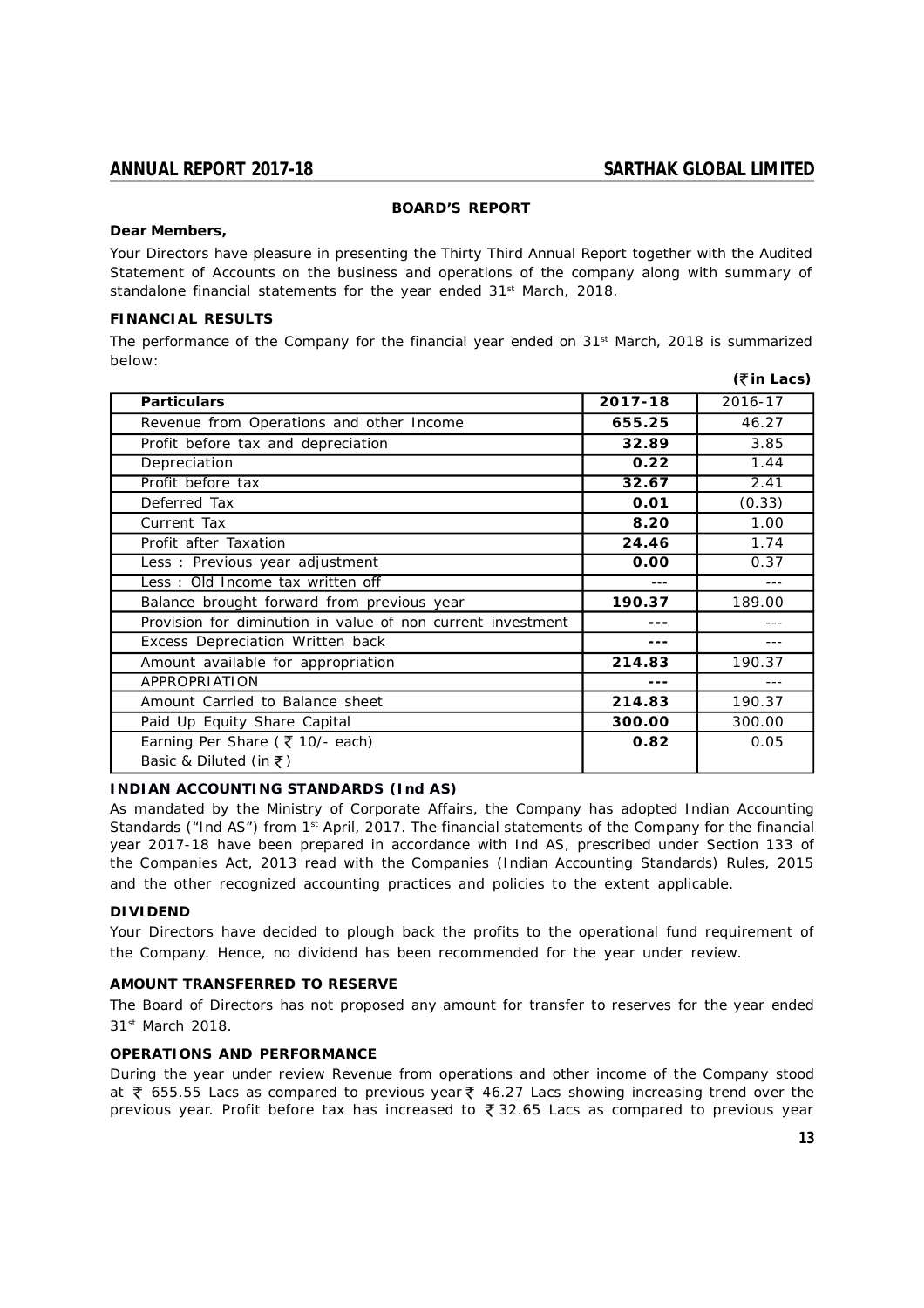figure of  $\overline{z}$  2.41 Lacs. Profit after tax increased to  $\overline{z}$  24.46 Lacs as compared to previous year figure of  $\overline{5}$ 1.74 Lacs.

#### **DEPOSITS**

The Company has not accepted any deposits from the public within the meaning of Section 73 of the Companies Act, 2013 read with the Companies (Acceptance of Deposits) Rules, 2014. The Company has not received any unsecured loan from director during the financial year.

#### **SHARE CAPITAL**

During the year under review, the Company has not raised any paid up share capital. The Paid up Equity Share Capital as at 31<sup>st</sup> March 2018 stood at  $\bar{\tau}$  3.00.00.000/-. The Company has not issued shares with differential voting rights nor has granted any stock option or sweat equity shares. As on 31<sup>st</sup> March 2018, none of the Directors of the Company hold instruments convertible into equity shares of the Company.

#### **INSURANCE**

All properties and insurable interests of the Company have been adequately insured.

#### **HUMAN RESOURCE & EMPLOYEES RELATIONS**

Employee's relations were harmonious throughout the year. The Board wishes to place on record their sincere appreciation to the co-operation extended by all the employees in maintaining cordial relations.

#### **CORPORATE GOVERNANCE AND MANAGEMENT DISCUSSION & ANALYSIS REPORTS**

We ensure that we evolve and follow the corporate governance best practices sincerely to not just boost long-term shareholder value, but to also respect minority rights. We consider it our inherent responsibility to disclose timely and accurate information regarding our financials and performance, as well as the leadership and governance of the Company.

The paid-up capital of the Company is not exceeding  $\bar{\tau}$  10.00 crore and net worth of the Company is not exceeding  $\bar{\tau}$  25.00 crore, therefore Company is not required to comply with the provisions of Corporate Governance in terms of SEBI (Listing Obligations and Disclosure Requirements) Regulations, 2015 is not applicable to the Company. Company comply the provisions of Corporate Governance as a practice of good corporate governance. A Management Discussion and Analysis Report, Corporate Governance Report and Auditors' Certificate regarding compliance of conditions of Corporate Governance are made a part of the Annual Report.

### **DIRECTORS' RESPONSIBILITIES STATEMENT**

To the best of their knowledge and belief, your Directors make the following statements in terms of Section 134(3)(c) read with Section 134(5) of the Companies Act, 2013:

- i) That in the preparation of the annual accounts for financial year ended 31<sup>st</sup> March, 2018 the applicable accounting standards have been followed along with proper explanation relating to material departures, if any;
- ii) That the Directors have selected such accounting policies and applied them consistently and made judgments and estimates that are reasonable and prudent so as to give a true and fair view of the state of affairs of the Company at the end of financial year and of the profit and loss of the Company for that period;
- iii) That the Directors have taken proper and sufficient care for the maintenance of adequate accounting records in accordance with the provisions of this Act for safeguarding the assets of the Company and for preventing and detecting fraud and other irregularities;
- iv) That the Directors have prepared the annual accounts on a going concern basis;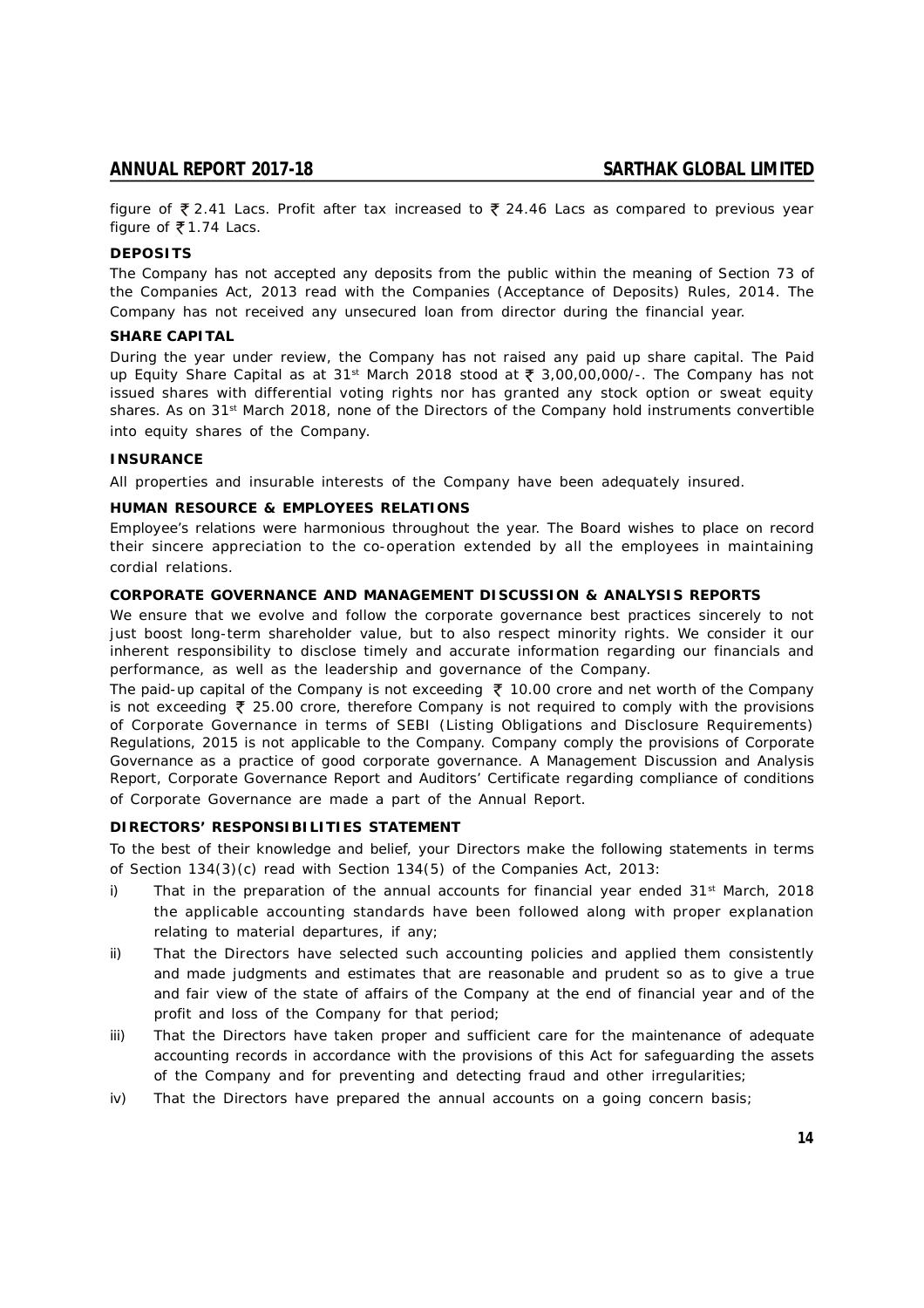- v) That the Directors have laid down internal financial controls, which are adequate and are operating effectively;
- vi) That the Directors have devised proper systems to ensure compliance with the provisions of all applicable laws and that such systems were adequate and operating effectively.

#### **DIRECTORS AND KEY MANAGERIAL PERSONNEL**

Mr. Sunil Gangrade, Director of Company retires by rotation in accordance with the provisions of Articles of Association of the Company and being eligible offer himself for re-appointment.

During the year under review, the members approved appointment of Mr. Sunil Gangrade as a Whole-time Director of the Company, liable to retire by rotation in the Annual General Meeting held on 26.09.2017.

Ms. Pratibha Joshi has resigned from the post of Company Secretary w.e.f. 30.04.2018 in place of her Ms. Ragini Chaturvedi has appointed w.e.f. 01.05.2018. Mr. Mahendra Pal Kothari, Director of the Company, has resigned w.e.f. 24.10.2017.

Mr. Ritesh Sinvhal was appointed by the Board as an additional director w.e.f. 23.10.2017 and he shall hold office up to the date of the ensuing Annual General Meeting. Your Company has received a notice in writing proposing his candidature for the office of Independent Director.

Mr. Ritesh Sinvhal has given a declaration to the Board that he meets the criteria of independence as provided under Section 149(6) of the Act. In the opinion of the Board, he fulfills the conditions specified in the Act and the rules framed thereunder for appointment as Independent director and he is independent of the management.

Section 149(10) of the Act provided that an independent director shall hold office for a term of five consecutive years on the Board. Further, section 149(13) of the Act, states that the provision relating to retirement of directors by rotation shall not apply to the appointment of independent directors. In compliance with the provisions of the Companies Act, 2013, it is proposed to appoint Mr. Ritesh Sinvhal as an independent director of the Company to hold office for a term of five years w.e.f. 23.10.2017.

Further, Mr. Yogender Mohan Sharma was appointed as an Independent Director of the Company for a term of five years in the 29<sup>th</sup> Annual General Meeting held on 10.09.2014. The Board, based on the performance evaluation and as per the recommendation of the Nomination and Remuneration Committee, recommends the re-appointment of Mr. Yogender Mohan Sharma for second term of 5 (five) consecutive years commencing from 1<sup>st</sup> April, 2019 to 31<sup>st</sup> March, 2024" for approval by the Shareholders.

Details of the proposal for appointment/ re-appointment of Directors are mentioned in the Notice of the Annual General Meeting.

During the year, declarations received from the Directors of the Company pursuant to Section 164 of the Companies Act, 2013. Board appraised the same and found that none of the director is disqualified holding office as director.

#### **SUBSIDIARIES, JOINT VENTURES AND ASSOCIATES**

The Company does not have any subsidiary or joint venture or associate Company as on 31.03.2018.

#### **NUMBER OF MEETINGS OF THE BOARD**

The Board met 10 times during the financial year. The details of which are given in the *Corporate Governance Report* that forms part of this annual report. The intervening gap between any two Meetings was within the period prescribed under the Companies Act, 2013.

#### **LISTING OF SHARES**

The equity shares of the Company are listed on the Bombay Stock Exchange Limited (BSE). The listing fee for the year 2018-19 has already been paid to the Stock Exchange.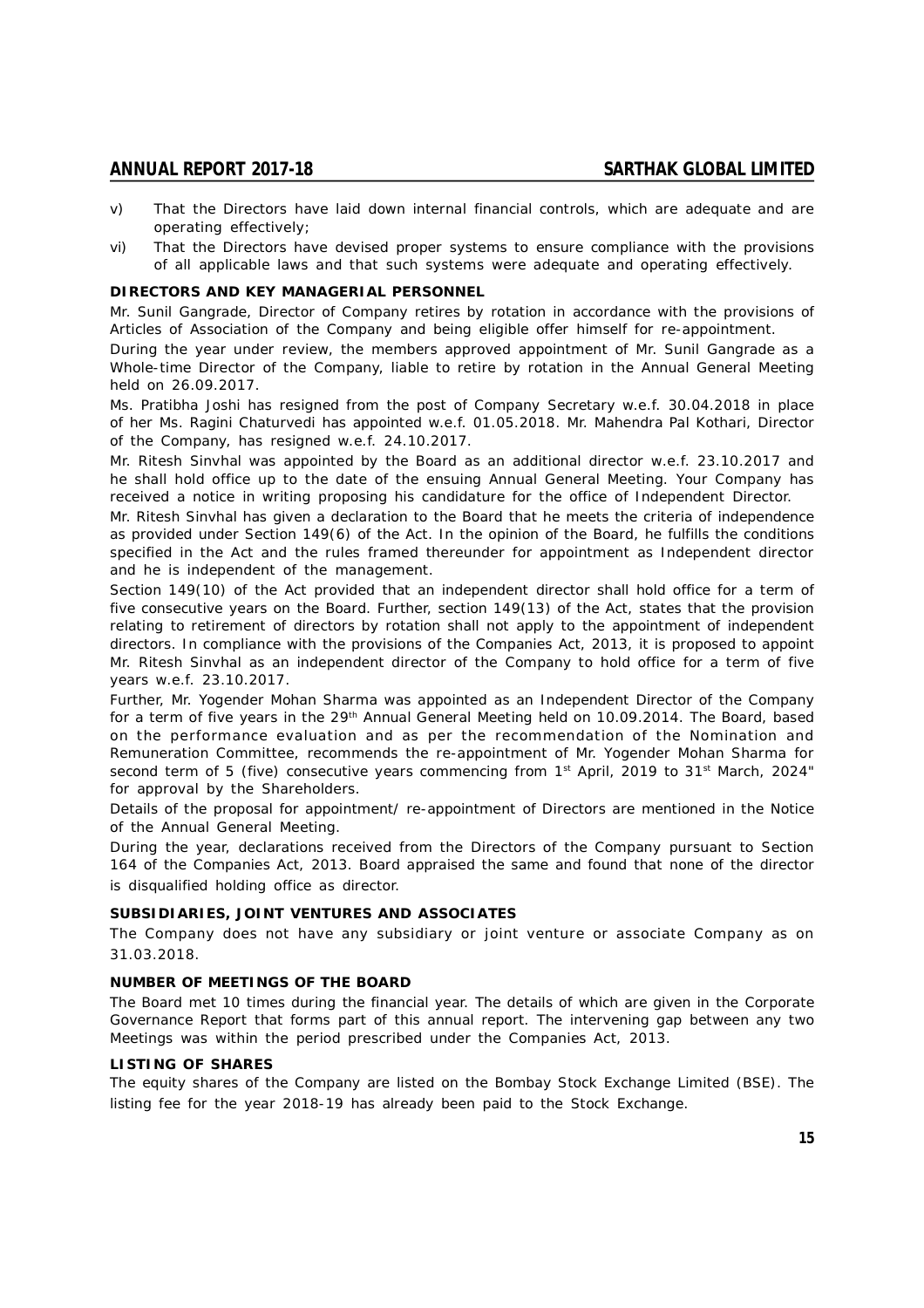#### **CODE OF CONDUCT**

The Company has laid down a code of conduct for all Board members and Senior Management and Independent Directors of the Company. All the Board members including Independent Directors and Senior Management Personnel have affirmed compliance with the code of conduct. Declaration on adherence to the code of conduct is forming part of the Corporate Governance Report.

#### **DECLARATION BY INDEPENDENT DIRECTORS**

All Independent Directors have given declarations that they meet the criteria of independence as laid down under Section 149(6) of the Companies Act, 2013 and SEBI (Listing Obligations and Disclosure Requirements) Regulations, 2015.

#### **BOARD EVALUATION**

The Board of Directors has carried out an annual evaluation of its own performance, board committees, and individual directors pursuant to the provisions of the Act, SEBI Listing Regulations and the Guidance Note on Board Evaluation issued by the Securities and Exchange Board of India on January 5, 2017.

The Board has carried out an annual performance evaluation of its own performance, the directors individually as well as the evaluation of the working of its Committees. The evaluation of all the directors and the Board as a whole was conducted based on the criteria and framework adopted by the Board. The performance evaluation of the Independent Directors was carried out by the entire Board. The performance evaluation of the Chairman and the Non Independent Directors was carried out by the Independent Directors who also reviewed the performance of the Secretarial Department. The Directors expressed their satisfaction with the evaluation process.

#### **FAMILIARIZATION PROGRAMME**

Details of the programmes for familiarization of the Independent Directors with the Company, their roles, rights, responsibilities in the Company, nature of the industry in which the Company operates, business model of the Company, etc. are available on the website of the Company at the link:http://www.sar thakglobal .com/image sFamiliarisation%20Programmesarthak% 20Global.pdf

### **INTERNAL FINANCIAL CONTROLS**

The Company has in place adequate internal financial controls with reference to financial statements and during the year, no reportable material weaknesses in the design or operation were observed.

### **PARTICULARS OF LOANS, GUARANTEES OR INVESTMENTS**

Details of Loans, Guarantees and Investments covered under the provisions of Section 186 of the Companies Act, 2013 are given in the Notes to the Financial Statements.

### **RELATED PARTY TRANSACTIONS**

All related party transactions that were entered into during the financial year were on arm's length basis and were in the ordinary course of the business. During the year, the Company had not entered into any contract/ arrangement/ transaction with related parties which could be considered material in accordance with the policy of the Company on materiality of related party transactions. Thus Form AOC 2 is not required.

The Policy on materiality of related party transactions and dealing with related party transactions as approved by the Board may be accessed on the Company's website at the link: http:// www.sarthakglobal.com/images/Related\_Party\_Policy-SGL.pdf.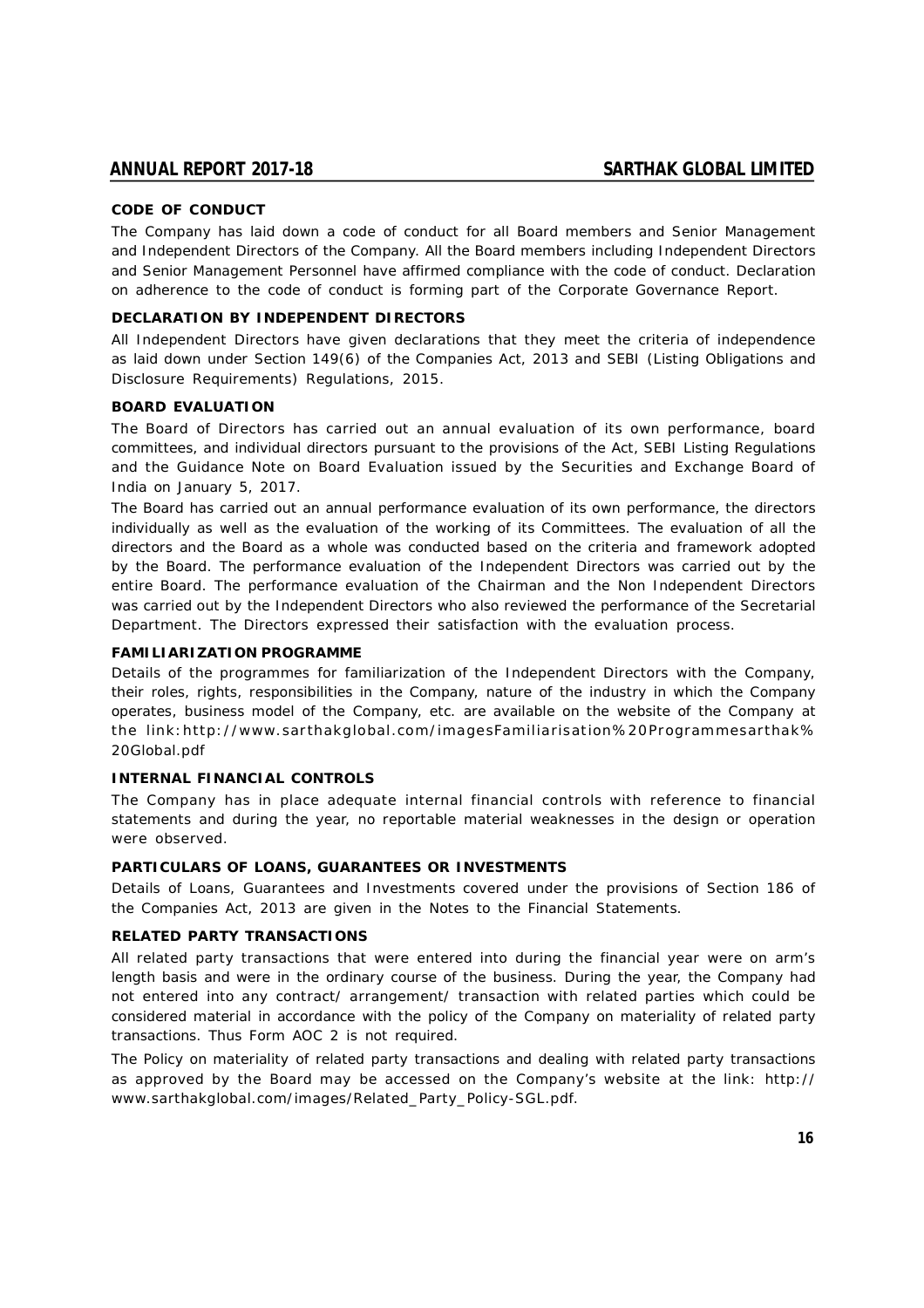### **MATERIAL CHANGES AND COMMITMENT BETWEEN THE DATE OF THE BOARD REPORT AND END OF FINANCIAL YEAR**

No material changes and commitments affecting the financial position of the Company occurred between the end of the financial year to which this financial statements relate and the date of this report.

### **CONSERVATION OF ENERGY, TECHNOLOGY ABSORPTION AND FOREIGN EXCHANGE EARNINGS/ OUTGO**

The provisions of Section 134(3)(m) of the Companies Act, 2013 in respect of conservation of energy and technology absorption do not apply to the Company. Accordingly, these particulars have not been provided.

During the year under review, the foreign exchange outgo was ₹NIL (Previous Year ₹NIL) and the foreign exchange earning was ₹NIL (Previous year ₹Nil).

### **PARTICULARS OF THE EMPLOYEES AND RELATED DISCLOSURES**

Disclosure pertaining to remuneration and other details as required under Section 197(12) of the Companies Act, 2013 read with rule 5(1) of the Companies (Appointment and Remuneration of Managerial Personnel) Rules 2014, are given in the **"***Annexure A"* forming part of this report. The information required under Rule 5(2) and (3) of The Companies (Appointment and Remuneration of Managerial Personnel) Rules, 2014, is provided in the Annexure forming part of this Report. In terms of the first provision to Section 136 of the Act, the Report and Accounts are being sent to the Members excluding the aforesaid Annexure. Any Member interested in obtaining the same may write to the Company Secretary at the Registered Office of the Company.

Further, Company does not have any subsidiary or associate; therefore, none of directors is drawing any remuneration or commission from any subsidiary or associate companies.

### **POLICY ON DIRECTORS' APPOINTMENT AND REMUNERATION**

The policy on Directors' Appointment and Remuneration including criteria for determining qualifications, positive attributes, independence of a director and other matters provided under sub-section (3) of Section 178 of the Companies Act, 2013, adopted by the Board, is appended as **"***Annexure B***"** forming part of this report**.**

### **AUDIT COMMITTEE**

The details pertaining to composition of Audit Committee are included in the Corporate Governance Report, which forms part of this report. All the recommendations made by the Audit Committee were accepted by the Board.

### **VIGIL MECHANISM / WHISTLE BLOWER POLICY**

The Company has a Vigil Mechanism which also incorporates a Whistle Blower Policy in line with the provisions of the Companies Act, 2013 and the Regulation 22 of the SEBI (Listing Obligations and Disclosure Requirements) Regulations, 2015 to report genuine concerns or grievances. The Vigil Mechanism/ Whistle Blower Policy may be accessed on the Company's website i.e. www.sarthakglobal.com.

#### **RISK MANAGEMENT**

The Company's Risk Management processes focus on ensuring that these risks are identified on a timely basis and reasonably addressed. Pursuant to Section 134(3)(n) of the Companies Act, 2013 & Regulation 17(9) of the SEBI (Listing Obligations and Disclosure Requirements) Regulations, 2015, the Board of the Company has formed a Risk Management Committee to frame, implement and monitor the Risk Management Plan for the Company. The details of risk have been covered in the Management Discussion and Analysis Report forming part of the Boards report.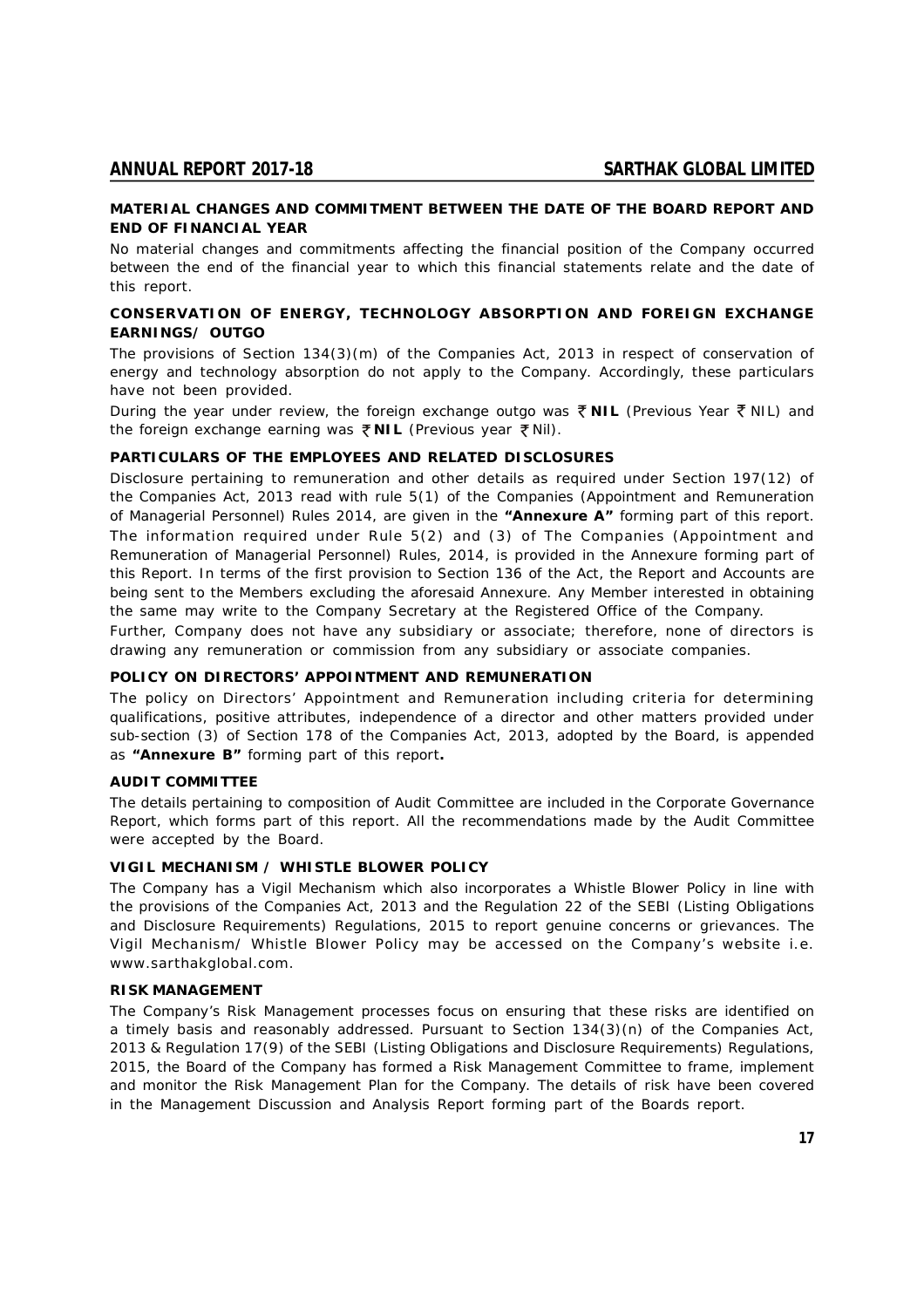## **CORPORATE SOCIAL RESPONSIBILITY (CSR)**

The Company has not developed and implemented any Corporate Social Responsibility initiatives as the said provisions are not applicable to the Company.

#### **AUDITORS & AUDITOR'S REPORT**

M/s Palak Vaid & Company, Chartered Accountants, (Firm Registration No. 021796C) were appointed as Statutory Auditors of your Company at the Annual General Meeting held on 26<sup>th</sup> September, 2017, for a term of five consecutive years from the conclusion of 32<sup>nd</sup> Annual General Meeting till the conclusion of 37<sup>th</sup> Annual General Meeting of the Company subject to ratification by members at every subsequent Annual General Meeting. In accordance with the Companies Amendment Act, 2017, enforced on  $07<sup>th</sup>$  May, 2018 by the Ministry of Corporate Affairs, the appointment of Statutory Auditors is not required to be ratified at every Annual General Meeting. Therefore Company is not seeking any ratification of appointment of M/s Palak Vaid & Company, Chartered Accountants as the auditors of the Company, by the members at ensuing general meeting.

Your Company has received a certificate from M/s Palak Vaid & Company, Chartered Accountants confirming their eligibility to continue as Auditors of the Company in terms of the provisions of Section 141 of the Companies Act, 2013 and the Rules framed thereunder. They have also confirmed that they hold a valid certificate as required under the provisions of Regulation 33 of the Listing Regulations.

The notes referred to by the Auditors in their Report are self explanatory and hence do not require any explanation.

Further, there was no fraud in the Company, which was required to report by statutory auditors of the Company under sub-section (12) of Section 143 of Companies Act, 2013.

#### **SECRETARIAL AUDIT**

Pursuant to the provisions of Section 204 of the Companies Act, 2013 and rules made thereunder, the Company has appointed M/s Gangrade Purviya & Associates, Practicing Company Secretaries to undertake the Secretarial Audit of the Company for the financial year 2017-18. The Secretarial Audit Report for the financial year 2017-18 is annexed herewith as *"Annexure C*" forming part of this report.

There are no adverse comments, qualifications or reservations or adverse remarks in the Secretarial Audit Report.

#### **COST AUDITORS**

The Company does not falls within the provisions of section 148 of Companies Act, 2013 read with Companies (Cost records & Audit) Rules, 2014, therefore no such records are required to be maintained and company was not required to appoint cost Auditor for the Financial year 2017-18.

#### **INTERNAL AUDITORS**

The Board has appointed M/s '**Pramod Garg & Associates.'** (Firm Registration Number: 006256C), as Internal Auditor of the company and takes his suggestions and recommendations to improve and strengthen the internal control systems. The Audit Committee reviews adequacy and effectiveness of the Company's internal control environment and monitors the implementation of audit recommendations.

### **PREVENTION OF INSIDER TRADING**

The Board of Directors has adopted the code as per SEBI (Prohibition of Insider Trading) Regulations, 2015, The Details of the said code is available on website of the Company at the weblink: http://www.sarthakglobal.com/images/Code%20of%20Practices%20and% 20Procedures%20for%20fair%20disclosure-SGL.pdf.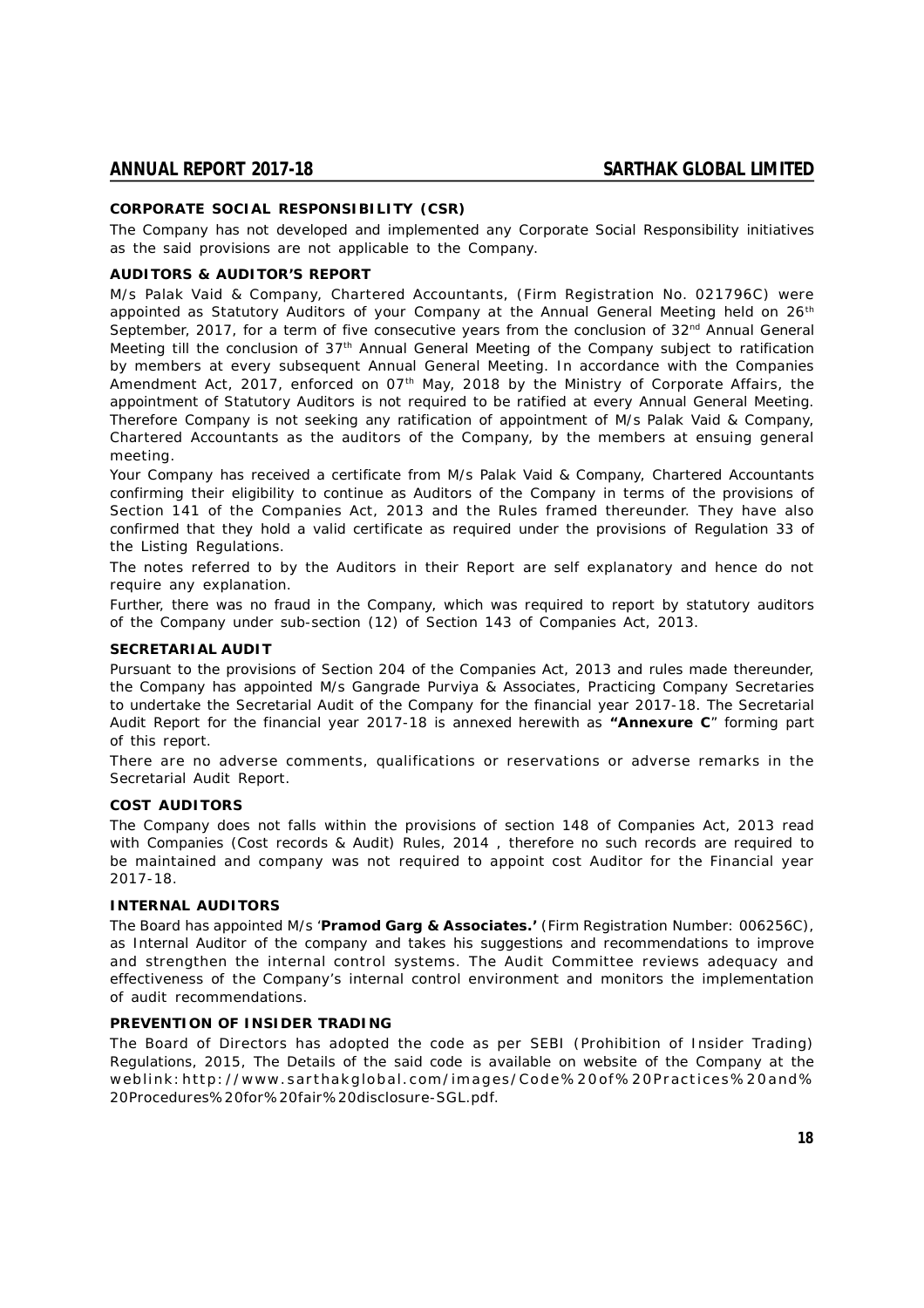#### **BUSINESS RESPONSIBILITY REPORT**

The Business Responsibility Reporting as required by Regulation 34(2) of the SEBI (Listing Obligations & Disclosure Requirements) Regulations, 2015, is not applicable to your Company for the financial year ending March 31, 2018.

### **SIGNIFICANT AND MATERIAL ORDERS**

There are no significant and material orders passed by the regulator or courts or tribunals impacting the going concern status of the Company and future operations.

#### **EXTRACT OF ANNUAL RETURN**

In accordance with Section 134(3)(a) of the Companies Act, 2013, an extract of the Annual Return in form MGT 9 is annexed herewith as **"***Annexure D***"** forming part of this report. The same is also available at Company's website www.sarthakindustries.com.

#### **DISCLOSURE UNDER THE SEXUAL HARASSMENT OF WOMEN AT WORKPLACE (PREVENTION, PROHIBITION AND REDRESSAL) ACT, 2013**

The Company has in place an anti harassment policy in line with the requirements of the Sexual Harassment of Women at Workplace (Prevention, Prohibition and Redressal) Act, 2013. All employees (permanent, contractual, temporary, trainees) are covered under the policy. There was no complaint received from any employee during the financial year 2017-18 and hence no complaint is outstanding as on 31.03.2018 for redressal.

#### **ACKNOWLEDGEMENTS**

The Directors wish to convey their appreciation to all of the employees of the Company for their enormous personal efforts as well as their collective contribution during the year. The Directors would also like to thank the shareholders, customers, suppliers, bankers, financial institutions and all other business associates for their continuous support given by them to the Company and their confidence in the management.

Place : Indore Dated: 14<sup>th</sup> August, 2018

For and on behalf of the Board of Directors For and on behalf of the Board of Directors **SUNIL GANGRADE SWATI SUDESH OTURKAR** Whole-time Director **Director Director Director Director Director Director** DIN : 00169221 DIN : 07024890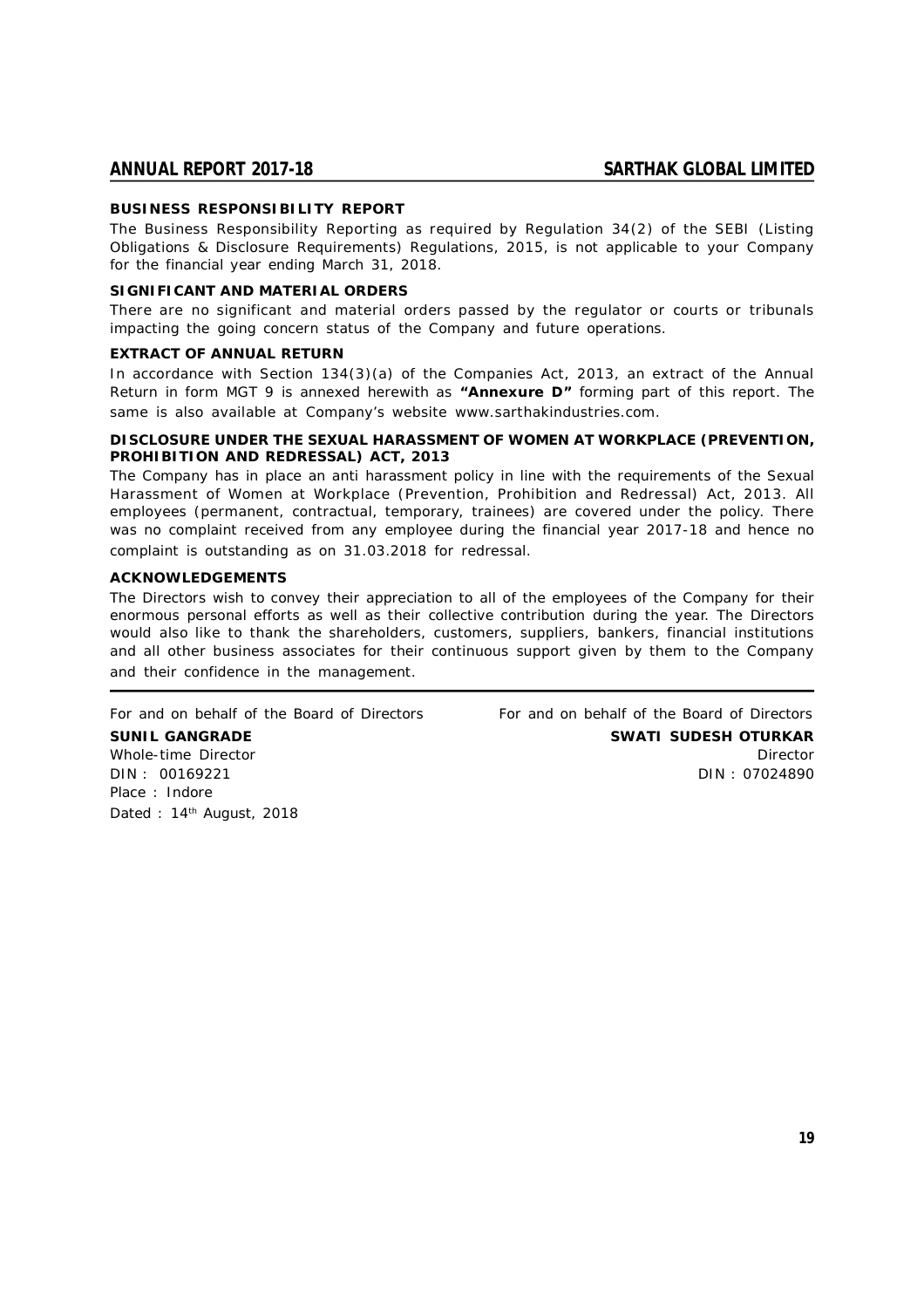#### **ANNEXURE 'A' TO BOARD'S REPORT**

**DISCLOSURE PERTAINING TO REMUNERATION AND OTHER DETAILS AS REQUIRED UNDER SECTION 197(12) OF THE COMPANIES ACT, 2013 READ WITH RULE 5(1) OF THE COMPANIES (APPOINTMENT AND REMUNERATION OF MANAGERIAL PERSONNEL) RULES 2014:**

**(i) The ratio of the remuneration of each director to the median remuneration of the employees of the Company for the financial year:**

| <b>Executive Director</b>     | Ratio of median remuneration |
|-------------------------------|------------------------------|
| Mr. Sunil Gangrade            | 1.86                         |
| <b>Non-Executive Director</b> |                              |
| Mr. Mahendra Pal Kothari*     |                              |
| Mr. Yogender Mohan Sharma     | 0.02                         |
| Mrs. Swati Sudesh Oturkar     | 0.02                         |
| Mr. Ritesh Sinyhal**          |                              |

- *\* Mr. Mahendra Pal Kothari ceased w.e.f. 24/10/2017 and the remuneration is only for part of the year, therefore details not given.*
- *\*\* Mr. Ritesh Sinvhal has been appointed w.e.f. 23/10/2017 and the remuneration is only for part of the year, therefore details not given.*
	- **(ii) The percentage increase in remuneration of each Director, Chief Financial Officer, Chief Executive Officer, Company Secretary or Manager, if any, in the financial year:**

| Name of Directors, CFO and Company Secretary                      | % increase in the<br>remuneration in<br>the financial<br>year 2017-18 |
|-------------------------------------------------------------------|-----------------------------------------------------------------------|
| Mr. Sunil Gangrade (Whole-time Director)                          | 16.80                                                                 |
| Mr. Yogender Mohan Sharma<br>(Non-Executive Independent Director) | Nil                                                                   |
| Mr. Mahendra Pal Kothari<br>(Non-Executive Independent Director)* |                                                                       |
| Mrs. Swati Sudesh Oturkar<br>(Non-Executive Director)             | Nil                                                                   |
| Mr. Ritesh Sinyhal<br>(Non-Executive Independent Director)**      |                                                                       |
| Mr. Pinkesh Gupta (Chief Financial Officer)                       | 6.32                                                                  |
| Ms. Pratibha Joshi (Company Secretary) ***                        | Nil                                                                   |

*\* Mr. Mahendra Pal Kothari ceased w.e.f. 24/10/2017.*

*\*\* Mr. Ritesh Sinvhal has appointed as Additional Independent Director w.e.f. 23/10/2017.*

*\*\*\* Ms. Pratibha Joshi, Company Secretary has resigned w.e.f. 30/04/2018.*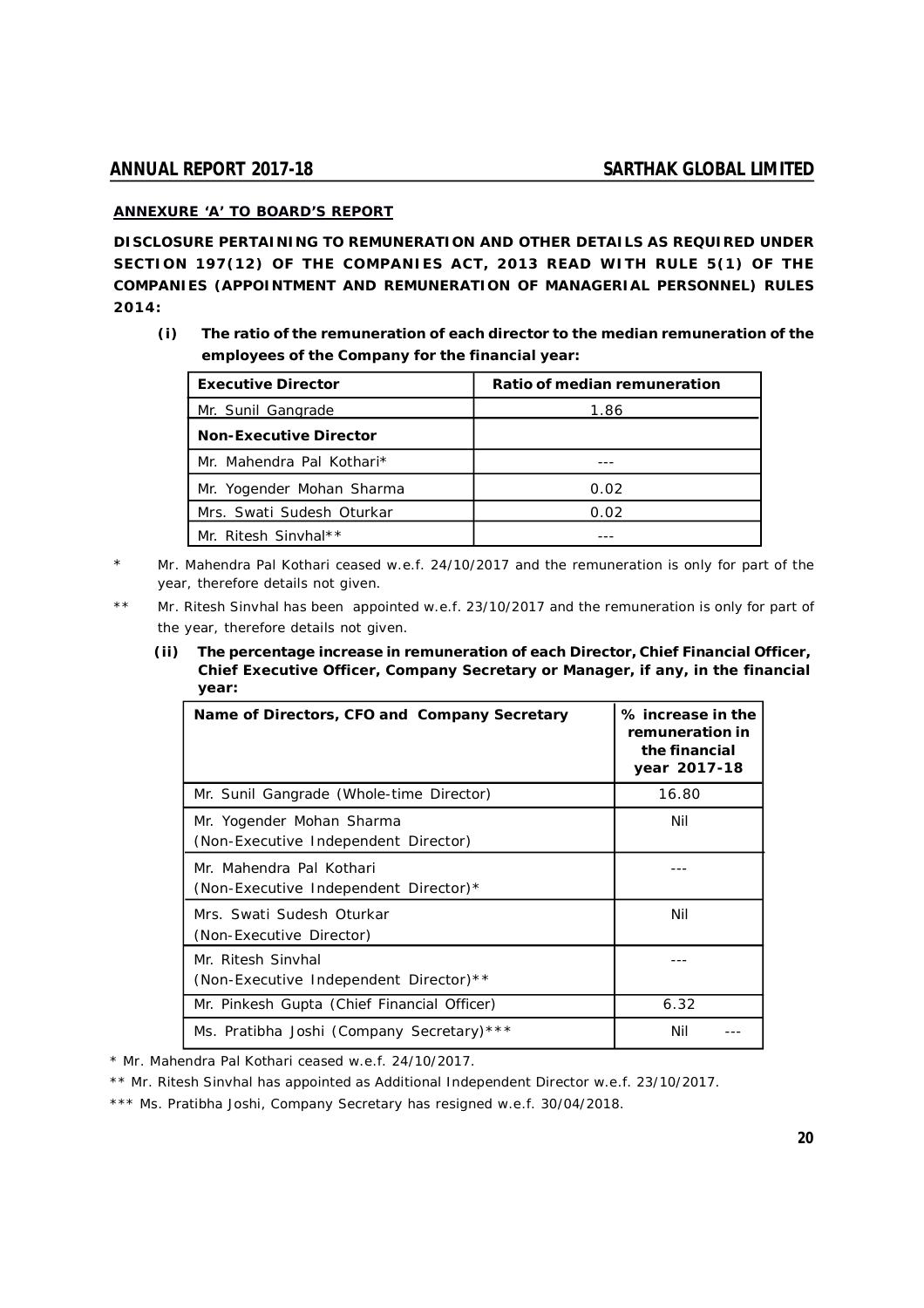- **(iii) The percentage increase in the median remuneration of employees in the financial year:** 6.76%
- **(iv) The number of permanent employees on the rolls of Company:** 8
- **(v) Average percentile increase already made in the salaries of employees other than the managerial personnel in the last financial year and its comparison with the percentile increase in the managerial remuneration and justification thereof and point out if there are any exceptional circumstances for increase in the managerial remuneration:**

The average percentile increase made in the salaries of employees other than the managerial personnel in the last financial year i.e. 2017-18 was 17.71% whereas the percentile increase in the managerial remuneration for the same financial year was 9.60%.

**(vi) Affirmation that the remuneration is as per the remuneration policy of the company.**

It is affirmed that remuneration is as per the remuneration policy of the Company.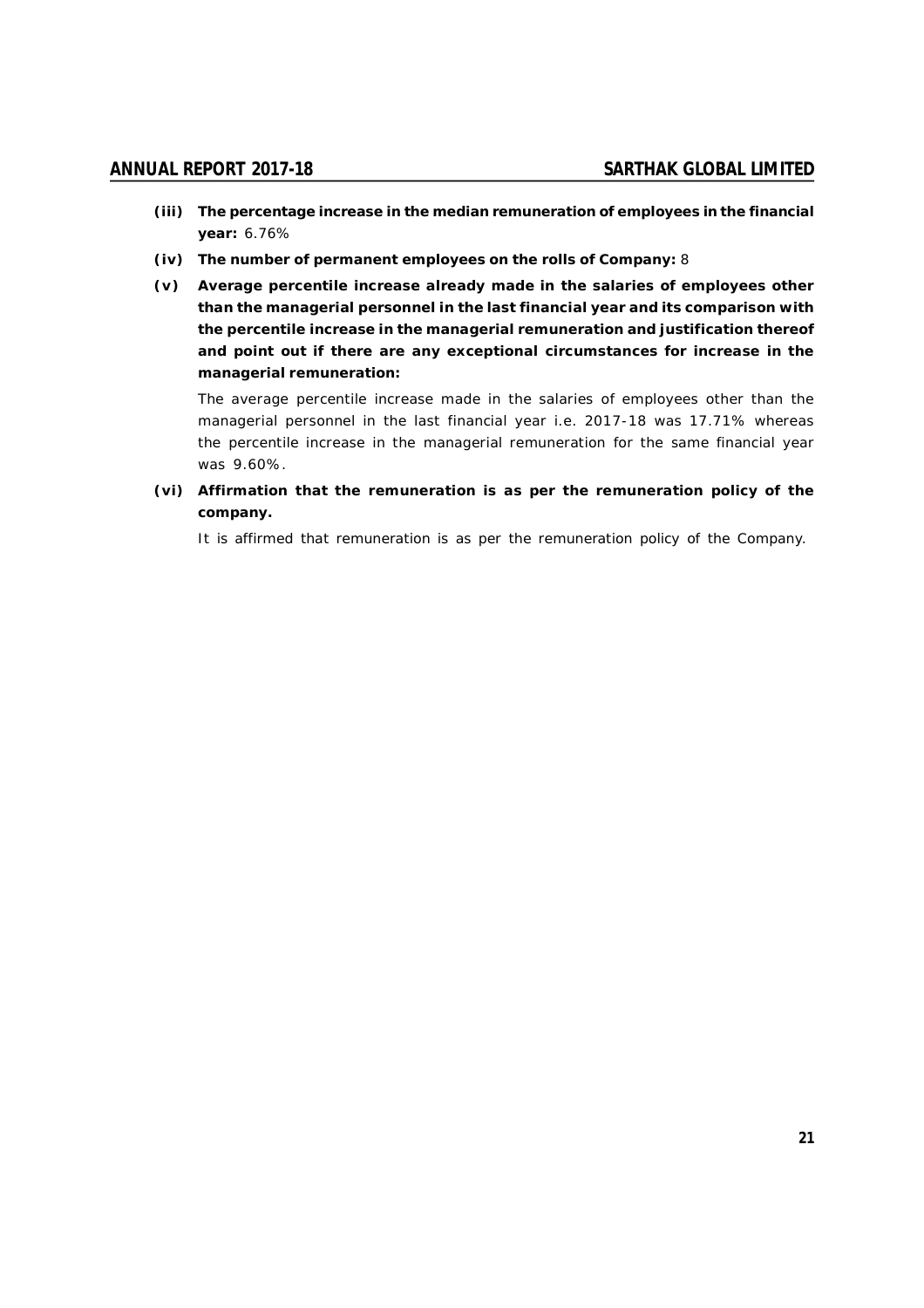#### **ANNEXURE 'B' TO BOARD'S REPORT**

#### **NOMINATION AND REMUNERATION POLICY**

This Nomination and Remuneration Policy is being formulated in compliance with Section 178 of the Companies Act, 2013 read along with the applicable rules thereto and Regulation 19 of Listing Regulation, as amended from time to time. This policy on nomination and remuneration of Directors, Key Managerial Personnel and Senior Management has been formulated by the Nomination and Remuneration Committee and has been approved by the Board of Directors.

#### **DEFINITIONS**

**"Act"** means the Companies Act, 2013 and Rules made thereunder, as amended from time to time.

**"Board"** means Board of Directors of the Company.

**"Company**" means "Sarthak Global Limited".

**"Committee"** means Nomination and Remuneration Committee of the Company as constituted or reconstituted by the Board.

**"Directors"** means Directors of the Company.

"**Remuneration**" means any money or its equivalent given or passed to any person for services rendered by him and includes perquisites as defined under the Income-tax Act, 1961;

#### **"Key Managerial Personnel"** means:

- i) The Chief Executive Officer or the Managing Director or the Manager;
- ii) The Company Secretary;
- iii) The Whole-time Director;
- iv) Such other officer, not more than one level below the directors who is in whole-time employment, designated as key managerial personnel by the Board; and
- v) such other officer as may be prescribed

**"Senior Management"** means the personnel of the Company who are members of its core management team excluding Board of Directors.

**"Policy"** or "**This policy**" means Nomination and Remuneration Policy.

**"Independent Director"** means a Director referred to in Section 149 (6) of the Companies Act, 2013 and the SEBI (Listing Obligation and Disclosure Requirements, 2015).

#### **NOMINATION AND REMUNERATION COMMITTEE**

The Board constituted a Nomination and Remuneration Committee consisting of three nonexecutive directors out of which at least one half are independent directors. The Chairman of the Committee is an independent director.

#### **ROLE OF THE COMMITTEE**

The role of the Committee is as under:

- (a) To formulate the criteria for determining qualifications, positive attributes and independence of a director and recommend to the Board a policy, relating to the remuneration of the directors, key managerial personnel and other employees;
- (b) To formulate criteria for evaluation of Independent Directors and the Board;
- (c) To carry out evaluation of every Director's performance;
- (d) To devise a policy on Board diversity;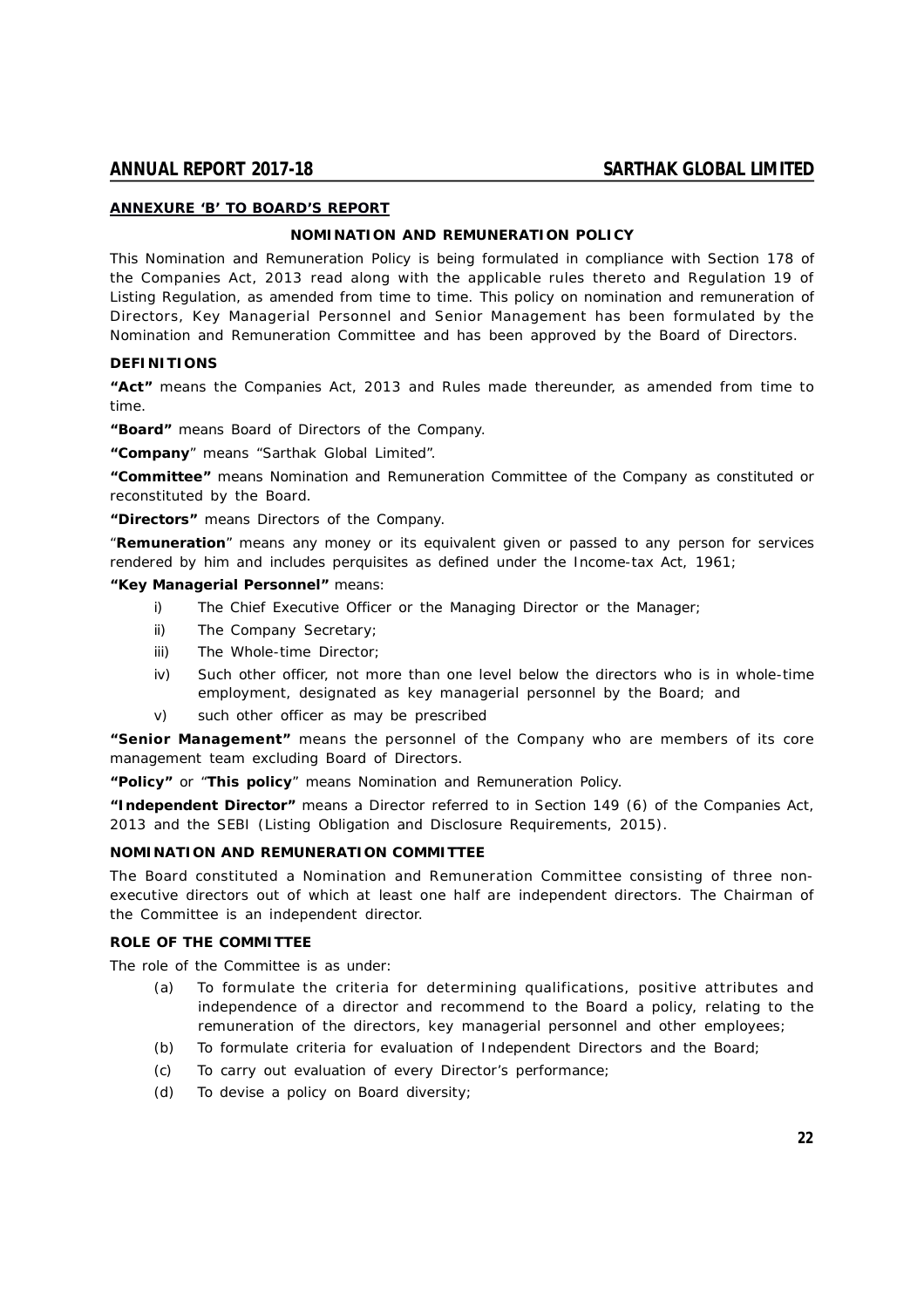- (e) To identify persons who are qualified to become directors and who may be appointed in Senior Management in accordance with the criteria laid down, and recommend to the Board their appointment and removal;
- (f) To recommend to the Board on remuneration payable to the Directors, Key Managerial Personnel and Senior Management;
- (g) To ensure that level and composition of remuneration is reasonable and sufficient, relationship of remuneration to performance is clear and meet appropriate performance benchmarks;
- (h) To carry out any other function as is mandated by the Board from time to time and / or enforced by any statutory notification, amendment or modification, as may be applicable.

### **POLICY FOR APPOINTMENT OF MANAGERIAL PERSONNEL, DIRECTOR, KMP AND SENIOR MANAGEMENT:**

### **I. Appointment criteria and qualifications**

- (a) The Committee shall identify and ascertain the integrity, qualification, expertise and experience of the person for appointment as Managerial Personnel, Director or KMP or Senior Management and recommend to the Board his /her appointment.
- (b) A person should possess adequate qualification, expertise and experience for the position he /she is considered for appointment. The Committee has discretion to decide whether qualification, expertise and experience possessed by a person is sufficient /satisfactory for the concerned position.
- (c) Appointment of Independent Directors is also subject to compliance of provisions of Section 149 of the Companies Act, 2013, read with Schedule IV and rules there under and the Listing regulations.
- (d) The proposed appointee shall also fulfill the following requirements for appointment as a director:
	- i. Shall possess a Director Identification Number;
	- ii. Shall not be disqualified under the Companies Act, 2013;
	- iii. Shall give his written consent to act as a Director:
	- iv. Shall endeavour to attend all Board Meetings and wherever he is appointed as a Committee Member, the Committee Meetings;
	- v. Shall abide by the Code of Conduct established by the Company for Directors and Senior Management Personnel;
	- vi. Such other requirements as may be prescribed, from time to time, under the Companies Act, 2013, Equity Listing regulations and other relevant laws.

#### **II. Removal**

Due to reasons for any disqualification mentioned in the Act or under any other applicable Act, rules and regulations there under, the Committee may recommend, to the Board with reasons recorded in writing, removal of a Director, KMP or Senior Management Personnel subject to the provisions and compliance of the said Act, rules and regulations.

#### **III. Retirement**

The Director, KMP and Senior Management Personnel shall retire as per the applicable provisions of the Act and the prevailing policy of the Company. The Board will have the discretion to retain the Director, KMP, Senior Management Personnel in the same position/ remuneration or otherwise even after attaining the retirement age, for the benefit of the Company.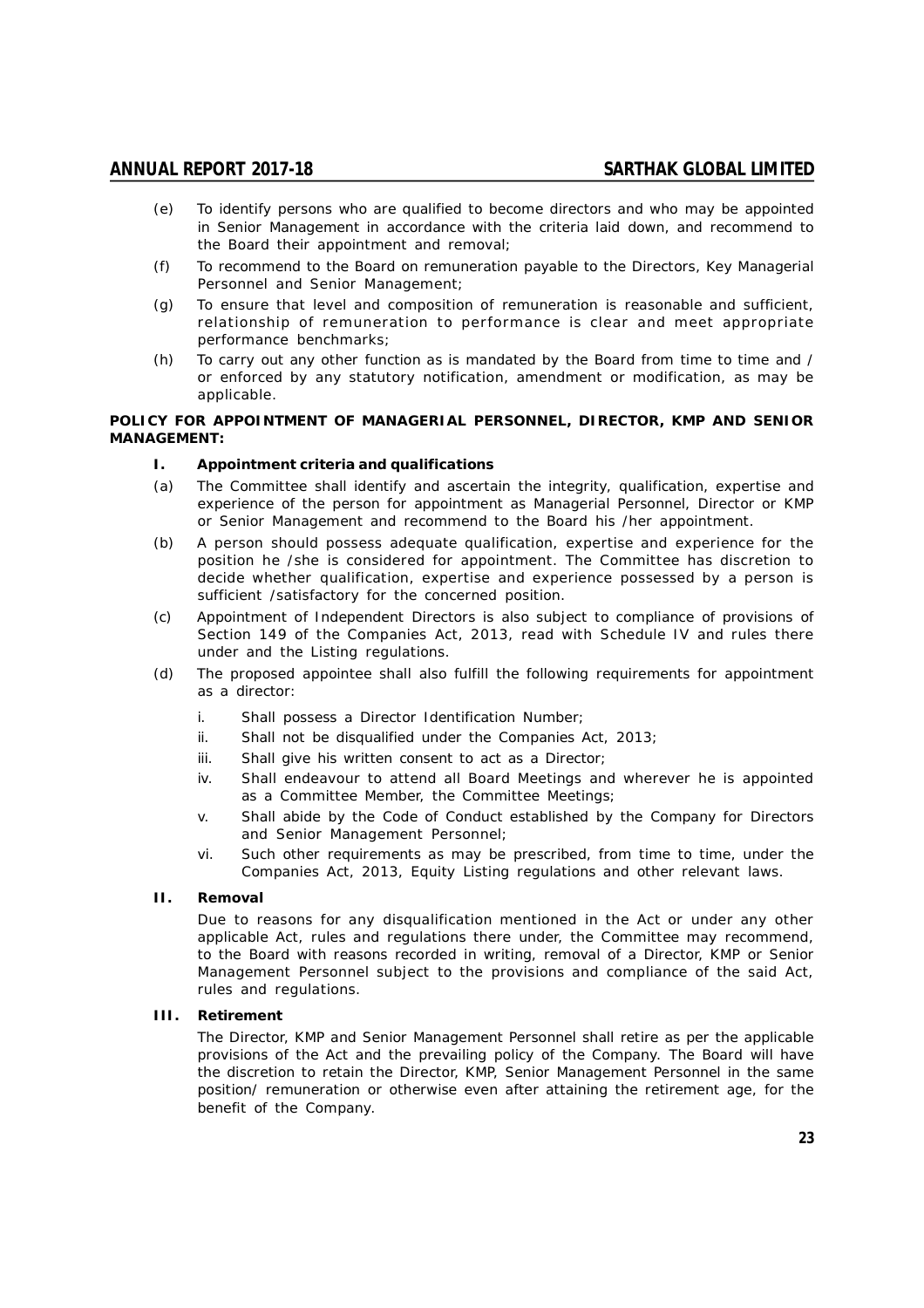# **POLICY FOR REMUNERATION OF MANAGERIAL PERSONNEL, DIRECTOR, KMP AND SENIOR MANAGEMENT:**

#### **I. Remuneration to Executive Directors and Key Managerial Personnel**

The Board, on the recommendation of the Nomination and Remuneration Committee, shall review and approve the remuneration payable to the Executive Directors of the Company within the overall limits approved by the shareholders.

The Board, on the recommendation of the Nomination and Remuneration Committee, shall also review and approve the remuneration payable to the Key Managerial Personnel of the Company.

The Executive Director and Key Managerial Personnel shall be eligible for a monthly remuneration as may be approved by the Board. The breakup of the pay scale and quantum of perquisites including employer's contribution to P.F, pension scheme, medical expenses, club fees etc. shall be decided and approved by the Board/the Person authorized by the Board and approved by the shareholders and Central Government, wherever required.

## **II. Remuneration to Non-Executive and Independent Directors**

The Board, on the recommendation of the Nomination and Remuneration Committee, shall review and approve the remuneration payable to the Non-Executive and Independent Directors of the Company within the overall limits approved by the shareholders.

Non-Executive and Independent Directors shall be entitled to sitting fees for attending the meetings of the Board and the Committees thereof. The amount of such fees shall be decided by the Board on recommendation of the Nomination and Remuneration Committee.

The Non-Executive and Independent Directors shall also be entitled to profit related commission in addition to the sitting fees, if approved by the Board on recommendation of the Nomination and Remuneration Committee.

The remuneration payable to the Non-Executive and Independent Director shall be subject to ceiling/limits as provided under the Companies Act, 2013 and rules made thereunder.

### **III. Remuneration to other employees**

Employees shall be assigned grades according to their qualifications and work experience, competencies as well as their roles and responsibilities in the organization. Individual remuneration shall be determined within the appropriate grade and shall be based on various factors such as job profile, skill sets, seniority, experience and prevailing remuneration levels for equivalent jobs.

#### **REVIEW AND AMENDMENT**

The Nomination and Remuneration Committee or the Board may review and amend the Policy as and when it deems necessary.

In case of any amendment(s), notification(s), clarification(s), circular(s) etc. issued by the relevant authorities, not being consistent with the provisions laid down under this Policy, then such amendment(s), notification(s), clarification(s), circular(s) etc. shall prevail upon the provisions hereunder and this Policy shall stand amended accordingly from the effective date as laid down under such amendment(s), clarification, circular(s) etc.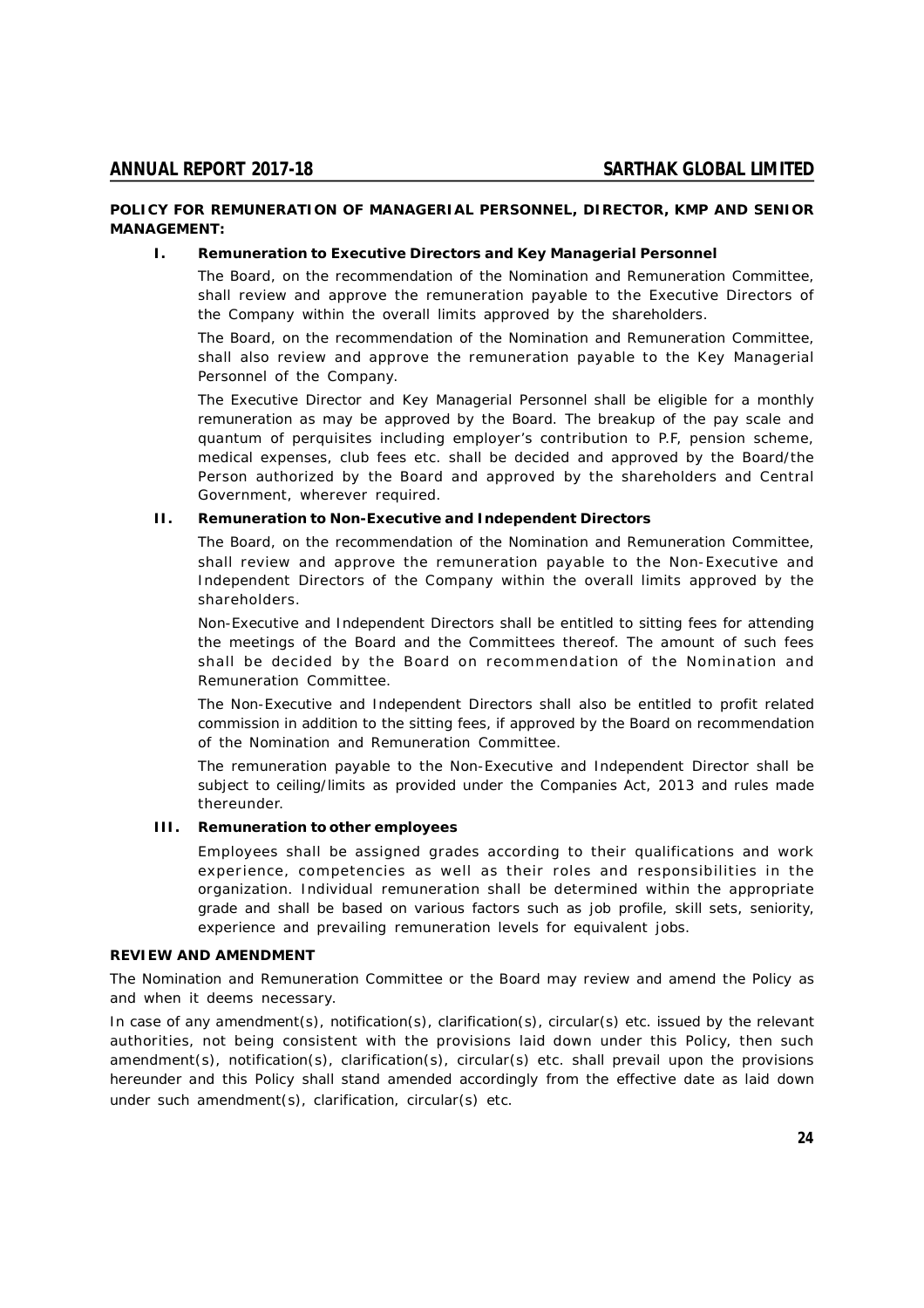#### **ANNEXURE 'C' TO BOARD'S REPORT**

#### **FORM NO. MR-3**

#### **SECRETARIAL AUDIT REPORT**

#### **FOR THE FINANCIAL YEAR ENDED 31.03.2018**

[Pursuant to section 204(1) of the Companies Act, 2013 and Rule 9 of the Companies(Appointment and Remuneration of Managerial Personnel) Rules, 2014]

To,

The Members, Sarthak Global Limited (CIN: **L99999MH1985PLC136835**) 706, TULSIANI CHAMBERS,NARIMAN POINT MUMBAI Mumbai City (MH) - 400021

We have conducted the Secretarial Audit of the compliance of applicable statutory provisions and the adherence to good corporate practices by Sarthak Global Limited (hereinafter called the Company). Secretarial Audit was conducted in a manner that provided us a reasonable basis for evaluating the corporate conducts/statutory compliances and expressing my opinion thereon.

Based on our verification of the Company's books, papers, minute books, forms and returns filed and other records maintained by the Company and also the information provided by the Company, its officers, agents and authorized representatives during the conduct of Secretarial Audit, we hereby report that in our opinion, the Company has, during the audit period covering the financial year ended on 31st march, 2018, complied with the statutory provisions listed hereunder and also that the Company has proper Board-processes and compliance-mechanism in place to the extent, in the manner and subject to the reporting made hereinafter:

We have examined the books, papers, minute books, forms and returns filed and other records maintained by Sarthak Global Limited ("the Company") for the financial year ended on 31<sup>st</sup> March, 2018 according to the provisions of:

- (i) The Companies Act, 2013 (the Act) and the rules made thereunder;
- (ii) The Securities Contracts (Regulation) Act, 1956 ('SCRA') and the rules made thereunder;
- (iii) The Depositories Act, 1996 and the Regulations and Bye-laws framed thereunder;
- (iv) Foreign Exchange Management Act, 1999 and the rules and regulations made thereunder to the extent of Foreign Direct Investment, Overseas Direct Investment and External Commercial Borrowings;
- (v) The following Regulations and Guidelines prescribed under the Securities and Exchange Board of India Act, 1992 ('SEBI Act'):-
	- (i) The Securities and Exchange Board of India (Prohibition of Insider Trading) Regulations, 1992;
	- (ii) The Securities and Exchange Board of India (Issue of Capital and Disclosure Requirements) Regulations, 2009 (**Not applicable as the Company has not issued any further capital under the regulations during the audit period under review**);
	- (ii) The Securities and Exchange Board of India (Employee Stock Option Scheme and Employee Stock Purchase Scheme) Guidelines, 1999 (**Not applicable to the Company during the audit period)**;
	- (iv) The Securities and Exchange Board of India (Issue and Listing of Debt Securities) Regulations, 2008 (**Not applicable as the Company has not delisted/ proposed to delist its equity shares from any Stock Exchange during the Financial year under review)**;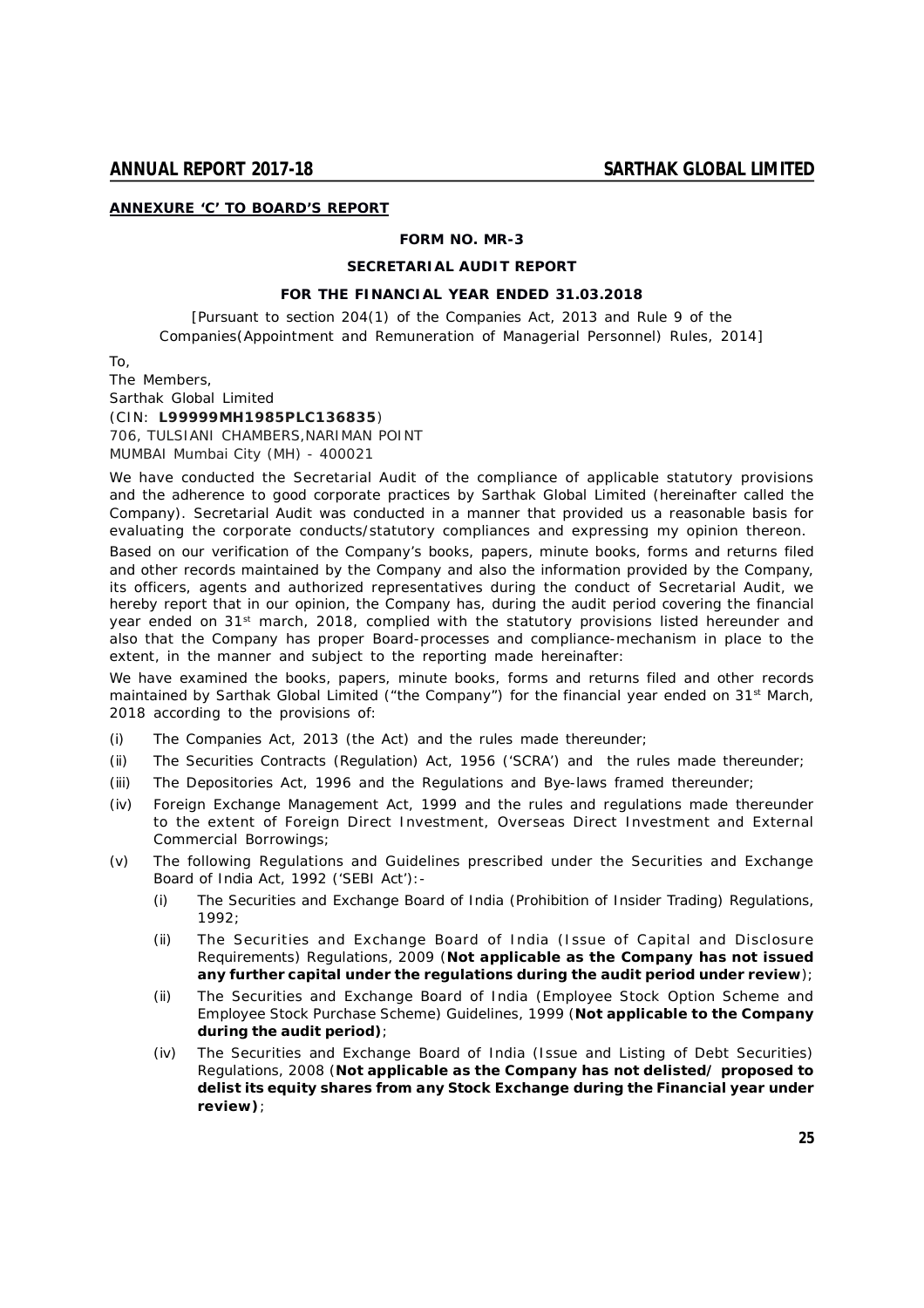- (v) The Securities and Exchange Board of India (Registrars to an Issue and Share Transfer Agents) Regulations, 1993 regarding the Companies Act and dealing with client;
- (vi) The Securities and Exchange Board of India (Delisting of Equity Shares) Regulations, 2009 (**Not applicable to the Company during the audit period)**; and
- (vii) The Securities and Exchange Board of India (Buyback of Securities) Regulations, 1998 (**Not applicable as the Company has not bought back/ proposed to buyback its securities during the Financial year under review)**;
- (vi) Other applicable laws :
	- (a) The Securities and Exchange Board of India (Registrars to an issue and Share Transfer Agents) Regulations, 1993.

We have also examined compliance with the applicable clauses of the following:

- (i) Secretarial Standards issued by The Institute of Company Secretaries of India.
- (ii) The Securities and Exchange Board of India (Listing Obligations and Disclosure Requirements) Regulations, 2015.

During the period under review the Company has complied with the provisions of the Act, Rules, Regulations, Guidelines, Standards, etc. mentioned above. However some forms have been filed with additional fee.

#### **We further report that**

The Board of Directors of the Company is duly constituted with proper balance of Executive Directors, Non-Executive Directors and Independent Directors. The changes in the composition of the Board of Directors that took place during the period under review were carried out in compliance with the provisions of the Act.

Adequate notice is given to all directors to schedule the Board Meetings, agenda and detailed notes on agenda were sent at least seven days in advance, and a system exists for seeking and obtaining further information and clarifications on the agenda items before the meeting and for meaningful participation at the meeting.

Majority decision is carried through while the dissenting members' views are captured and recorded as part of the minutes.

**We further report that** there are adequate systems and processes in the Company commensurate with the size and operations of the Company to monitor and ensure compliance with applicable laws, rules, regulations and guidelines.

**We further report that** during the audit period the Company has not incurred any specific events / actions having a major bearing on the Company's affairs in pursuance of the above referred laws, rules, regulations, guidelines, standards, etc.

**Place : Indore For M/s. Gangrade Purviya & Associates Date : 14.08.2018 (Practicing Company Secretaries) CS Kamlesh Purviya**

**Partner ACS No. : 34895 C P No. : 12960**

This report is to be read with our letter of even date which is annexed as *"Annexure I"* and forms an integral part of this report.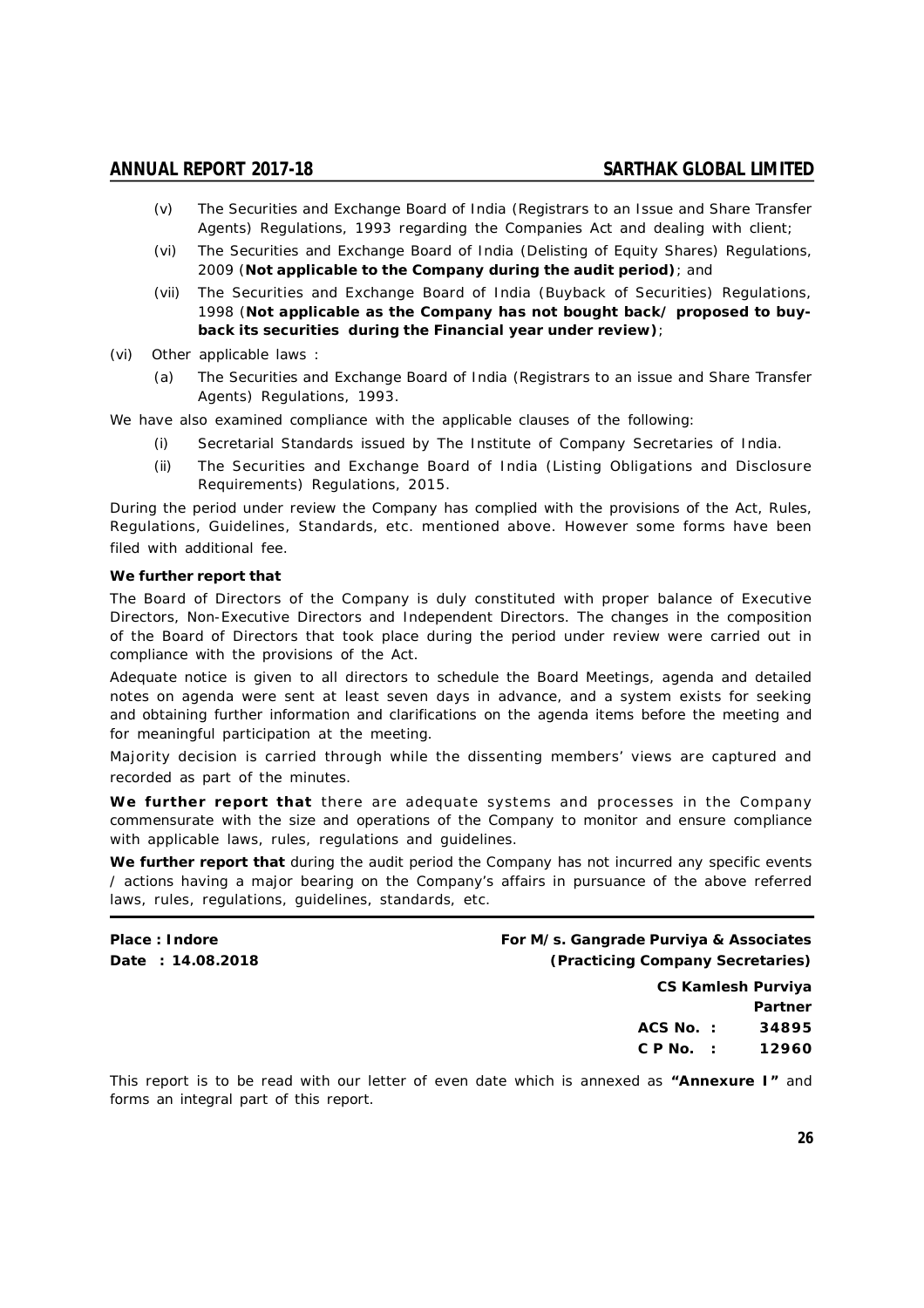#### **Annexure 'I' to Secretarial Audit Report**

To, The Members, Sarthak Global Limited (CIN: **L99999MH1985PLC136835**) 706, TULSIANI CHAMBERS, NARIMAN POINT **MUMBAI** 

Our report of even date is to be read along with this letter.

### **Management's Responsibility**

1. It is the responsibility of the management of the Company to maintain secretarial records, devise proper systems to ensure compliance with the provisions of all applicable laws and regulations and to ensure that the systems are adequate and operate effectively.

#### **Auditor's Responsibility**

- 2. Our responsibility is to express an opinion on these secretarial records, standards and procedures followed by the Company with respect to secretarial compliances.
- 3. We believe that audit evidence and information obtained from the Company's management is adequate and appropriate for us to provide a basis for our opinion.
- 4. Wherever required, we have obtained the management's representation about the compliance of laws, rules and regulations and happening of events etc.

#### **Disclaimer**

- 5. The Secretarial Audit Report is neither an assurance as to the future viability of the Company nor of the efficacy or effectiveness with which the management has conducted the affairs of the Company.
- 6. We have not verified the correctness and appropriateness of financial records and books of account of the Company.

**Place : Indore For M/s. Gangrade Purviya & Associates Date : 14.08.2018 (Practicing Company Secretaries)**

> **CS Kamlesh Purviya Partner ACS No. : 34895 C P No. : 12960**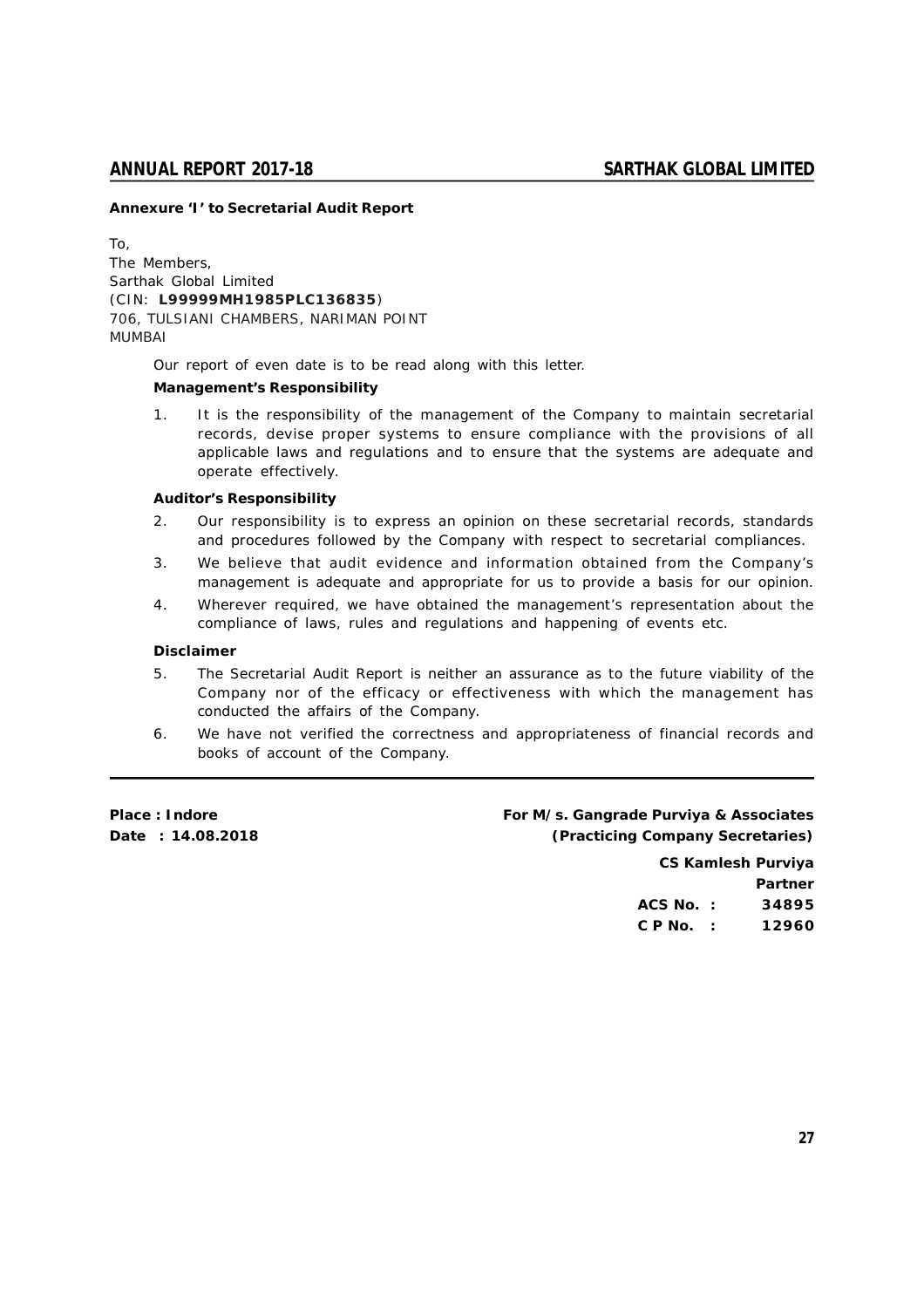## **ANNEXURE 'D' TO BOARD'S REPORT**

#### Form No. MGT – 9

## **EXTRACT OF ANNUAL RETURN**

As on the financial year ended on 31.03.2018

[Pursuant to Section 92(3) of the Companies Act, 2013 and Rule 12(1) of the Companies (Management and Administration) Rules, 2014]

#### **I. REGISTRATION AND OTHER DETAILS:**

| CIN<br>i)                                                                       | L99999MH1985PLC136835                                                                                                |
|---------------------------------------------------------------------------------|----------------------------------------------------------------------------------------------------------------------|
| <b>Registration Date</b><br>ii)                                                 | 19 <sup>th</sup> April, 1985                                                                                         |
| iii) Name of the Company                                                        | Sarthak Global Limited                                                                                               |
| iv) Category/ Sub-Category of the Company                                       | Public Company/ Limited by shares/ Indian<br>Non Government Company                                                  |
| v) Address of the Registered office<br>and contact details                      | 706, TULSIANI CHAMBERS, NARIMAN POINT,<br>MUMBAI Maharashtra, 400021<br>Contact No.: 022-22824851                    |
| vi) Whether listed company (Yes/ No)                                            | <b>Yes</b>                                                                                                           |
| vii) Name, address and contact details<br>of Registrar & Transfer Agent, if any | Sarthak Global Limited,<br>170/10 Film Colony,<br>$R.N.T.$ Marg, Indore $-$ 452 001 (MP)<br>Phone No. - 0731-4279626 |

## **II. PRINCIPAL BUSINESS ACTIVITIES OF THE COMPANY**

(All the business activities contributing 10 % or more of the total turnover of the company shall be stated)

| IS. No.          | Name and Description of main products / services NIC Code of the | Product/service | % to total<br>turnover of the<br>company |
|------------------|------------------------------------------------------------------|-----------------|------------------------------------------|
| $\overline{1}$ . | Wholesale of agriculture raw materials                           | 4620            | 90.11                                    |
| 2.               | Registrar and Share Transfer Agency Services                     | 7499            | 9.14%                                    |

## **III. PARTICULARS OF HOLDING, SUBSIDIARY AND ASSOCIATE COMPANIES**

| IS.<br>INO. | <b>NAME AND ADDRESS</b><br>OF THE COMPANY | <b>CIN/GLN</b> | HOLDING/<br>SUBSIDIARY/shares<br><b>ASSOCIATE</b> | l% of<br>held | Applicable<br><b>Section</b> |
|-------------|-------------------------------------------|----------------|---------------------------------------------------|---------------|------------------------------|
|             |                                           |                |                                                   |               |                              |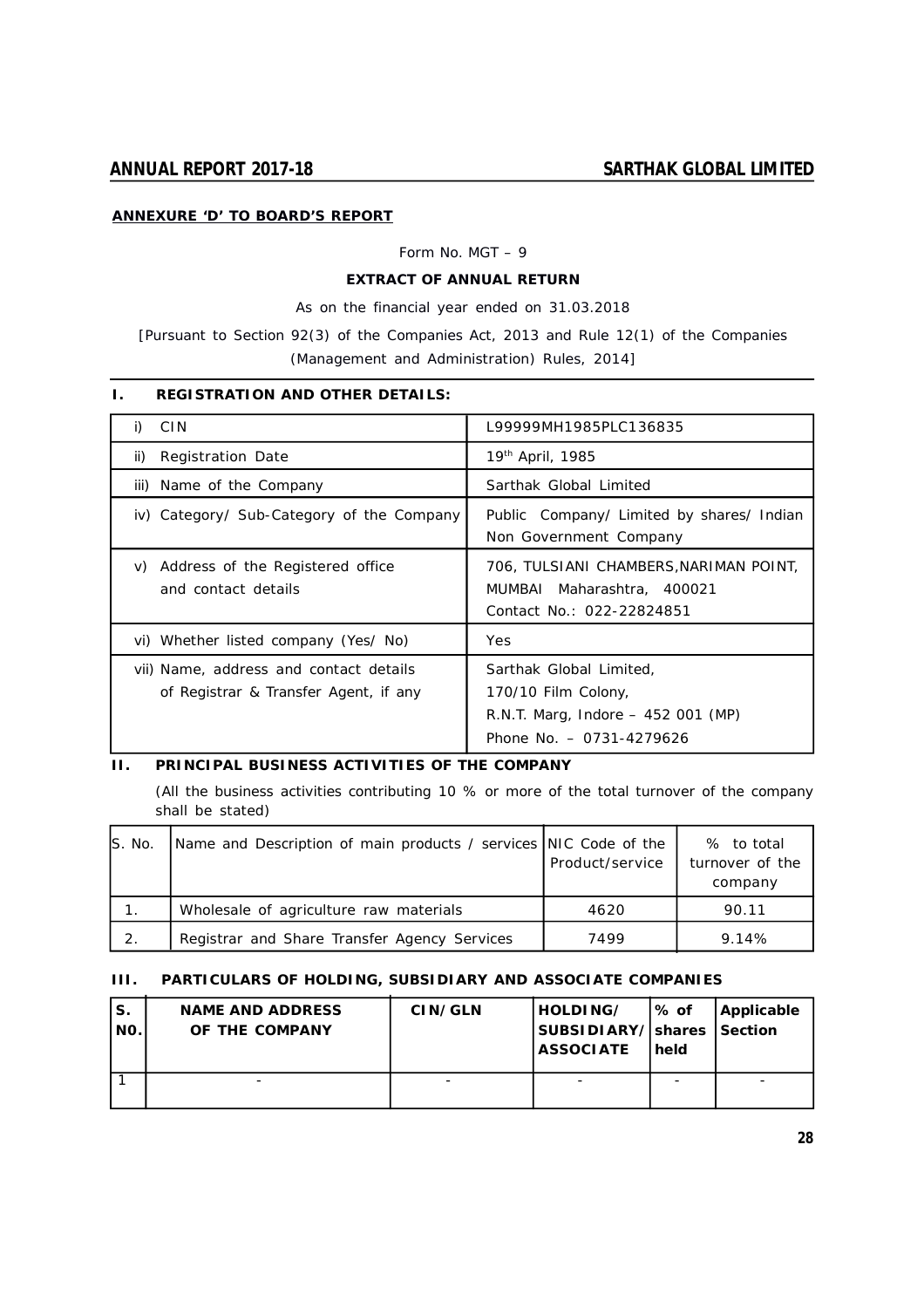# **SARTHAK GLOBAL LIMITED**

#### **IV. SHARE HOLDING PATTERN (Equity Share Capital Breakup as percentage of Total Equity) i) Category-wise Share Holding**

| Category of<br>Shareholders                                         |                          | No. of Shares held at the beginning of<br>the year[As on 01-April-2017] |                          |                                | No. of Shares held at the end of<br>the year[As on 31-March-2018 ] |                          |                          |                          | %<br>Change<br>during    |  |
|---------------------------------------------------------------------|--------------------------|-------------------------------------------------------------------------|--------------------------|--------------------------------|--------------------------------------------------------------------|--------------------------|--------------------------|--------------------------|--------------------------|--|
|                                                                     | Demat                    | Physical                                                                | Total                    | % of<br>Total<br><b>Shares</b> | Demat                                                              | Physical                 | Total                    | % of<br>Total            | the year                 |  |
| A. Promoter s<br>$(1)$ Indian                                       |                          |                                                                         |                          |                                |                                                                    |                          |                          |                          |                          |  |
| a) Individual/HUF                                                   | $\overline{\phantom{0}}$ | 40,000                                                                  | 40,000                   | 1.33                           | $\overline{\phantom{0}}$                                           | 40,000                   | 40,000                   | 1.33                     |                          |  |
| b) Central Govt                                                     | $\overline{\phantom{a}}$ | $\overline{\phantom{0}}$                                                | $\overline{\phantom{0}}$ | $\overline{\phantom{0}}$       | $\overline{\phantom{0}}$                                           |                          | $\overline{\phantom{0}}$ |                          |                          |  |
| c) State Govt(s)                                                    |                          |                                                                         |                          | $\overline{\phantom{0}}$       |                                                                    |                          |                          | $\overline{\phantom{0}}$ |                          |  |
| d) Bodies Corp.                                                     | 5,56,100                 | 15,08,800                                                               | 20,64,900                | 68.83                          | 5,56,100                                                           | 15,08,800                | 20,64,900                | 68.83                    | -                        |  |
| e) Banks / FI                                                       |                          | $\overline{\phantom{0}}$                                                | $\overline{\phantom{0}}$ |                                | -                                                                  | $\overline{\phantom{0}}$ | $\overline{\phantom{0}}$ | —                        | -                        |  |
| f) Any other                                                        | $\overline{\phantom{0}}$ | $\overline{\phantom{0}}$                                                | $\overline{\phantom{0}}$ | $\overline{\phantom{0}}$       | $\overline{\phantom{0}}$                                           | $\qquad \qquad -$        | $\overline{\phantom{0}}$ | $\overline{\phantom{0}}$ | $\overline{\phantom{0}}$ |  |
| Sub-total<br>$(A) (1)$ :-                                           | 5,56,100                 | 15,48,800                                                               | 21,04,900                | 70.16                          |                                                                    | 5,56,100 15,48,800       | 21,04,900                | 70.16                    |                          |  |
| (2) Foreign                                                         | $\overline{\phantom{0}}$ | $\overline{\phantom{0}}$                                                | $\overline{\phantom{0}}$ | $\overline{\phantom{0}}$       | $\overline{\phantom{0}}$                                           | $\overline{\phantom{0}}$ | $\overline{\phantom{0}}$ |                          | -                        |  |
| a) NRIs-Individuals                                                 |                          | $\overline{\phantom{0}}$                                                | $\qquad \qquad -$        | $\overline{\phantom{0}}$       | -                                                                  | $\qquad \qquad -$        | $\qquad \qquad -$        | $\qquad \qquad -$        |                          |  |
| b) Other-                                                           |                          | -                                                                       | $\overline{\phantom{0}}$ | $\overline{\phantom{0}}$       | -                                                                  | $\overline{\phantom{0}}$ | $\overline{\phantom{0}}$ | $\overline{\phantom{0}}$ |                          |  |
| Individuals                                                         |                          |                                                                         |                          |                                |                                                                    |                          |                          |                          |                          |  |
| c) Bodies Corp.                                                     | $\overline{\phantom{0}}$ | $\overline{\phantom{0}}$                                                | $\overline{\phantom{0}}$ | $\overline{\phantom{0}}$       | $\overline{\phantom{0}}$                                           | $\overline{\phantom{0}}$ | $\overline{\phantom{0}}$ | $\overline{\phantom{0}}$ |                          |  |
| d) Banks/ FI                                                        | $\overline{\phantom{0}}$ | $\overline{\phantom{0}}$                                                | $\qquad \qquad -$        | $\overline{\phantom{0}}$       | $\overline{\phantom{0}}$                                           | $\qquad \qquad -$        | $\qquad \qquad -$        | $\qquad \qquad -$        |                          |  |
| e) Any Other                                                        |                          | -                                                                       | -                        | $\overline{\phantom{0}}$       | -                                                                  | -                        | -                        | -                        |                          |  |
| Sub-total $(A)(2)$ :                                                | $\overline{\phantom{0}}$ | $\overline{\phantom{0}}$                                                | $\qquad \qquad -$        | $\overline{\phantom{0}}$       | $\overline{\phantom{0}}$                                           | $\overline{\phantom{0}}$ | $\overline{\phantom{0}}$ | $\overline{\phantom{0}}$ |                          |  |
| Total<br>shareholding of<br>Promoter $(A)$ =<br>$(A) (1) + (A) (2)$ | 5,56,100                 | 15,48,800                                                               | 21,04,900                | 70.16                          |                                                                    | 5,56,100 15,08,800       | 21,04,900                | 70.16                    |                          |  |
| <b>B.</b> Public<br>Shareholding                                    |                          |                                                                         |                          |                                |                                                                    |                          |                          |                          |                          |  |
| 1. Institutions                                                     | $\overline{\phantom{0}}$ |                                                                         | $\qquad \qquad -$        |                                | $\qquad \qquad -$                                                  |                          | $\overline{\phantom{0}}$ | $\overline{\phantom{0}}$ | $\overline{\phantom{0}}$ |  |
| a) Mutual Funds                                                     | -                        |                                                                         |                          | $\qquad \qquad -$              | $\overline{\phantom{m}}$                                           | $\overline{\phantom{m}}$ | $\overline{\phantom{m}}$ | $\qquad \qquad -$        | $\qquad \qquad -$        |  |
| b) Banks / FI                                                       | $\overline{\phantom{m}}$ | $\qquad \qquad -$                                                       | -                        | $\qquad \qquad -$              | $\qquad \qquad -$                                                  | —                        | $\overline{\phantom{0}}$ | $\qquad \qquad -$        | $\overline{\phantom{m}}$ |  |
| c) Central Govt                                                     | -                        | -                                                                       | $\overline{\phantom{0}}$ | $\overline{\phantom{0}}$       |                                                                    | $\overline{\phantom{0}}$ | $\overline{\phantom{0}}$ | $\overline{\phantom{0}}$ |                          |  |
| d) State Govt(s)                                                    | $\overline{\phantom{0}}$ |                                                                         | $\overline{\phantom{0}}$ |                                | $\overline{\phantom{0}}$                                           |                          | $\overline{\phantom{0}}$ | $\qquad \qquad -$        | $\overline{\phantom{0}}$ |  |
| e) Venture Capital<br>Fund                                          | —                        | $\overline{\phantom{0}}$                                                | $\overline{\phantom{0}}$ | $\overline{\phantom{0}}$       | $\overline{\phantom{0}}$                                           | $\overline{\phantom{0}}$ | $\overline{\phantom{0}}$ | $\overline{\phantom{0}}$ |                          |  |
| f) Insurance<br>Companies                                           | $\overline{\phantom{0}}$ | $\frac{1}{2}$                                                           | $\qquad \qquad -$        | $\overline{\phantom{0}}$       |                                                                    | -                        | $\overline{\phantom{0}}$ | $\overline{\phantom{0}}$ | $\overline{\phantom{0}}$ |  |
| g) FIIs                                                             | $\overline{\phantom{0}}$ |                                                                         |                          | $\overline{\phantom{0}}$       | $\overline{\phantom{0}}$                                           | $\overline{\phantom{0}}$ | $\overline{\phantom{m}}$ | $\overline{\phantom{0}}$ | $\overline{\phantom{m}}$ |  |
| h) Foreign                                                          | -                        |                                                                         | $\overline{\phantom{0}}$ | $\overline{\phantom{0}}$       | $\qquad \qquad -$                                                  | $\qquad \qquad -$        | —                        | -                        | -                        |  |
| Venture Capital<br>Funds                                            |                          |                                                                         |                          |                                |                                                                    |                          |                          |                          |                          |  |
| i) Others (specify)                                                 | $\overline{\phantom{0}}$ | $\overline{\phantom{0}}$                                                | $\overline{\phantom{0}}$ | $\overline{\phantom{0}}$       | $\qquad \qquad -$                                                  | $\overline{\phantom{0}}$ |                          |                          | $\overline{\phantom{0}}$ |  |
| Sub-total (B)<br>$(1)$ :-                                           | -                        |                                                                         | -                        |                                | —                                                                  |                          |                          | $\qquad \qquad -$        |                          |  |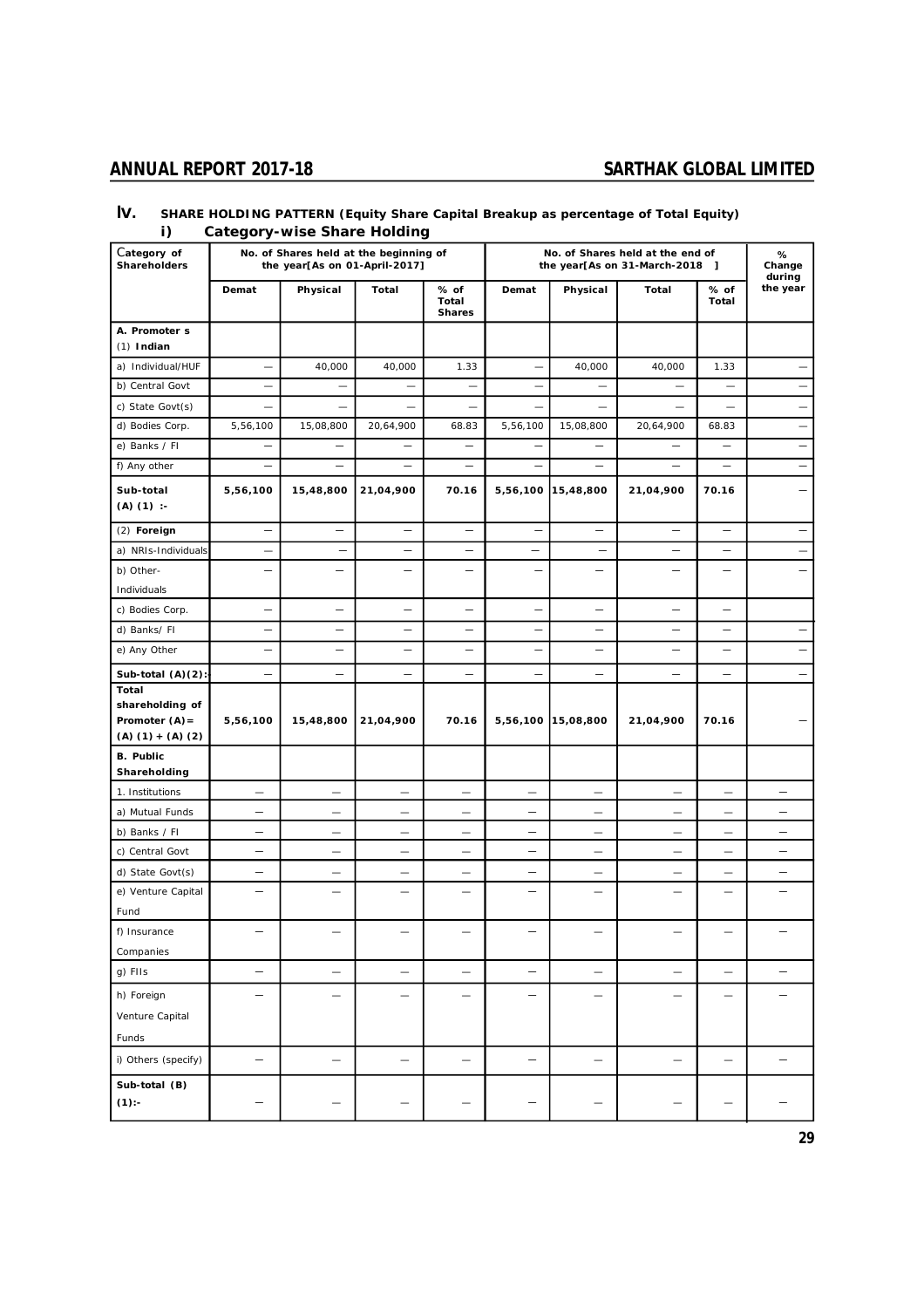# **SARTHAK GLOBAL LIMITED**

| Category of<br>Shareholders                                                                     | No. of Shares held at the beginning of<br>the year[As on 01-April-2017] |                          |                          |                                | No. of Shares held at the end of<br>the year[As on 31-March-2018] |                          |                          |                                 | %<br>Change<br>during    |
|-------------------------------------------------------------------------------------------------|-------------------------------------------------------------------------|--------------------------|--------------------------|--------------------------------|-------------------------------------------------------------------|--------------------------|--------------------------|---------------------------------|--------------------------|
|                                                                                                 | Demat                                                                   | Physical                 | Total                    | % of<br>Total<br><b>Shares</b> | Demat                                                             | Physical                 | Total                    | % of<br><b>Total</b>            | the year                 |
| 2. Non-<br><b>Institutions</b>                                                                  |                                                                         |                          |                          |                                |                                                                   |                          |                          |                                 |                          |
| a) Bodies Corp.                                                                                 |                                                                         |                          |                          |                                |                                                                   |                          |                          |                                 |                          |
| i) Indian                                                                                       | 2,20,600                                                                | 3,26,800                 | 5,47,400                 | 18.246                         | 2,20,037                                                          | 3,26,800                 | 5,46,837                 | 18.227                          | (0.019)                  |
| ii) Overseas                                                                                    | $\overline{\phantom{0}}$                                                | $\overline{\phantom{0}}$ | $\overline{\phantom{0}}$ | $\overline{\phantom{0}}$       | -                                                                 | $\overline{\phantom{0}}$ |                          | $\overbrace{\phantom{1232211}}$ |                          |
| b) Individuals                                                                                  | $\overline{\phantom{0}}$                                                |                          | $\overline{\phantom{0}}$ | $\overline{\phantom{0}}$       |                                                                   |                          | $\overline{\phantom{0}}$ | $\overline{\phantom{0}}$        | $\overline{\phantom{0}}$ |
| i) Individual<br>shareholders<br>holding nominal<br>share capital<br>upto Rs. 1 lakh            | 67,500                                                                  | 2,33,200                 | 3,00,700                 | 10.023                         | 79,398                                                            | 2,22,100                 | 3,01,498                 | 10.049                          | 0.026                    |
| ii) Individual<br>shareholders<br>holding nominal<br>share capital in<br>excess of Rs<br>1 lakh |                                                                         | 40,000                   | 40,000                   | 1.33                           |                                                                   | 40,000                   | 40,000                   | 1.33                            |                          |
| c) Others (specify)                                                                             |                                                                         |                          |                          |                                |                                                                   |                          |                          |                                 |                          |
| i) Hindu Undivided<br>Families                                                                  | 6,700                                                                   |                          | 6,700                    | 0.223                          | 6,765                                                             | $\overline{\phantom{a}}$ | 6,765                    | 0.225                           | 0.002                    |
| ii)Clearing<br>Members                                                                          |                                                                         |                          |                          |                                |                                                                   |                          |                          |                                 |                          |
| iii) Non - Resident<br>Indians                                                                  | 300                                                                     |                          | 300                      | 0.01                           |                                                                   |                          |                          |                                 | (0.01)                   |
| Sub-total (B)<br>$(2)$ :-                                                                       | 2,95,100                                                                | 6,00,000                 | 8,95,100                 | 29.84                          | 3,06,200                                                          | 5,88,900                 | 8,95,100                 | 29.84                           |                          |
| <b>Total Public</b><br>Shareholding<br>$(B) = (B) (1)$<br>$+ (B)(2)$                            | 2,95,100                                                                | 6,00,000                 | 8,95,100                 | 29.84                          | 3,06,200                                                          | 5,88,900                 | 8,95,100                 | 29.84                           |                          |
| C. Shares held by<br>Custodian for<br><b>GDRs &amp; ADRs</b>                                    | $\overline{\phantom{0}}$                                                |                          | $\overline{\phantom{0}}$ | $\overline{\phantom{0}}$       |                                                                   | ÷                        |                          |                                 |                          |
| <b>Grand Total</b><br>$(A + B + C)$                                                             | 8,51,200                                                                | 21,48,800                | 30,00,000                | 100                            | 8,62,300                                                          | 21,37,700                | 30,00,000                | 100                             |                          |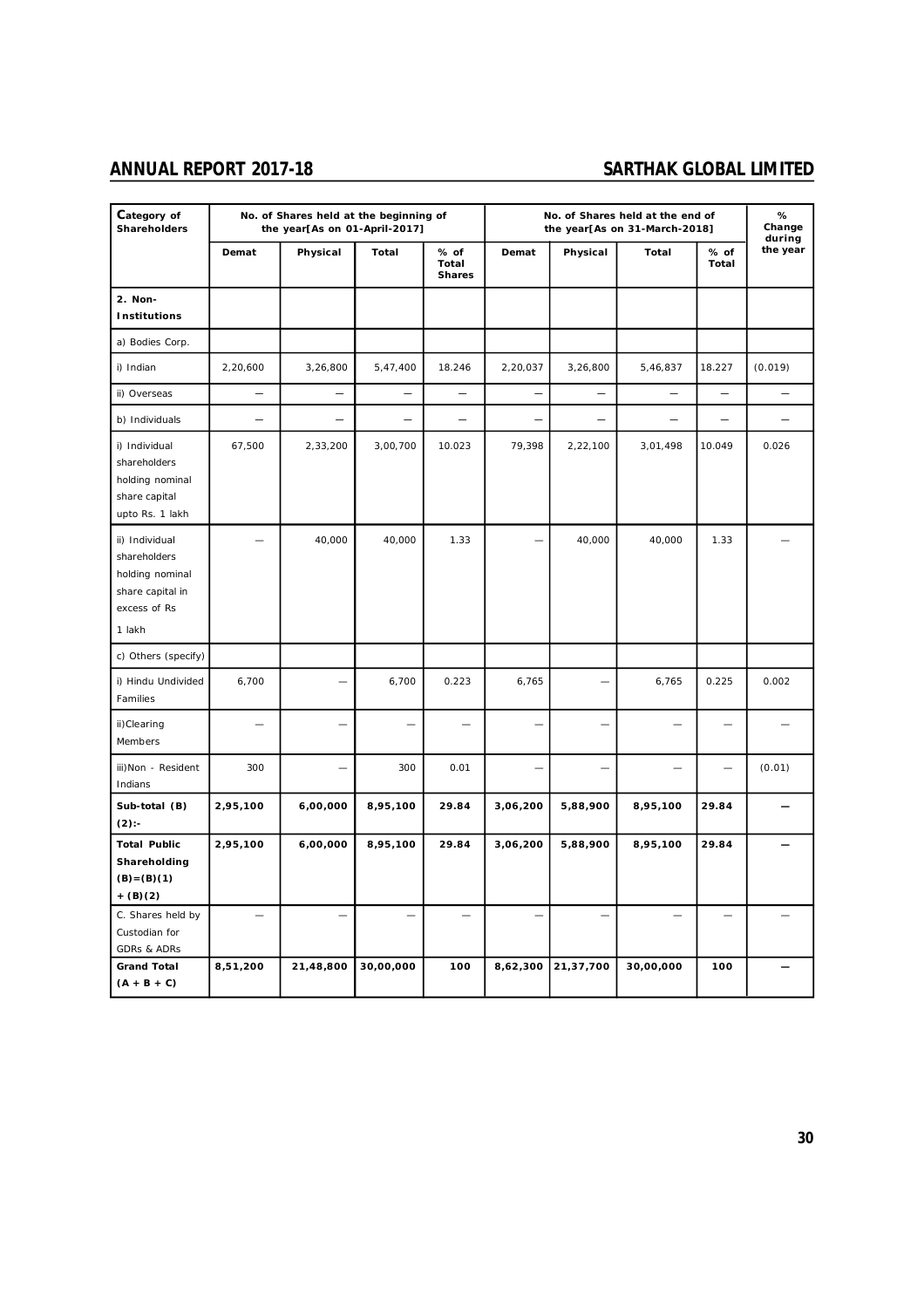# **SARTHAK GLOBAL LIMITED**

# **ii) Shareholding of Promoter -**

| İsı<br>No.     | <b>Shareholder's Name</b>         |                         | Shareholding at the beginning of<br>the year (As on 01.04.2017) |                                                              |                         | Share holding at the end of the year<br>(As on 31.03.2018) |                                                                     |                               |
|----------------|-----------------------------------|-------------------------|-----------------------------------------------------------------|--------------------------------------------------------------|-------------------------|------------------------------------------------------------|---------------------------------------------------------------------|-------------------------------|
|                |                                   | No. of<br><b>Shares</b> | % of total<br>Shares of<br>the company                          | % of Shares<br>Pledged /<br>encumbered<br>to total<br>shares | No. of<br><b>Shares</b> | % of total<br>Shares of<br>the company                     | % of<br><b>Shares</b><br>Pledged /<br>encumbered<br>to total shares | holdina<br>during the<br>year |
| $\mathbf{1}$   | Sanjay Jhalani                    | 40.000                  | 1.33                                                            |                                                              | 40.000                  | 1.33                                                       |                                                                     |                               |
| $\overline{2}$ | Deepti Properties Pvt. Ltd.       | 1,00,000                | 3.33                                                            |                                                              | 1,00,000                | 3.33                                                       |                                                                     |                               |
| 3              | Mahi Properties Pvt. Ltd.         | 1,00,000                | 3.33                                                            |                                                              | 1,00,000                | 3.33                                                       |                                                                     |                               |
| $\overline{A}$ | Mani Real Estate Pvt. Ltd.        | 1,00,000                | 3.33                                                            |                                                              | 1,00,000                | 3.33                                                       |                                                                     |                               |
| 5              | Mahakosh Amusement Pvt. Ltd.      | 1,00,000                | 3.33                                                            |                                                              | 1,00,000                | 3.33                                                       |                                                                     |                               |
| 6              | Mahakosh Real Estate Pvt. Ltd.    | 1,00,000                | 3.33                                                            |                                                              | 1,00,000                | 3.33                                                       |                                                                     |                               |
| $\overline{7}$ | Deepti Housing Pvt. Ltd.          | 2,00,000                | 6.67                                                            |                                                              | 2,00,000                | 6.67                                                       |                                                                     |                               |
| 8              | Gagandeep Exports Pvt. Ltd.       | 2,50,000                | 8.33                                                            |                                                              | 2,50,000                | 8.33                                                       |                                                                     |                               |
| 9              | Mahakosh Papers Pvt. Ltd.         | 2,50,000                | 8.33                                                            |                                                              | 2,50,000                | 8.33                                                       |                                                                     |                               |
| 10             | Greater Eastern Infra. Pvt. Ltd.  | 1,00,000                | 3.33                                                            |                                                              | 1,00,000                | 3.33                                                       |                                                                     |                               |
| 11             | Rehva Estate Pvt. Ltd.            | 1,00,000                | 3.33                                                            |                                                              | 1,00,000                | 3.33                                                       |                                                                     |                               |
| 12             | Sarthak Industries Ltd.           | 1.08.800                | 3.63                                                            |                                                              | 1.08.800                | 3.63                                                       |                                                                     |                               |
| 13             | MID India Commodities Pvt. Ltd.   | 1,50,000                | 5.00                                                            |                                                              | 1,50,000                | 5.00                                                       |                                                                     |                               |
| 14             | Bunkim Fin. And Invest. Pvt. Ltd. | 1,50,000                | 5.00                                                            |                                                              | 1,50,000                | 5.00                                                       |                                                                     |                               |
| 15             | Jayati Fin. And Invest. Pvt. Ltd. | 1,50,000                | 5.00                                                            |                                                              | 1,50,000                | 5.00                                                       |                                                                     |                               |
| 16             | Promise Securities Pvt. Ltd.      | 1,06,100                | 3.54                                                            |                                                              | 1,06,100                | 3.54                                                       |                                                                     |                               |
|                | <b>TOTAL</b>                      | 21,04,900               | 70.16                                                           | $\overline{\phantom{0}}$                                     | 21,04,900               | 70.16                                                      |                                                                     |                               |

## **iii) Change in Promoters' Shareholding (please specify, if there is no change)**

| SI.<br>No. |                                                                                                                                                                                       | Shareholding at the<br>beginning of the year |                                        | <b>Cumulative Shareholding</b><br>during the year |                                        |  |
|------------|---------------------------------------------------------------------------------------------------------------------------------------------------------------------------------------|----------------------------------------------|----------------------------------------|---------------------------------------------------|----------------------------------------|--|
|            |                                                                                                                                                                                       | No. of shares                                | % of total<br>shares of<br>the company | No. of<br>shares                                  | % of total<br>shares of<br>the company |  |
|            | At the beginning of the year                                                                                                                                                          | No change during the year                    |                                        |                                                   |                                        |  |
|            | Date wise Increase / Decrease in Promoters Share<br>holding during the year specifying the reasons for<br>increase /decrease (e.g. allotment /transfer /<br>bonus/ sweat equity etc): | No change during the year                    |                                        |                                                   |                                        |  |
|            | At the end of the year                                                                                                                                                                | No change during the year                    |                                        |                                                   |                                        |  |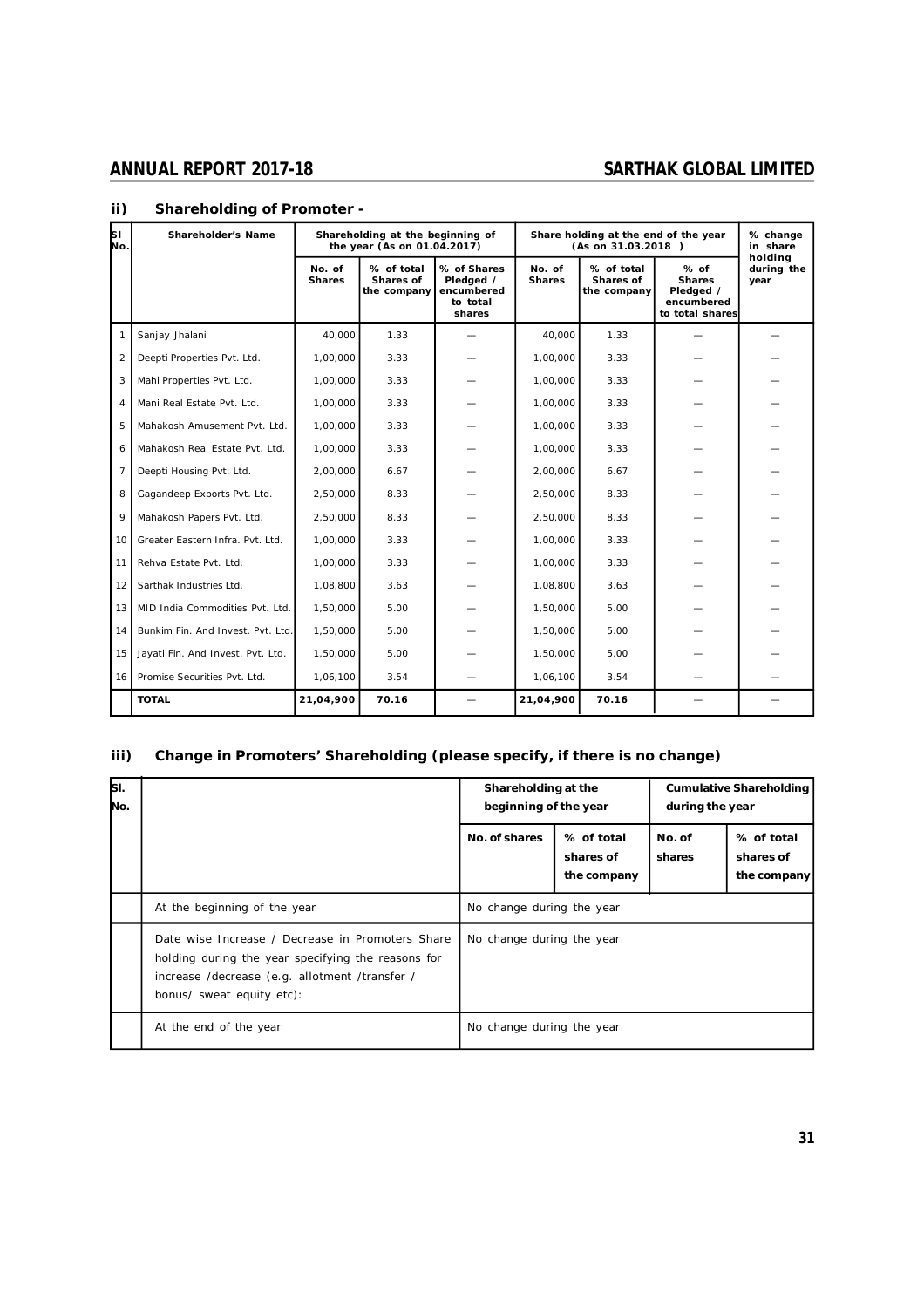# **SARTHAK GLOBAL LIMITED**

## **(iv) Shareholding Pattern of top ten Shareholders (other than Directors, Promoter and Holders of GDRs and ADRs):**

| SI. No. | For Each of the Top 10 Shareholders                                                                                                                                                     | Shareholding at the<br>beginning of the year |                                        | <b>Cumulative Shareholding</b><br>during the year |                                        |
|---------|-----------------------------------------------------------------------------------------------------------------------------------------------------------------------------------------|----------------------------------------------|----------------------------------------|---------------------------------------------------|----------------------------------------|
|         |                                                                                                                                                                                         | No. of<br>shares                             | % of total<br>shares of the<br>company | No. of<br>shares                                  | % of total<br>shares of<br>the Company |
| 1.      | RUCHI SOYA INDUSTRIES LIMITED                                                                                                                                                           |                                              |                                        |                                                   |                                        |
|         | At the beginning of the year (As on 01.04.2017)                                                                                                                                         | 1,19,300                                     | 3.98                                   | 1,19,300                                          | 3.98                                   |
|         | Date wise Increase / Decrease in Promoters Share<br>holding during the year specifying the reasons for<br>increase /decrease (e.g. allotment / transfer / bonus/<br>sweat equity etc):  | No change during the year                    |                                        |                                                   |                                        |
|         | At the end of the year (As on 31.03.2018)                                                                                                                                               | 1,19,300                                     | 3.98                                   | 1,19,300                                          | 3.98                                   |
| 2.      | RUCHI INFRASTRUCTURE LTD.                                                                                                                                                               |                                              |                                        |                                                   |                                        |
|         | At the beginning of the year (As on 01.04.2017)                                                                                                                                         | 98,200                                       | 3.27                                   | 98,200                                            | 3.27                                   |
|         | Date wise Increase / Decrease in Promoters Share<br>holding during the year specifying the reasons for<br>increase / decrease (e.g. allotment / transfer / bonus/<br>sweat equity etc): | No change during the year                    |                                        |                                                   |                                        |
|         | At the end of the year (As on 31.03.2018)                                                                                                                                               | 98,200                                       | 3.27                                   | 98,200                                            | 3.27                                   |
| 3.      | <b>ANIK INDUSTRIES LIMITED</b>                                                                                                                                                          |                                              |                                        |                                                   |                                        |
|         | At the beginning of the year (As on 01.04.2017)                                                                                                                                         | 85,200                                       | 2.84                                   | 85,200                                            | 2.84                                   |
|         | Date wise Increase / Decrease in Promoters Share<br>holding during the year specifying the reasons for<br>increase / decrease (e.g. allotment / transfer / bonus/<br>sweat equity etc): | No change during the year                    |                                        |                                                   |                                        |
|         | At the end of the year (As on 31.03.2018)                                                                                                                                               | 85,200                                       | 2.84                                   | 85,200                                            | 2.84                                   |
| 4.      | APL INTERNATIONAL PRIVATE LIMITED                                                                                                                                                       |                                              |                                        |                                                   |                                        |
|         | At the beginning of the year (As on 01.04.2017)                                                                                                                                         | 76,700                                       | 2.55                                   | 76,700                                            | 2.55                                   |
|         | Date wise Increase / Decrease in Promoters Share<br>holding during the year specifying the reasons for<br>increase / decrease (e.g. allotment / transfer / bonus/<br>sweat equity etc): | No change during the year                    |                                        |                                                   |                                        |
|         | At the end of the year (As on 31.03.2018)                                                                                                                                               | 76,700                                       | 2.55                                   | 76,700                                            | 2.55                                   |
| 5.      | <b>NEHA SECURITIES PRIVATE LIMITED</b>                                                                                                                                                  |                                              |                                        |                                                   |                                        |
|         | At the beginning of the year (As on 01.04.2017)                                                                                                                                         | 69,100                                       | 2.30                                   | 69,100                                            | 2.30                                   |
|         | Date wise Increase / Decrease in Promoters Share<br>holding during the year specifying the reasons for<br>increase /decrease (e.g. allotment / transfer / bonus/<br>sweat equity etc):  | No change during the year                    |                                        |                                                   |                                        |
|         | At the end of the year (As on 31.03.2018)                                                                                                                                               | 69,100                                       | 2.30                                   | 69,100                                            | 2.30                                   |
| 6.      | MAHAKOSH HOLDINGS PVT. LTD.                                                                                                                                                             |                                              |                                        |                                                   |                                        |
|         | At the beginning of the year (As on 01.04.2017)                                                                                                                                         | 66,600                                       | 2.22                                   | 66,600                                            | 2.22                                   |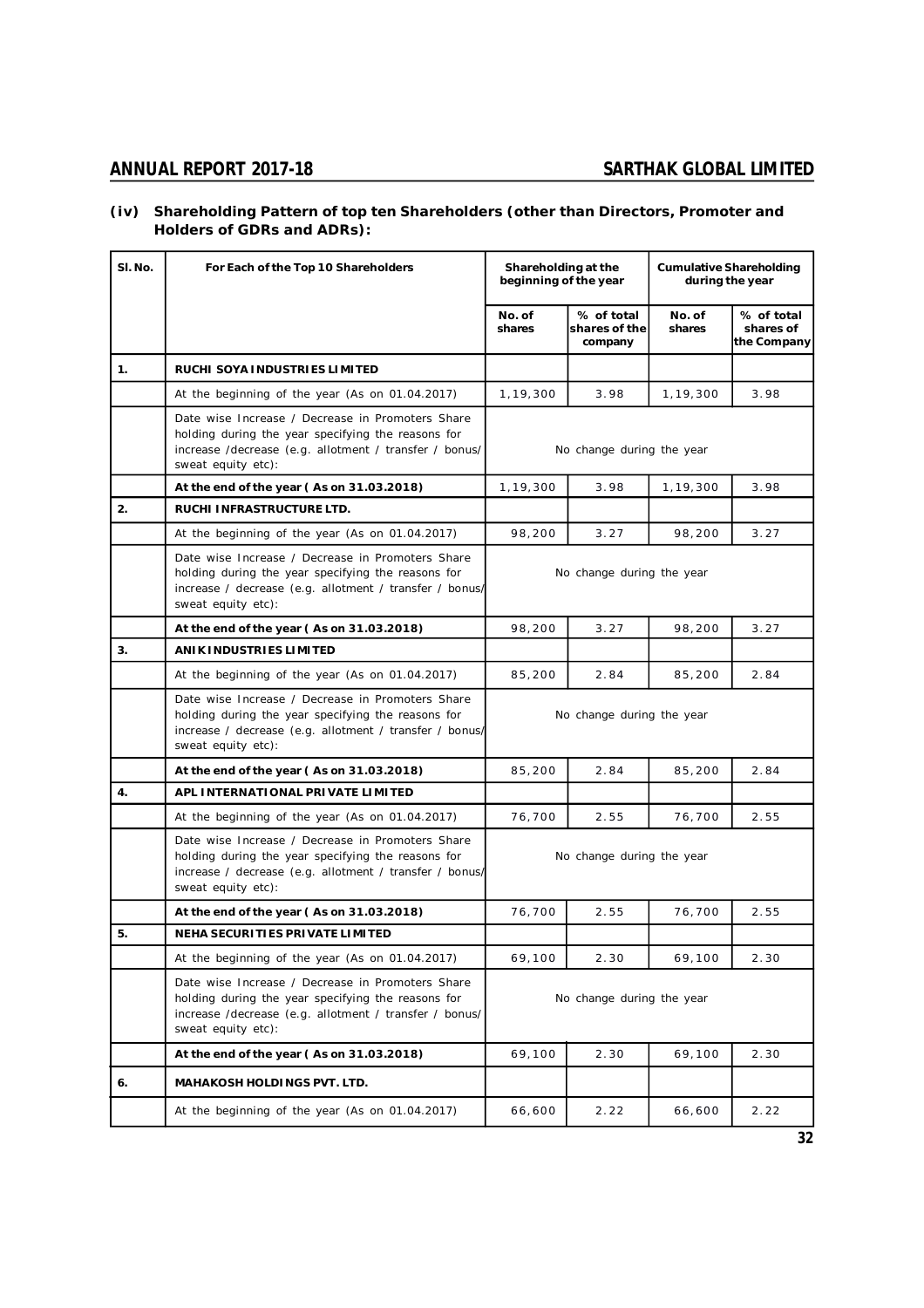# **SARTHAK GLOBAL LIMITED**

|     | Date wise Increase / Decrease in Promoters Share<br>holding during the year specifying the reasons for<br>increase / decrease (e.g. allotment/transfer/bonus/<br>sweat equity etc):      | No change during the year |      |        |      |
|-----|------------------------------------------------------------------------------------------------------------------------------------------------------------------------------------------|---------------------------|------|--------|------|
|     | At the end of the year (As on 31.03.2018)                                                                                                                                                | 66,600                    | 2.22 | 66,600 | 2.22 |
| 7.  | SHAILENDRA JHALANI                                                                                                                                                                       |                           |      |        |      |
|     | At the beginning of the year (As on 01.04.2017)                                                                                                                                          | 40,000                    | 1.33 | 40,000 | 1.33 |
|     | Date wise Increase / Decrease in Promoters Share<br>holding during the year specifying the reasons for<br>increase /decrease (e.g. allotment/transfer/bonus/<br>sweat equity etc):       | No change during the year |      |        |      |
|     | At the end of the year (As on 31.03.2018)                                                                                                                                                | 40,000                    | 1.33 | 40,000 | 1.33 |
| 8.  | <b>SHAHRA BROTHERS PVT.LTD.</b>                                                                                                                                                          |                           |      |        |      |
|     | At the beginning of the year (As on 01.04.2017)                                                                                                                                          | 14,800                    | 0.49 | 14,800 | 0.49 |
|     | Date wise Increase / Decrease in Promoters Share<br>holding during the year specifying the reasons for<br>increase /decrease (e.g. allotment/transfer/bonus/<br>sweat equity etc):       | No change during the year |      |        |      |
|     | At the end of the year (As on 31.03.2018)                                                                                                                                                | 14,800                    | 0.49 | 14,800 | 0.49 |
| 9.  | <b>ABHA SHAHRA</b>                                                                                                                                                                       |                           |      |        |      |
|     | At the beginning of the year (As on 01.04.2017)                                                                                                                                          | 9.000                     | 0.3  | 9.000  | 0.3  |
|     | Date wise Increase / Decrease in Promoters Share<br>holding during the year specifying the reasons for<br>increase / decrease (e.g. allotment/transfer/bonus/<br>sweat equity etc):      | No change during the year |      |        |      |
|     | At the end of the year (As on 31.03.2018)                                                                                                                                                | 9.000                     | 0.3  | 9.000  | 0.3  |
| 10. | <b>MRIDULA SHAHRA</b>                                                                                                                                                                    |                           |      |        |      |
|     | At the beginning of the year (As on 01.04.2017)                                                                                                                                          | 9,000                     | 0.3  | 9,000  | 0.3  |
|     | Date wise Increase / Decrease in Promoters Share<br>holding during the year specifying the reasons for<br>increase / decrease (e.g. allotment / transfer<br>/ bonus / sweat equity etc): | No change during the year |      |        |      |
|     | At the end of the year (As on 31.03.2018)                                                                                                                                                | 9.000                     | 0.3  | 9,000  | 0.3  |

# **v) Shareholding of Directors and Key Managerial Personnel:**

| SI. No. | Shareholding of each Directors<br>and each Key Managerial Personnel                                                                                                                 | Shareholding at the<br>beginning of the year |                                        | <b>Cumulative Shareholding</b><br>during the year |                                         |
|---------|-------------------------------------------------------------------------------------------------------------------------------------------------------------------------------------|----------------------------------------------|----------------------------------------|---------------------------------------------------|-----------------------------------------|
|         |                                                                                                                                                                                     | No. of<br>shares                             | % of total<br>shares of the<br>Company | No. of<br>shares                                  | % of total<br>shares of thel<br>Company |
| 1.      | Mr. Sunil Gangrade                                                                                                                                                                  |                                              |                                        |                                                   |                                         |
|         | At the beginning of the year (As on 01.04.2017)                                                                                                                                     | 900                                          | 0.03                                   | 900                                               | 0.03                                    |
|         | Date wise Increase / Decrease in Promoters Share<br>holding during the year specifying the reasons for<br>increase / decrease (e.g. allotment/transfer/bonus/<br>sweat equity etc): | No change during the year                    |                                        |                                                   |                                         |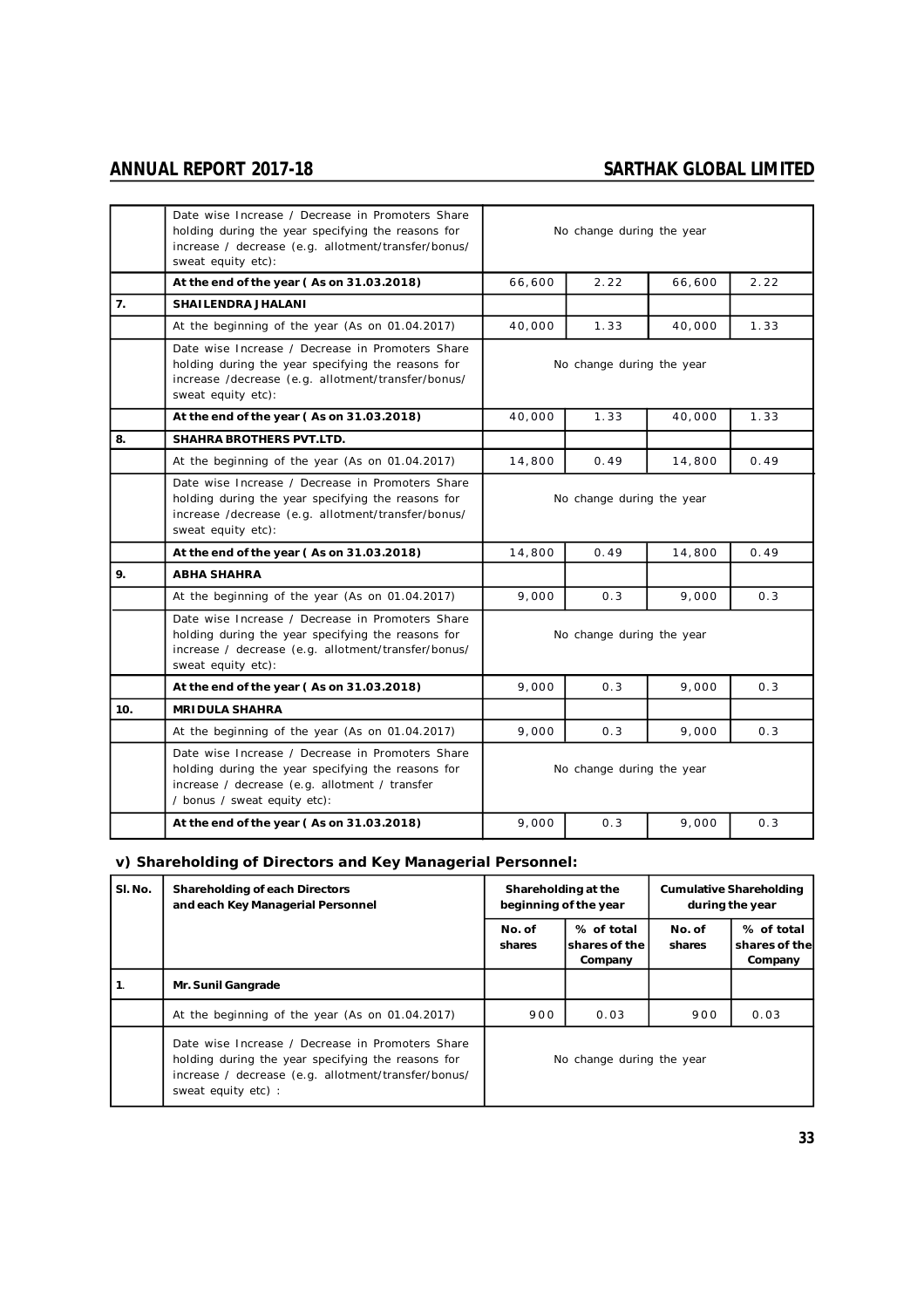# **SARTHAK GLOBAL LIMITED**

|    | At the end of the year (As on 31.03.2018)                                                                                                                                               | 900                       | 0.03                      | 900 | 0.03 |
|----|-----------------------------------------------------------------------------------------------------------------------------------------------------------------------------------------|---------------------------|---------------------------|-----|------|
| 2. | Mr. Mahendra Pal Kothari (ceased w.e.f. 24.10.2017)                                                                                                                                     |                           |                           |     |      |
|    | At the beginning of the year (As on 01.04.2017)                                                                                                                                         |                           |                           |     |      |
|    | Date wise Increase / Decrease in Promoters Share<br>holding during the year specifying the reasons for increase /<br>decrease (e.g. allotment / transfer / bonus/ sweat<br>equity etc): | No change during the year |                           |     |      |
|    | At the end of the year (As on 31.03.2018)                                                                                                                                               |                           |                           |     |      |
| 3. | Mr. Yogender Mohan Sharma                                                                                                                                                               |                           |                           |     |      |
|    | At the beginning of the year (As on 01.04.2017)                                                                                                                                         |                           |                           |     |      |
|    | Date wise Increase / Decrease in Promoters Share<br>holding during the year specifying the reasons for increase /<br>decrease (e.g. allotment / transfer / bonus/ sweat<br>equity etc): | No change during the year |                           |     |      |
|    | At the end of the year (As on 31.03.2018)                                                                                                                                               |                           |                           |     |      |
| 4. | Mrs. Swati Sudesh Oturkar                                                                                                                                                               |                           |                           |     |      |
|    | At the beginning of the year (As on 01.04.2017)                                                                                                                                         |                           |                           |     |      |
|    | Date wise Increase / Decrease in Promoters Share holding<br>during the year specifying the reasons for increase / decrease<br>(e.g. allotment / transfer / bonus/ sweat equity etc):    | No change during the year |                           |     |      |
|    | At the end of the year (As on 31.03.2018)                                                                                                                                               |                           |                           |     |      |
| 5. | Mr. Ritesh Sinvhal (appointed w.e.f. 23.10.2017)                                                                                                                                        |                           |                           |     |      |
|    | At the beginning of the year (As on 01.04.2017)                                                                                                                                         |                           |                           |     |      |
|    | Date wise Increase / Decrease in Promoters Share holding<br>during the year specifying the reasons for increase / decrease<br>(e.g. allotment / transfer / bonus/ sweat equity etc):    | No change during the year |                           |     |      |
|    | At the end of the year (As on 31.03.2018)                                                                                                                                               |                           |                           |     |      |
| 6. | Mr. Pinkesh Gupta (CFO)                                                                                                                                                                 |                           |                           |     |      |
|    | At the beginning of the year (As on 01.04.2017)                                                                                                                                         |                           |                           |     |      |
|    | Date wise Increase / Decrease in Promoters Share holding<br>during the year specifying the reasons for increase/decrease<br>(e.g. allotment / transfer / bonus/ sweat equity etc):      | No change during the year |                           |     |      |
|    | At the end of the year (As on 31.03.2018)                                                                                                                                               | $\overline{\phantom{a}}$  | $\overline{\phantom{a}}$  |     |      |
| 7. | Ms. Pratibha Joshi (Company Secretary) (ceased w.e.f. 30.04.2018)                                                                                                                       |                           |                           |     |      |
|    | At the beginning of the year (As on 01.04.2017)                                                                                                                                         | ۰                         |                           |     |      |
|    | Date wise Increase / Decrease in Promoters Share holding<br>during the year specifying the reasons for increase/decrease<br>(e.g. allotment / transfer / bonus/ sweat equity etc):      |                           | No change during the year |     |      |
|    | At the end of the year (As on 31.03.2018)                                                                                                                                               | $\blacksquare$            |                           |     |      |
| 8. | Ms. Ragini Chaturvedi (Company Secretary) (Appointed w.e.f. 1.5.2018)                                                                                                                   |                           |                           |     |      |
|    | At the beginning of the year (As on 01.04.2017)                                                                                                                                         | ٠                         | $\blacksquare$            | ٠   | ٠    |
|    | Date wise Increase / Decrease in Promoters Share holding<br>during the year specifying the reasons for increase/decrease<br>(e.g. allotment / transfer / bonus/ sweat equity etc):      |                           | No change during the year |     |      |
|    | At the end of the year (As on 31.03.2018)                                                                                                                                               |                           |                           |     |      |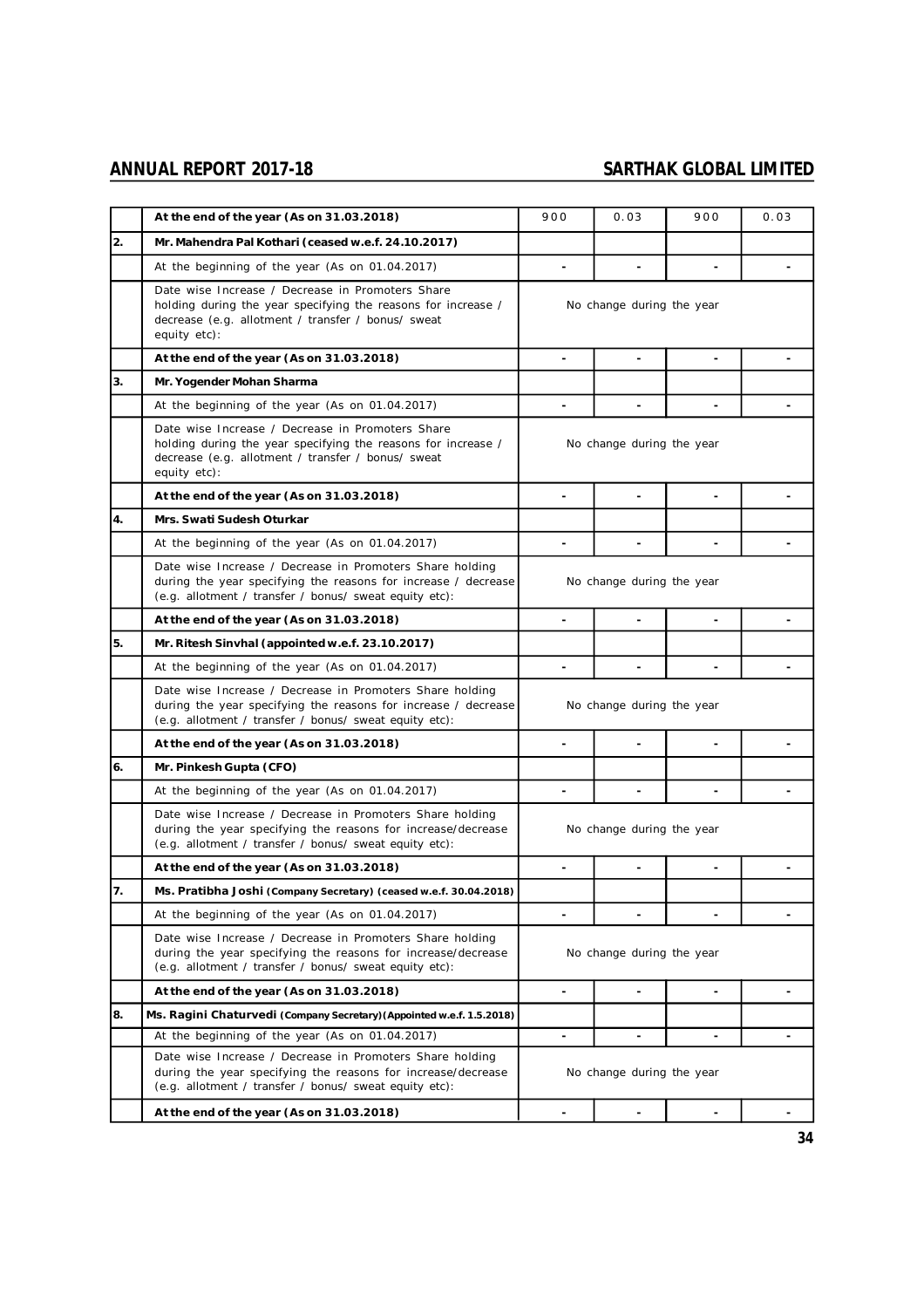# **SARTHAK GLOBAL LIMITED**

## **V. INDEBTEDNESS**

Indebtedness of the Company including interest outstanding/accrued but not due for payment

|                                                                           |                                            |                    |                 | (In₹)                        |
|---------------------------------------------------------------------------|--------------------------------------------|--------------------|-----------------|------------------------------|
|                                                                           | <b>Secured Loans</b><br>excluding deposits | Unsecured<br>Loans | <b>Deposits</b> | Total<br><b>Indebtedness</b> |
| Indebtedness at the beginning<br>of the financial year (As on 01.04.2017) |                                            |                    |                 |                              |
| i) Principal Amount                                                       |                                            | 10,21,19,584       |                 | 10, 21, 19, 584              |
| ii) Interest due but not paid                                             |                                            |                    |                 |                              |
| iii) Interest accrued but not due                                         |                                            |                    |                 |                              |
| Total (i+ii+iii)                                                          |                                            | 10,21,19,584       |                 | 10,21,19,584                 |
| Change in Indebtedness during<br>the financial year                       |                                            |                    |                 |                              |
| * Addition                                                                | 72,58,945                                  | 6,71,18,949        |                 | 7,43,77,894                  |
| * Reduction                                                               |                                            | 4,57,97,198        |                 | 4,57,97,198                  |
| Net Change                                                                |                                            | 2,13,21,751        |                 | 2,85,80,696                  |
| Indebtedness at the end of the<br>financial year (As on 31.03.2018)       |                                            |                    |                 |                              |
| i) Principal Amount                                                       | 72,58,945                                  | 12, 34, 41, 335    |                 | 13,07,00,280                 |
| ii) Interest due but not paid                                             |                                            |                    |                 |                              |
| iii) Interest accrued but not due                                         |                                            |                    |                 |                              |
| Total (i+ii+iii)                                                          | 72,58,945                                  | 12,34,41,335       |                 | 13,07,00,280                 |

## **VI. REMUNERATION OF DIRECTORS AND KEY MANAGERIAL PERSONNEL-**

## **A.** *Remuneration to Managing Director, Whole-time Directors and/or Manager:*

| SI. No.        | <b>Particulars of Remuneration</b>                                                                        | Name of MD/WTD/Manager   | <b>Total Amount</b> |  |
|----------------|-----------------------------------------------------------------------------------------------------------|--------------------------|---------------------|--|
|                |                                                                                                           | Mr. Sunil Gangrade       |                     |  |
| $\mathbf{1}$   | Gross salary<br>Salary as per provisions contained in<br>(a)<br>Section 17(1) of the Income-tax Act, 1961 | 4,48,500                 | 4,48,500            |  |
|                | Value of perquisites u/s 17(2) Income-tax<br>(b)<br>Act, 1961                                             | $\overline{\phantom{0}}$ |                     |  |
|                | Profits in lieu of salary under section 17(3)<br>(c)<br>Income- tax Act, 1961                             |                          |                     |  |
| $\overline{2}$ | Stock Option                                                                                              |                          |                     |  |
| 3              | Sweat Equity                                                                                              |                          |                     |  |
| 4              | Commission<br>- as % of profit<br>others, specify<br>$\overline{\phantom{a}}$                             |                          |                     |  |
| 5              | Others, please specify                                                                                    |                          |                     |  |
|                | Total (A)                                                                                                 | ₹ 4,48,500               | ₹4,48,500           |  |
|                | Ceiling as per the Act                                                                                    | ₹ 84,00,000              | ₹ 84,00,000         |  |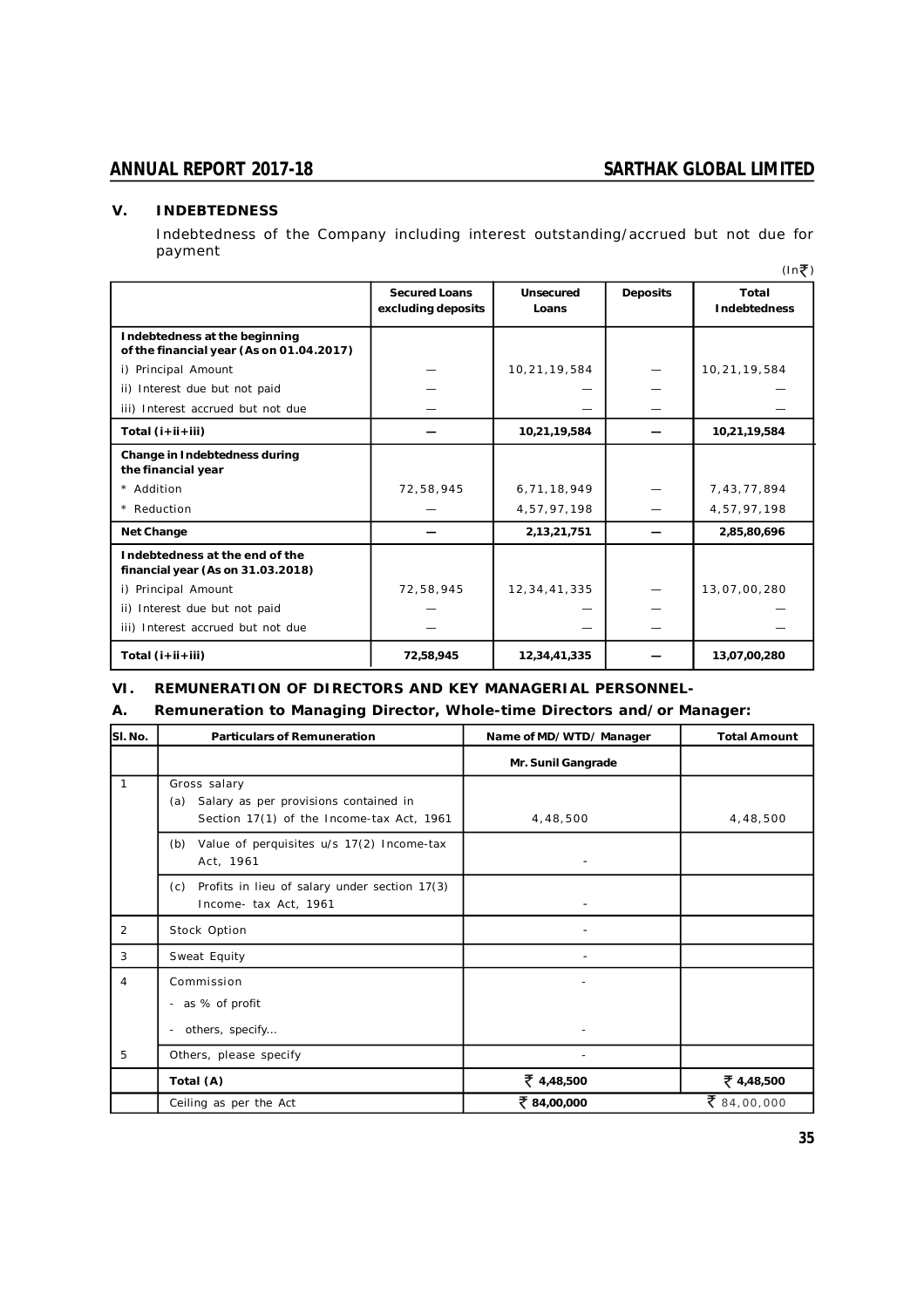# **SARTHAK GLOBAL LIMITED**

#### *B. Remuneration to other Directors*

| SI.<br>No.     | Particulars of<br>Remuneration                                                        |                                                              | Name of Directors            |                                                              |                              | Total<br>Amount   |
|----------------|---------------------------------------------------------------------------------------|--------------------------------------------------------------|------------------------------|--------------------------------------------------------------|------------------------------|-------------------|
|                |                                                                                       | Mr. Mahendra<br>Pal Kothari<br>(ceased w.e.f.<br>24.10.2017) | Mr. Yogender<br>Mohan Sharma | Mr. Ritesh<br>Sinvhal<br>(appointed<br>w.e.f.<br>23.10.2017) | Mrs. Swati<br>Sudesh Oturkar |                   |
| $\mathbf{1}$   | <b>Independent Directors</b><br>Fee for attending board<br>committee meetings         | 3,200                                                        | 6,000                        | 2,800                                                        |                              | 12,000            |
|                | Commission                                                                            |                                                              |                              | $\overline{\phantom{a}}$                                     |                              |                   |
|                | Others, please specify                                                                |                                                              |                              | ۰                                                            |                              |                   |
|                | Total (1)                                                                             | 3,200                                                        | 6,000                        | 2,800                                                        |                              | 12,000            |
| $\overline{2}$ | <b>Other Non-Executive Directors</b><br>Fee for attending board<br>committee meetings |                                                              |                              | -                                                            | 6,000                        | 6,000             |
|                | Commission                                                                            |                                                              |                              | $\overline{\phantom{0}}$                                     |                              |                   |
|                | Others, please specify                                                                |                                                              |                              | $\overline{\phantom{0}}$                                     |                              | $\qquad \qquad -$ |
|                | Total (2)                                                                             |                                                              |                              | $\overline{\phantom{a}}$                                     |                              |                   |
|                | Total $(B) = (1+2)$                                                                   | 3,200                                                        | 6,000                        | 2,800                                                        | 6,000                        | 18,000            |
|                | <b>Total Managerial</b><br><b>Remuneration (Total of A</b><br>and B) $*$              |                                                              |                              |                                                              |                              | 4,32,000          |
|                | Overall Ceiling as per<br>the Act <sup>**</sup>                                       |                                                              |                              |                                                              |                              | ₹ 84,00,000       |

Total remuneration of Whole-time Director and other Directors including sitting fee (being the total of A and B)

\*\* As per the provisions of Sub Section (2) read with sub section (5) of Section 197 of the Companies Act, 2013, sitting fees paid to directors are to be excluded while calculating the overall managerial remuneration.

## **C. REMUNERATION TO KEY MANAGERIAL PERSONNEL OTHER THAN MD/MANAGER/WTD**

|         |                                                   | Key Managerial Personnel   |                            |              |
|---------|---------------------------------------------------|----------------------------|----------------------------|--------------|
| SI. No. | <b>Particulars of Remuneration</b>                | Mr. Pinkesh<br>Gupta (CFO) | Ms. Pratibha<br>Joshi (CS) | <b>Total</b> |
| l1      | Gross salary                                      |                            |                            |              |
|         | (a) Salary as per provisions contained in         | 2,42,400                   | 60,000                     | 3,02,400     |
|         | Section 17(1) of the Income-tax Act, 1961         |                            |                            |              |
|         | (b) Value of perquisites u/s 17(2) Income-tax     |                            |                            |              |
|         | Act, 1961                                         |                            |                            |              |
|         | (c) Profits in lieu of salary under section 17(3) |                            |                            |              |
|         | Income-tax Act, 1961                              |                            |                            |              |
| 2       | Stock Option                                      |                            |                            |              |
| 3       | Sweat Equity                                      |                            |                            |              |
| 4       | Commission                                        |                            |                            |              |
|         | - as % of profit                                  |                            |                            |              |
|         | others, specify                                   |                            |                            |              |
| l5.     | Others, please specify                            |                            |                            |              |
|         | Total                                             | 2,42,400                   | 60,000                     | 3,02,000     |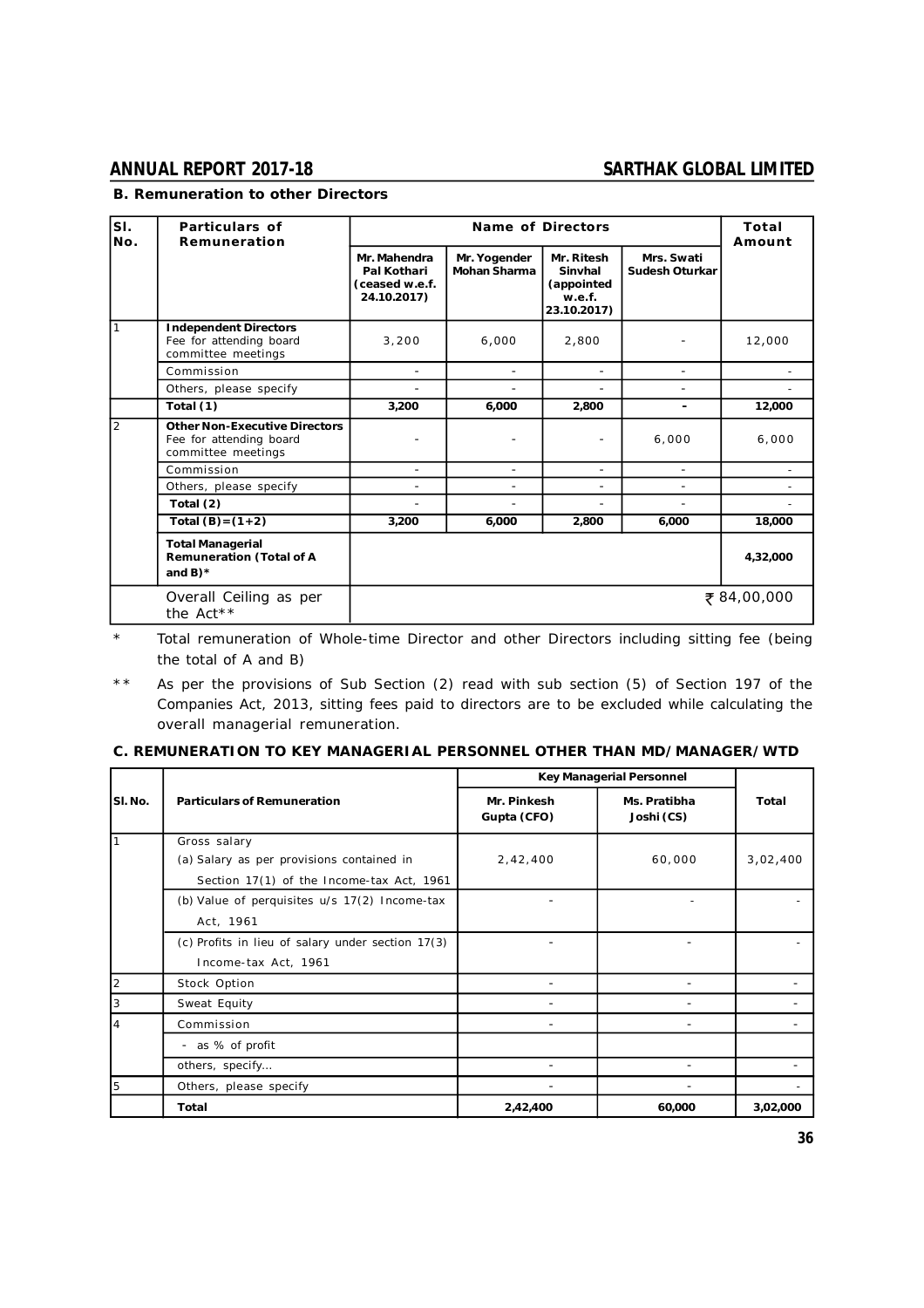# **SARTHAK GLOBAL LIMITED ANNUAL REPORT 2017-18**

| <b>Type</b> |                           | Section of the<br><b>Companies Act</b> | <b>Brief</b><br>Description | Details of Penalty /<br>Punishment/<br><b>Compounding fees</b><br>imposed | Authority<br>[RD / NCLT/<br>COURT1 | Appeal made,<br>if any<br>(give Details) |
|-------------|---------------------------|----------------------------------------|-----------------------------|---------------------------------------------------------------------------|------------------------------------|------------------------------------------|
| Α.          | <b>COMPANY</b>            |                                        |                             |                                                                           |                                    |                                          |
|             | Penalty                   |                                        |                             |                                                                           |                                    |                                          |
|             | <b>I</b> Punishment       |                                        |                             |                                                                           |                                    |                                          |
|             | Compounding               |                                        | ۰                           |                                                                           |                                    |                                          |
| B.          | <b>DIRECTORS</b>          |                                        |                             |                                                                           |                                    |                                          |
|             | Penalty                   |                                        |                             |                                                                           | $\overline{a}$                     |                                          |
|             | Punishment                |                                        |                             |                                                                           |                                    |                                          |
|             | Compounding               |                                        | ٠                           |                                                                           | $\overline{\phantom{a}}$           |                                          |
| C.          | OTHER OFFICERS IN DEFAULT |                                        |                             |                                                                           |                                    |                                          |
|             | Penalty                   |                                        |                             |                                                                           |                                    |                                          |
|             | Punishment                |                                        | ۰                           | -                                                                         | ۰                                  |                                          |
|             | Compounding               |                                        |                             |                                                                           |                                    |                                          |

# **VI. PENALTIES / PUNISHMENT/ COMPOUNDING OF OFFENCES:**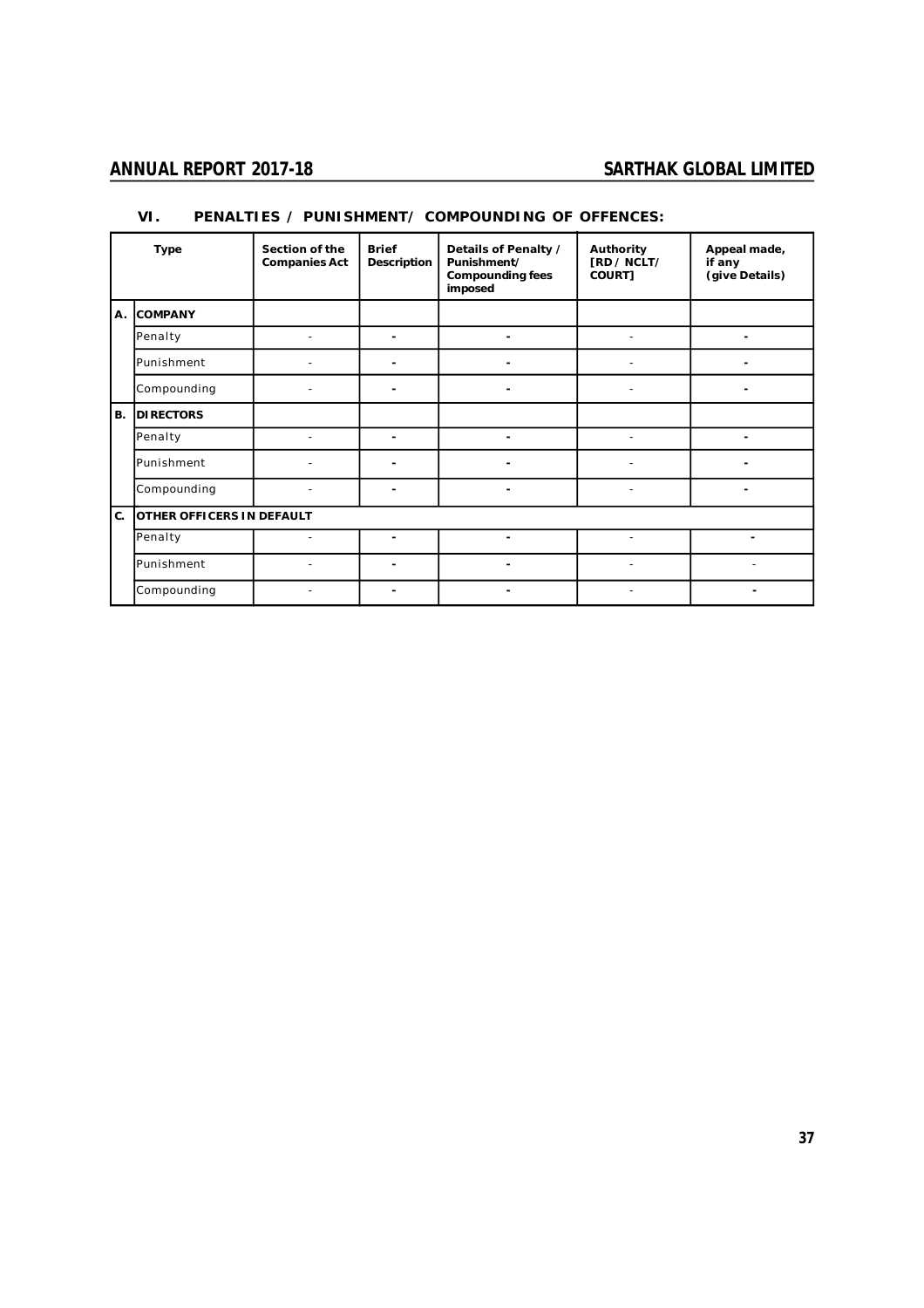### **MANAGEMENT DISCUSSION AND ANALYSIS REPORT**

#### **Industrial Structure and Developments**

Your Company is a registered Share Transfer Agent from SEBI since 1995. It is successfully handling share transfer activities for various client Companies & serving more than 1,00,000 shareholders. In compliance with SEBI's circular of single point share transfer & demat activities, the Company has taken direct electronic connectivity from both the depositories i.e. the National Securities Depository Ltd. (NSDL) & the Central Depository Services (India) Limited (CDSL).

#### **Merchant Trading**

Depending on market opportunities the Company is undertaking Merchant Trading activities of various commodities.

#### **Outlook**

Company is now exploring opportunities to get more business from corporate in the field of share transfer & other capital market activities.

#### **Risk and concerns**

Competition from existing and prospective registrar & share transfer agents may affect the profitability of the company. The Company is exposed to risks from change in policy of similar Companies; changes in Govt. Policies/SEBI policies, etc. which may affect profitability and working of the Company.

### **Internal Control System and their adequacy**

Your Company has good and effective internal control systems, which provide efficiency of operations, financial reporting, proper recording and safeguarding of assets, compliance with applicable laws and regulations, etc.

The adequacy of the same has been reported by the statutory auditors of your Company in their report.

#### **Financials**

Your Company has succeeded in achieving satisfactory results for the financial year 2017-18:

|                                                                                        |         | (₹in Lacs) |
|----------------------------------------------------------------------------------------|---------|------------|
| <b>Particulars</b>                                                                     | 2017-18 | 2016-17    |
| Revenue from Operations and other Income                                               | 655.25  | 46.27      |
| Profit before tax and Depreciation                                                     | 32.89   | 3.85       |
| Depreciation                                                                           | 0.22    | 1.44       |
| Profit before tax                                                                      | 32.67   | 2.41       |
| Deferred Tax                                                                           | 0.01    | (0.33)     |
| Current Tax                                                                            | 8.20    | 1.00       |
| Profit after Taxation                                                                  | 24.46   | 1.74       |
| Less: Previous year adjustment                                                         | 0.00    | 0.37       |
| Less: Old Income tax written off                                                       |         |            |
| Balance brought forward from previous year                                             | 190.37  | 189.00     |
| Provision for diminution in value of non current investment                            |         |            |
| Excess Depreciation Written back                                                       |         |            |
| Amount available for appropriation                                                     | 214.83  | 190.37     |
| <b>APPROPRIATION</b>                                                                   | --      |            |
| Amount Carried to Balance sheet                                                        | 214.83  | 190.37     |
| Paid Up Equity Share Capital                                                           | 300.00  | 300.00     |
| Earning Per Share ( $\overline{\xi}$ 10/- each) Basic & Diluted (in $\overline{\xi}$ ) | 0.82    | 0.05       |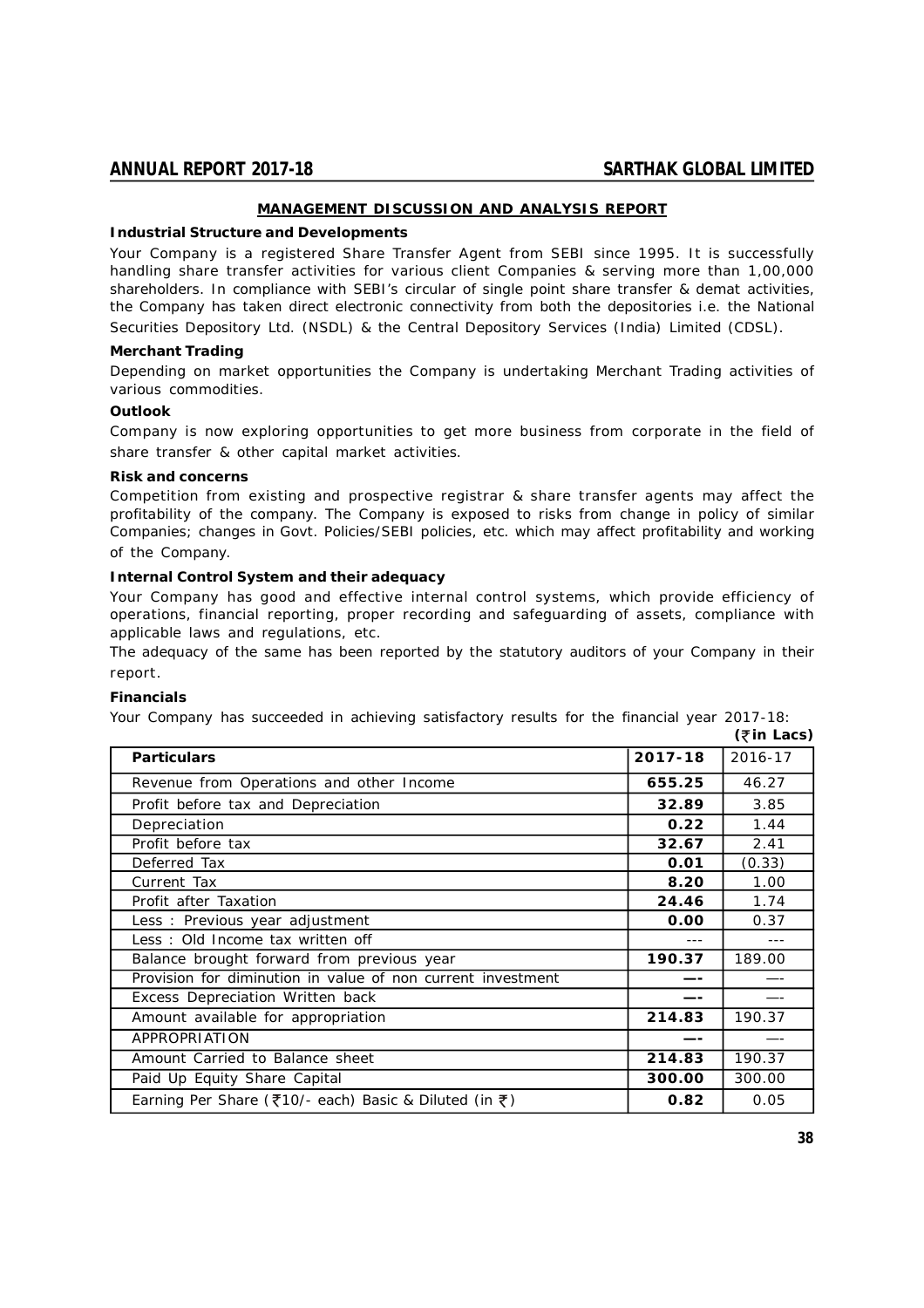#### **Material development in Human Resources / Industrial Relations front**

The Company is being equipped with all the modern amenities like Intranet, Internet & latest models of computers & printers. By intensive training from both the depositories and up gradation of systems & software, transfer & demat work is being managed successfully.

Your Company considers the quality of its human resources to be the most important asset and constantly endeavors to attract and recruit best possible talent. Our training programs emphasize on general management perspective to business. The Company continues to empower its people and provide a stimulating professional environment to its officers to excel in their respective functional disciplines.

The industrial relations of the Company continue to remain harmonious and cordial with focus on improving productivity and quality.

#### **Cautionary Statement**

Statements in this Management Discussion and Analysis Report describing the Company's objectives, projections, estimates and expectations may constitute "forward looking statements" within the meaning of applicable laws and regulations. Actual results might differ materially from those either expressed or implied.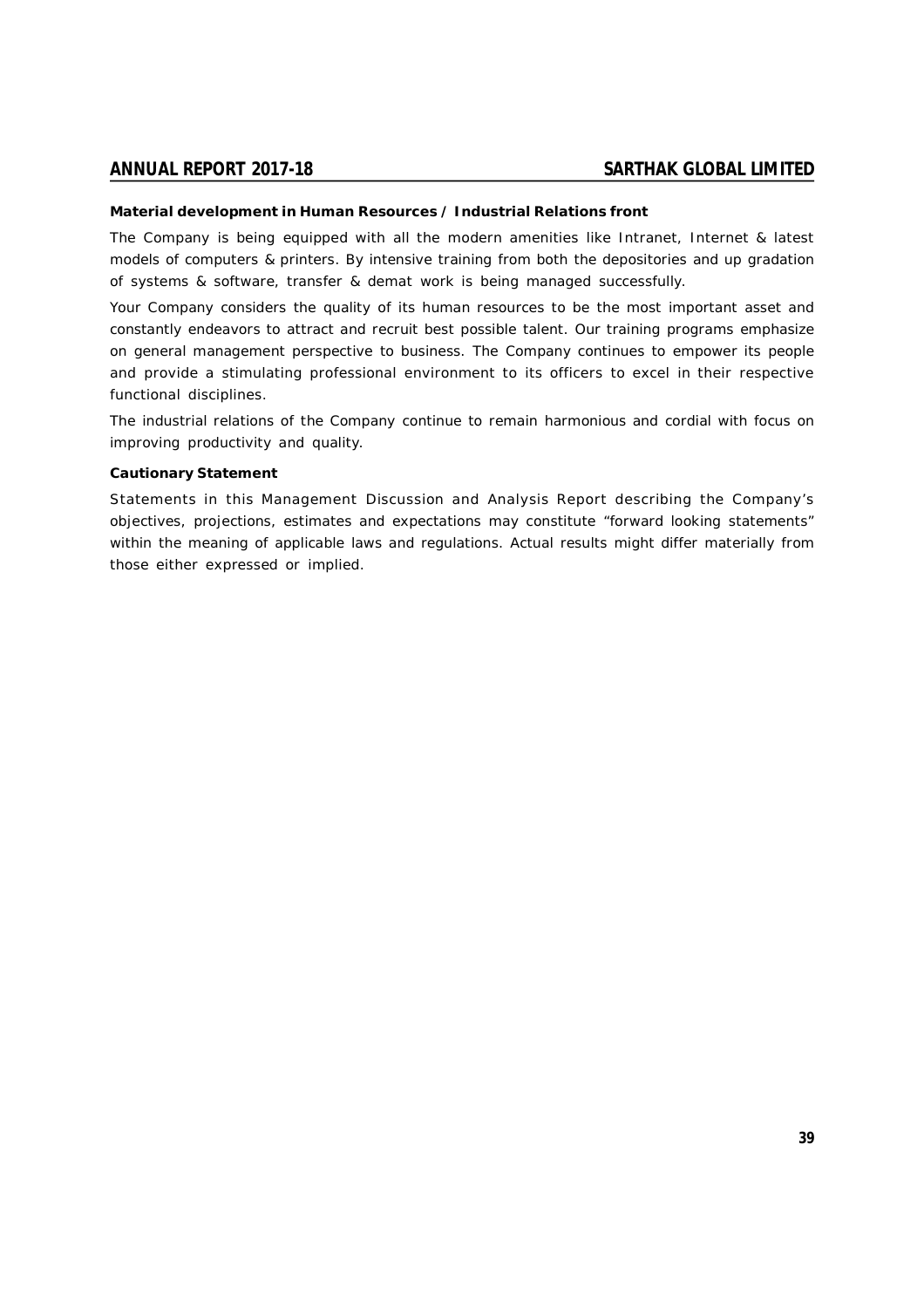#### **REPORT ON CORPORATE GOVERNANCE**

#### **COMPANY'S PHILOSOPHY**

A Company is a congregation of not only money, but also trust of various stakeholders, namely, customers, employees, investors, vendor, partners, government and society. So, a Company should be fair and transparent to its stakeholders in all its transactions. Unless a Company embraces and demonstrates ethical conduct, it will not be able to succeed. So your Company believes achieving high level of transparency and accountability with all its stakeholders together with meeting their aspirations and thus ensuring highest ethical standards in its dealings.

In so far as compliance with the requirements of the, Listing Regulations with the Indian stock exchanges is concerned, the Company is in full compliance with the norms and disclosures that have to be made on corporate governance format.

#### **BOARD OF DIRECTORS**

The number of Independent Directors is more than one-third of the total number of Directors. The number of Non-Executive Directors is more than 50% of the total number of directors.

None of the Directors on the Board is a member on more than 10 committees and chairman of more than 5 committees, across all the Companies in which he is a Director.

The name and categories of the Directors on the Board, their attendance at Board Meetings during the year and at the last Annual General Meeting are given below:

| Name of the<br><b>Director</b>                            | Category                              | Attendance |                    | No. of Directorship / Committee Positions<br>held in other Public Limited Companies. |                            |                          | No. of<br><b>Shares held</b> |
|-----------------------------------------------------------|---------------------------------------|------------|--------------------|--------------------------------------------------------------------------------------|----------------------------|--------------------------|------------------------------|
|                                                           |                                       | Board      | Last<br><b>AGM</b> | Directorship                                                                         | Committee<br>Chairmanship* | Committee<br>Membership* | by NED as on<br>31.03.2018   |
| Mr. Sunil Gangrade                                        | Whole-time<br>Director                | 8          | Yes                |                                                                                      |                            |                          | N.A.                         |
| Mr. Mahendra Pal<br>Kothari (Ceased<br>w.e.f. 24.10.2017) | Independent<br>Director               | 3          | Yes                |                                                                                      |                            |                          | Nil                          |
| Mr Yogender Mohan Independent<br>Sharma                   | Director                              | 6          | Yes                |                                                                                      |                            | $\overline{2}$           | Nil                          |
| Mr Ritesh Sinyhal<br>(Appointed w.e.f.<br>23.10.2017)     | Additional<br>Independent<br>Director | 3          | N.A.               |                                                                                      |                            |                          | Nil                          |
| Mrs. Swati Sudesh<br>Oturkar                              | Non-Executive<br>Director             | 7          | Yes                |                                                                                      |                            |                          | Nil                          |

**COMPOSITION AND CATEGORY OF DIRECTORS**

#### **BOARD PROCEDURE**

During the financial year 2017-18, the Board of Directors met on the following dates: 28<sup>th</sup> April, 2017; 23<sup>rd</sup> May, 2017; 30<sup>th</sup> May, 2017; 24<sup>th</sup> July, 2017; 28<sup>th</sup> August, 2017; 14<sup>th</sup> September, 2017;  $23<sup>rd</sup>$  October, 2017; 13<sup>th</sup> December, 2017; 13<sup>th</sup> February, 2018 and 24<sup>th</sup> March, 2018. The gap between two meetings did not exceed one hundred twenty days. The dates of meetings were generally decided in advance.

The Board has formulated a Code of Conduct for Directors and Senior Management of Company. It is hereby affirmed that all the Directors and the senior management personnel have complied with the code.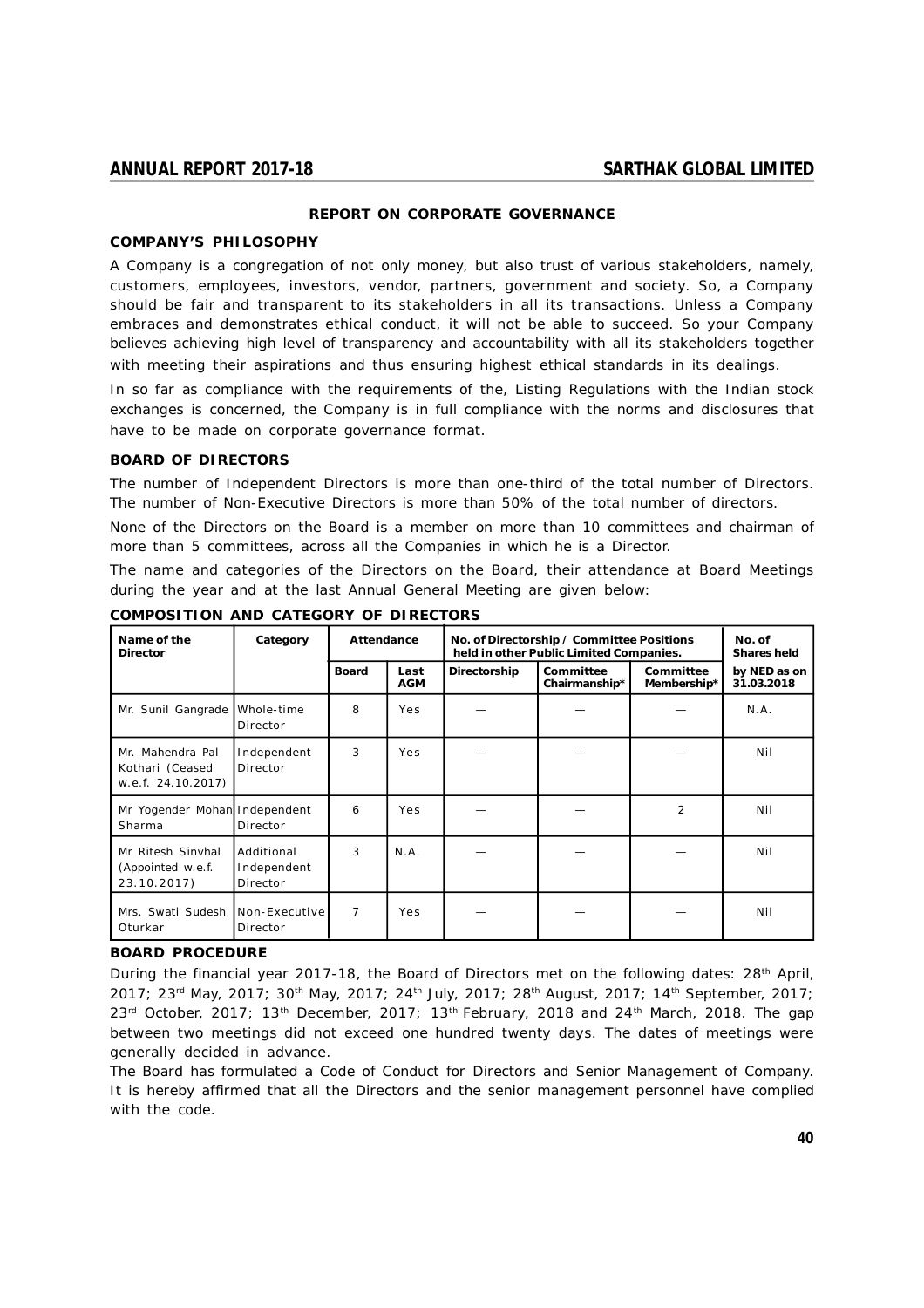The Company placed before the Board most of the information specified in Part A of Schedule II to the SEBI (Listing Obligations and Disclosure Requirements) Regulations, 2015 from time to time. The Board periodically reviews compliance reports o all laws applicable to the Company. The Company takes effective steps to rectify instances of noncompliance, if any.

#### **AUDIT COMMITTEE**

The Company has an Audit Committee in line with the provisions of Regulation 18 of the SEBI (Listing Obligations and Disclosure requirements) Regulations, 2015 read with Section 177 of the Companies Act, 2013.

a) Members of Committee:

The Composition of Audit Committee as on 31.03.2018 is as under:

| Mr. Ritesh Sinvhal        | Chairman |
|---------------------------|----------|
| Mr. Yogender Mohan Sharma | Member   |
| Mr. Sunil Gangrade        | Member   |
| Mrs. Swati Sudesh Oturkar | Member   |

The Company Secretary is the Secretary of the Committee.

- b) Brief terms of reference:
	- 1. Oversight of the Company's financial reporting process and the disclosure of its financial information to ensure that the financial statement is correct, sufficient and credible;
	- 2. Recommend the appointment, remuneration and terms of appointment of auditors of the Company;
	- 3. Approval of payment to statutory auditors for any other services rendered by the statutory auditors;
	- 4. Reviewing, with the management, the annual financial statements and auditors' report thereon before submission to the board for approval, with particular reference to:
		- i. Matters required to be included in the directors' responsibility statement to be included in the board's report in terms of clause (c) of sub-section 3 of section 134 of the Act,
		- ii. Changes, if any, in accounting policies and practices and reasons for the same,
		- iii. Major accounting entries involving estimates based on the exercise of judgment by management,
		- iv. Significant adjustments made in the financial statements arising out of audit findings,
		- v. Compliance with listing and other legal requirements relating to financial statements,
		- vi. Disclosure of any related party transactions,
		- vii. Qualifications in the draft audit report.
	- 5. Reviewing, with the management, the quarterly financial statements before submission to the board for approval;
	- 6. Reviewing, with the management, the statement of uses/application of funds raised through an issue (public issue, rights issue, preferential issue, etc.), the statement of funds utilised for purposes other than those stated in the offer document/ prospectus/notice and the report submitted by the monitoring agency monitoring the utilisation of proceeds of a public or rights issue, and making appropriate recommendations to the board to take up steps in this matter;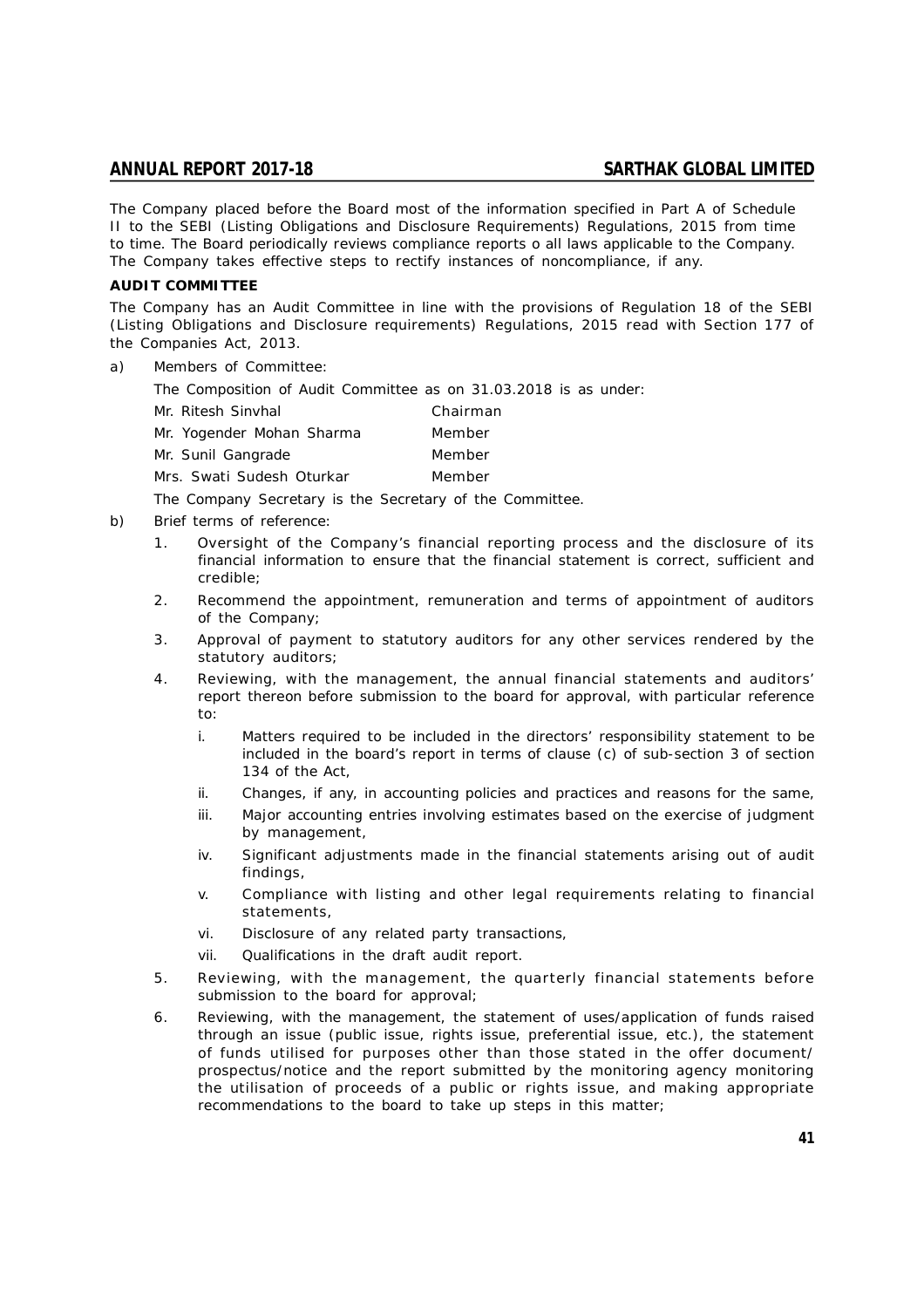- 7. Review and monitor the auditors' independence and performance, and effectiveness of audit process;
- 8. Approval or any subsequent modification of transactions of the Company with related parties;
- 9. Scrutiny of inter-corporate loans and investments;
- 10. Valuation of undertakings or assets of the Company, wherever it is necessary;
- 11. Evaluation of internal financial controls and risk management systems;
- 12. Reviewing, with the management, performance of statutory and internal auditors, adequacy of the internal control systems;
- 13. Reviewing the adequacy of internal audit function, if any, including the structure of the internal audit department, staffing and seniority of the official heading the department, reporting structure coverage and frequency of internal audit;
- 14. Discussion with internal auditors of any significant findings and follow up there on;
- 15. Reviewing the findings of any internal investigations by the internal auditors into matters where there is suspected fraud or irregularity or a failure of internal control systems of a material nature and reporting the matter to the board;
- 16. Discussion with statutory auditors before the audit commences, about the nature and scope of audit as well as post-audit discussion to ascertain any area of concern;
- 17. To look into the reasons for substantial defaults in the payment to the depositors, debenture holders, shareholders (in case of non-payment of declared dividends) and creditors;
- 18. To review the functioning of the Whistle Blower mechanism;
- 19. Approval of appointment of CFO;
- 20. Establish a vigil mechanism for directors and employees to report genuine concerns in such manner as may be prescribed;
- 21. To review the following information:
	- i. Management discussion and analysis of financial condition and results of operations;
	- ii. Statement of significant related party transactions (as defined by the Audit Committee), submitted by management;
	- iii. Management letters / letters of internal control weaknesses issued by the statutory auditors;
	- iv. Internal audit reports relating to internal control weaknesses; and
	- v. The appointment, removal and terms of remuneration of the Chief Internal Auditor.
- 22. The Audit Committee may call for the comments of the auditors about internal control systems, the scope of audit, including the observations of the auditors and review of financial statement before their submission to the Board and may also discuss any related issues with the internal and statutory auditors and the management of the Company.

The terms of reference specified by the Board to the audit committee are as contained under Regulation 18 of the SEBI (Listing Obligations and Disclosure requirements) Regulations, 2015 read with Section 177 of the Companies Act, 2013.

c) Mr. Mahendra Pal Kothari, Chairman of the Audit Committee was present in previous Annual General Meeting held on 26<sup>th</sup> September, 2017 to answer member's queries.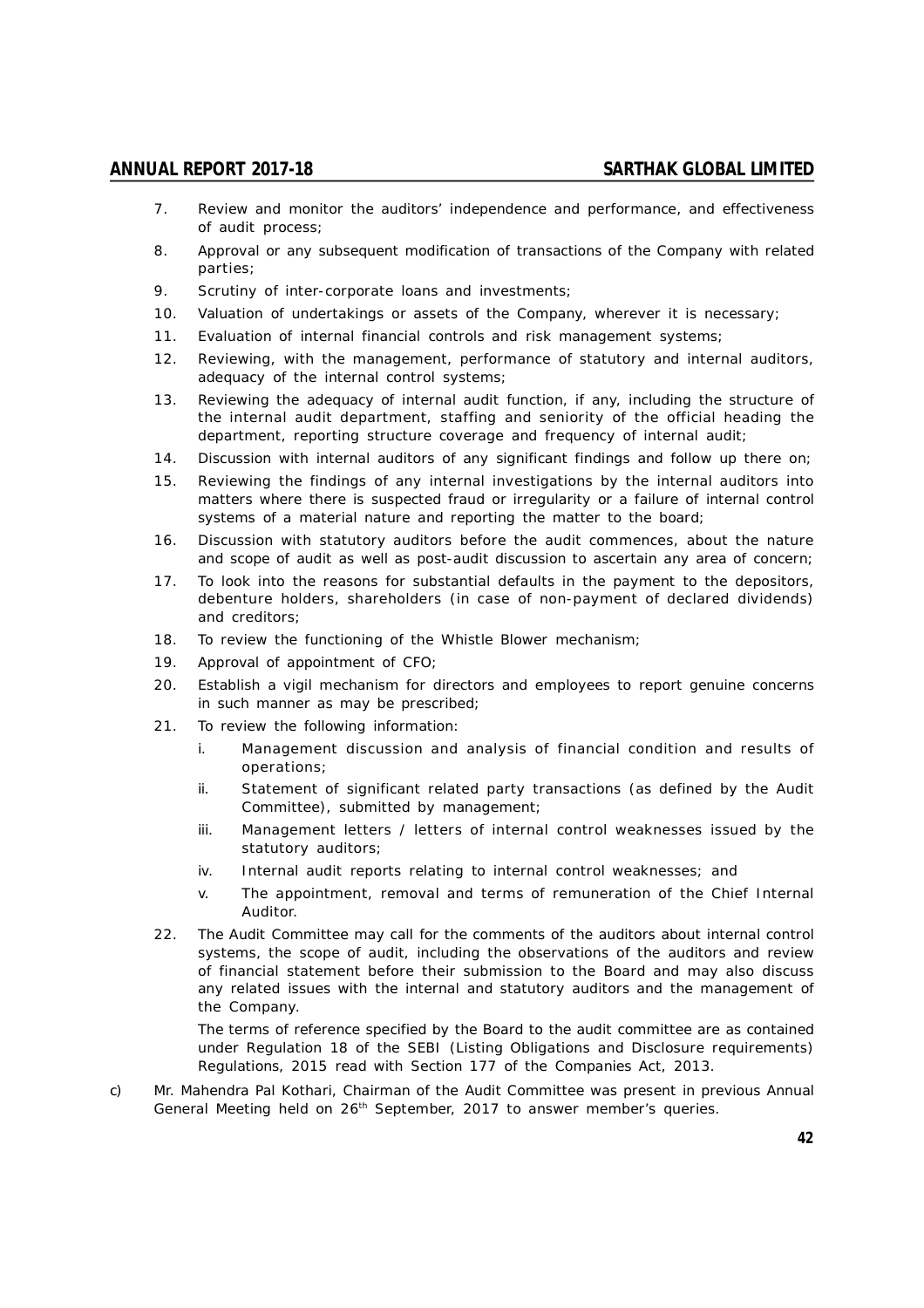d) Dates of the Audit Committee meetings and attendance:

The Committee met six times during the year on the following dates:

28<sup>th</sup> April, 2017; 30<sup>th</sup> May, 2017; 28<sup>th</sup> August, 2017; 14<sup>th</sup> September, 2017; 13<sup>th</sup> December, 2017 and 13<sup>th</sup> February, 2018.

Mr. Yogender Mohan Sharma and Mr. Sunil Gangrade have attended five meetings, Mr. Mahendra Pal Kothari has attended three meetings (ceased w.e.f 24-10-2017) and Mr. Ritesh Sinvhal has attended two meetings (appointed w.e.f 23-10-2017). Mrs. Swati Sudesh Oturkar has attended six meetings.

#### **B) NOMINATION AND REMUNERATION COMMITTEE**

The composition of the Nomination and Remuneration Committee and the terms of reference meet with the requirements of Regulation 19 of the SEBI (Listing Obligations and Disclosure requirements) Regulations, 2015 and provisions of the Companies Act, 2013.

a. Members of Committee:

The Composition of Nomination and Remuneration Committee as on 31.03.2018 is as under:

| Mr. Ritesh Sinyhal        | Chairman |
|---------------------------|----------|
| Mrs. Swati Sudesh Oturkar | Member   |
| Mr. Yogender Mohan Sharma | Member   |

- b. Brief terms of reference:
	- 1. To formulate the criteria for determining qualifications, positive attributes and independence of a director and recommend to the Board a policy, relating to the remuneration of the directors, key managerial personnel and other employees;
	- 2. To formulate criteria for evaluation of Independent Directors and the Board;
	- 3. To carry out evaluation of every Director's performance;
	- 4. To devise a policy on Board diversity;
	- 5. To identify persons who are qualified to become directors and who may be appointed in senior management in accordance with the criteria laid down, and recommend to the Board their appointment and removal.
	- 6. To recommend to the Board on remuneration payable to the Directors, Key managerial personnel and senior management.
	- 7. To ensure that level and composition of remuneration is reasonable and sufficient, relationship of remuneration to performance is clear and meet appropriate performance benchmarks;
	- 8. To carry out any other function as is mandated by the Board from time to time and / or enforced by any statutory notification, amendment or modification, as may be applicable;
- c) Dates of the Nomination and Remuneration Committee meetings and attendance:

The Committee met once during the year i.e. on 23<sup>rd</sup> October, 2017.

Mr. Yogender Mohan Sharma and Mrs. Swati Sudesh Oturkar were present at the meeting.

d) The details relating to remuneration of Directors, as required under SEBI (Listing Obligations and Disclosure requirements) Regulations, 2015, have been given under a separate heading, viz. 'DETAILS OF REMUNERATION TO DIRECTORS' in this report.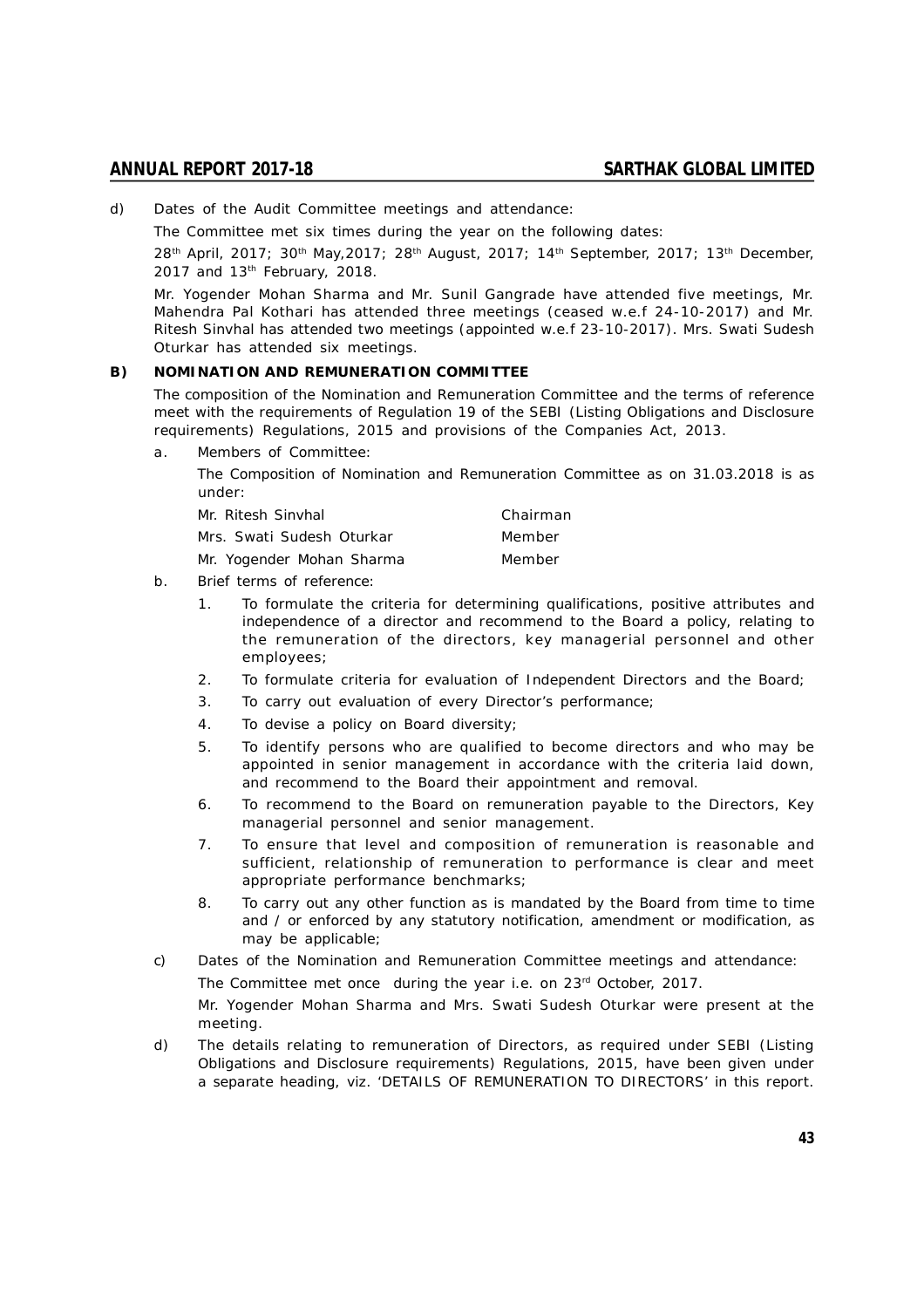- e) The Policy on Directors' appointment and remuneration including criteria for determining qualifications, positive attributes, independence of a director and others matters is attached as "Annexure C" to the Directors' Report.
- f) Performance Evaluation Criteria for Independent Directors:

The performance evaluation criteria for independent directors is determined by the Nomination and Remuneration Committee. An indicative list of factors on which evaluation was carried out includes attendance, participation and contribution by a director, commitment, effective deployment of knowledge and expertise, integrity and maintenance of confidentiality and independence of behaviour and judgement.

# **C) STAKEHOLDERS' RELATIONSHIP COMMITTEE:**

The Stakeholders' Relationship Committee has been constituted for redressal of investors complaint/grievances. The Committee's primary responsibility is to implement a smooth share transfer process, minimize shareholders/investor grievances and to strengthen investor's relation.

The composition of the Stakeholders' Relationship Committee and the terms of reference meet with the requirements of Regulation 20 of the SEBI (Listing Obligations and Disclosure requirements) Regulations, 2015 and provisions of the Companies Act, 2013.

a) Members of Committee:

The Composition of Stakeholders' Relationship Committee as on 31.03.2018 is as under:

|                    | Mr. Yogender Mohan Sharma | Chairman |
|--------------------|---------------------------|----------|
| Mr. Ritesh Sinvhal |                           | Member   |

- Mr. Sunil Gangrade Member
- b) Name and designation of compliance officer: Ms. Ragini Chaturvedi, Company Secretary.
- c) During the financial year 2017-18, the committee held four meetings on following dates:

 $02<sup>nd</sup>$  June, 2017; 01<sup>st</sup> September, 2017, 14<sup>th</sup> November, 2017 and 02<sup>nd</sup> February, 2018.

Mr. Yogender Mohan Sharma, Mr. Ritesh Sinvhal and Mr. Mahendra Pal Kothari have attended two meetings and Mr. Sunil Gangrade has attended all the meetings.

d) No investor complaints were received during the financial year 2017-18. All valid share transfers received during the year 2017-18 have been acted upon by the Company and as on  $31<sup>st</sup>$  March, 2018 there were nil shares pending for transfer.

### **D) RISK MANAGEMENT COMMITTEE:**

The Board of the Company has formed a Risk Management Committee to frame, implement and monitor the risk management plan and policy of the Company. The Committee is responsible for reviewing the risk management plan and ensuring its effectiveness.

a) Members of Committee:

The Composition of Risk Management Committee as on 31.03.2018 is as under:

| Mr. Yogendra Mohan Sharma |  | Chairman |
|---------------------------|--|----------|
| Mrs. Swati Sudesh Oturkar |  | Member   |

- Mr. Sunil Gangrade Member
- b) The Committee met one time during the year on  $02<sup>nd</sup>$  September, 2017.

Mr. Yogender Mohan Sharma, Mrs. Swati Sudesh Oturkar and Mr. Sunil Gangrade have attended the meeting.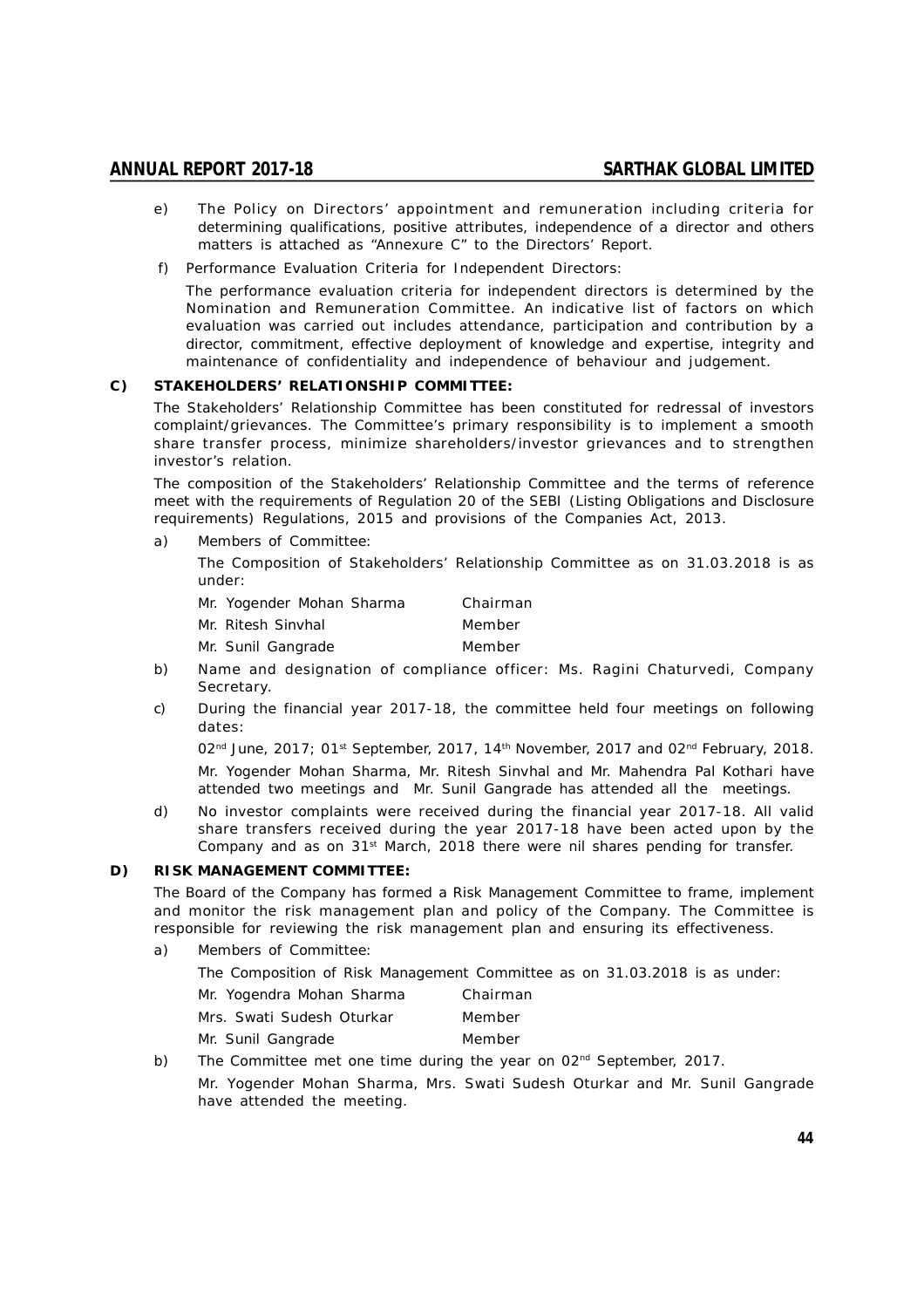#### **DETAILS OF REMUNERATION TO DIRECTORS:**

#### **A. REMUNERATION TO EXECUTIVE DIRECTORS**

The particulars of remuneration of executive director during the financial year 2017-18 are as under:

| <b>Name</b>        | Designation                     | Salary | <b>Perauisites</b> | Total    |
|--------------------|---------------------------------|--------|--------------------|----------|
| Mr. Sunil Gangrade | Executive Director   $4,48,500$ |        |                    | 4,48,500 |

As on  $31<sup>st</sup>$  March, 2018, Non executive Directors were holding Nil Shares of the Company.

#### **B. REMUNERATION TO NON-EXECUTIVE DIRECTOR**

The Non-Executive Directors are paid sitting fees for every meeting of the Board and/or Committee attended by them. No commission was paid or payable to the Non-Executive Directors during the financial year 2017-18.

The sitting fees paid to all Non-Executive Directors for attending meetings of the Board and/or Committee thereof for the year ended 31.03.2018 is as follows:- Mr. Mahendra Pal Kothari (Ceased w.e.f 24-10-2017) –₹3,200/-, Mr. Yogender Mohan Sharma – ₹6,000/-, Mrs. Swati Sudesh Oturkar –  $\overline{\xi}$  6,000/- and Mr. Ritesh Sinvhal –  $\overline{\xi}$  2,800/-.

#### **SERVICE CONTRACTS, SEVERANCE FEES AND NOTICE PERIOD**

Mr. Sunil Gangrade was appointed as whole-time director of the Company for a period of 5 years w.e.f. 01<sup>st</sup> March, 2017.

The appointment of the Executive Directors is governed by Resolutions passed by the Shareholders of the Company, which cover the terms and conditions of such appointment, read with the service rules of the Company. A separate Service Contract is not entered into by the Company with Executive Directors. No notice period or severance fee is payable to any Director.

#### **STOCK OPTION DETAILS**

The company has not granted any stock option to any of its director/employees.

#### **SEPARATE MEETINGS OF THE INDEPENDENT DIRECTORS**

During the year under review, one meeting of the Independent Directors held, without the attendance of Executive Directors and members of management. All the Independent Directors were present in that meeting.

The Independent Directors in the said meeting had, inter-alia:

- i. Reviewed the performance of non-independent directors and the Board as a whole; ii. Reviewed the performance of the Chairperson of the Company, taking into account
- the views of executive directors and non-executive directors;
- iii. iAssessed the quality, quantity and timeliness of flow of information between the Company management and the Board that is necessary for the Board to effectively and reasonably perform their duties.

#### **GENERAL BODY MEETINGS:**

The last three Annual General Meetings of the Company were held as under:

| <b>TYEAR</b> | <b>VENUE</b>                                                                                           | <b>DATE</b> | <b>TIME</b> | SPECIAL RESOLUTION PASSED                                                                                      |
|--------------|--------------------------------------------------------------------------------------------------------|-------------|-------------|----------------------------------------------------------------------------------------------------------------|
| 2014-15      | 706, Tulsiani Chambers,<br>Nariman Point, Mumbai                                                       | 23/09/2015  |             | 11.30 a.m.   No Special Resolution<br>passed                                                                   |
| 2015-16      | Room No.4, Anna Bhavan,<br>3rd Floor, 87 C Devii<br>Ratansi Marg, Dana Munder,<br>Mumbai - (MH) 400009 | 23/09/2015  | 12.30 p.m.  | No Special Resolution<br>passed                                                                                |
| 2016-17      | Room No.4, Anna Bhavan,<br>3rd Floor, 87 C Devji<br>Ratansi Marg, Dana Munder,<br>Mumbai - (MH) 400009 | 30/09/2016  | 12.30 p.m.  | Special Resolution passed for<br>appointment of Mr. Sunil Gangrade<br>as Whole-time Director of the<br>Company |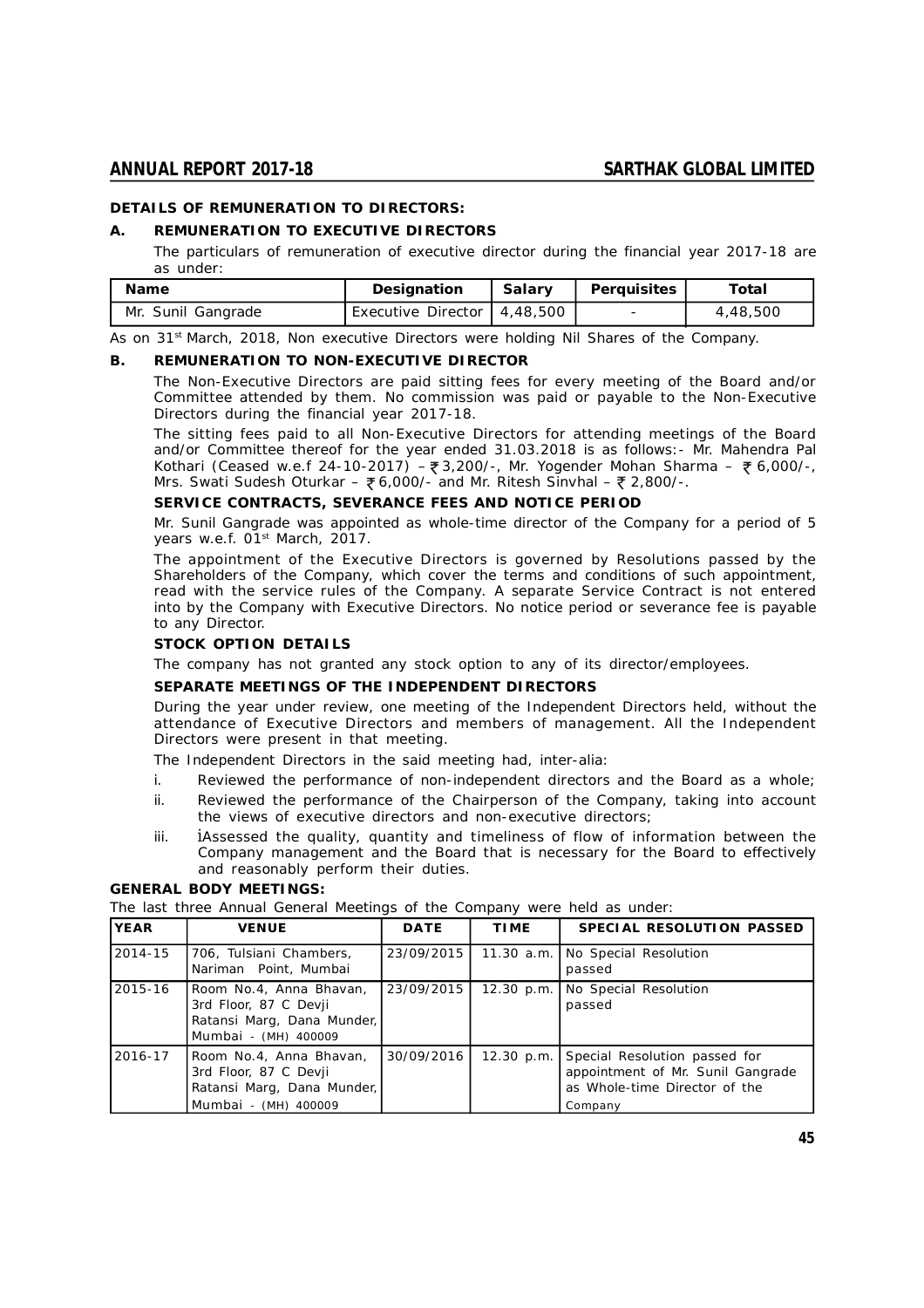All the special resolutions, if any, passed in the last three Annual General Meetings were put to vote by show of hands and were passed with the requisite majority.

#### **Extra-ordinary General Meeting:**

During the financial year 2017-18, No Extra Ordinary General Meeting of the Company was held.

### **Postal Ballot:**

No postal ballot was conducted during the year under review. At present, there is no proposal for passing any Special Resolution through Postal Ballot.

#### **RECONCILIATION OF SHARE CAPITAL AUDIT**

A qualified Practicing Company Secretary carried out Reconciliation of Share Capital Audit to reconcile the total Admitted Capital with National Securities Depository Limited (NSDL) and Central Depository Services (India) Limited (CDSL) and the total Issued and Listed Capital. The audit confirms that the total Issued/ Paid-up Capital is in agreement with the total number of shares in physical forms and the total number of dematerialized shares held with NSDL and CDSL.

#### **DISCLOSURES:**

The Company did not have any related party transactions, which may have potential conflict with its interest at large.

The Company has complied with the requirements of the regulatory authorities on capital markets and no penalties have been imposed against it in the last three years.

The Notice convening the Annual General Meeting of the Company has necessary disclosures relating to the appointment/ re-appointment of Directors.

The Company has adopted a Whistle Blower Policy and has established the necessary Vigil Mechanism for employees and directors to report concerns about unethical behavior. No person has been denied access to the audit committee.

The Company has complied with the mandatory requirements as stipulated under the SEBI (Listing Obligations and Disclosure Requirements) Regulations, 2015.

Web link where policy on dealing with related party transactions is disclosed:

http://www.sarthakglobal.com/images/Related\_Party\_Policy-SGL.pdf

Disclosure of commodity price risks and commodity hedging activities:

The management of the Company takes effective steps timely to minimize commodity price risks and also hedges its exposure.

### **MEANS OF COMMUNICATIONS :**

The quarterly and yearly financial results of the Company are published in the newspapers namely Free Press Journal & Navshakti (both Mumbai edition). The Company has a website, namely **www.sarthakglobal.com** for displaying its results.

### **GENERAL SHAREHOLDERS INFORMATION:**

#### **Date, Time & Venue of the Annual General Meeting :**

24<sup>th</sup> September, 2018 at 1.45 p.m. at Room No. 4, Anna Bhuvan, 3<sup>rd</sup> Floor,

87C Devji Ratansi Marg, Dana Bunder, Mumbai (MH) - 400 009

#### **Financial Year :**

01st April, 201 - 31st March, 2018

#### **Dividend Payment Date**

No Dividend was recommended by the Board of the Directors for financial 2017-18.

#### **Suspension of Securities**

Nil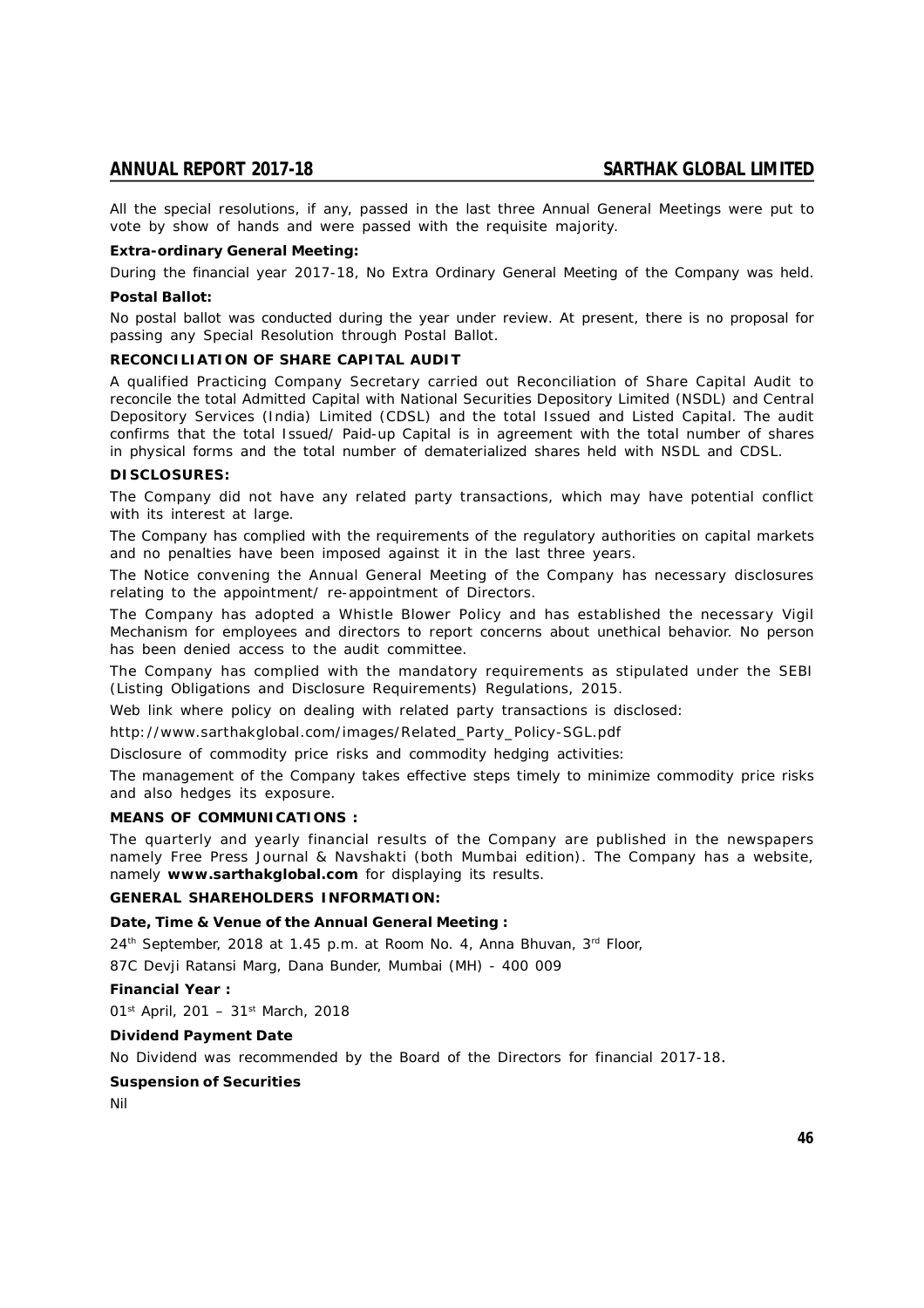#### **Financial Calendar : 2018-19**

| Financial Reporting (tentative) for Quarter ending: |  |                |  |  |
|-----------------------------------------------------|--|----------------|--|--|
| June 30, 2018                                       |  | August, 2018   |  |  |
| September 30, 2018                                  |  | November, 2018 |  |  |
| December 31, 2018                                   |  | February, 2019 |  |  |
| March 31, 2019                                      |  | May, 2019      |  |  |
|                                                     |  |                |  |  |

#### **Date of Book closure:**

17<sup>th</sup> September, 2018 to 24<sup>th</sup> September, 2018 (Both days inclusive)

# **Listing on Stock Exchanges at:**

The Bombay Stock Exchange Limited (Stock Code: 530993)

#### **Listing fees:**

Paid to the Bombay Stock Exchange (BSE) for the financial year 2017-18.

# **Electronic connectivity:**

The National Security Depository Ltd. & the Central Depository Services (India) Ltd.

# **ISIN No. at NSDL / CDSL**

# INE 075 H01019

# **Market Price1 Data:**

The monthly high & low share prices of the Company traded at the Bombay Stock Exchange from 01<sup>st</sup> April, 2016 to 31<sup>st</sup> March, 2017 are given below:

| <b>Month</b>  | The Bombay Stock Exchange Ltd. |                       |  |
|---------------|--------------------------------|-----------------------|--|
|               | Month High Price (Rs.)         | Month Low Price (Rs.) |  |
| Apr-17        |                                |                       |  |
| May-17        | 21                             | 20                    |  |
| Jun-17        | 19                             | 19                    |  |
| Jul-17        |                                |                       |  |
| Aug-17        |                                |                       |  |
| Sep-17        |                                |                       |  |
| $Oct-17$      |                                |                       |  |
| <b>Nov-17</b> |                                |                       |  |
| Dec-17        |                                |                       |  |
| $Jan-18$      | 18.05                          | 11.80                 |  |
| Feb-18        | 11.21                          | 8.17                  |  |
| Mar-18        | 7.77                           | 7.77                  |  |

**Share Price Performance in comparison to BSE Sensex as on March 31, 2018:**

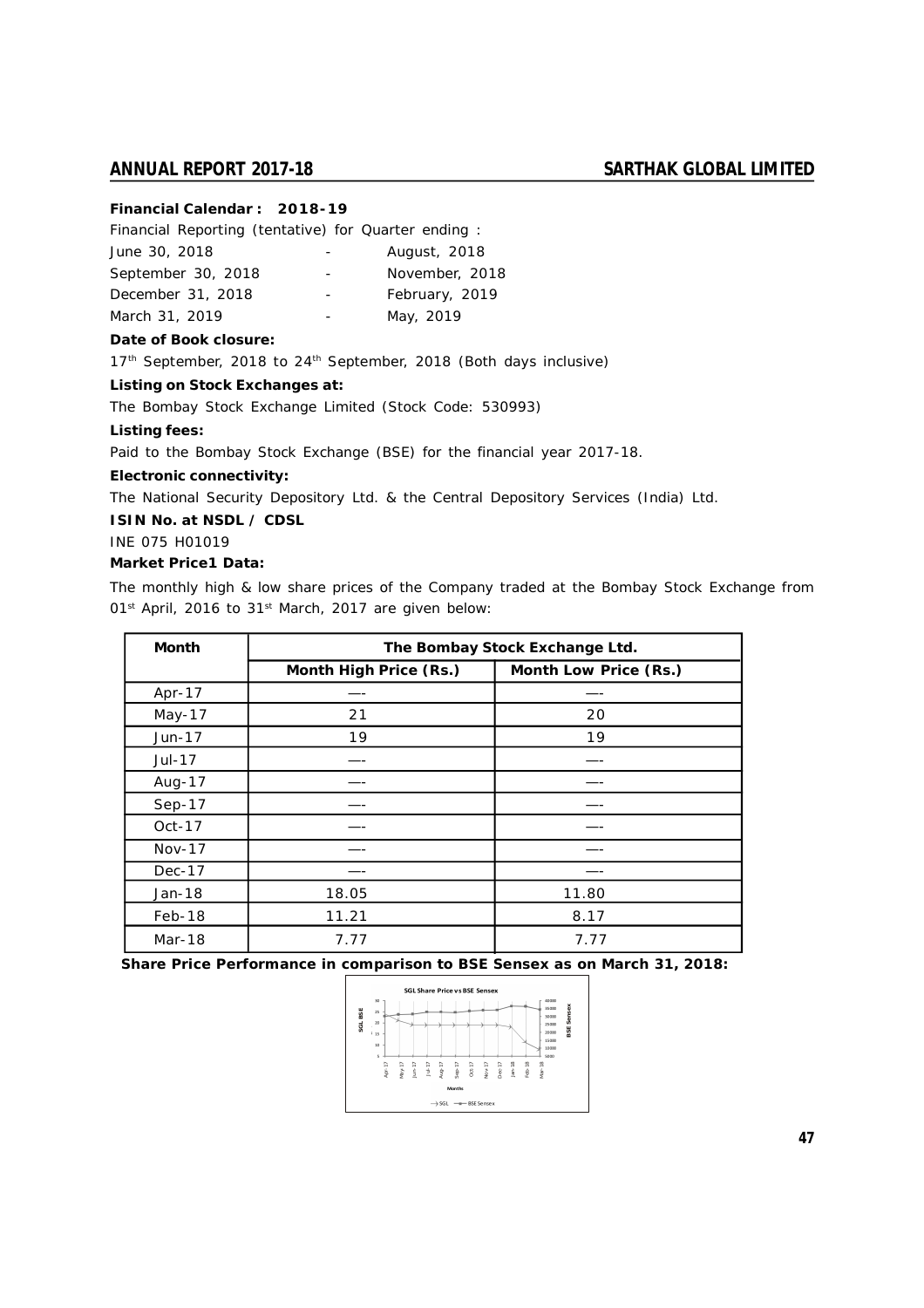#### **SARTHAK GLOBAL LIMITED**

#### **Distribution of Equity Shareholding and its pattern as on 31st March, 2018**

|                           | <b>Shareholding Pattern</b> |                |  |
|---------------------------|-----------------------------|----------------|--|
| Category                  | No. of Shares               | Shareholding % |  |
| Promoters                 | 21,04,900                   | 70.16          |  |
| Domestic Corporate Bodies | 5,46,837                    | 18.23          |  |
| Indian Public             | 3,48,263                    | 11.61          |  |
| NRIS/OCBS/FIIS            |                             |                |  |
|                           | 30,00,000                   | 100.00         |  |

### **Distribution of Equity Shareholding 31.03.2018**

|                    | <b>Share Class</b> | No. of Equity Shares |                |  |
|--------------------|--------------------|----------------------|----------------|--|
| No. of Shares      | No. of Holders     | Shares held          | Shareholding % |  |
| Up to 500          | 386                | 1,26,340             | 4.21           |  |
| 501-1000           | 37                 | 29,660               | 0.99           |  |
| 1001-2000          | 16                 | 22,825               | 0.76           |  |
| 2001-3000          | 12                 | 28,475               | 0.95           |  |
| 3001-4000          | $\mathfrak{D}$     | 7,000                | 0.23           |  |
| 4001-5000          | 3                  | 13,200               | 0.44           |  |
| 5001-10000         | 10                 | 84,600               | 2.82           |  |
| 10001 and<br>above | 25                 | 26,87,900            | 89.60          |  |
| Total              | 491                | 30,00,000            | 100.00         |  |

#### **Dematerialization of shares and liquidity**

The Company's shares are traded compulsorily in demat mode under ISIN code INE 075 H01019. The National Securities Depository Limited (NSDL) and the Central Depository Services Ltd. (CDSL) are the depositories, holding Company's share in demat mode. As on 31<sup>st</sup> March, 2018 out of 30,00,000 equity shares of Rs. 10/- each 8,62,300 equity shares which is 28.74% of total equity are now held in electronic form.

### **Outstanding GDRs/ ADRs/Warrants or any Convertible instruments, conversion date and likely impact on equity**

There are no outstanding GDRs/ ADRs / Warrants / Convertible instruments of the Company and hence, the same is not applicable to the Company.

#### **Address for correspondence:**

Sarthak Global Limited 170/10, Film Colony, R.N.T. Marg, Indore-452 001, (M.P.), Phone No. 0731-4279626 Email : sgl@sarthakglobal.com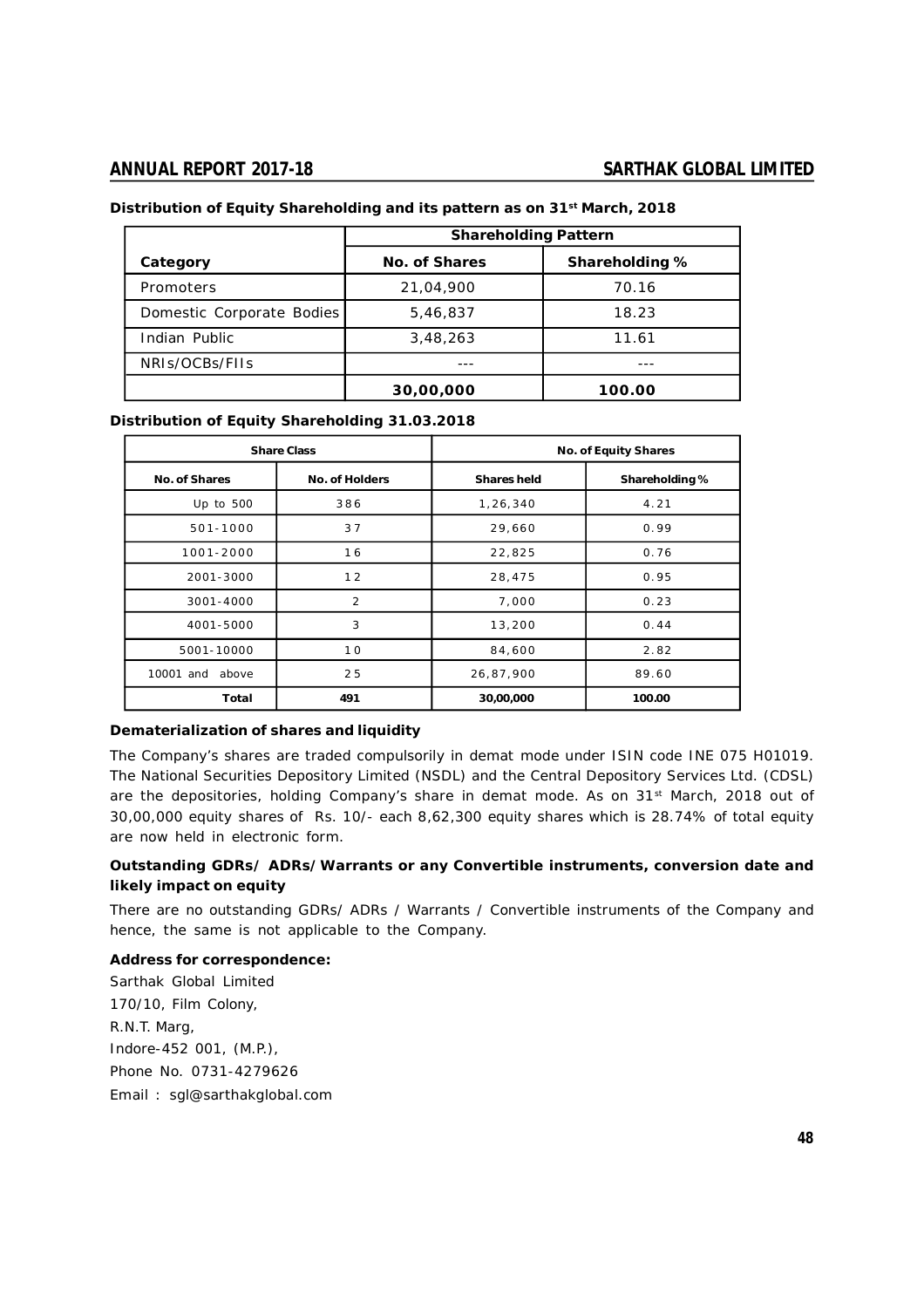# **SARTHAK GLOBAL LIMITED**

#### **Declaration on Compliance of Code of Conduct**

The Board members & senior management personnel have affirmed compliance with the code of conduct for the directors & senior management for the year ended  $31<sup>st</sup>$  March, 2018.

Place : Indore For Sarthak Industries Limited Date : 14.08.2018 **SUNIL GANGRADE** Whole-time Director DIN : 00169221

### **CEO/CFO CERTIFICATION**

#### To The Board of Directors, **SARTHAK GLOBAL LIMITED**

In relation to the Audited Financial Accounts of the Company as at March 31, 2018, we hereby certify that:

- (a) We have reviewed financial statements and the cash flow statement for the year ended March 31, 2018 and that to the best of our knowledge and belief:
	- (i) These statements do not contain any materially untrue statement or omit any material fact or contain statements that might be misleading;
	- (ii) These statements together present a true and fair view of the Company's affairs and are in compliance with existing accounting standards, applicable laws and regulations.
- (b) There are, to the best of our knowledge and belief, no transactions entered into by the Company during the year ended March 31, 2018, which is fraudulent, illegal or violative of the Company's code of conduct.
- (c) We accept responsibility for establishing and maintaining internal controls for financial reporting and we have evaluated the effectiveness of internal control systems of the Company pertaining to financial reporting and we have disclosed to the auditors and the Audit Committee, deficiencies in the design or operation of such internal controls, if any, of which we are aware and the steps have taken or proposed to be taken to rectify these deficiencies.
- (d) We have indicated to the auditors and the Audit committee, wherever applicable:
	- (i) Significant changes in internal control over financial reporting during the year;
	- (ii) Significant changes in accounting policies during the year and that the same have been disclosed in the notes to the financial statements; and
	- (iii) Instances of significant fraud of which they have become aware and the involvement therein, if any, of the management or an employee having a significant role in the Company's internal control system over financial reporting.

**SUNIL GANGRADE** Whole-time Director DIN: 00169221

Place : Indore **Pinkesh Gupta** Dated : 30<sup>th</sup> May, 2018 **CFO**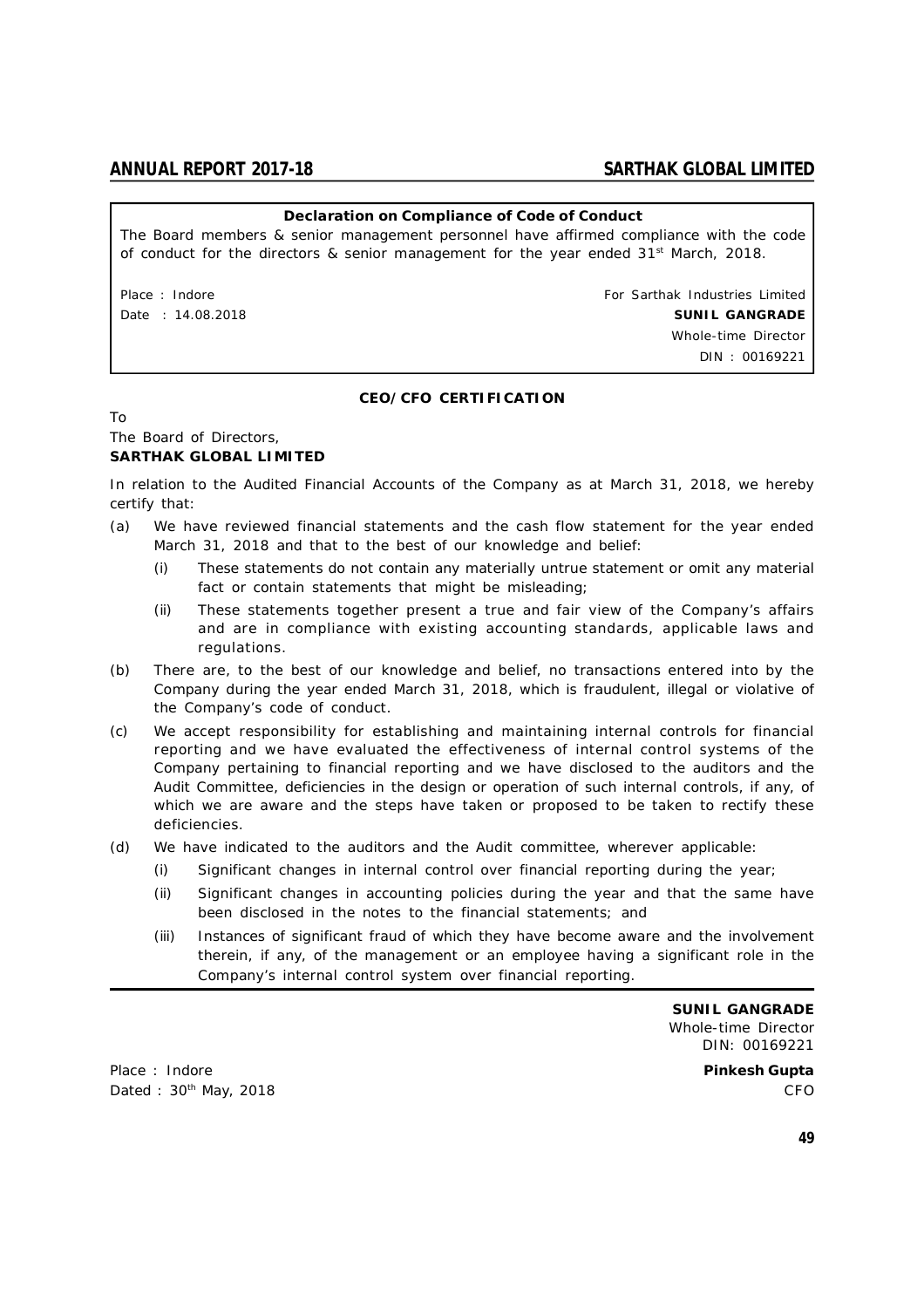#### **Auditors' Certificate Regarding Compliance of Conditions of Corporate Governance**

To

#### The Members of

#### **SARTHAK GLOBAL LIMITED**

We have examined the compliances of conditions of corporate governance by Sarthak Global Limited for the year ended March 31, 2018 as stipulated in regulations 17 to 27 and clauses (b) to (i) of Regulation  $46(2)$  and para C and D of Schedule V of the Securities and Exchange Board of India (Listing Obligations and Disclosure Requirements) Regulations, 2015 ("SEBI Listing Regulations").

#### **Management Responsibility**

2. The compliance of conditions of Corporate Governance is the responsibility of the Management. This responsibility includes the design, implementation and maintenance of internal control and procedures to ensure the compliance with the conditions of the Corporate Governance stipulated in the SEBI Listing Regulations.

#### **Auditors Responsibility**

- 3. Our responsibility is limited to examining the procedures and implementation thereof, adopted by the Company for ensuring compliance with the conditions of the Corporate Governance. It is neither an audit nor an expression of opinion on the financial statements of the Company.
- 4. We have examined the books of account and other relevant records and documents maintained by the Company for the purposes of providing reasonable assurance on the compliance with Corporate Governance requirements by the Company.
- 5. We have carried out an examination of the relevant records of the Company in accordance with the Guidance Note on Certification of Corporate Governance issued by the Institute of the Chartered Accountants of India (the ICAI), the Standards on Auditing specified under Section 143(10) of the Companies Act, 2013, in so far as applicable for the purpose of this certificate and as per the Guidance Note on Reports or Certificates for Special Purposes issued by the ICAI swhich requires that we comply with the ethical requirements of the Code of Ethics issued by the ICAI.
- 6. We have complied with the relevant applicable requirements of the Standard on Quality Control (SQC) 1, Quality Control for Firms that Perform Audits and Reviews of Historical Financial Information, and Other Assurance and Related Services Engagements.

#### **Opinion**

- 7. Based on our examination of the relevant records and according to the information and explanations provided to us and the representations provided by the Management, we certify that the Company has complied with the conditions of Corporate Governance as stipulated in regulations 17 to 27 and clauses (b) to (i) of regulation  $46(2)$  and para C and D of Schedule V of the SEBI Listing Regulations during the year ended March 31, 2018.
- 8. We state that such compliance is neither an assurance as to the further viability of the Company nor of the efficiency or effectiveness with which the management has conducted the affairs of the Company.

**For PALAK VAID & CO.** CHARTERED ACCOUNTANTS FRN: 021796C

Place : Indore **CA Palak Vaid** Dated : 30<sup>th</sup> May, 2018 M. No. 429517

(Proprietor)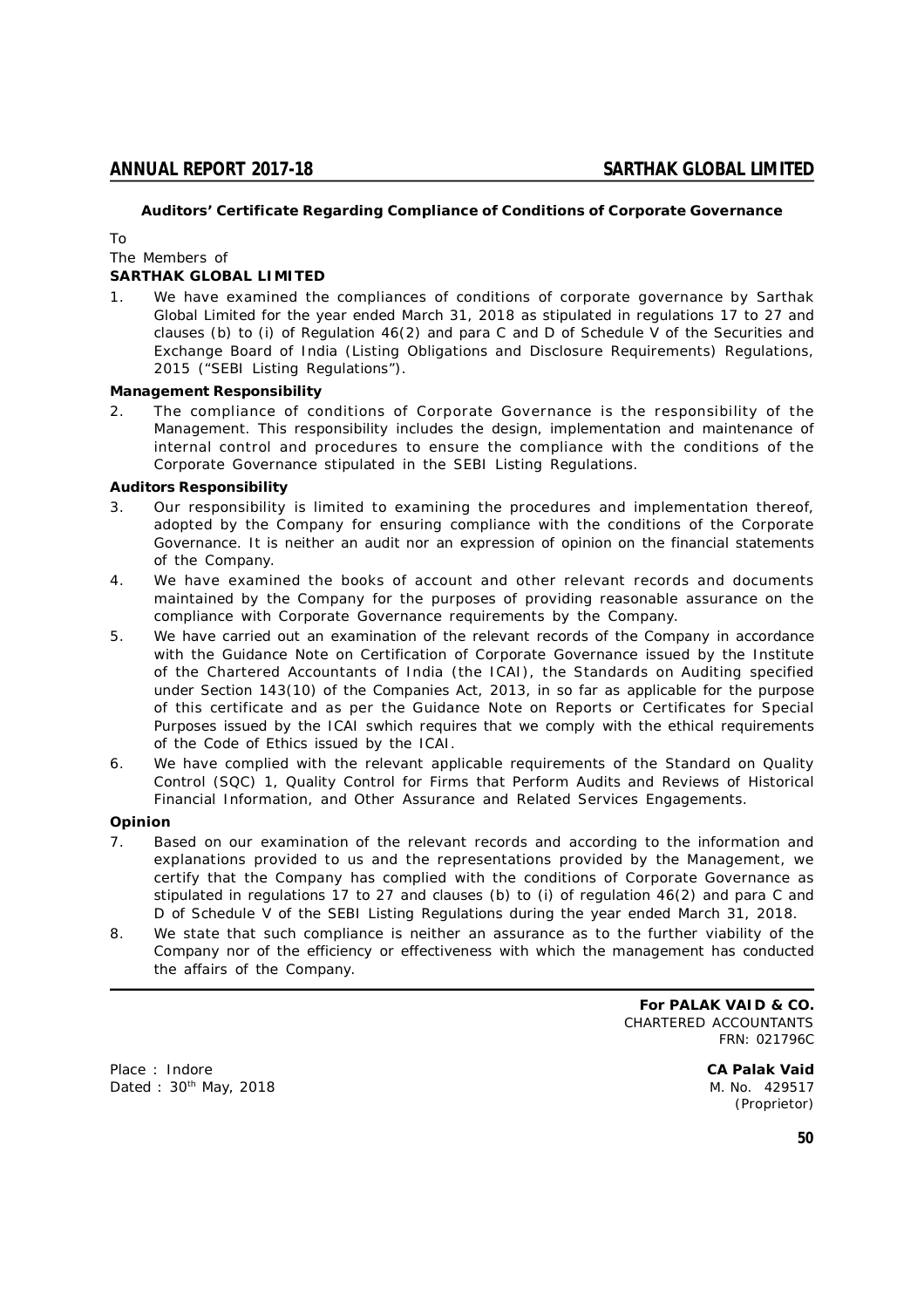# **PALAK VAID PALAK VAID & COMPANY**

**ACA, DISA Chartered Accountants**

47/B, Nemi Nagar, Jain Colony Kesar Bagh Road INDORE-452018 Phone: (0731)2474880 Cell No. 99075-58880

#### **INDEPENDENT AUDITOR'S REPORT**

#### **TO THE MEMBERS OF SARTHAK GLOBAL LIMITED**

#### **Report on the Financial Statements**

We have audited the accompanying financial statements of Sarthak Global Limited ("the Company") (CIN - L99999MH1985PLC136835), which comprise the Balance Sheet as at March 31, 2018, the Statement of Profit and Loss, the Cash Flow Statement for the year then ended, and a summary of the significant accounting policies and other explanatory information.

#### **Management's Responsibility for the Financial Statements**

The Company's Board of Directors is responsible for the matters stated in Section 134(5) of the Companies Act, 2013 ("the Act") with respect to the preparation of these financial statements to give a true and fair view of the financial position, financial performance and cash flows of the Company in accordance with the accounting principles generally accepted in India, including the Accounting Standards specified under Section 133 of the Act, read with Rule 7 of the Companies (Accounts) Rules, 2014{The existing Accounting Standards notified under section 211(3C) [Companies(Accounting Standards) Rules, 2006, as amended], shall continue to apply till the standards of accounting or any addendum thereto are prescribed by the Central Government in consultation and recommendation of the National Financial Reporting Authority}. This responsibility also includes maintenance of adequate accounting records in accordance with the provisions of the Act for safeguarding of the assets of the Company and for preventing and detecting frauds and other irregularities; selection and application of appropriate accounting policies; making judgments and estimates that are reasonable and prudent; and design, implementation and maintenance of adequate internal financial controls, that were operating effectively for ensuring the accuracy and completeness of the accounting records, relevant to the preparation and presentation of the financial statements that give a true and fair view and are free from material misstatement, whether due to fraud or error.

#### **Auditor's Responsibility**

Our responsibility is to express an opinion on these financial statements based on our audit. We have taken into account the provisions of the Act and the Rules made there under including the accounting standards and matters which are required to be included in the audit report.

We conducted our audit in accordance with the Standards on Auditing specified under Section 143(10) of the Act and other applicable authoritative pronouncements issued by the Institute of Chartered Accountants of India. Those Standards and pronouncements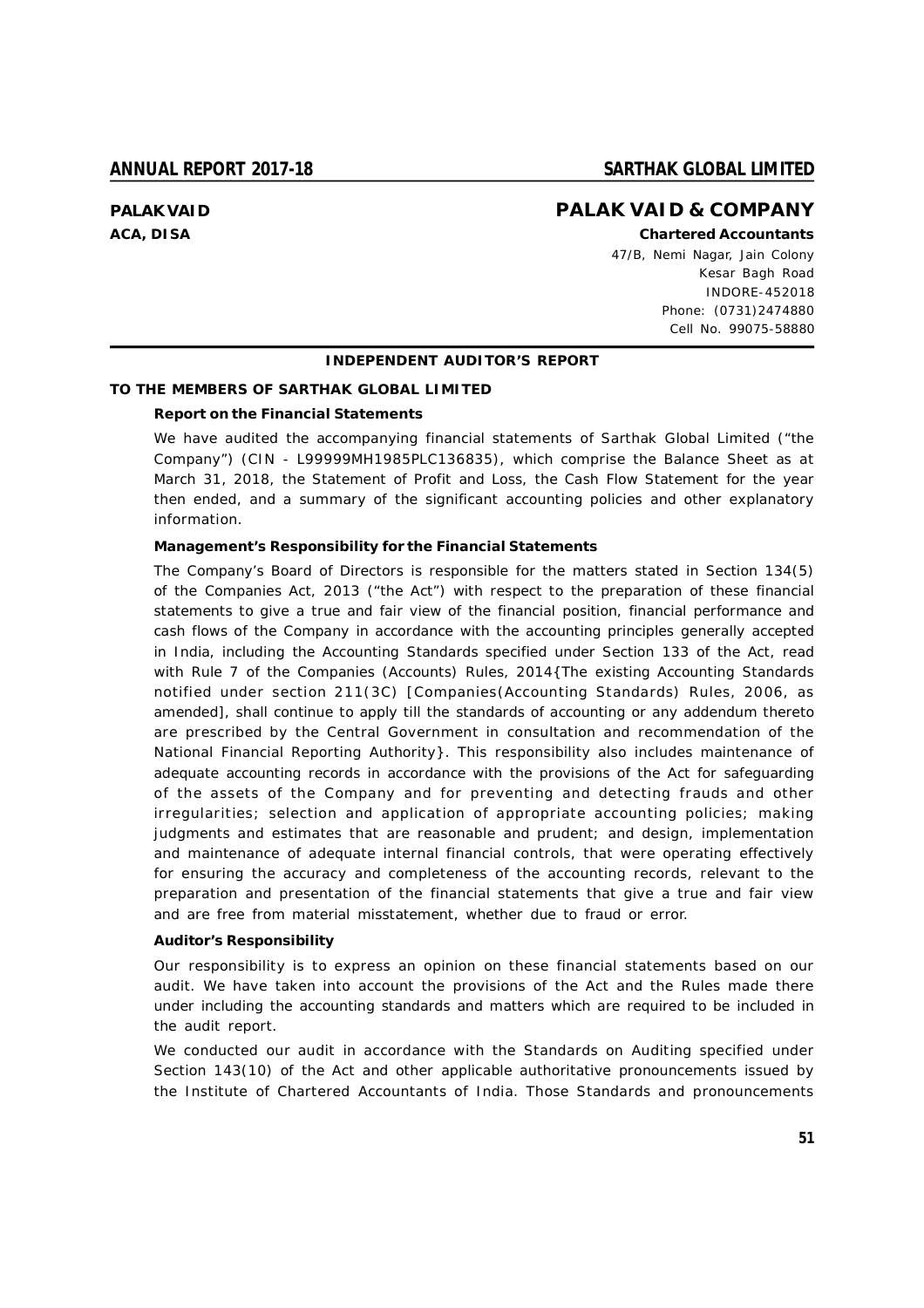require that we comply with ethical requirements and plan and perform the audit to obtain reasonable assurance about whether the financial statements are free from material misstatement.

An audit involves performing procedures to obtain audit evidence about the amounts and the disclosures in the financial statements. The procedures selected depend on the auditor's judgment, including the assessment of the risks of material misstatement of the financial statements, whether due to fraud or error. In making those risk assessments, the auditor considers internal financial control relevant to the Company's preparation of the financial statements that give a true and fair view, in order to design audit procedures that are appropriate in the circumstances, but not for the purpose of expressing an opinion on whether the Company has in place an adequate internal financial controls system over financial reporting and the operating effectiveness of such controls.

An audit also includes evaluating the appropriateness of the accounting policies used and the reasonableness of the accounting estimates made by the Company's Directors, as well as evaluating the overall presentation of the financial statements. We believe that the audit evidence we have obtained is sufficient and appropriate to provide a basis for our audit opinion on the financial statements.

We believe that the audit evidence we have obtained is sufficient and appropriate to provide a basis for our audit opinion on the financial statements.

#### **Opinion**

In our opinion and to the best of our information and according to the explanations given to us, the aforesaid financial statements give the information required by the Act in the manner so required and give a true and fair view in conformity with the accounting principles generally accepted in India, of the state of affairs of the Company as at March 31, 2017, and its **profit** and its financial performance including other comprehensive income, its cash flows and the changes in equity for the year ended on that date

#### **Report on Other Legal and Regulatory Requirements**

As required by the Companies (Auditor's Report) Order, 2016 ("the Order") issued by the Central Government of India in terms of section 143(11) of the Act, we give in the Annexure B, a statement on the matters specified in the paragraph 3 and 4 of the order.

As required by Section 143 (3) of the Act, we report that:

- (a) We have sought and obtained all the information and explanations which to the best of our knowledge and belief were necessary for the purposes of our audit.
- (b) In our opinion, proper books of account as required by law have been kept by the Company so far as it appears from our examination of those books.
- (c) The Balance Sheet, the Statement of Profit and Loss, and the Cash Flow Statement dealt with by this Report are in agreement with the books of account.
- (d) In our opinion, the aforesaid financial statements comply with the Accounting Standards specified under Section 133 of the Act, read with relevant rules issued thereunder.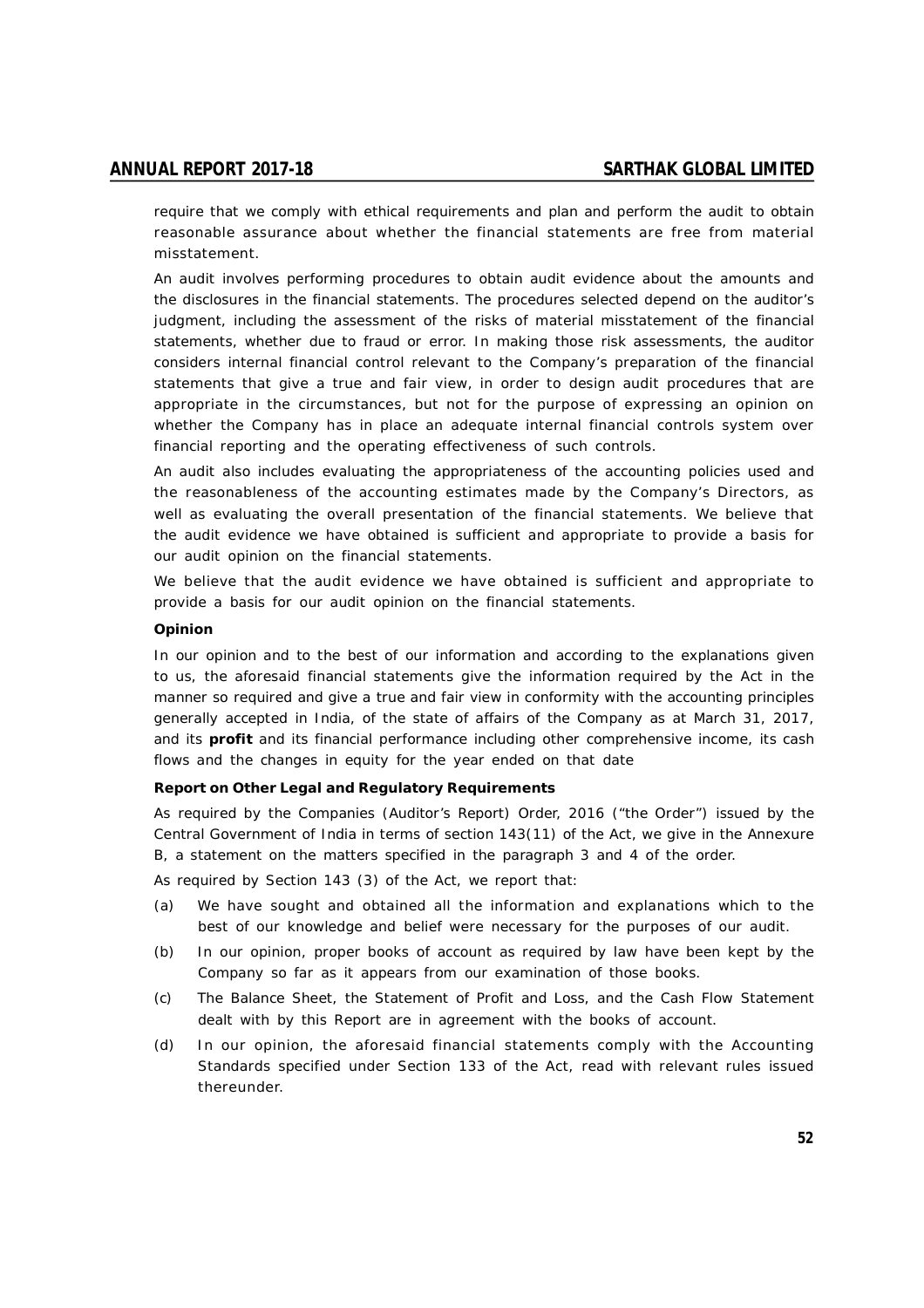- (e) In our opinion, the aforesaid financial statements comply with the Accounting Standards specified under Section 133 of the Act, read with Rule 7 of the Companies (Accounts) Rules, 2014 {The existing Accounting Standards notified under section 211(3C) [Companies(Accounting Standards) Rules, 2006, as amended], shall continue to apply till the standards of accounting or any addendum thereto are prescribed by the Central Government in consultation and recommendation of the National Financial Reporting Authority}, Consequently, these financial statements have been prepared to comply in all material aspects with the above mentioned accounting standards and other relevant provisions of the Companies Act, 2013.
- (f) With respect to the adequacy of the internal financial controls over financial reporting of the Company and the operating effectiveness of such controls, refer to our separate Report in Annexure A.
- (g) With respect to the other matters to be included in the Auditor's Report in accordance with Rule 11 of the Companies (Audit and Auditors) Rules, 2014, in our opinion and to the best of our knowledge and belief and according to the information and explanations given to us:
	- i) The Company does not have any pending litigations as at March 31, 2018 which would impact its financial position.
	- ii) The Company did not have any long-term contracts including derivative contracts for which there were any material foreseeable losses.
	- iii) There were no amounts which were required to be transferred to the Investor Education and Protection Fund by the Company.

**For PALAK VAID & COMPANY** CHARTERED ACCOUNTANTS FRN: 021796C

Place : Indore **CA Palak Vaid** Dated : 30<sup>th</sup> May, 2018 M. No. 429517

(Proprietor)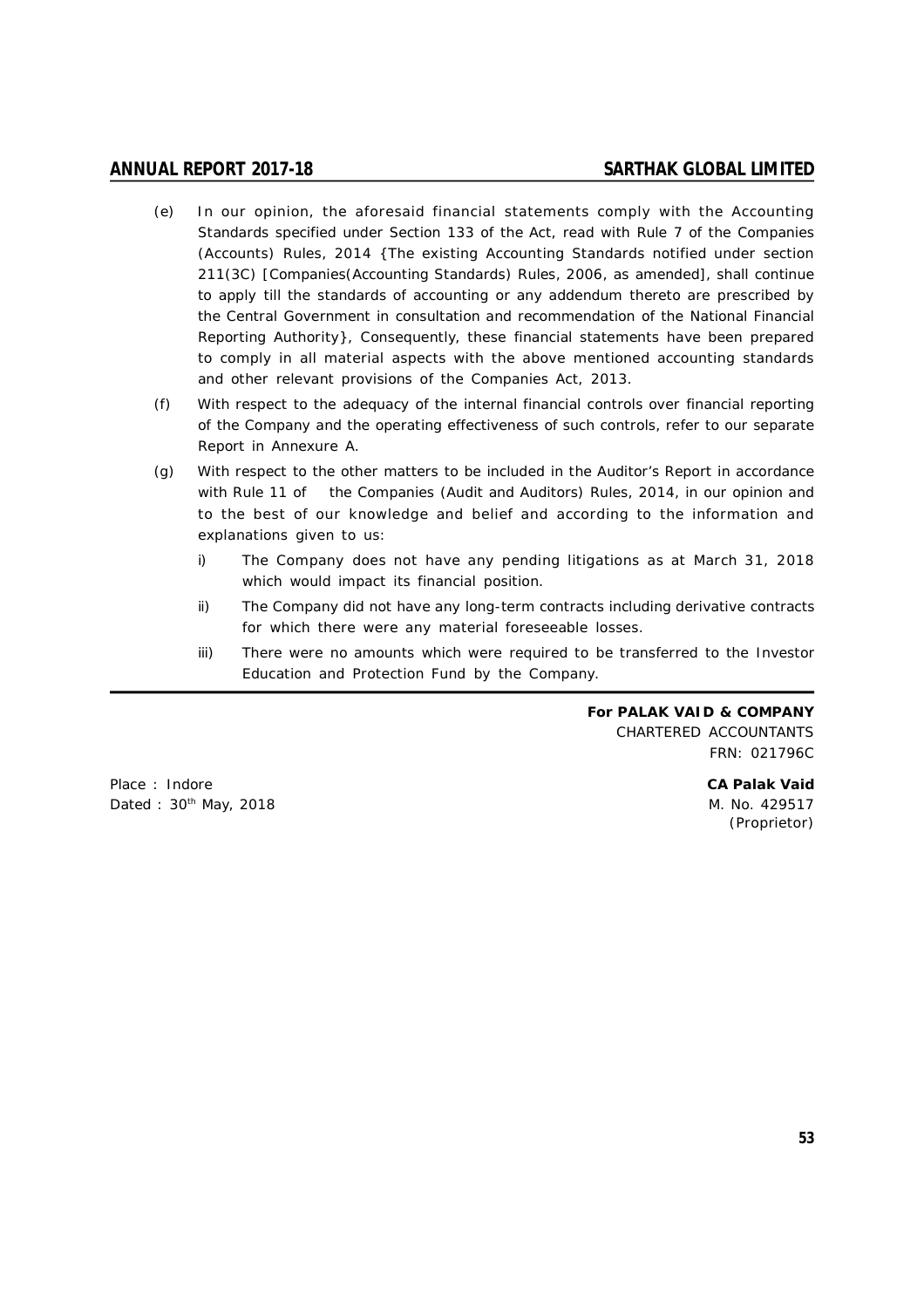#### **ANNEXURE A TO THE INDEPENDENT AUDITORS' REPORT OF EVEN DATE ON THE STANDALONE FINANCIAL STATEMENTS OF SARTHAK GLOBAL LIMITED**

**Report on the Internal Financial Controls under Clause (i) of Sub-section 3 of Section 143 of the Companies Act, 2013 ("the Act")**

We have audited the internal financial controls over financial reporting SARTHAK GLOBAL LIMITED ("the Company") as of March 31, 2018 in conjunction with our audit of the standalone financial statements of the Company for the year ended on that date.

#### **Management's Responsibility for Internal Financial Controls**

The Company's management is responsible for establishing and maintaining internal financial controls based on "the internal control over financial reporting criteria established by the Company considering the essential components of internal control stated in the Guidance Note on Audit of Internal Financial Controls Over Financial Reporting issued by the Institute of Chartered Accountants of India". These responsibilities include the design, implementation and maintenance of adequate internal financial controls that were operating effectively for ensuring the orderly and efficient conduct of its business, including adherence to company's policies, the safeguarding of its assets, the prevention and detection of frauds and errors, the accuracy and completeness of the accounting records, and the timely preparation of reliable financial information, as required under the Companies Act, 2013.

#### **Auditors' Responsibility**

Our responsibility is to express an opinion on the Company's internal financial controls over financial reporting based on our audit. We conducted our audit in accordance with the Guidance Note on Audit of Internal Financial Controls Over Financial Reporting (the "Guidance Note") and the Standards on Auditing, issued by ICAI and deemed to be prescribed under section 143(10) of the Companies Act, 2013, to the extent applicable to an audit of internal financial controls, both applicable to an audit of Internal Financial Controls and, both issued by the Institute of Chartered Accountants of India. Those Standards and the Guidance Note require that we comply with ethical requirements and plan and perform the audit to obtain reasonable assurance about whether adequate internal financial controls over financial reporting was established and maintained and if such controls operated effectively in all material respects. Our audit involves performing procedures to obtain audit evidence about the adequacy of the internal financial controls system over financial reporting and their operating effectiveness. Our audit of internal financial controls over financial reporting included obtaining an understanding of internal financial controls over financial reporting, assessing the risk that a material weakness exists, and testing and evaluating the design and operating effectiveness of internal control based on the assessed risk. The procedures selected depend on the auditor's judgement, including the assessment of the risks of material misstatement of the financial statements, whether due to fraud or error. We believe that the audit evidence we have obtained is sufficient and appropriate to provide a basis for our audit opinion on the Company's internal financial controls system over financial reporting.

#### **Meaning of Internal Financial Controls Over Financial Reporting**

A company's internal financial control over financial reporting is a process designed to provide reasonable assurance regarding the reliability of financial reporting and the preparation of financial statements for external purposes in accordance with generally accepted accounting principles. A company's internal financial control over financial reporting includes those policies and procedures that (1) pertain to the maintenance of records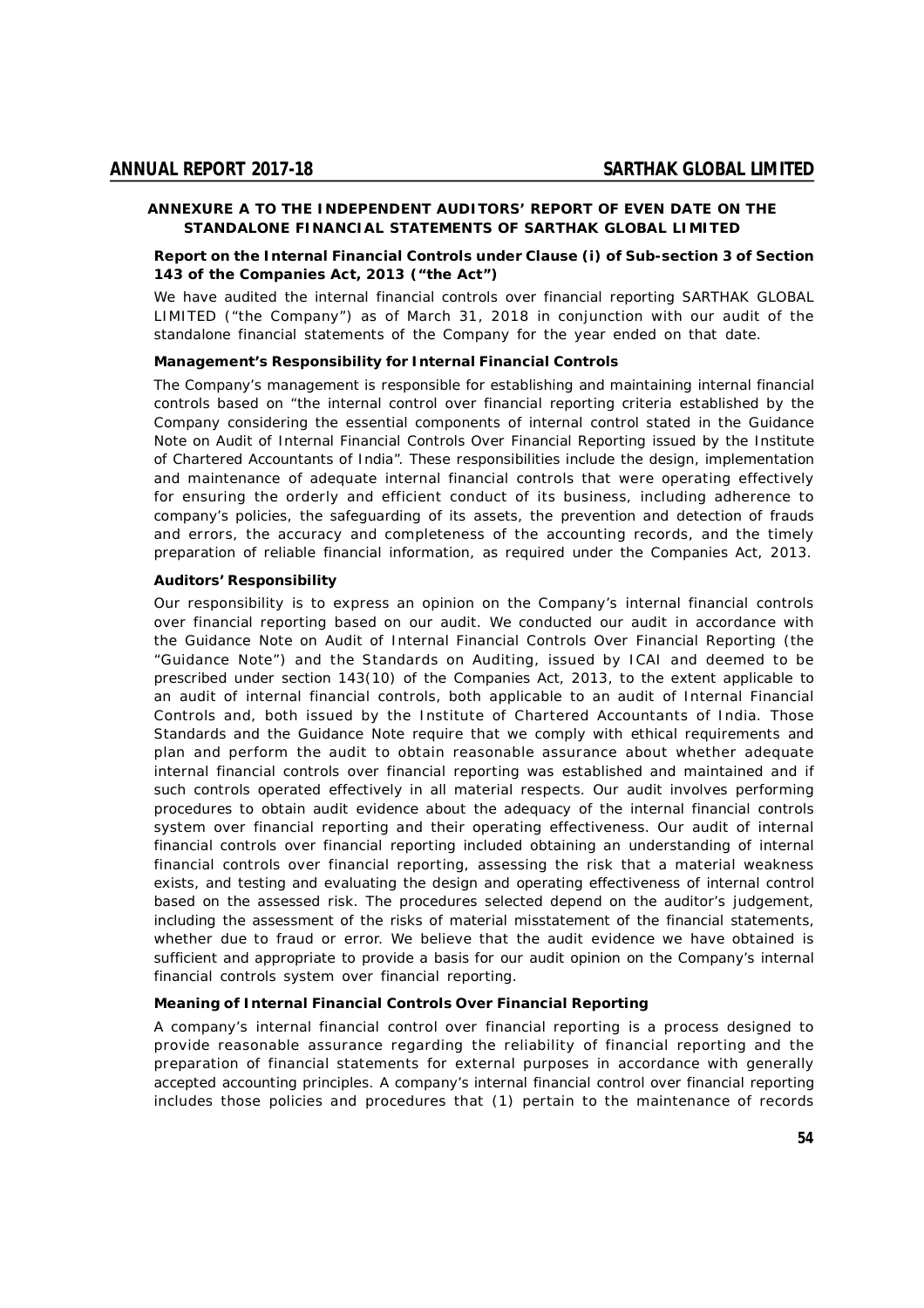that, in reasonable detail, accurately and fairly reflect the transactions and dispositions of the assets of the company; (2) provide reasonable assurance that transactions are recorded as necessary to permit preparation of financial statements in accordance with generally accepted accounting principles, and that receipts and expenditures of the company are being made only in accordance with authorisations of management and directors of the company; and (3) provide reasonable assurance regarding prevention or timely detection of unauthorised acquisition, use, or disposition of the company's assets that could have a material effect on the financial statements.

### **Inherent Limitations of Internal Financial Controls Over Financial Reporting**

Because of the inherent limitations of internal financial controls over financial reporting, including the possibility of collusion or improper management override of controls, material misstatements due to error or fraud may occur and not be detected. Also, projections of any evaluation of the internal financial controls over financial reporting to future periods are subject to the risk that the internal financial control over financial reporting may become inadequate because of changes in conditions, or that the degree of compliance with the policies or procedures may deteriorate.

#### **Opinion**

In our opinion, the Company has, in all material respects, an adequate internal financial controls system over financial reporting and such internal financial controls over financial reporting were operating effectively as at March 31, 2018, based on "the internal control over financial reporting criteria established by the Company considering the essential components of internal control stated in the Guidance Note on Audit of Internal Financial Controls Over Financial Reporting issued by the Institute of Chartered Accountants of India".

> **For PALAK VAID & COMPANY** CHARTERED ACCOUNTANTS FRN: 021796C

Place : Indore **CA Palak Vaid** Dated : 30<sup>th</sup> May, 2018 M. No. 429517

(Proprietor)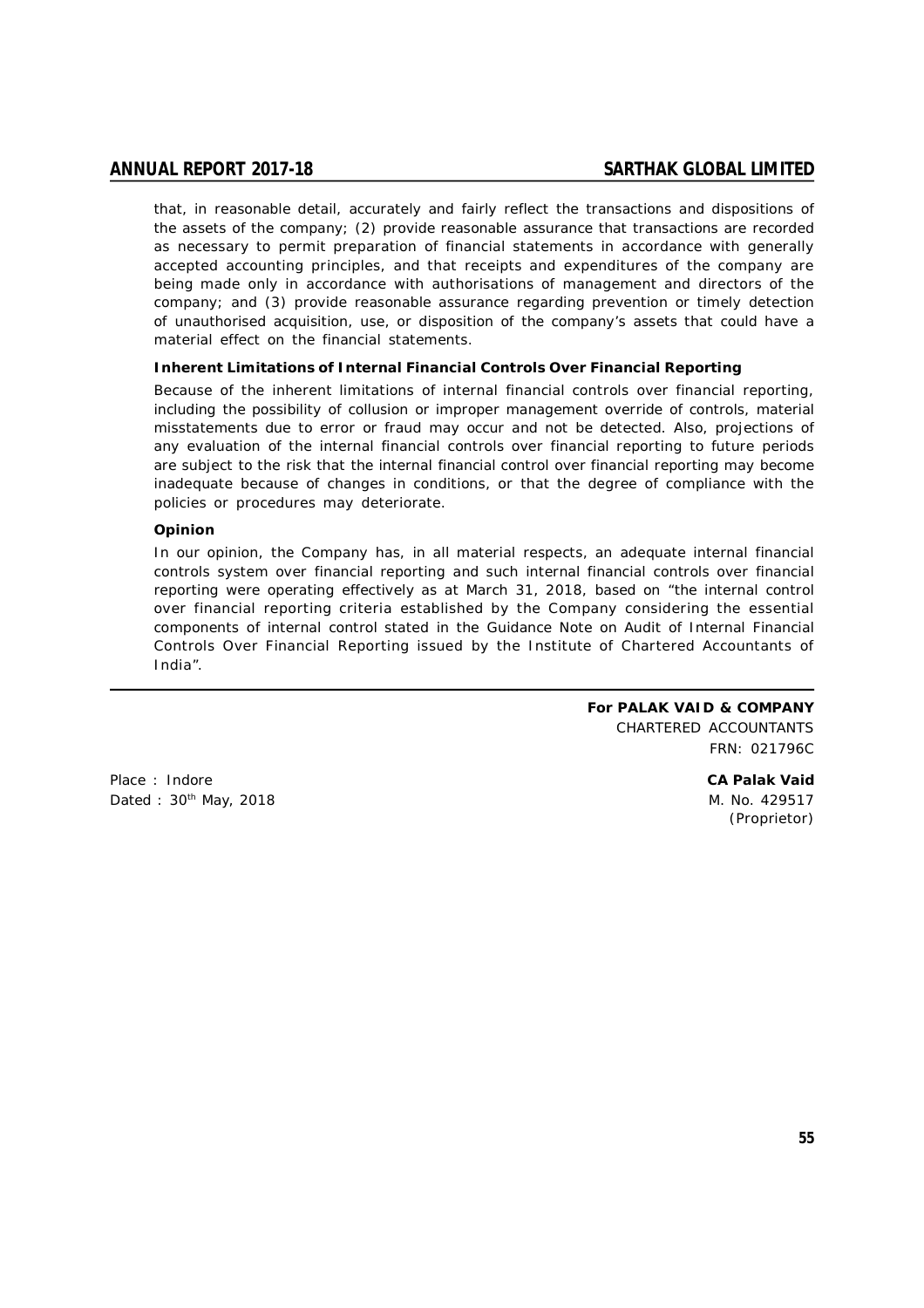#### **SARTHAK GLOBAL LIMITED**

#### **Annexure B to Independent Auditors' Report**

Referred to in paragraph of Report on Other Legal and Regulatory Requirements of the Independent Auditors' Report of even date to the members of Sarthak Global Limited on the financial statements as of and for the year ended March 31, 2018.

- i. (a) The Company is maintaining proper records showing full particulars, including quantitative details and situation, of fixed assets.
	- (b) The fixed assets of the Company have been physically verified by the Management during the year and no material discrepancies have been noticed on such verification. In our opinion, the frequency of verification is reasonable.
	- (c) There is no immovable property in the Company.
- ii. The Company has an inventory of shares. No material discrepancies have been noticed and the same has been properly dealt with in the books of account.
- iii. The Company has granted unsecured loans, to two companies covered in the register maintained under Section 189 of the Act.
	- (a) In our opinion, terms and conditions on which the loans had been granted to the bodies corporate listed in the register maintained under Section 189 of the Act were not, prima facie, prejudicial to the interest of the Company
	- (b) In the case of the loans granted to the bodies corporate listed in the register maintained under section 189 of the Act, the borrowers have been regular in the payment of the principal. However, no interest has been charged by the Company.
	- (c) There are no overdue amounts in respect of the loan granted to a body corporate listed in the register maintained under section 189 of the Act.
- iv. In our opinion and according to the information and explanations given to us, the company has complied with the provisions of section 185 and 186 of the Companies Act, 2013 in respect of loans, investments, guarantees and security. The company has taken loans from various parties and no interest has been paid/ provided to them during the year.
- v. The Company has not accepted any deposits from the public and hence the directives issued by the Reserve Bank of India and the provisions of section 73 to 76 or any other relevant provisions of the Act and the Companies (Acceptance of Deposit) Rules, 2015 with regard to the deposits accepted from the public are not applicable.
- vi. The maintenance of cost records has not been specified by the Central Government under subsection (1) of section 148 of the Companies Act, 2013.
- vii. (a) According to the information and explanations given to us and the records of the Company examined by us, in our opinion, the Company is regular in depositing the undisputed statutory dues, including provident fund, employees' state insurance, income tax, sales tax, wealth tax, service tax, duty of customs, duty of excise, value added tax, cess and other material statutory dues, as applicable, with the appropriate authorities.
	- (b) According to the information and explanations given to us and the records of the Company examined by us, there are no dues of income-tax, sales-tax, wealth-tax, service-tax, duty of customs, and duty of excise or value added tax or cess which have not been deposited on account of any dispute.
- viii. As the Company does not have any borrowings from any financial institution or bank nor has it issued any debentures as at the balance sheet date, the provisions of Clause 3(ix) of the Order are not applicable to the Company.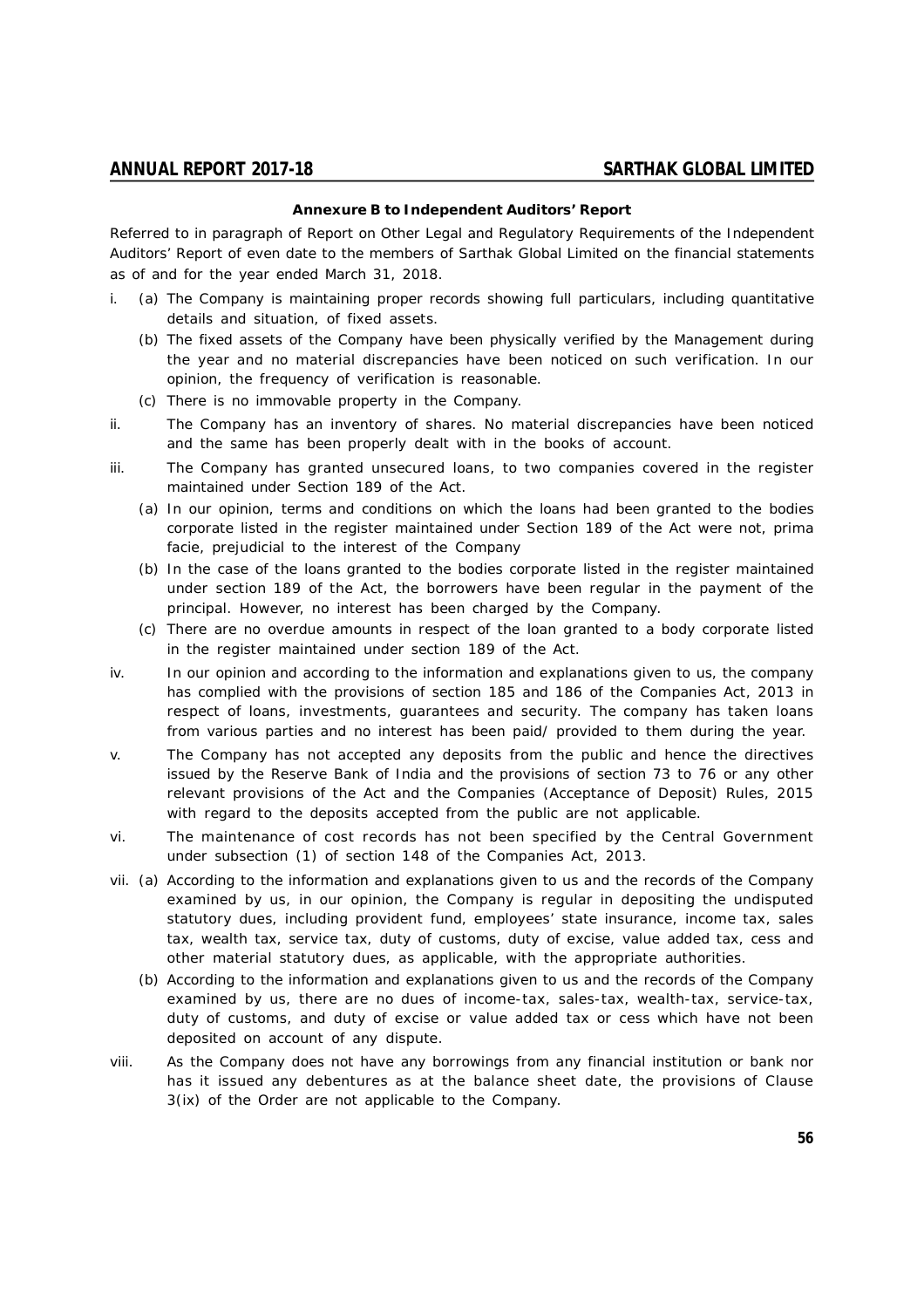- ix. Based upon the audit procedures performed and the information and explanation given to us by the management, the company has not raised moneys by way of initial public offer or further public offers including debt instruments and term loans. Accordingly, the provisions of Clause 3(ix) of the Order are not applicable to the Company.
- x. During the course of our examination of the books and records of the Company, carried out in accordance with the generally accepted auditing practices in India, and according to the information and explanations given to us, we have neither come across any instance of material fraud on or by the Company, noticed or reported during the year, nor have we been informed of any such case by the Management.
- xi. Based upon the audit procedures performed and the information and explanations given to us, the managerial remuneration has been paid in accordance with the requisite approvals mandated by the provisions of section 197 read with Schedule V to the Companies Act.
- xii. In our opinion, the Company, is not a chit fund/nidhi or mutual fund society. Therefore, the provisions of clause 3(xii) of the Companies (Auditors' Report) Order, 2016 are not applicable to the Company.
- xiii. In our opinion, all transactions with the related party are in compliance with section 177 and 188 of the Companies Act, 2013 and the details have been disclosed in the Financial Statements as required by the applicable accounting standards.
- xiv. According to information and explanations given to us, the Company has not made any preferential allotment or private placement of shares or fully or partly convertible debentures during the year under review. Accordingly, the provisions of Clause 3(xiv) of the Order are not applicable to the Company.
- xv. Based upon the audit procedures performed and the information and explanation given to us by the management, the company has not entered into any non-cash transaction with directors or connected persons. Accordingly, the provisions of Clause 3(xv) of the Order are not applicable to the Company.
- xvi. In our opinion the company is not required to be registered u/s 45-IA of RBI Act, 1934 and accordingly, the provisions of Clause  $3(xvi)$  of the Order are not applicable to the Company and hence not commented upon.

**For PALAK VAID & COMPANY** CHARTERED ACCOUNTANTS FRN: 021796C

Place : Indore **CA Palak Vaid** Dated : 30<sup>th</sup> May, 2018 M. No. 429517

(Proprietor)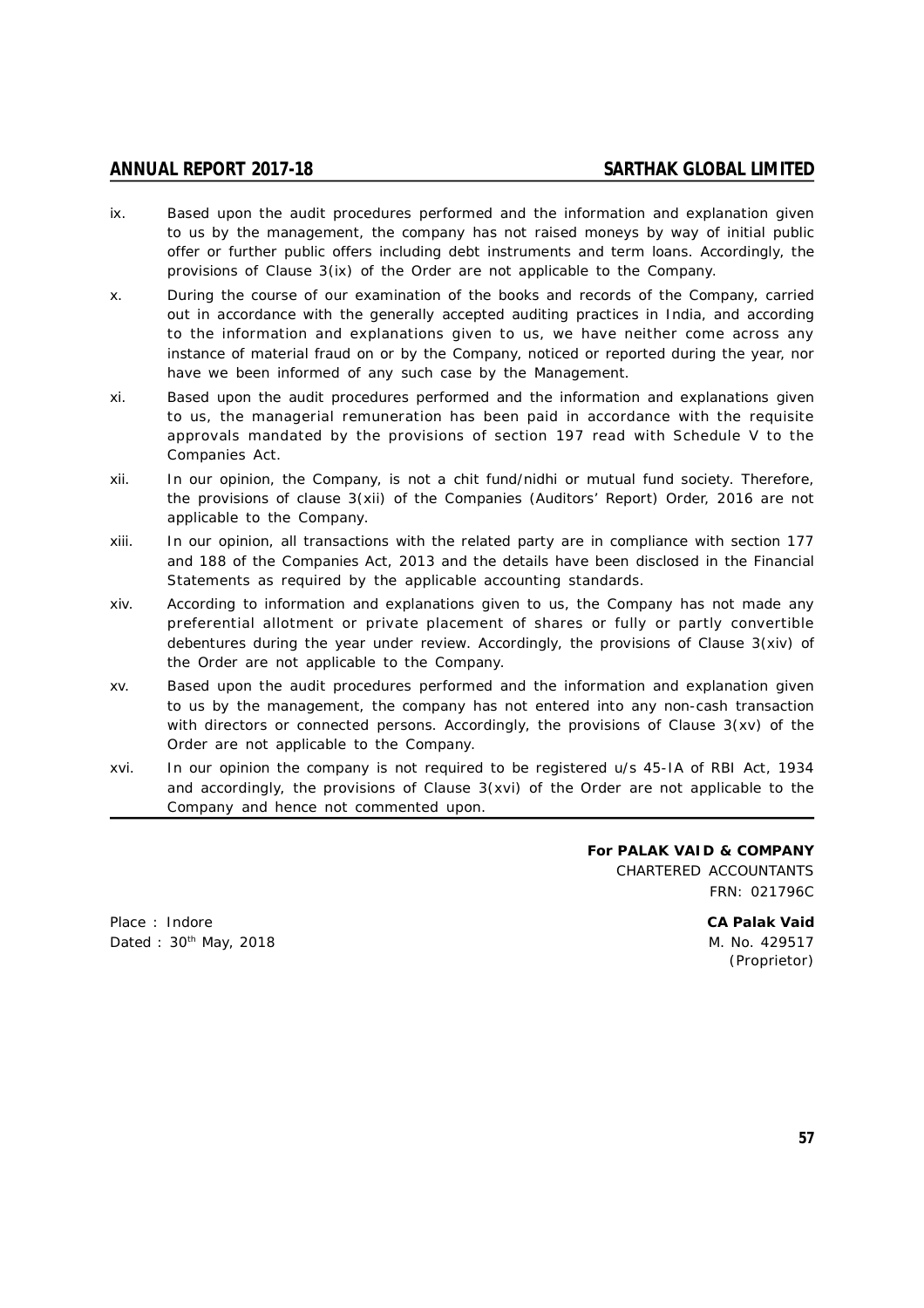# **SARTHAK GLOBAL LIMITED**

|                                                          |                | BALANCE SHEET AS AT 31ST MARCH, 2018 |                                                                                                                                                                                                                                                                                                                                                                                                              | (Figure in ₹)            |
|----------------------------------------------------------|----------------|--------------------------------------|--------------------------------------------------------------------------------------------------------------------------------------------------------------------------------------------------------------------------------------------------------------------------------------------------------------------------------------------------------------------------------------------------------------|--------------------------|
|                                                          |                | As At                                | As At                                                                                                                                                                                                                                                                                                                                                                                                        | As At                    |
|                                                          | Note No.       | 31.03.2018                           | 31.03.2017                                                                                                                                                                                                                                                                                                                                                                                                   | 31.03.2016               |
| П<br><b>ASSETS</b>                                       |                |                                      |                                                                                                                                                                                                                                                                                                                                                                                                              |                          |
| 1<br><b>NON-CURRENT ASSETS</b>                           |                |                                      |                                                                                                                                                                                                                                                                                                                                                                                                              |                          |
| (a) Property, Plant and Equipment                        | 1              | 77,957                               | 99,985                                                                                                                                                                                                                                                                                                                                                                                                       | 2,33,422                 |
| Capital Work-in-Progress<br>(b)                          |                | $- - -$                              | $- - -$                                                                                                                                                                                                                                                                                                                                                                                                      | $\sim$ $\sim$ $\sim$     |
| (c) Investment                                           |                | $---$                                | $- - -$                                                                                                                                                                                                                                                                                                                                                                                                      | $- - -$                  |
| (d) Goodwill<br>(e) Other Intangible assets              |                | $- - -$                              | $- - -$                                                                                                                                                                                                                                                                                                                                                                                                      |                          |
| (e) Intengible asset under development                   |                | ---                                  | $- - -$                                                                                                                                                                                                                                                                                                                                                                                                      | $\sim$ $\sim$ $\sim$     |
| Biological Assets other than bearer plants<br>(f)        |                |                                      |                                                                                                                                                                                                                                                                                                                                                                                                              |                          |
| (g) Financial Assets                                     |                |                                      |                                                                                                                                                                                                                                                                                                                                                                                                              |                          |
| (i) Investments                                          | 2              | 2,28,59,127                          | 29,49,877                                                                                                                                                                                                                                                                                                                                                                                                    | 29,49,877                |
| (ii) Trade Receivables<br>(iii) Loans                    | 3<br>4         | 3,66,063<br>12,76,69,505             | 2,97,819<br>14,71,13,646                                                                                                                                                                                                                                                                                                                                                                                     | 3,74,715<br>14,79,43,193 |
| (iv) Others                                              |                |                                      |                                                                                                                                                                                                                                                                                                                                                                                                              |                          |
| (h) Deferred tax assets (net)                            |                | $- - -$                              | $\sim$ $\sim$ $\sim$                                                                                                                                                                                                                                                                                                                                                                                         | $\sim$ $\sim$ $\sim$     |
| Other non-current assets<br>(i)                          |                | $-$                                  | $\sim$ $\sim$                                                                                                                                                                                                                                                                                                                                                                                                | $\sim$ $\sim$ $\sim$     |
| <b>Total Non-Current Assets</b>                          |                | 15,09,72,652                         | 15,04,61,327                                                                                                                                                                                                                                                                                                                                                                                                 | 15, 15, 01, 207          |
| $\overline{2}$<br><b>CURRENT ASSETS</b>                  |                |                                      |                                                                                                                                                                                                                                                                                                                                                                                                              |                          |
| (a) Inventories                                          | 5              | 28,09,748                            | 20,92,918                                                                                                                                                                                                                                                                                                                                                                                                    | 20,92,918                |
| (b) Financial Assets<br>(i) Investments                  |                | $- - -$                              | $- - -$                                                                                                                                                                                                                                                                                                                                                                                                      | $- - -$                  |
| (ii) Trade Receivables                                   | $\overline{4}$ | 1,69,38,383                          | $\sim$ $\sim$ $\sim$                                                                                                                                                                                                                                                                                                                                                                                         | $- - -$                  |
| (iii) Cash and cash equivalents                          | 6              | 50,80,734                            | 5,94,758                                                                                                                                                                                                                                                                                                                                                                                                     | 7,83,906                 |
| (iv) Bank balances Other than (iii) above                |                | $- - -$                              | $- - -$                                                                                                                                                                                                                                                                                                                                                                                                      | $- - -$                  |
| $(v)$ Loans                                              |                | $- - -$                              | $- - -$                                                                                                                                                                                                                                                                                                                                                                                                      | $ -$                     |
| (vi) Others Financial Assets                             | $\overline{7}$ | 54,568                               | 1,13,278                                                                                                                                                                                                                                                                                                                                                                                                     | 26,841                   |
| (c) Current tax assets (net)<br>(i) Other current assets | 8<br>9         | 25,86,786                            | 18,71,347<br>$- - -$                                                                                                                                                                                                                                                                                                                                                                                         | 16,00,849<br>92,940      |
|                                                          |                | 86,64,787                            |                                                                                                                                                                                                                                                                                                                                                                                                              |                          |
| <b>Total Current Assets</b>                              |                | 3,61,35,006                          | 46,72,301                                                                                                                                                                                                                                                                                                                                                                                                    | 45,97,454                |
| Total Assets $(1+2)$<br>н.<br>EQUITY AND LIABILITIES     |                | 18,71,07,658                         | 15,51,33,628                                                                                                                                                                                                                                                                                                                                                                                                 | 15,60,98,661             |
| 1<br><b>EQUITY</b>                                       |                |                                      |                                                                                                                                                                                                                                                                                                                                                                                                              |                          |
| (a) Equity Share Capital                                 | 10             | 3,00,00,000                          | 3,00,00,000                                                                                                                                                                                                                                                                                                                                                                                                  | 3,00,00,000              |
| (b) Other Equity                                         | 11             | 2,51,83,425                          | 2,27,37,395                                                                                                                                                                                                                                                                                                                                                                                                  | 2,26,00,104              |
| <b>Total Equity</b>                                      |                | 5,51,83,425                          | 5,27,37,395                                                                                                                                                                                                                                                                                                                                                                                                  | 5,26,00,104              |
| <b>LIABILITIES</b>                                       |                |                                      |                                                                                                                                                                                                                                                                                                                                                                                                              |                          |
| NON-CURRENT LI ABILITIES<br>$\overline{2}$               |                |                                      |                                                                                                                                                                                                                                                                                                                                                                                                              |                          |
| (a) Financial Liabilities                                |                |                                      |                                                                                                                                                                                                                                                                                                                                                                                                              |                          |
| (i) Borrowings<br>(ii) Other Financial Liabilities       | 12             | 12,34,41,335<br>$- - -$              | 10,21,19,584<br>$\frac{1}{2} \frac{1}{2} \frac{1}{2} \frac{1}{2} \frac{1}{2} \frac{1}{2} \frac{1}{2} \frac{1}{2} \frac{1}{2} \frac{1}{2} \frac{1}{2} \frac{1}{2} \frac{1}{2} \frac{1}{2} \frac{1}{2} \frac{1}{2} \frac{1}{2} \frac{1}{2} \frac{1}{2} \frac{1}{2} \frac{1}{2} \frac{1}{2} \frac{1}{2} \frac{1}{2} \frac{1}{2} \frac{1}{2} \frac{1}{2} \frac{1}{2} \frac{1}{2} \frac{1}{2} \frac{1}{2} \frac{$ | 10,29,82,813<br>$- - -$  |
| (b) Provisions                                           |                | $- - -$                              | $\frac{1}{2} \frac{1}{2} \frac{1}{2} \frac{1}{2} \frac{1}{2} \frac{1}{2} \frac{1}{2} \frac{1}{2} \frac{1}{2} \frac{1}{2} \frac{1}{2} \frac{1}{2} \frac{1}{2} \frac{1}{2} \frac{1}{2} \frac{1}{2} \frac{1}{2} \frac{1}{2} \frac{1}{2} \frac{1}{2} \frac{1}{2} \frac{1}{2} \frac{1}{2} \frac{1}{2} \frac{1}{2} \frac{1}{2} \frac{1}{2} \frac{1}{2} \frac{1}{2} \frac{1}{2} \frac{1}{2} \frac{$                 | $- - -$                  |
| (c) Deferred Tax Liabilities (Net)                       | 13             | 8,136                                | 6,971                                                                                                                                                                                                                                                                                                                                                                                                        | 40,392                   |
| (D) Other non-current liabilities                        |                |                                      |                                                                                                                                                                                                                                                                                                                                                                                                              |                          |
| <b>Total Non-Current Liabilities</b>                     |                | 12,34,49,471                         | 10,21,26,555                                                                                                                                                                                                                                                                                                                                                                                                 | 10,30,23,205             |
| 3<br><b>CURRENT LI ABILITIES</b>                         |                |                                      |                                                                                                                                                                                                                                                                                                                                                                                                              |                          |
| (a) Financial Liabilities<br>(i) Borrowings              | 14             |                                      |                                                                                                                                                                                                                                                                                                                                                                                                              |                          |
| (ii) Trade Payables                                      | 15             | 72,58,945<br>1,40,000                | 20,000                                                                                                                                                                                                                                                                                                                                                                                                       | 20,000                   |
| (iii) Other Financial Liabilities                        | 16             | 1,50,400                             | 1,47,765                                                                                                                                                                                                                                                                                                                                                                                                     | 1,80,936                 |
| (b) Other current liabilities                            | 17             | 1,04,870                             | 1,633                                                                                                                                                                                                                                                                                                                                                                                                        | 2,39,755                 |
| (c) Provisions                                           |                | $- - -$                              | $\sim$ $\sim$ $\sim$                                                                                                                                                                                                                                                                                                                                                                                         | $\sim$ $\sim$ $\sim$     |
| (d) Current Tax Liabilities (Net)                        | 18             | 8,20,547                             | 1,00,280                                                                                                                                                                                                                                                                                                                                                                                                     | 34,661                   |
| <b>Total Current Liabilities</b>                         |                | 84,74,762                            | 2,69,678                                                                                                                                                                                                                                                                                                                                                                                                     | 4,75,352                 |
| Total Equity and Liabilities $(1+2+3)$                   |                | 18,71,07,658                         | 15,51,33,628                                                                                                                                                                                                                                                                                                                                                                                                 | 15,60,98,661             |

As per our attached report of even date For and on behalf of the Board of

| For Palak Vaid & Company | <b>Ritesh Sinyhal</b>   | <b>Sunil Gangrade</b> |
|--------------------------|-------------------------|-----------------------|
| Chartered Accountants    | Director (DIN: 0796340) | Director (DIN: 0016   |
| (FRN 021796C)            |                         |                       |
| Place: Indore            | Ragini Chaturvedi       | <b>Palak Vaid</b>     |

Date : 30/05/2018 Company Secretary Proprietor

Directors of the Company

Director (DIN: 0796340) Director (DIN: 00169221)

M.No.429517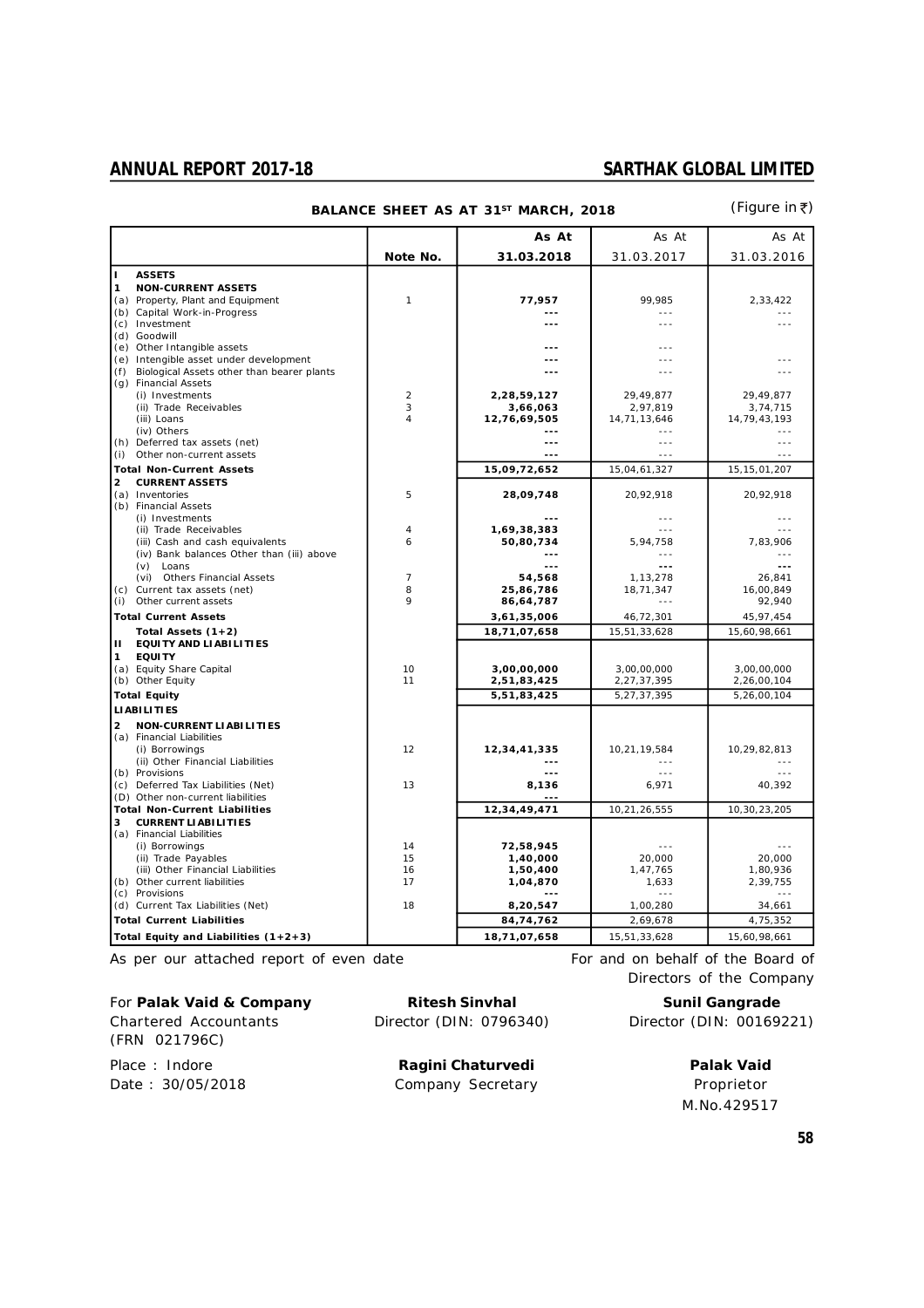# **SARTHAK GLOBAL LIMITED**

|               | STATEMENT OF PROFIT & LOSS FOR THE YEAR ENDED 31ST MARCH, 2018                                                 |                    |                               | (Figure in ₹)            |
|---------------|----------------------------------------------------------------------------------------------------------------|--------------------|-------------------------------|--------------------------|
| S.No.         | <b>Particulars</b>                                                                                             | <b>Note</b>        | Year Ended<br>31.03.2018      | Year Ended<br>31.03.2017 |
| Ι.<br>$\Pi$ . | Revenue from Operations<br>Other Income                                                                        | 19<br>20           | 2,43,22,481<br>4, 12, 32, 732 | 20,71,135<br>25,56,745   |
| HL.           | Total Revenue (I+II)                                                                                           |                    | 6,55,55,213                   | 46,27,880                |
| IV.           | <b>EXPENSES</b>                                                                                                |                    |                               |                          |
|               | Cost of Materials Consumed<br>Purchases of Stock in Trade<br>Changes in Inventories of stock-in-trade          | 21<br>22           | 1,78,91,154<br>(7, 16, 830)   |                          |
|               | Employees Benefit Expenses                                                                                     | 23                 | 31,27,772                     | 29,72,050                |
|               | Finance Costs<br>Depreciation and Amoritization Expenses                                                       | 24<br>$\mathbf{1}$ | 9,37,510                      | 4,818<br>1,44,234        |
|               | Other Expenses                                                                                                 | 25                 | 22,029<br>4,10,25,836         | 12,65,299                |
|               | <b>Total Expenses</b>                                                                                          |                    | 6,22,87,471                   | 43,86,401                |
| V.            | Profit before Exceptional and                                                                                  |                    |                               |                          |
|               | Extraordinary items and tax (III)                                                                              |                    | 32,67,742                     | 2,41,479                 |
| VI.           | Exceptional Items (Refer Note 44)                                                                              |                    |                               |                          |
| VII.          | Profit before Extraordinary Items (V-VI)                                                                       |                    | 32,67,742                     | 2,41,479                 |
|               | VIII. Extraordinary items                                                                                      |                    |                               |                          |
| IX.<br>Х.     | Profit before Tax (VII-VIII)<br>Tax Expense                                                                    |                    | 32,67,742                     | 2,41,479                 |
|               | (1) Current Tax<br>(2) Deferred Tax<br>(3) Earlier Taxes paid                                                  |                    | 8,20,547<br>1,165             | 1,00,280<br>(33, 421)    |
| XI.           | Profit for the Period from<br><b>Continuing Operations (IX-X)</b>                                              |                    | 24,46,030                     | 1,74,620                 |
| XII.          | Profit from Discontinuing Operations                                                                           |                    |                               |                          |
|               | (Refer Note 44)                                                                                                |                    |                               |                          |
|               | XIII. Tax Expense of Discontinuing Operations:<br>(1) Current Tax<br>(2) Deferred Tax                          |                    |                               |                          |
| 14.           | Profit from Discontinuing Operations<br>(After Tax) (XII-XIII)<br>Other Comprensive Income Items that will not |                    |                               |                          |
|               | be reclassfied                                                                                                 |                    |                               |                          |
| XV.           | Profit for the Period $(XI + XIV)$                                                                             |                    | 24,46,030                     | 1,74,620                 |
| XVI.          | Earning Per Share (Face Value of 10/- each)<br>$(1)$ Basic                                                     | 26                 | 0.82                          | 0.06                     |
|               | Notes Forming An Integral Part to the<br><b>Financial Statements</b>                                           | 1 to 26            |                               |                          |
|               | <b>General Information and Significant Accounting Policies</b>                                                 | A-B                |                               |                          |

As per our attached report of even date For and on behalf of the Board of Directors of the Company

For **Palak Vaid & Company Ritesh Sinvhal Sunil Gangrade** Chartered Accountants Director (DIN: 0796340) Director (DIN: 00169221) (FRN 021796C) Place : Indore **Ragini Chaturvedi Palak Vaid** Date : 30/05/2018 Company Secretary Proprietor

M.No.429517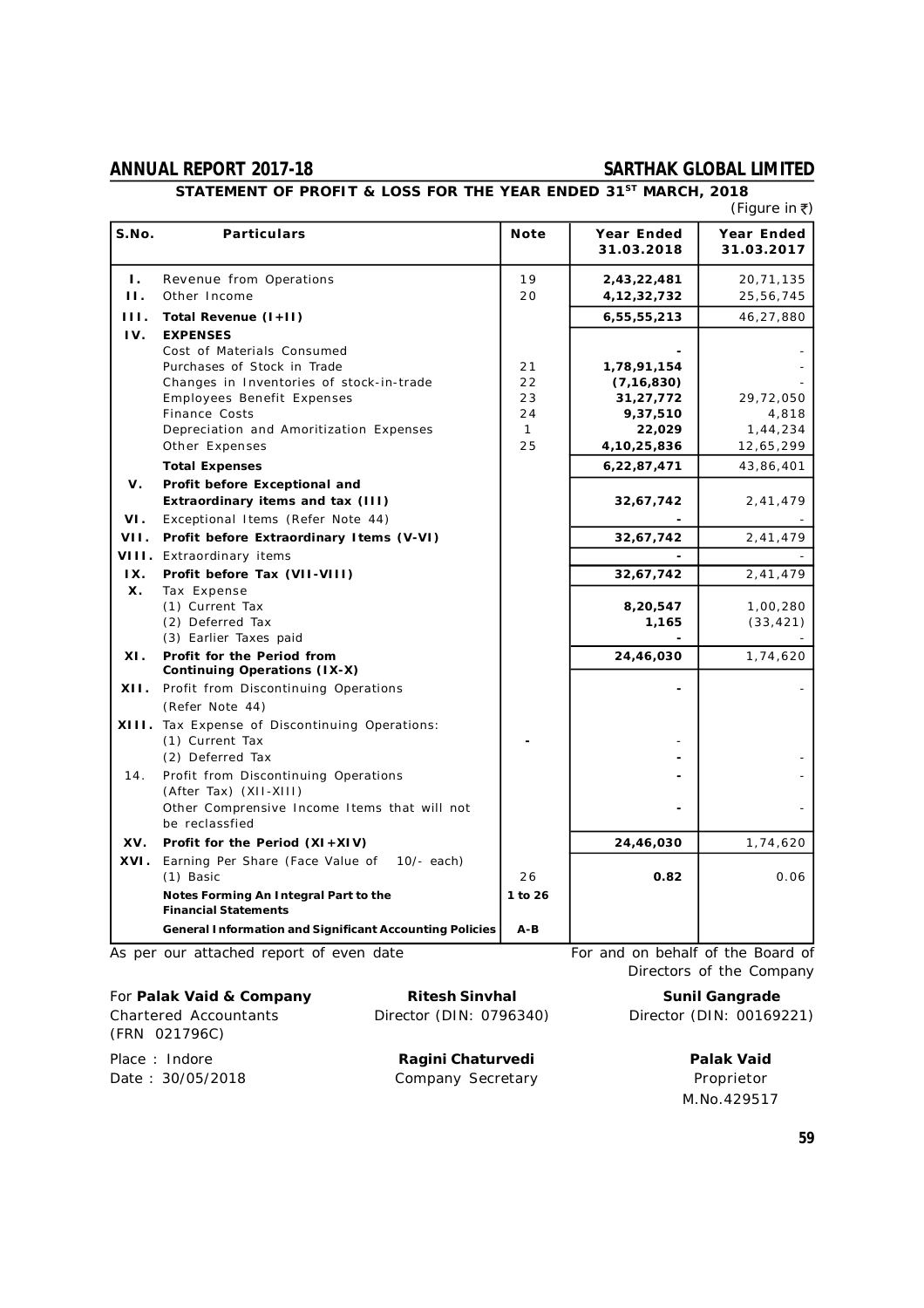# **SARTHAK GLOBAL LIMITED**

|                      | Cash Flow Statement for the year ended on 31 <sup>st</sup> March 2018                                                                                                                                                                                                                                                                                                                                                                                                                                                                                                                                                                                                                                  |                                                                                                                                        | (Figure in ₹)                                             |
|----------------------|--------------------------------------------------------------------------------------------------------------------------------------------------------------------------------------------------------------------------------------------------------------------------------------------------------------------------------------------------------------------------------------------------------------------------------------------------------------------------------------------------------------------------------------------------------------------------------------------------------------------------------------------------------------------------------------------------------|----------------------------------------------------------------------------------------------------------------------------------------|-----------------------------------------------------------|
| S.No.                | <b>Particulars</b>                                                                                                                                                                                                                                                                                                                                                                                                                                                                                                                                                                                                                                                                                     | As at<br>31.03.2018                                                                                                                    | As at<br>31.03.2017                                       |
| $\mathbf{L}$         | CASH FLOW FROM OPERATING ACTIVITIES<br>Net Profit before tax & Extraordinary Item                                                                                                                                                                                                                                                                                                                                                                                                                                                                                                                                                                                                                      | 32,67,742                                                                                                                              | 2.41.479                                                  |
|                      | Adjustment for:<br>Depreciation<br>Preliminary Expense written off                                                                                                                                                                                                                                                                                                                                                                                                                                                                                                                                                                                                                                     | 22,029                                                                                                                                 | 1,44,234                                                  |
|                      | <b>Interest Received</b><br>(Profit)/Loss on sale of Fixed Assets                                                                                                                                                                                                                                                                                                                                                                                                                                                                                                                                                                                                                                      | (17,09,068)                                                                                                                            | (23, 17, 291)                                             |
|                      | Dividend Received<br>(Profit)/Loss on sale of Investments<br>Sundry Balance w/off                                                                                                                                                                                                                                                                                                                                                                                                                                                                                                                                                                                                                      | (94, 212)                                                                                                                              | (12, 933)<br>(37, 329)                                    |
|                      | <b>Exceptional Items</b><br>Operating profit before Working Capital Changes                                                                                                                                                                                                                                                                                                                                                                                                                                                                                                                                                                                                                            | 14,86,491                                                                                                                              | (19, 81, 840)                                             |
|                      | Adjustment for:<br>Increase/ (Decrease) in Short term Borrowings<br>Increase/ (Decrease) in Deferred Tax Liabilities<br>Increase/ (Decrease) in Trade Payables<br>Increase/ (Decrease) in Short Term Provisions<br>Increase/ (Decrease) in Current Tax Liabilities<br>Increase/ (Decrease) in Other Current Liabilities<br>Increase/ (Decrease) in Other Financial Liabilities<br>Increase/ (Decrease) in Inventories<br>(Increase)/ Decrease in Trade Receivables (Non-Current)<br>(Increase)/ Decrease in Trade Receivables (Current)<br>(Increase)/ Decrease in Long Term Loans & Advances<br>(Increase)/ Decrease in Short Term Loans & Advances<br>Increase/ (Decrease) in Other Financial Assete | 72,58,945<br>1,165<br>1,20,000<br>7,20,267<br>1,03,237<br>2,635<br>(7, 16, 830)<br>(68, 244)<br>(1,69,38,383)<br>1,94,44,141<br>58,710 | (33, 421)<br>(772,503)<br>(33, 271)<br>76,896<br>7,43,110 |
|                      | (Increase)/ Decrease in Current Tax Assets<br>(Increase)/ Decrease in Other Current Assets<br>Cash generated from operations<br>Direct Taxes Paid                                                                                                                                                                                                                                                                                                                                                                                                                                                                                                                                                      | (7, 15, 439)<br>(86, 64, 787)<br>20,91,908<br>8,21,712                                                                                 | (1, 77, 558)<br>(15, 78, 487)<br>66,859                   |
|                      | Net Cash from/ (used in) Operating Activities                                                                                                                                                                                                                                                                                                                                                                                                                                                                                                                                                                                                                                                          | 12,70,196                                                                                                                              | (16, 45, 346)                                             |
| B)                   | CASH FLOW FROM INVESTING ACTIVITIES<br>Purchase of fixed assets<br>Sales of Investment<br>Prurchase of Investment<br>Interest Received<br>Dividend                                                                                                                                                                                                                                                                                                                                                                                                                                                                                                                                                     | 90,750<br>(2,00,00,000)<br>17,09,068<br>94,212                                                                                         | (10, 800)<br>23, 17, 291<br>12,933                        |
|                      | Net Cash from/ (used in) Investing Activities                                                                                                                                                                                                                                                                                                                                                                                                                                                                                                                                                                                                                                                          | (1, 81, 05, 970)                                                                                                                       | 23, 19, 424                                               |
| C)                   | CASH FLOW FROM FINANCING ACTIVITIES<br>Issue of Share Capital<br>Securities Premium<br>Long term Borrowing<br>Net Cash from/ (used in) Investing Activities                                                                                                                                                                                                                                                                                                                                                                                                                                                                                                                                            | 2,13,21,751<br>2, 13, 21, 751                                                                                                          | (8,63,229)<br>(8,63,229)                                  |
|                      | Net Increase/ (Decrease) in cash and cash equivalents from<br>continuing operations $(A+B+C)$                                                                                                                                                                                                                                                                                                                                                                                                                                                                                                                                                                                                          | 44,85,977                                                                                                                              | (1, 89, 151)                                              |
| н.<br>Α.<br>В.<br>C. | CASH FLOW FROM DISCONTINUING OPERATIONS<br>Net Cash from/ (used in) operating Activities<br>Net Cash from/ (used in) Investing Activities<br>Net Cash from/ (used in) financing Activities                                                                                                                                                                                                                                                                                                                                                                                                                                                                                                             |                                                                                                                                        |                                                           |
|                      | Net Increase/ (Decrease) in cash and cash equivalents (I+II)<br>Cash and Cash Equivalents at Beginning of the Year<br>Cash and Cash Equivalents at End of the Year                                                                                                                                                                                                                                                                                                                                                                                                                                                                                                                                     | 44,85,976<br>5,94,758<br>50,80,734                                                                                                     | (1, 89, 151)<br>7,83,909<br>5,94,758                      |
|                      | Increase/ (Decrease) in cash and cash equivalents                                                                                                                                                                                                                                                                                                                                                                                                                                                                                                                                                                                                                                                      | 44,85,976                                                                                                                              | (1, 89, 151)                                              |

As per our attached report of even date For and on behalf of the Board of

For **Palak Vaid & Company Ritesh Sinvhal Ritesh Sinville Sunil Gangrade**<br>
Chartered Accountants **Sunil Chartered Accountants Director (DIN: 0796340) Director (DIN: 00169221)** Chartered Accountants Director (DIN: 0796340) (FRN 021796C) Place : Indore **Ragini Chaturvedi Place : Indore Palak Vaid** 

Date : 30/05/2018 Company Secretary Proprietor

Directors of the Company

M.No.429517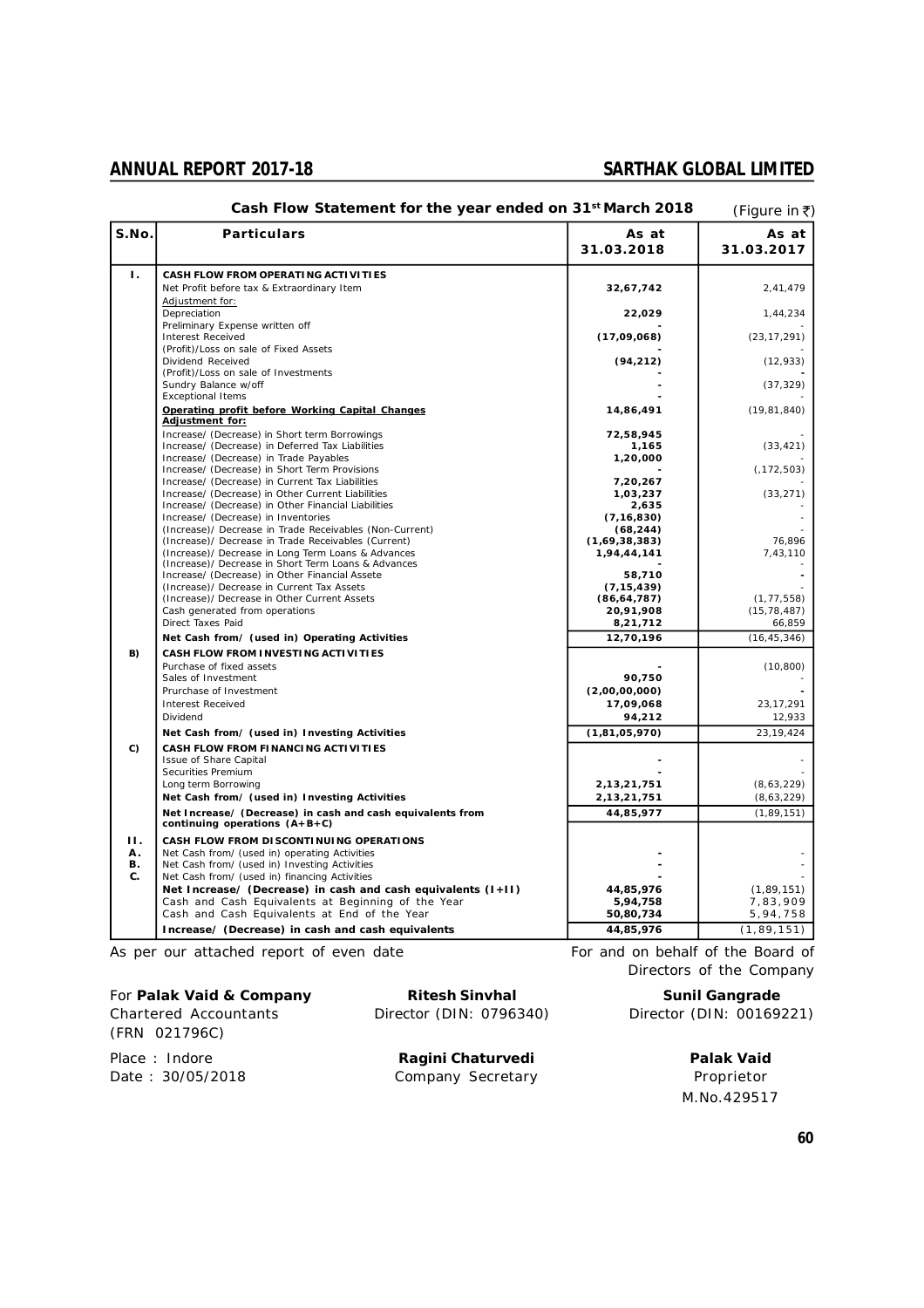### **NOTES TO FINANCIAL STATEMENT AS ON 31/03/2018**

#### **A Corporate Information**

Sarthak Global Limited is a limited company incorported and domiciled in India under the provisions of the Companies Act, 1956. The Company earned major income from the business of Investments and trading in securities and rendering services as share transfer agent during the year. The Company has its registered office at 706, TULSIANI CHAMBERS,NARIMAN POINT MUMBAI Mumbai City MH 400021.

#### **B Basis of Preparation & Presentation with Significant Accounting Policies**

- **B.01** The financial statements have benn prepared in accordance with Indian Accounting Standards (Ind AS) notified under setion 133 of the Companies Act, 2013 read with Companies (Indian Accounting Standards) Rules, 2015, as amended.
- **B.02** The financial statements upto year ended on March 31, 2017, were prepared in accordance with the accounting standards notified under Companies (Acocunting Standard) Rules, 2006 (as amended) and other relevant provisions of the Act.
- **B.03** These financial statemetns are the first financial statements of the Company under Ind AS. The accounting policies set out have been applied in preparing the financial statements for the year ended March 31, 2018, the comperative information presented in these financial statements for the year ended March 31, 2017. In preparing its opening Ind-AS balance sheet, the company has adjusted the amounts reported previously in financial statements prepared in accordance with the accounting standards notified under Companies (Accounting Standards) Rules, 2006 (as amended) and other relevant provisions of the Act (previous GAAP or Indian GAAP). An explanation of how the transition from previous GAAP to Ind AS has affeced the Company financial position, financial performance and cash flow is set out in the following table(s) and note(s)  $:$ 
	- a The Company has shown all of its property, plant and equipment and investment property at their previous GAAP carrying value according to exemption available under first time adopter under Ind AS 101.
	- b. The Company has shown its investment in equity instrument on the basis of the facts and circumstances at the date of transition to Ind AS and the Company avail the same.
	- c. Reconcilation between previous GAAP and Ind AS is attached as per note no. 30.
	- d. The Company has made allowances for doubtful debts based on assessment of the recoverability of trade and other receivables. The identification of doubtful debts requires use of judgement and estimates.
- **B.04** Revenue: Revenue is measured at the fair value of the consideration received or receivable.
- **B.05** Income Tax: Tax expenses for the period, comprising of current tax and deferred tax, are included in the determination of he net profit or loss for the period. Current tax is the amount of tax payable on the taxable income for the year as determined in accordance with the provisions of Income Tax Act, 1961. Deferred tax is recognised on timing differences, being the difference between taxable income and accounting income that originate in one period and are capable or reveresal in one more subsequent years.
- **B.06** Cash and cash equivalents: In the cash flow statement, cash and cash equivalents include cash in hand, demand deposits with banks, other short term highly liquid investments with original maturities of three months or less that are readily convertible to known amounts of cash and which are subject to an insignificant risk of changes in value.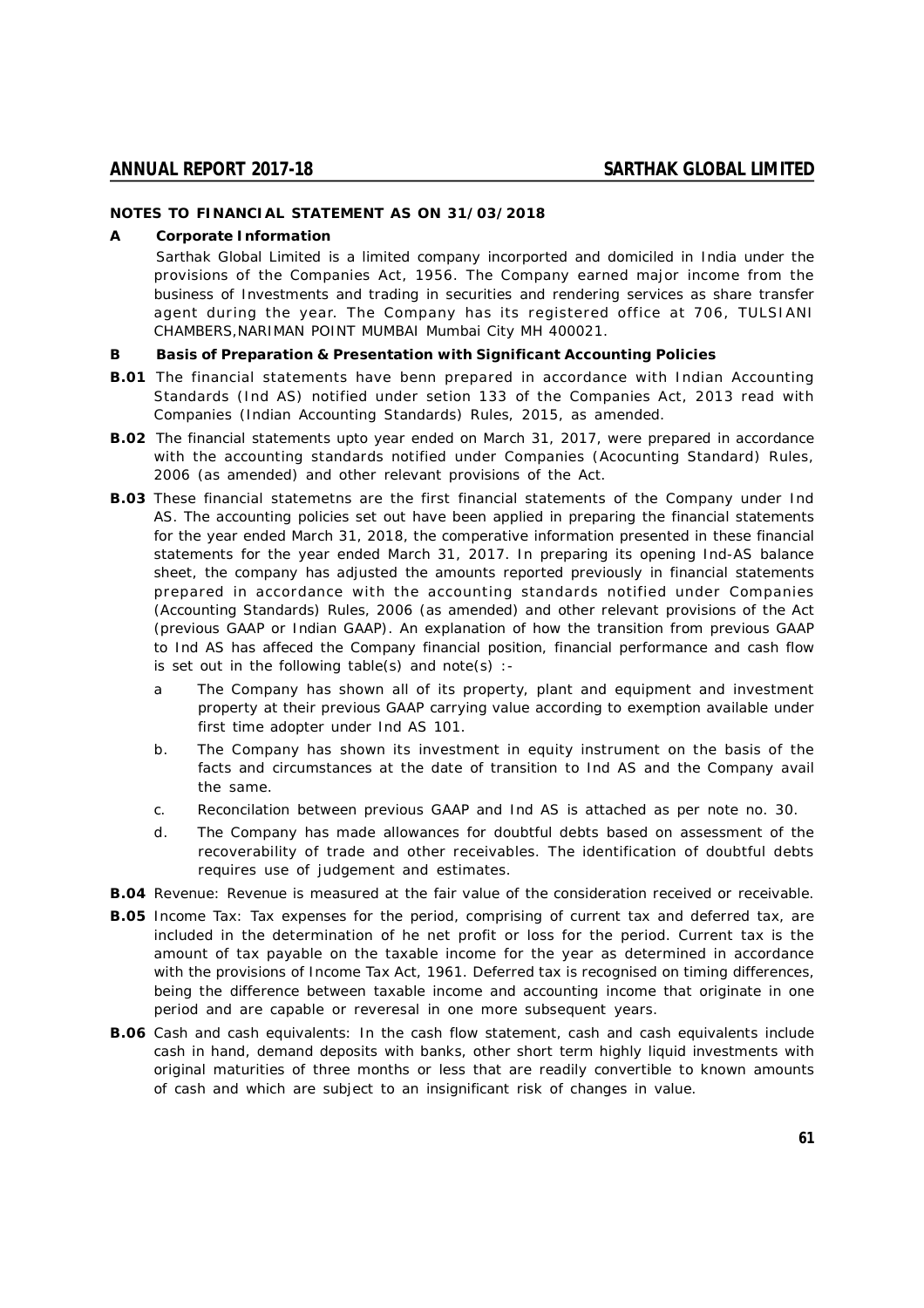- **B.07** Impairment of assets: Financial assets: The Company on a forward looking basis the expected credit losses associated with its financial assets. The impairment methodology applied depends on whether there has been a significant increase in creidt risk. For trade receivables only, the Company applied the simplified approach , which requires expected lifetime losses to be recognised form initial recognition of the receivables.
- **B.08** Property, Plant and equipment: All items of property, plant and equipment are stated at historical cost less depreciation. Historical cost includes expenditure that is directly attributable to the acquisition of the items.
- **B.09** Trade payables represent liabilities for goods and services provided to the Company prior to the end of the financial year which are unpaid. The amounts are unsecured. Trade and other payables are represented as current liabilities unless payment is not due within 12 months after the reporting period.
- **B.10** Provisions are recognised when there is a present obligation as a result of past event, it is probable that an outflow of resources embodying economic benefits will be required to settle the obligation and there is a reliable estimate of the amount of the obligation. Contingent Liabilities are disclosed when there is possible obligation arising from past events, the existence of which will be confirmed only by the occurrence or non occurrence of one or more uncertain future events not wholly within the control of the Company or a present obligation that arises from past events where it is either not probable that an outflow of resources will be required to settle or a reliable estimate of the amount cannot be made.
- **B.11** Basic earning per share is calculated by dividing the net profit or loss for the period attributable to the equity shareholders by the weighted average number of equity shares outstanding during the period. Earnings considered in ascertaining the Company's earnings per share is the net profit for the period after deducting preference dividends and any attributable tax thereto for the period. The weighted average number of equity shares outstanding during the period and for all periods presented is adjusted for events, such as bonus shares, other than the conversion of potential equity shares, that have changed the number of equity shares outstanding, without a corresponding change in resources.
- **B.12** For the purpose of calculating the diluted earnings per share, the net profit or loss for the period attributable to equity shareholders and the weighted average number of shares outstanding during the period is adjusted for the effects of all dilutive potential equity shares.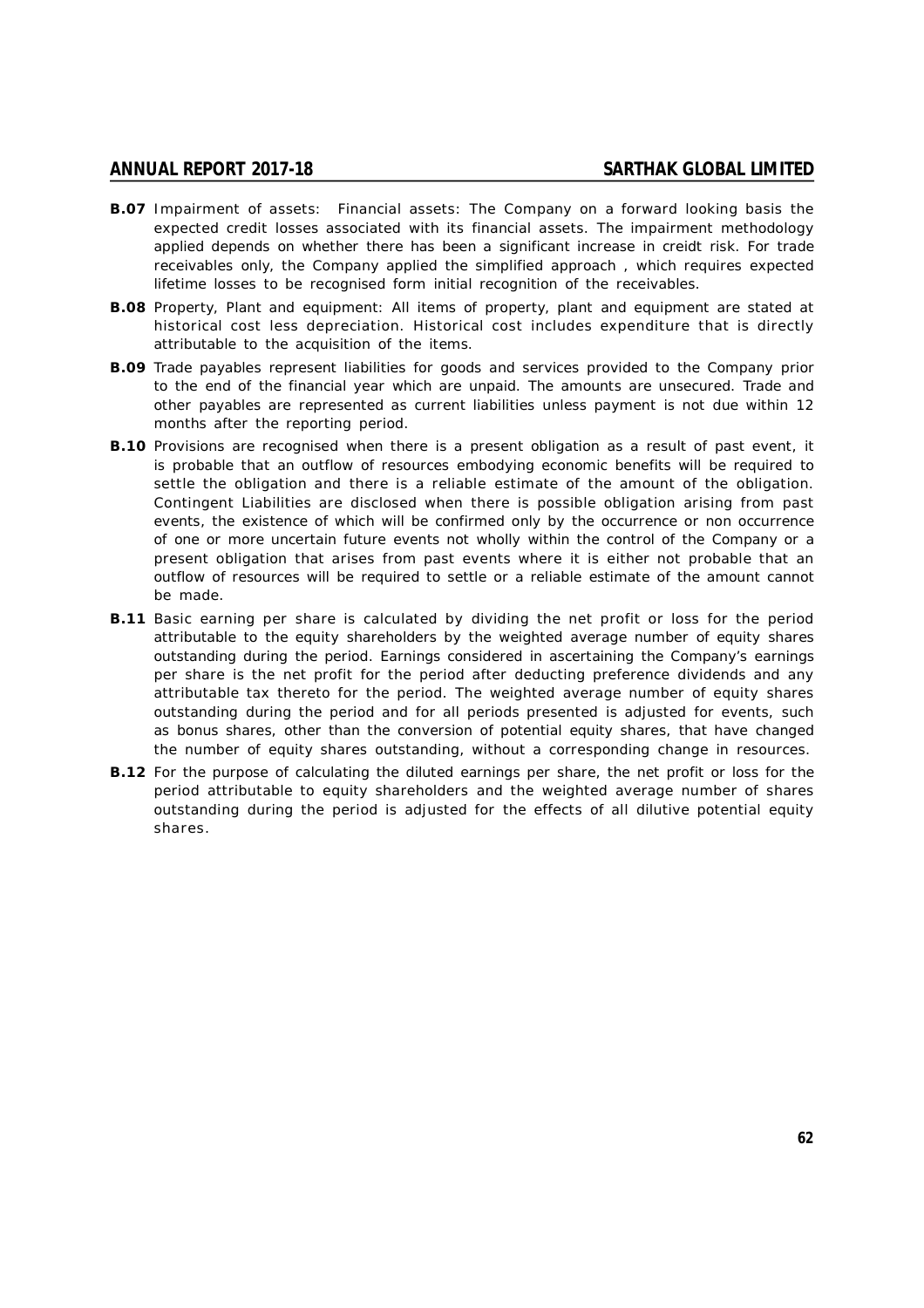# **SARTHAK GLOBAL LIMITED**

| Ę<br>NOTE 1. PROPERTY, PL             | & EQUIPMENT |          |             |        |          |           |              |           |          |
|---------------------------------------|-------------|----------|-------------|--------|----------|-----------|--------------|-----------|----------|
| Particulars                           | ä           | Bicycle  | Computer    | Cooler | Fax      | Furniture | <b>Motor</b> | Office    | Total    |
|                                       | Conditioner |          | & Softwares |        | Machine  |           | Pump         | Equipment |          |
| Year ended 31st March 2017            |             |          |             |        |          |           |              |           |          |
| Gross Carrying Amount                 |             |          |             |        |          |           |              |           |          |
| Opening Gross Carrying Amount         | 1,26,650    | 6,375    | 5,17,253    | 30,340 | 44,850   | 1,78,221  | 2,850        | 40,584    | 9,47,123 |
| Additions                             |             |          | 10,800      |        |          |           |              |           | 10,800   |
| Closing Gross Carrying Amount         | 1,26,650    | 6,375    | 5,28,053    | 30,340 | 44,850   | 1,78,221  | 2,850        | 40,584    | 9,57,923 |
| Accumulated Depreciation              |             |          |             |        |          |           |              |           |          |
| Oening accumulated depreciation79,994 | 2,665       | 3,62,427 | 19,908      | 42,607 | 1,70,498 | 2,707     | 32,898       | 7,13,704  |          |
| Depreciation charged during the year  | 8,336       | 730      | 1,25,479    | 2,850  |          | 1,030     |              | 5,657     | 1,44,234 |
| Closing accumulated Depreciation      | 88,360      | 3,395    | 4,87,906    | 22,880 | 42,607   | 1,71,528  | 2,707        | 38,555    | 8,57,938 |
| Net Carrying amount                   | 38,290      | 2,980    | 40,147      | 7,460  | 2,243    | 6,693     | 143          | 2,029     | 99,985   |
| Year ended 31st March 2018            |             |          |             |        |          |           |              |           |          |
| Gross Carrying Amount                 |             |          |             |        |          |           |              |           |          |
| Opening Gross Carrying Amount         | 1,26,650    | 6,375    | 5,28,053    | 30,340 | 44,850   | 1,78,221  | 2,850        | 40,584    | 9,57,923 |
| Additions                             |             |          |             |        |          |           |              |           |          |
| Closing Gross Carrying Amount         | 1,26,650    | 6,375    | 5,28,053    | 30,340 | 44,850   | 1,78,221  | 2,850        | 40,584    | 9,57,923 |
| Accumulated Depreciation              |             |          |             |        |          |           |              |           |          |
| Oening accumulated depreciation79,994 | 88,360      | 3,395    | 4,87,906    | 22,880 | 42,607   | 1,71,528  | 2,707        | 38,555    | 8,57,938 |
| Depreciation charged during the year  | 5,264       | 730      | 12,033      | 2,972  |          | 1,030     |              |           | 22,029   |
| Closing accumulated Depreciation      | 93,624      | 4,125    | 4,99,939    | 25,852 | 42,607   | 1,72,558  | 2,707        | 38,555    | 8,79,967 |
| Net Carrying amount                   | 33,026      | 2,250    | 28,114      | 4,488  | 2,243    | 5,663     | 143          | 2,029     | 77,957   |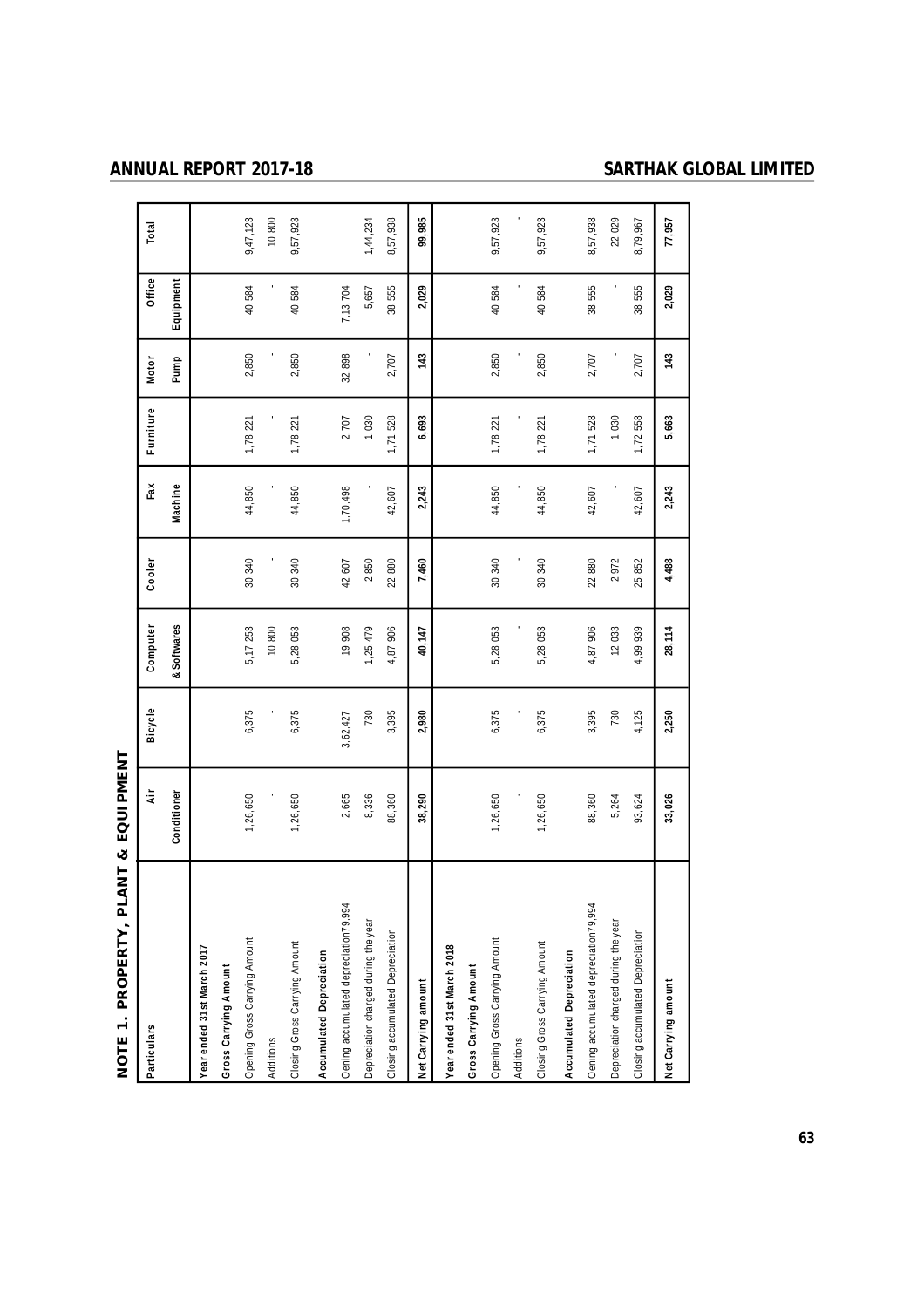# **SARTHAK GLOBAL LIMITED**

# **Note 2(i). NON-CURRENT INVESTMENTS**

# (Figure in )

|    | <b>Particulars</b>                                                    | No. of Shares      | As At                   | As At           |
|----|-----------------------------------------------------------------------|--------------------|-------------------------|-----------------|
|    |                                                                       |                    | 31.03.2018              | 31.03.2017      |
|    |                                                                       |                    |                         |                 |
| a) | Quoted (Non-Trade)                                                    |                    |                         |                 |
|    | Other than subsidiary:                                                |                    |                         |                 |
|    | Adunik Synthetics Ltd.<br>Alpine Industries Ltd.                      | 500<br>4,659       | 16,875                  | 16,875          |
|    | Bharat Foods Co. Op. Ltd.                                             |                    | 1,78,361<br>2,00,00,000 | 1,78,361        |
|    | Bramanand Himgiri Ltd.                                                | 2,00,000<br>23,000 | 1,15,000                | 1,15,000        |
|    | Devki Leasing & Finance Ltd.                                          | 800                | 8,000                   | 8,000           |
|    | IDBI Bank Ltd.                                                        | 808                | 37,205                  | 37,205          |
|    | Indra Ratna Ltd.                                                      | 5,000              | 72,000                  | 72,000          |
|    | Keval (India) Ltd.                                                    | 6,000              | 60,000                  | 60,000          |
|    | Kukson Foods Ltd.                                                     | 1,500              | 48,267                  | 48,267          |
|    | Medi Caps Ltd.                                                        | 200                | 25,200                  | 25,200          |
|    | National Steel & Agro Industries Ltd.                                 | 1,67,150           | 50,85,000               | 50,85,000       |
|    | PCS Data Industries Ltd.                                              | 3,000              | 66,000                  | 66,000          |
|    | Sanghi Polyster Ltd.                                                  | 100                | 2,207                   | 2,207           |
|    | Sarthak Industries Ltd.                                               | 29,600             | 2,98,291                | 2,98,291        |
|    | Sidha Global Ltd.                                                     | 3,700              | 22,200                  | 22,200          |
|    | UTI Master Gain                                                       | 3,039              | 37,995                  | 37,995          |
|    | UTI Master Share                                                      | 2,000              | 1,08,000                | 1,08,000        |
|    | Total                                                                 | 4,51,056           | 2,61,80,601             | 61,80,601       |
| b) | Unquoted:                                                             |                    |                         |                 |
|    | Hariratan Impex P. Ltd.                                               | 1,050              |                         |                 |
|    | Neha Securities P. Ltd.                                               | 50                 | 10,500<br>5,000         | 10,500<br>5,000 |
|    | Shahra Securities P. Ltd.                                             | 160                | 6,100                   | 6,100           |
|    |                                                                       | 1,260              | 21,600                  | 21,600          |
|    | Debentures or bonds                                                   |                    |                         |                 |
|    | 9% Bond in Lloyd Steel Limited,                                       |                    |                         | 90,750          |
|    | Fully Paid-Up                                                         |                    |                         |                 |
|    | <b>Total</b>                                                          | 4,52,316           | 2,62,02,201             | 62,92,951       |
|    | Aggregate amount of quoted                                            |                    | 2,61,80,601             | 61,80,601       |
|    | investments                                                           |                    |                         |                 |
|    | Aggregate amount of unquoted                                          |                    | 21,600                  | 21,600          |
|    | investments                                                           |                    |                         |                 |
|    | Market Value of Investments                                           |                    | 2,28,59,127             | 29,49,877       |
|    | Aggregate amount of Impairment<br>in value of Investments             |                    |                         |                 |
|    | Aggregate amount of Debentures<br>and Bonds                           |                    |                         | 90,750          |
|    | Aggregate amount of Unquoted<br>investments- In Government Securities |                    |                         |                 |
|    | Aggregate amount of Unquoted<br>investments- In Partnership Firm      |                    |                         |                 |

Basis of Valuation: The Non current investments are valued at cost of acquisition, no provision is made for diminution in the value of investment where diminution is temporary.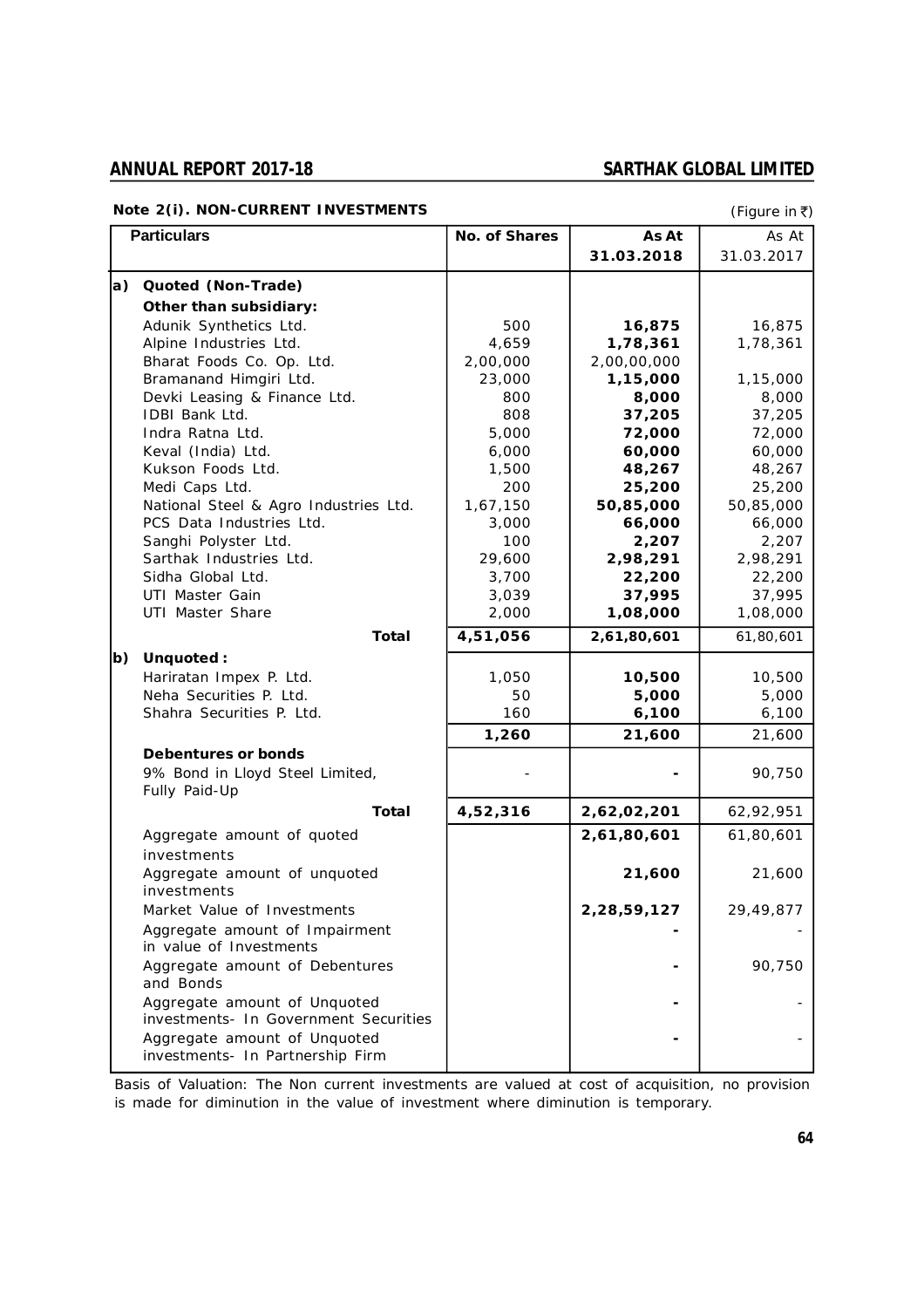# **SARTHAK GLOBAL LIMITED**

(Figure in )

# **Note 3 TRADE RECEIVABLES**

# **Particulars As At** As At As At As At As At As At As At As At As At As At As At As At As At As At As At As At As At As At As At As At As At As At As At As At As At As At As At As At As At As At As At As At As At As At As **31.03.2018** 31.03.2017 Trade Receivables **17,30,446** 2,97,819 Receivables from Related parties (As per **-** - Annexure A attached Less: Allowance for doubtful debts **-** - **Total Receivables 17,30,446** 2,97,819

#### **Break-up of Security Details**

| <b>Particulars</b>                   | As At       | As At      |
|--------------------------------------|-------------|------------|
|                                      | 31.03.2018  | 31.03.2017 |
| Secured                              | 1,73,04,446 | 2,97,819   |
| Unsecured, considered Good           |             |            |
| Unsecured, considered doubtful       | -           |            |
|                                      | 1,73,04,446 | 2,97,819   |
| Less: Allowance for bad and douthful |             |            |
| trade receivable                     |             |            |
|                                      | 1,73,04,446 | 2,97,819   |

### **Note 4. LOANS**

(Figure in )

| <b>Particulars</b>            | 31.03.2018 |                    | 31.03.2017 |                    |
|-------------------------------|------------|--------------------|------------|--------------------|
|                               | Current    | <b>Non-Current</b> | Current    | <b>Non-Current</b> |
| Unsecured, considered good    |            |                    |            |                    |
| Loan to Related parties       |            | 42,395868          |            | 8,18,21,300        |
| Other Loans                   |            | 8,52,73,637        |            | 6,52,92,346        |
| Unsecured, considered doutful |            |                    |            |                    |
| <b>Total Loans</b>            |            | 12,76,69,505       |            | 14,71,13,646       |

1. The interest has not been charged on all above parties.

# **Note 5. INVENTORIES**

|     | <b>Particulars</b>           | As At      | As At      |
|-----|------------------------------|------------|------------|
|     |                              | 31.03.2018 | 31.03.2017 |
| a   | Raw Materials                |            |            |
| b   | Work-in-progress             | -          |            |
| C   | Finished goods               | -          |            |
| l d | Stock in trade (Shares)      | 28,09,748  | 20,92,918  |
| e   | Consumables, Stores & Spares |            |            |
|     | Total                        | 28,09,748  | 20,92,918  |

\*Basis of Inventory Valuation : Valued at lower of cost and net relisable value, except scrap is valued at net realisable value .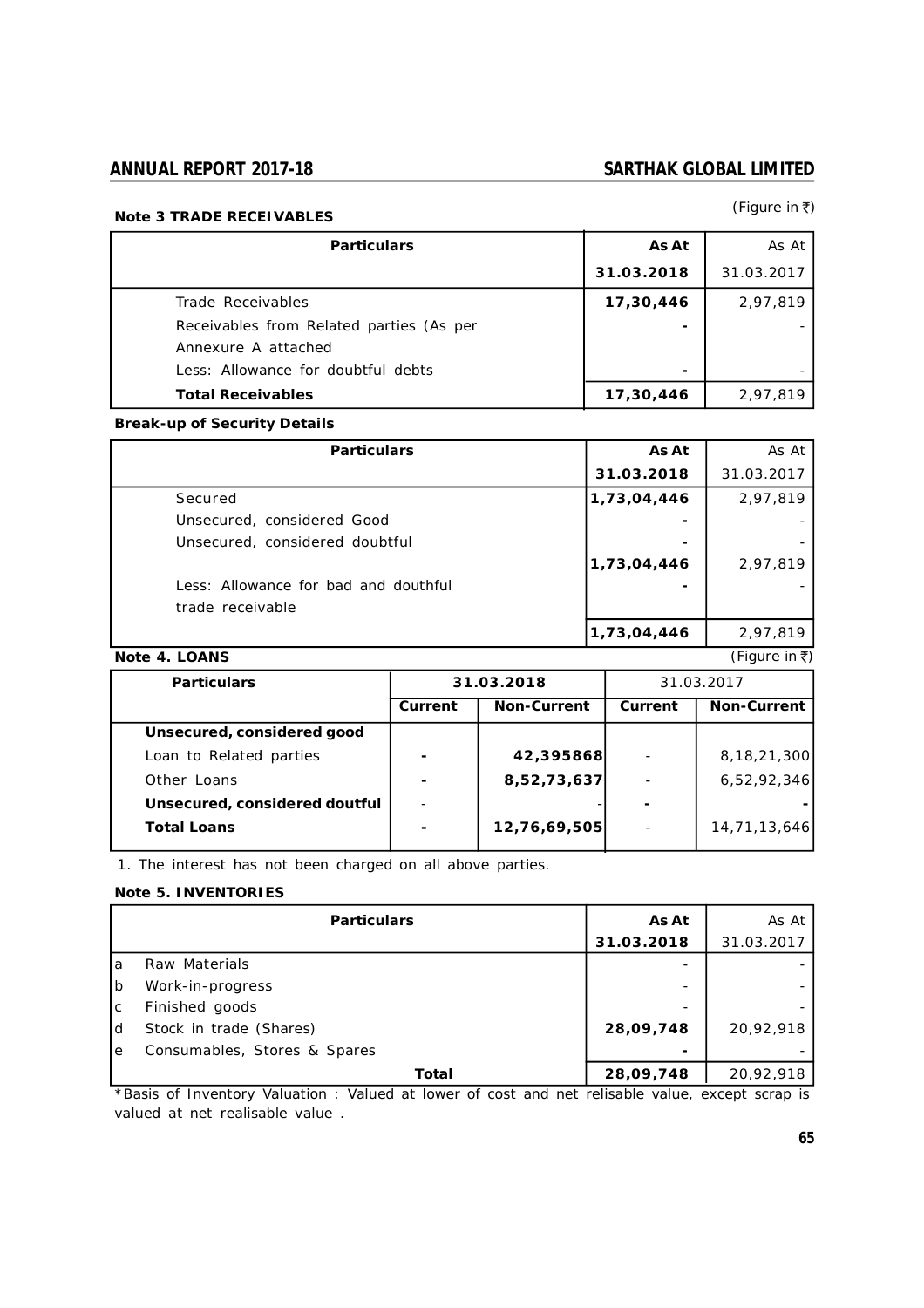# **SARTHAK GLOBAL LIMITED**

(Figure in )

# **Note 6. CASH AND CASH EQUIVALENTS**

| <b>Particulars</b>         | As At      | As At      |
|----------------------------|------------|------------|
|                            | 31.03.2018 | 31.03.2017 |
| Balances with Banks<br>(a) |            |            |
| In Current Accounts        | 49,29,816  | 4,34,794   |
| (b) Cash on hand           | 1,01,477   | 1,42,710   |
| Cheques in hand<br>(C)     | 49,441     | 17,254     |
| Total                      | 50,80,734  | 5,94,758   |

# **Note 7. FINANCIAL ASSESTS- OTHERS**

| <b>Particulars</b>              |       | As At      | As At      |
|---------------------------------|-------|------------|------------|
|                                 |       | 31.03.2018 | 31.03.2017 |
| Loans and Advances to Employees |       | 32,501     | 51,500     |
| Security Deposits               |       | 22,067     | 61,778     |
|                                 | Total | 54,568     | 1,13,278   |

# **Note 8. CURRENT TAX ASSESTS (NET)**

| <b>Particulars</b>           |       | As At      | As At      |
|------------------------------|-------|------------|------------|
|                              |       | 31.03.2018 | 31.03.2017 |
| Income Tax Refund Receivable |       | 10,86,786  | 18,71,347  |
| Advance Tax                  |       | 15,00,000  |            |
|                              | Total | 25,86,786  | 18,71,347  |

# **Note 9. OTHER CURRENT ASSESTS**

| <b>Particulars</b>       | As At      | As At      |
|--------------------------|------------|------------|
|                          | 31.03.2018 | 31.03.2017 |
| <b>FDR</b>               | 81,62,787  |            |
| Krishi Upaj Mandi Samiti | 5,02,000   | -          |
| Total                    | 86,64,787  |            |

# **Note 10. EQUITY SHARE CAPITAL**

| <b>Particulars</b>                                   | As At       | As At       |
|------------------------------------------------------|-------------|-------------|
|                                                      | 31.03.2018  | 31.03.2017  |
| <b>Authorized Capital:</b>                           |             |             |
| 40,00,000 Equity Shares of ₹10 each                  | 4,00,00,000 | 4,00,00,000 |
| (Previous Year 40,00,000 Equity Shares of ₹ 10 each) |             |             |
|                                                      | 4,00,00,000 | 4,00,00,000 |
| Issued, Subscribed and Paid-up Capital:              |             |             |
| 30,00,000 Equity Shares of ₹ 10 each Fully Paid-up   | 3,00,00,000 | 3,00,00,000 |
| (Previous Year 30,00,000 Equity Shares of ₹10 each)  |             |             |
|                                                      | 3,00,00,000 | 3,00,00,000 |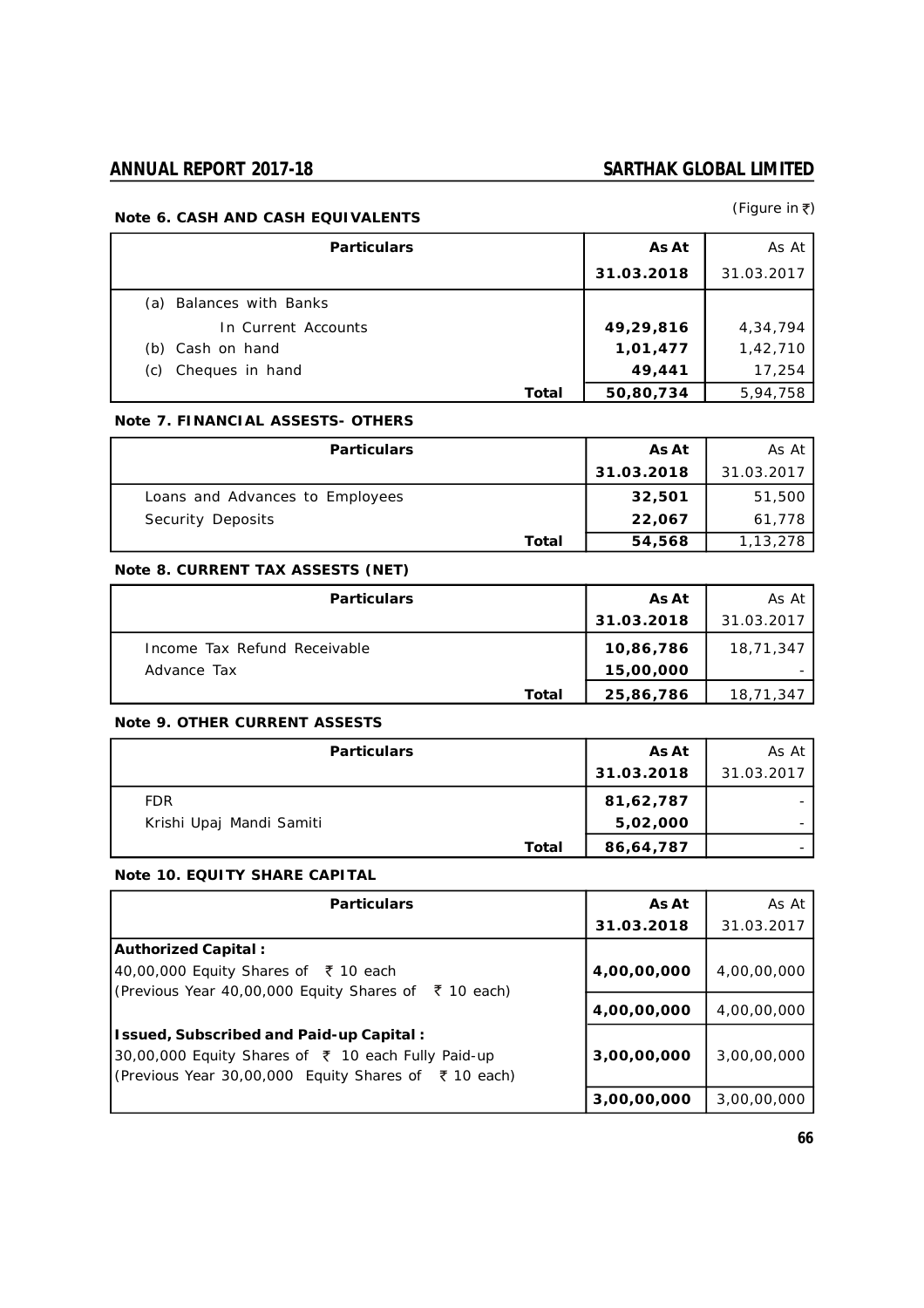# **SARTHAK GLOBAL LIMITED**

#### **Note 10.1 The Reconciliation of the number of Equity shares and amount outstanding is set out below:** (Figure in )

| <b>Particulars</b>         | As at March $31$ <sup>st,</sup> 2018 |                | As at March 31 <sup>st</sup> , 2017 |             |
|----------------------------|--------------------------------------|----------------|-------------------------------------|-------------|
| <b>Equity Shares</b>       | No. of Shares                        | Amount         | No. of Shares                       | Amount      |
| Balance at the beginning   | 30,00,000                            | 3,00,00,000    | 30,00,000                           | 3,00,00,000 |
| of the year                |                                      |                |                                     |             |
| Add: Shares issued during  | -                                    | $\blacksquare$ |                                     |             |
| the year                   |                                      |                |                                     |             |
| Balances at the end of the | 30,00,000                            | 3,00,00,000    | 30,00,000                           | 3,00,00,000 |
| year                       |                                      |                |                                     |             |

# **Note 10.2 The Details of shares held by Shareholder holding more than 5% shares in the Company:**

| <b>Particulars</b>           | As at March $31^{st}$ , 2018 |        |               | As at March 31 <sup>st</sup> , 2017 |
|------------------------------|------------------------------|--------|---------------|-------------------------------------|
|                              | No. of Shares                | % held | No. of Shares | % held                              |
|                              | held                         |        | held          |                                     |
| <b>EQUITY SHARES</b>         |                              |        |               |                                     |
| Deepti Housing Pvt. Ltd.     | 2,00,000                     | 6.67%  | 2,00,000      | 6.67%                               |
| Gagandeep Exports Pvt. Ltd.  | 2,50,000                     | 8.83%  | 2,50,000      | 8.83%                               |
| Mahakosh Papers Pvt. Ltd.    | 2,50,000                     | 8.83%  | 2,50,000      | 8.83%                               |
| All Other Share Holders hold | 23,00,000                    | 76.67% | 23,00,000     | 76.67%                              |
| less than or equal to 5%     |                              |        |               |                                     |

### **Note 11. OTHER EQUITY**

|       | <b>Particulars</b>                                         | As At          | As At          |
|-------|------------------------------------------------------------|----------------|----------------|
|       |                                                            | 31.03.2018     | 31.03.2017     |
| (i)   | General Reserve                                            | 36,99,668      | 36,99,668      |
| (ii)  | Securities Premium Account                                 |                |                |
| (iii) | Retained Earnings                                          | 2, 14, 83, 757 | 1,90,37,727    |
|       | (iv) Equity instruments through other comprehensive income |                |                |
|       | <b>Total Reserves and Surplus</b>                          | 2,51,83,425    | 2, 27, 37, 395 |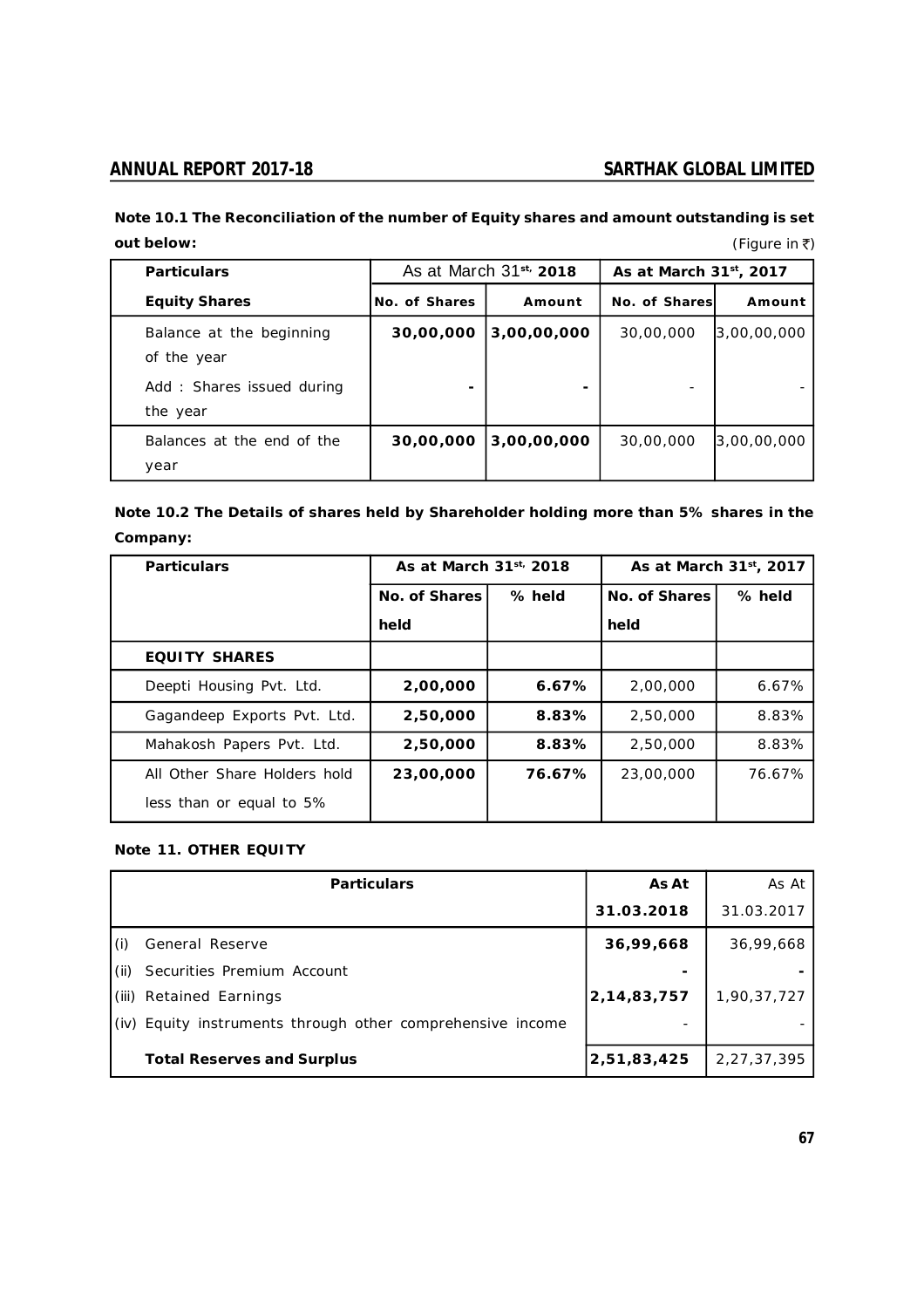# **SARTHAK GLOBAL LIMITED**

| (Figure in ₹) |  |  |
|---------------|--|--|
|---------------|--|--|

| <b>Particulars</b>                          | As At          | As At       |
|---------------------------------------------|----------------|-------------|
|                                             | 31.03.2018     | 31.03.2017  |
| (i) General Reserve :                       |                |             |
| Balance as at the beginning of the year     | 36,99,668      | 36,99,668   |
| Add: Received during the year               |                |             |
| Balance as at the end of the year           | 36,99,668      | 36,99,668   |
| (ii) Retained Earnings                      |                |             |
| Balance as at the beginning of the year     | 1,90,37,727    | 1,89,00,436 |
| Add: profit/(Loss) for the year             | 24,46,030      | 1,74,620    |
| Less: Previous year adjustments             |                | 37.329      |
| Less: Impact due to applicability of IND AS |                |             |
| Balance as at the end of the year           | 2, 14, 83, 757 | 1,90,37,727 |

**Nature and purpose of Reserves**

#### **General Reserve**

The general reserve is created from time to time transfer of profits from retained eranings. General reserve is created by transfer from componant of equity to another and is not an item of other comprehnsive income,items included in general reserve will not be reclassified subsequently to statement of profit and loss.

#### **Retained Earnings**

The amount that can be distributed by the company as dividends to its Equity shareholders is determined based on the balance in the reserves and also considering the requirements of the Companies Act,2013. Thus the amount reported above are not distributable in entirely.

This reserves represents the cumulative gains and losses arising on the revaluation of equity instruments measured at fair value through other comprehensive income, net of amount reclassified to retained earnings when those assets have been disposed of.

# **Note 12. NON-CURRENT LIABILITIES-BORROWINGS**

| <b>Particulars</b>     | As At                                   | As At      |
|------------------------|-----------------------------------------|------------|
|                        | 31.03.2018                              | 31.03.2017 |
| <b>UNSECURED LOANS</b> |                                         |            |
| From Related Parties   |                                         |            |
| From Others            | $12,34,41,335$ $10,21,19,584$           |            |
|                        | $\mid$ 12,34,41,335 $\mid$ 10,21,19,584 |            |

### **Note 13. DEFERRED TAX LIABILITY**

| <b>Particulars</b>                  | As At      | As At      |
|-------------------------------------|------------|------------|
|                                     | 31.03.2018 | 31.03.2017 |
| Opening Balance                     | 6,971      | 40,392     |
| Add: Provision made during the year | 1,165      | (33, 421)  |
| Closing Balance                     | 8,136      | 6.971      |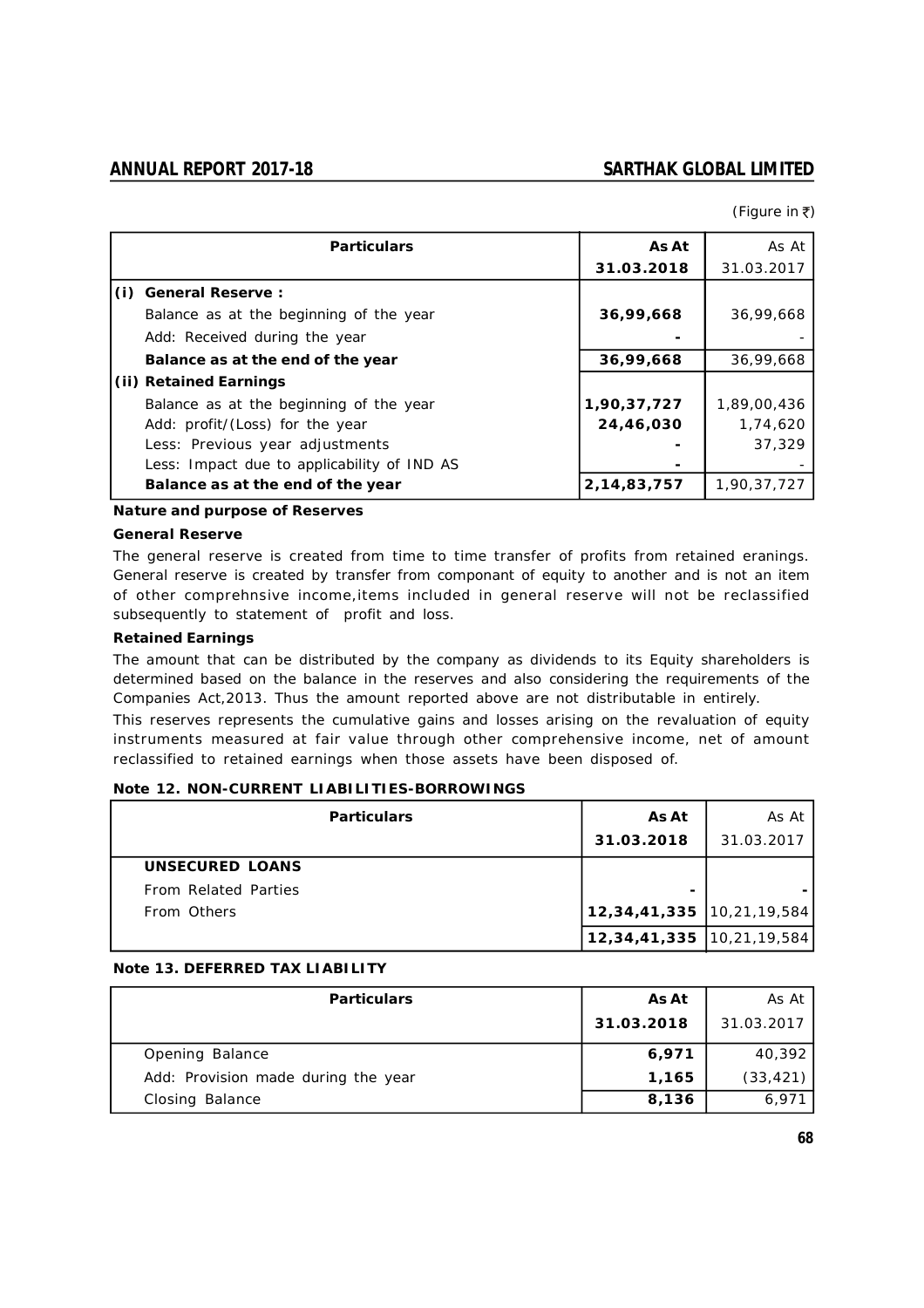# **SARTHAK GLOBAL LIMITED**

(Figure in )

# **Note 14. CURRENT LIABILITIES - BORROWINGS**

| <b>Particulars</b>  | As At      | As At      |
|---------------------|------------|------------|
|                     | 31.03.2018 | 31.03.2017 |
| <b>SECURED LOAN</b> |            |            |
| From Banks          | 72,58,945  |            |
| From Others         |            |            |
| <b>Total</b>        | 72,58,945  |            |

# **Note 15. TRADE PAYABLES**

| <b>Particulars</b> |              | As At      | As At      |
|--------------------|--------------|------------|------------|
|                    |              | 31.03.2018 | 31.03.2017 |
| Current            |              |            |            |
| Trade Payables     |              | 1,40,000   | 20,000     |
|                    | <b>Total</b> | 1,40,000   | 20,000     |

# **Note 16. OTHER FINANCIAL LIABILITIES**

| <b>Particulars</b>       | As At      | As At      |
|--------------------------|------------|------------|
|                          | 31.03.2018 | 31.03.2017 |
| Current                  |            |            |
| Aduit Fees Payable       | 15,000     | 17,500     |
| Bonus Payable            | 1,00,900   | 1,28,822   |
| Director's Bonus Patable | 34,500     |            |
| Telephone Expenses       | -          | 1,443      |
| Total                    | 1,50,400   | 1,47,765   |

### **Note 17. OTHER CURRENT LIABILITIES**

| <b>Particulars</b> |              | As At      | As At      |
|--------------------|--------------|------------|------------|
|                    |              | 31.03.2018 | 31.03.2017 |
| GST Payable        |              | 17,556     |            |
| TDS Payable        |              | 87,314     | 1,633      |
|                    | <b>Total</b> | 1,04,870   | 1,633      |

# **Note 18. CURRENT TAX LIABILITIES (NET)**

| <b>Particulars</b>                    | As At      | As At      |
|---------------------------------------|------------|------------|
|                                       | 31.03.2018 | 31.03.2017 |
| Opening Balance                       | 1,00,280   | 34,661     |
| Add: Current tax payable for the year | 8,20,547   | 1,00,280   |
| Less: Taxes paid                      | 1,00,280   | 34,661     |
| Closing Balance                       | 8,20,547   | 1,00,280   |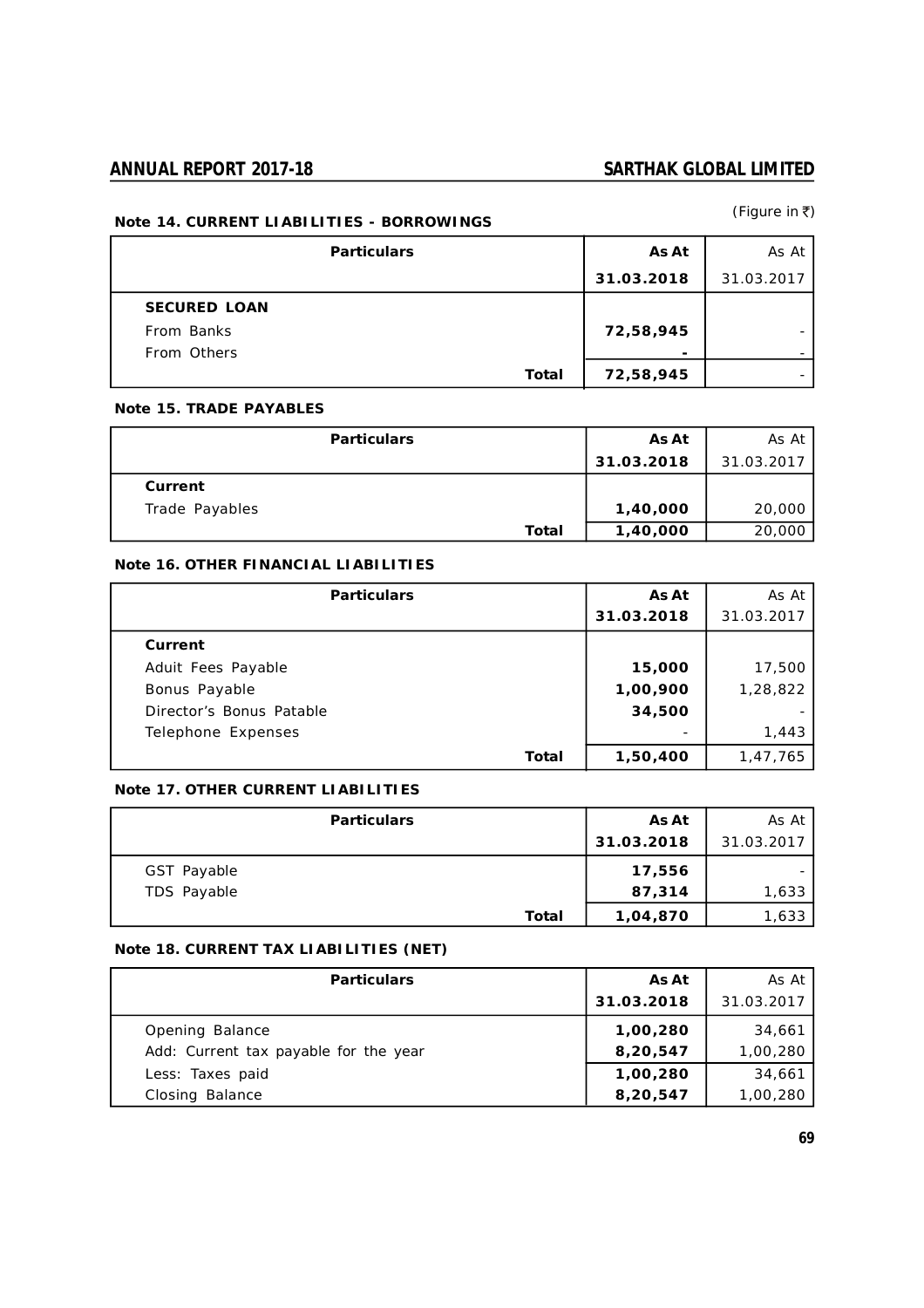# **SARTHAK GLOBAL LIMITED**

(Figure in )

#### **Note 19. REVENUE FROM OPERATIONS**

|     |                           | <b>Particulars</b> | For the Year   | For the Year |
|-----|---------------------------|--------------------|----------------|--------------|
|     |                           |                    | 31.03.2018     | 31.03.2017   |
|     | (1) Professional Services |                    | 22, 23, 375    | 20,71,135    |
| (2) | Sale of Shares            |                    | 1,81,231       |              |
|     | Soya Seeds Sale           |                    | 2, 19, 17, 875 |              |
|     |                           | Total              | 2,43,22,481    | 20,71,135    |

# **Note 20. OTHER INCOME**

| <b>Particulars</b>    | For the Year   | For the Year |
|-----------------------|----------------|--------------|
|                       | 31.03.2018     | 31.03.2017   |
| Claim & Settlement    | 25,00,000      |              |
| Dividend              | 94,212         | 12,933       |
| Interest              | 17,09,068      | 23, 17, 291  |
| Interest on IT Refund | 4,020          | 46,521       |
| Miscellaneous Income  | 3,69,25,432    |              |
| Reimbursement         |                | 1,80,000     |
| Total                 | 4, 12, 32, 732 | 25,56,745    |

#### **Note 21. PURCHASES**

| <b>Particulars</b>  | For the Year<br>31.03.2018 | For the Year<br>31.03.2017 |
|---------------------|----------------------------|----------------------------|
| Soya Seeds Purchase | 1,78,91,154                |                            |
| Total               | 1,78,91,154                |                            |

# **Note 22. CHANGES IN INVENTORIES**

| <b>Particulars</b>              |       | For the Year | For the Year |
|---------------------------------|-------|--------------|--------------|
|                                 |       | 31.03.2018   | 31.03.2017   |
| Opening stock of Shares         |       | 20,92,918    | 20,92,918    |
| Less :- Closing stock of Shares |       | 28,09,748    | 20,92,918    |
|                                 | Total | (7, 16, 830) |              |

# **Note 23. EMPLOYEES BENEFIT EXPENSES**

| <b>Particulars</b>      | For the Year | For the Year |
|-------------------------|--------------|--------------|
|                         | 31.03.2018   | 31.03.2017   |
| Bonus to Employees      | 1,00,900     | 1,05,458     |
| Director Bonus          | 34,500       | 41,000       |
| Director Sitting Fees   | 18,000       | 18,000       |
| Directors Remuneration  | 4,14,000     | 7,94,000     |
| Salary Expenses         | 23,49,000    | 18,09,800    |
| Security Guard Expenses | 1,56,000     | 1,56,000     |
| Staff Welfare Expenses  | 55,372       | 47,792       |
| Total                   | 31,27,772    | 29.72.050    |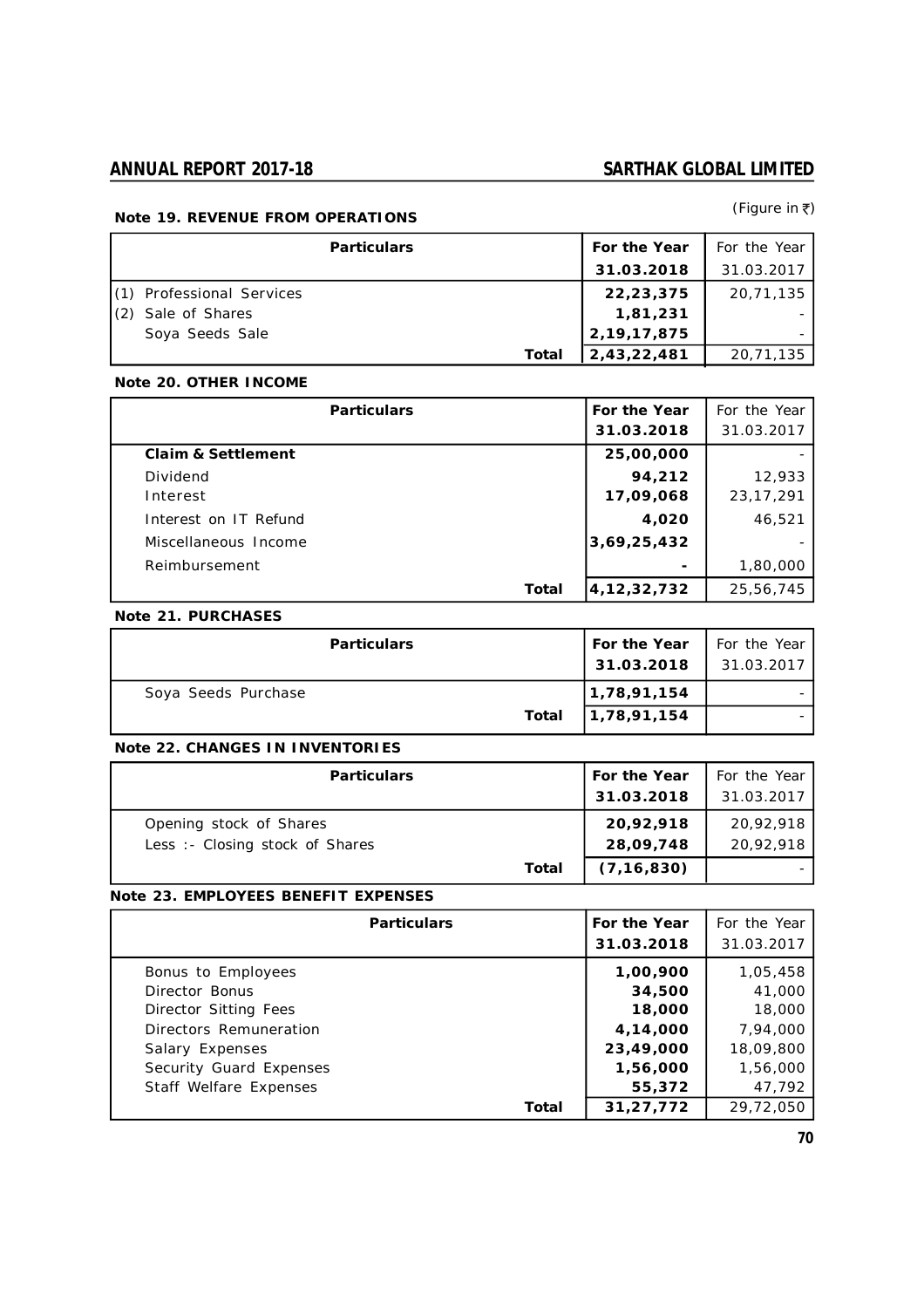# **SARTHAK GLOBAL LIMITED**

(Figure in )

# **Note 24. FINANCE COST**

| <b>Particulars</b>               | For the Year | For the Year |
|----------------------------------|--------------|--------------|
|                                  | 31.03.2018   | 31.03.2017   |
| Bank Charges                     | 10,159       | 4,818        |
| Interest Paid to Unsecured Loans | 8,62,466     |              |
| Interest to Bank                 | 64,885       |              |
| Total                            | 9,37,510     | 4,818        |

# **Note 25. OTHER EXPENSES**

| <b>Particulars</b>              | For the Year   | For the Year |
|---------------------------------|----------------|--------------|
|                                 | 31.03.2018     | 31.03.2017   |
| Advertisement                   | 37,311         | 23,545       |
| Audit Fees                      | 15,000         | 17,500       |
| <b>Bad Debts</b>                | 3,94,25,432    |              |
| Books & Periodicals             | 4,500          | 5,899        |
| Connectivity Expenses           | 96,522         | 1,59,768     |
| Conveyance Expenses             | 3,510          | 1,410        |
| <b>Electricity Expenses</b>     | 1,33,060       | 1,27,397     |
| General Expenses                | 32,254         | 40,346       |
| Insurance Expenses              | 6,146          | 7,266        |
| Interest on GST                 | 45             |              |
| Interest on TDS                 | 1,016          | 39           |
| Legal & Professional Expenses   | 1,76,412       | 1,24,238     |
| <b>Listing Fees</b>             | 2,50,000       | 2,00,000     |
| Postage Expenses                | 1,404          | 1,439        |
| Printing & Stationery Expenses  | 47,484         | 49,568       |
| Balance written Off             | 5,05,408       | 1,74,892     |
| Rent                            | 1,20,000       | 1,20,000     |
| Repairs & Maintenance           | 1,680          |              |
| Service Tax Expenses            | 3,641          |              |
| Software Hardware & Maintenance | 88,300         | 1,04,402     |
| Telephone Expenses              | 42,739         | 47,111       |
| Travelling Expenses - Director  |                | 22,500       |
| Travelling Expenses             | 31,710         | 5,000        |
| <b>SEBI</b>                     |                | 60,000       |
| Swachh Bharat Cess Expenses     | 2,262          | 2,979        |
| <b>Total</b>                    | 4, 10, 25, 836 | 12,65,299    |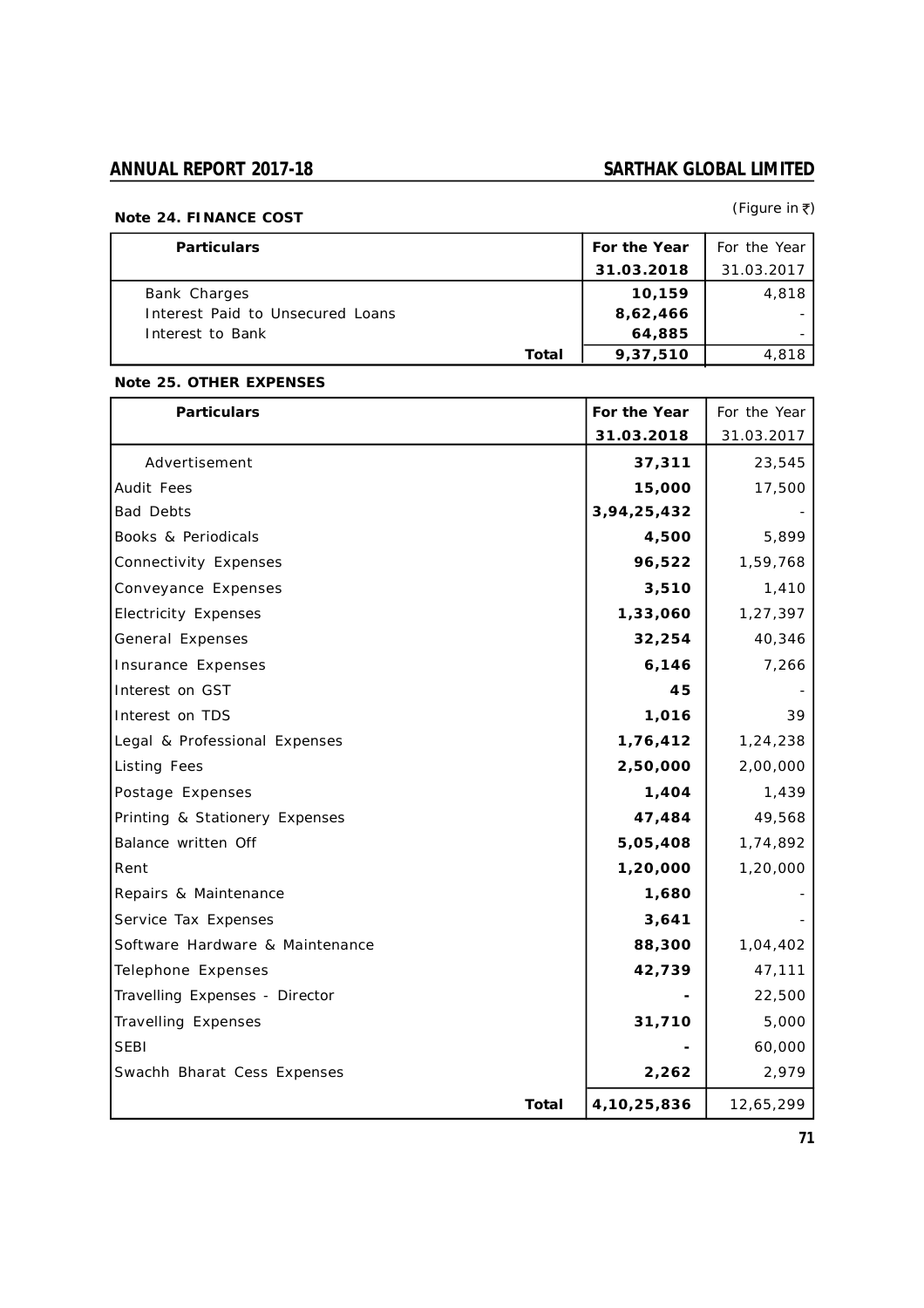# **SARTHAK GLOBAL LIMITED**

#### **Note 26. EARNINGS PER SHARE**

| <b>Particulars</b>                                                                                                                                                                                          | As at                  | As at                 |
|-------------------------------------------------------------------------------------------------------------------------------------------------------------------------------------------------------------|------------------------|-----------------------|
|                                                                                                                                                                                                             | 31.03.2018             | 31.03.2017            |
| Number of equity shares issued /<br>subscribed / Paid-up<br>(face value Rs. 10/- per share)<br>Profit after tax and prior period items but<br>before exceptional item as per<br>Statement of Profit or Loss | 30,00,000<br>24,46,030 | 30,00,000<br>1,74,620 |
| Basic and diluted earnings per share                                                                                                                                                                        | 0.82                   |                       |

#### **Note 27.**

Previous year's figures are re-arranged or regrouped wherever necessary to conform to current year's classification and make them comparable.

#### **Note 28.**

We have not obtained confirmation of the balances outstanding in the accounts of Sundry Debtors, Sundry Creditors, Unsecured Loans, Loans and Advances etc., and the same have been taken as per books of accounts.

# **Note 29. PAYMENT TO AUDITORS**

| <b>Particulars</b>                           |       | As at      | As at      |
|----------------------------------------------|-------|------------|------------|
|                                              |       | 31.03.2018 | 31.03.2017 |
| Payment made to auditors for Statutory Audit |       | 15,000     | 17,500     |
|                                              | Total | 15,000     | 17,500     |

# **Note 30. TRANSACTIONS WITH RELATED PARTIES AND KEY MANAGERIAL PERSONNEL**

As per Accounting standard 18, the disclosures of transactions with the related parties as defined in the Accounting standard are given below:-

(i) List of related parties where control exists and related parties with whom transaction have taken place and relationship:-

| Category                                                                                         | Group | Name of the Related Parties                                                                                                               |
|--------------------------------------------------------------------------------------------------|-------|-------------------------------------------------------------------------------------------------------------------------------------------|
| Key Management Personnel                                                                         | A     | Shri Ritesh Sinyhal<br>Shri Y.M. Sharma<br>Ms. Swati Sudesh Oturkar<br>Shri Sunil Gangrade<br>Ms. Ragini Chaturvedi<br>Shri Pinkesh Gupta |
| Relatives of Key Management Personnel<br>with whom there was transaction during<br>the year      | B     | Nil                                                                                                                                       |
| Enterprises over which Key<br>Managerial personnel are able to<br>exercise significant influence | C     | Nirbhay Multitrade Pvt. Ltd.<br>Sarthak Industries Ltd.<br>Shahra Securities Pyt. Ltd.<br>Vishal Resorts and Hotels Pyt. Ltd.             |

# (Figure in )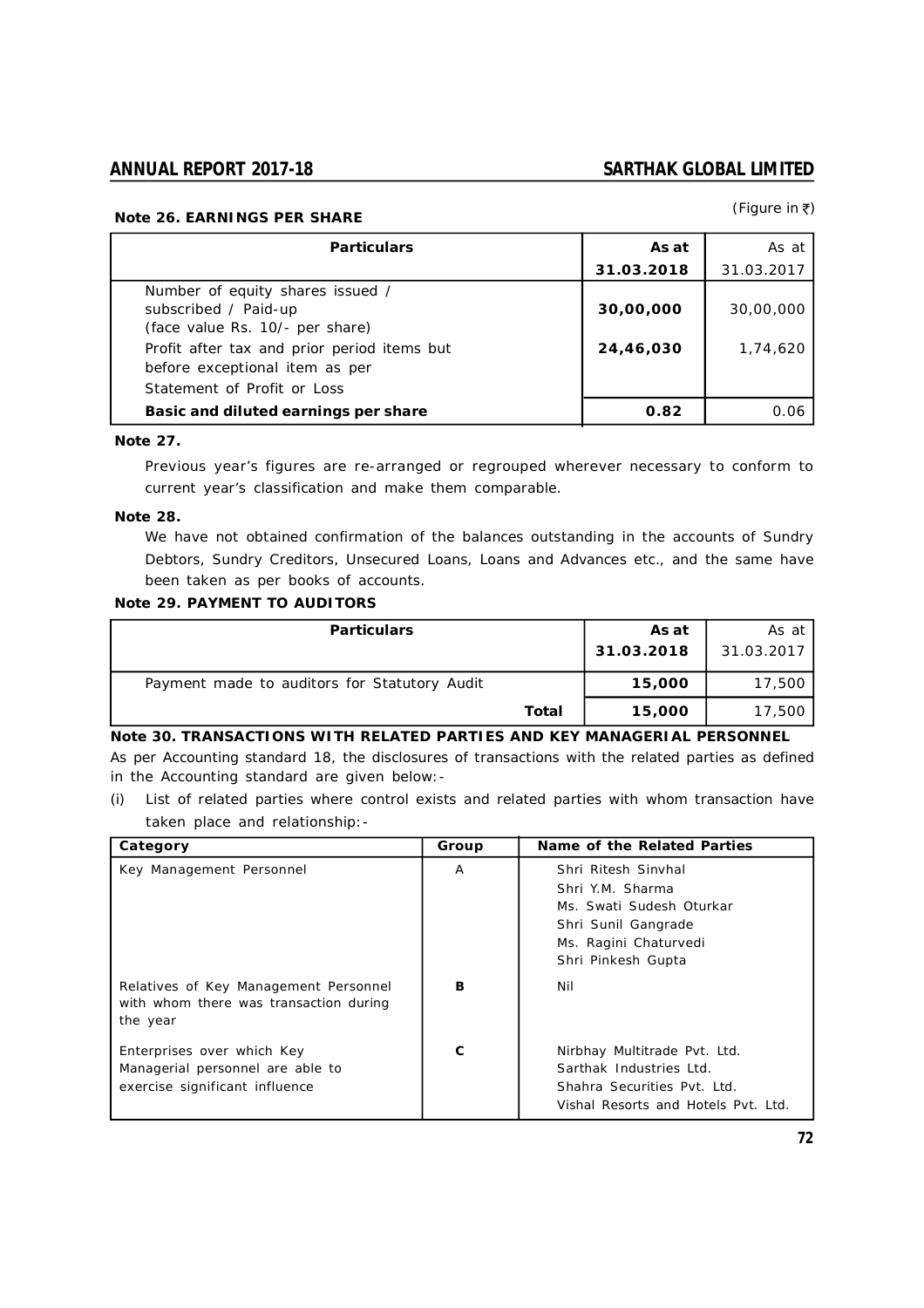# **SARTHAK GLOBAL LIMITED**

**Disclosures of transactions between the company and related parties and status of outstanding balances as on 31/03/2018.**

| <b>Particulars</b>        | Group        | Opening        | <b>Received during</b> | Paid during | Closing        |
|---------------------------|--------------|----------------|------------------------|-------------|----------------|
|                           |              | <b>Balance</b> | the year               | the year    | <b>Balance</b> |
| Loans & Advances          |              |                |                        |             |                |
| Shahra Securities P. Ltd. |              | 38,490         | 6,00,000               | 3,00,000    | (2,61,510)     |
|                           | $\mathsf{C}$ | 38,490         | 6,00,000               | 3,00,000    | (2,61,510)     |
| <b>Particulars</b>        | Group        | Opening        | <b>Received during</b> | Paid during | Closing        |
|                           |              | <b>Balance</b> | the year               | the year    | <b>Balance</b> |
| Payments made during      |              |                |                        |             |                |
| the year                  |              |                |                        |             |                |
| Professional Services     |              |                | 12,988                 |             |                |
| (Sarthak Industries Ltd.) | $\mathsf{C}$ |                |                        |             |                |
| Directors Remunerations   | A            |                | 414000                 |             |                |
| Directors Bonus           |              |                | 34,500                 |             |                |
| Directors Sitting Fees    |              |                | 18,000                 |             |                |

## **Note 31. SEGMENT REPORTING**

The Company's sole business segment is business of Investments and trading in securities and rendering services as share transfer agent.

### **Note 32.**

Reconciliation of Equity as previously reported under Previous GAAP and that computed under Ind As:

**Equity reconciliation as at 31st March, 2018 and 31st March, 2017**

| <b>Description</b>                             | As at 31 <sup>st</sup> March, 2018 | As at 31 <sup>st</sup> March, 2017 |
|------------------------------------------------|------------------------------------|------------------------------------|
| Total net worth as per previous GAAP           | 52737395                           | 52737395                           |
| audited financials Adjustments                 |                                    |                                    |
| Fair valuation of equity instrument classified | Ω                                  | O                                  |
| as FVTPNL                                      |                                    |                                    |
| Allowance / Provision for trade receivables    | O                                  | O                                  |
| Unamortised transaction costs reduced from     | O                                  |                                    |
| the amount borrowings using EIR method         |                                    |                                    |
| Deferred tax on Ind AS adjustments             | $\Omega$                           | O                                  |
| Total adjustments                              | $\Omega$                           | O                                  |
| Total net worth as per Ind As                  | 52737395                           | 52737395                           |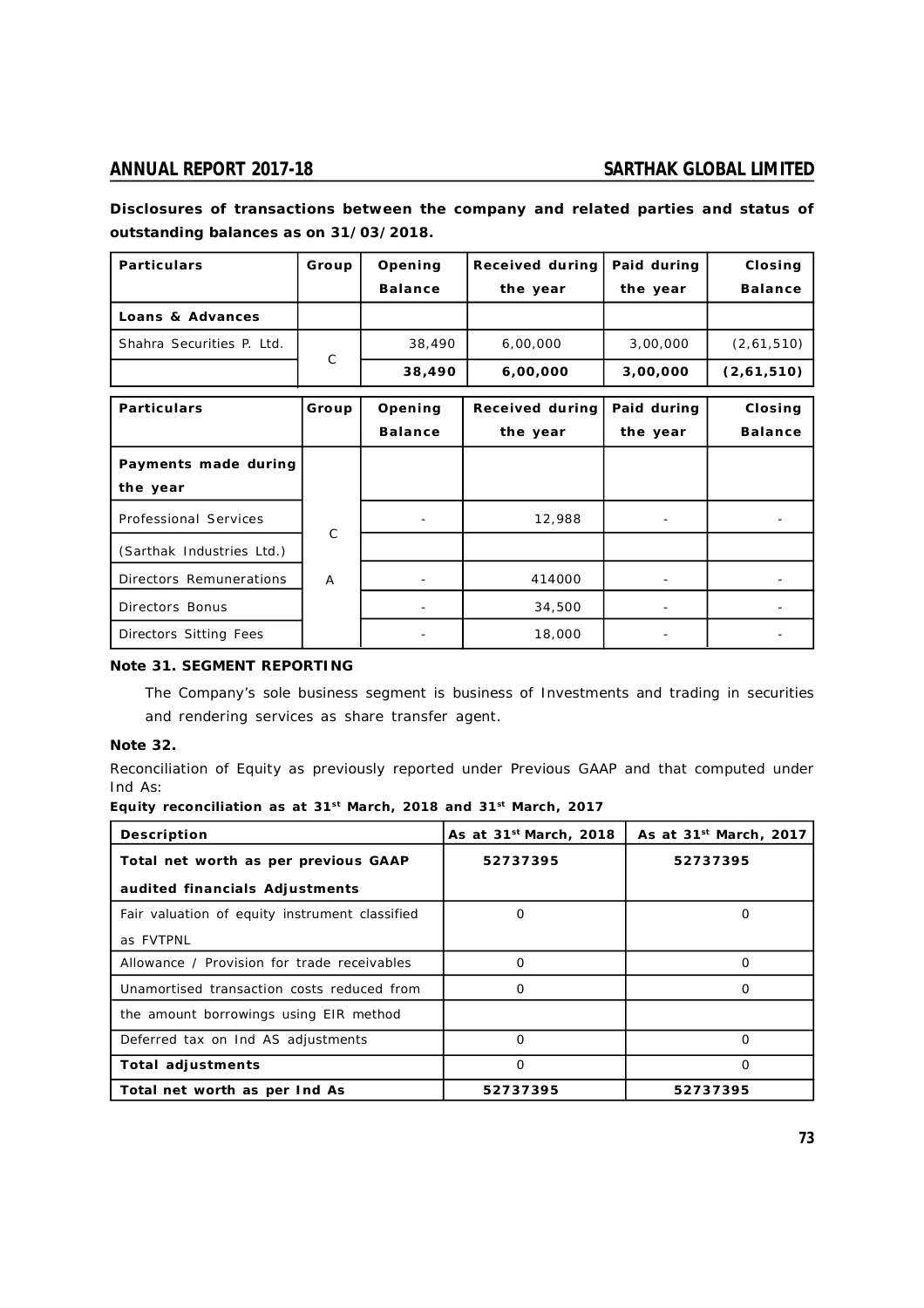# **SARTHAK GLOBAL LIMITED**

#### **Reconciliation of Total Comprehensive Income for the year ended 31st March, 2017**

| Description                                                           | For the Yearended<br>31 <sup>st</sup> March, 2017 |
|-----------------------------------------------------------------------|---------------------------------------------------|
| Profit after tax as per previous GAAP                                 | 174620                                            |
| Adjustment                                                            |                                                   |
| Allowance / Provision for trade receivables                           | $\Omega$                                          |
| Profit on sale of Investments                                         | $\Omega$                                          |
| Amortisation of Processing fee and upfront fee on borrowings          | $\Omega$                                          |
| Amortisation of Preference share liability (Heading to check)         | $\Omega$                                          |
| - Actuarial gains on gratuity from classified from profit and loss to |                                                   |
| other comprehnsive income (Retained earning in year 1)                | $\Omega$                                          |
| Deferred tax on Ind AS adjustments                                    | $\Omega$                                          |
| <b>Total Adjustments</b>                                              | $\Omega$                                          |
| Profit after tax as per Ind AS                                        | 174620                                            |
| Other Comprehensive income                                            |                                                   |
| - Actuarial gains on gratuity from classified from profit and loss to |                                                   |
| other comprehnsive income (Retained earning in year 1)                | $\Omega$                                          |
| Fair valuation of equity instrument classified as FVTOCI              | $\Omega$                                          |
| Deferred tax on Ind AS adjustments                                    | $\Omega$                                          |
| Total other comprehensive income                                      | $\Omega$                                          |
| Total comprehensive income as per Ind AS                              | 174620                                            |

As per our attached report of even date For and on behalf of the Board of

For **Palak Vaid & Company Ritesh Sinvhal Sunil Gangrade**

Chartered Accountants Director (DIN: 0796340) Director (DIN: 00169221) (FRN 021796C)

Place : Indore **Ragini Chaturvedi Place : Indore Palak Vaid** Date : 30/05/2018 Company Secretary Proprietor

Directors of the Company

M.No.429517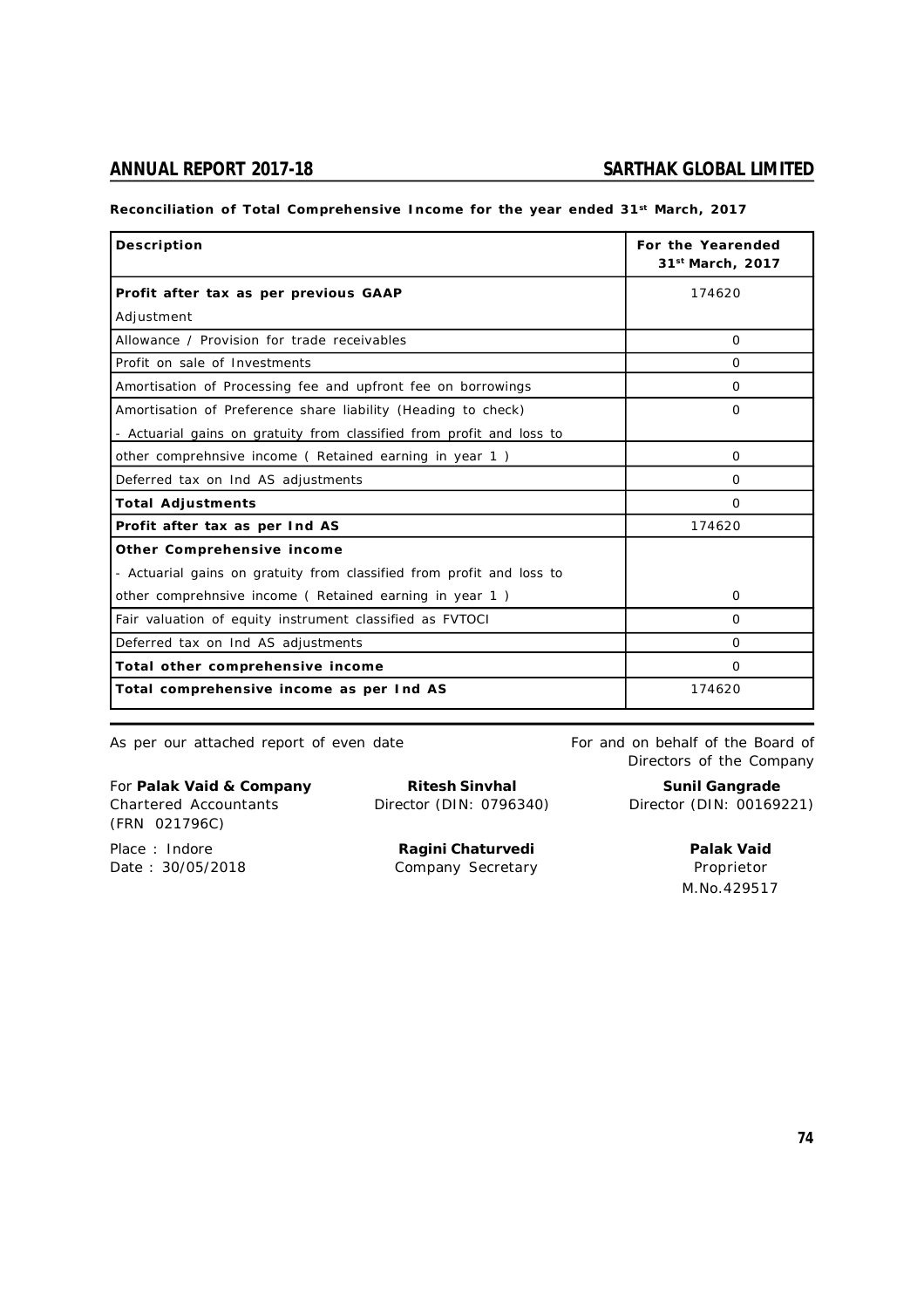# **SARTHAK GLOBAL LIMITED**

#### **FORM NO. MGT- 11**

#### **PROXY FORM**

 *[Pursuant to Section 105(6) of the Companies Act, 2013 and rule 19(3) of the Companies (Management and Administration) Rules, 2014]*

| <b>CIN</b>          | : L99999MH1985PLC136835                                                         |
|---------------------|---------------------------------------------------------------------------------|
| Name of company     | : SARTHAK GLOBAL LIMITED                                                        |
| Registered office   | : 706, Tulsiani Chambers, Nariman Point, Mumbai (MH)- 400021, India             |
|                     |                                                                                 |
| Registered address  |                                                                                 |
| E-mail Id           |                                                                                 |
| Folio No/ Client Id |                                                                                 |
| DP ID               |                                                                                 |
|                     | I/We, being the member(s) of  shares of the above named company, hereby appoint |
| 1. Name             |                                                                                 |
|                     |                                                                                 |
| E-mail Id           |                                                                                 |
| Signature           |                                                                                 |
| 2. Name             |                                                                                 |
|                     |                                                                                 |
| E-mail Id           |                                                                                 |
| Signature           |                                                                                 |
| 3. Name             |                                                                                 |
|                     |                                                                                 |
| E-mail Id           |                                                                                 |
| Signature           |                                                                                 |

as my/our proxy to attend and vote (on a poll) for me/us and on my/our behalf at the 33<sup>rd</sup> Annual General<br>**Meeting of the Company, to be held on the Monday, 24<sup>th</sup> September, 2018** at 1.45 p.m. at Room No. 4, Anna Bhuvan, 3rd Floor, 87C Devji Ratansi Marg, Dana Bunder, Mumbai-400009 (MH), India and at any adjournment thereof in respect of such resolutions as are indicated below:

| <b>Resolution No.</b>    | <b>Description</b>                                                                                                                                                                                                      |  |
|--------------------------|-------------------------------------------------------------------------------------------------------------------------------------------------------------------------------------------------------------------------|--|
| <b>Ordinary Business</b> |                                                                                                                                                                                                                         |  |
|                          | To receive, consider, approve and adopt the Audited Financial Statements of<br>the Company for the financial year ended 31 <sup>st</sup> March, 2018 together with the<br>Report of the Directors and Auditors thereon. |  |
|                          | To appoint a Director in place of Mr. Sunil Gangrade (DIN: 00169221), who<br>retires by rotation and being eligible offers herself for re-appointment.                                                                  |  |
| <b>Special Business</b>  |                                                                                                                                                                                                                         |  |
| 3.                       | To Appoint Mr. Ritesh Sinvhal (DIN-0796340) as an Independent Director of<br>the Company.                                                                                                                               |  |
| $\overline{4}$ .         | To approve the re-appointment of Mr. Yogender Mohan Sharma (DIN:<br>03644480) as an Independent Director of the Company.                                                                                                |  |

Signed this ……... day of ………... 2018

| Affix   |
|---------|
| Revenue |
| Stamp   |
|         |

 $\blacksquare$ 

**Signature of shareholder Signature of Proxy holder(s)**

**Note:** This form of proxy in order to be effective should be duly completed and deposited at the Registered Office of the Company, not less than 48 hours before the commencement of the Meeting.

 $\overline{\phantom{0}}$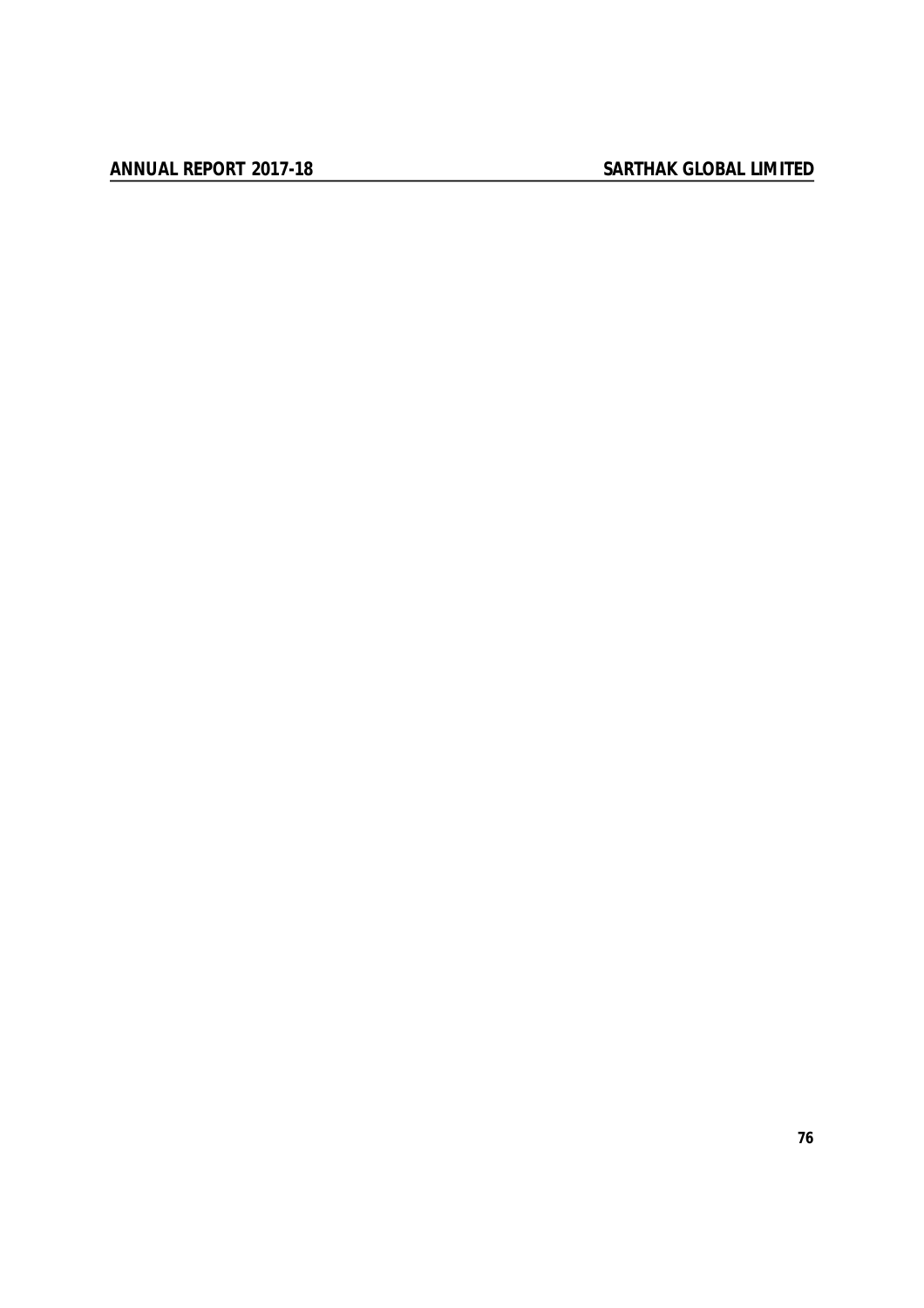# **SARTHAK GLOBAL LIMTED**

CIN: L99999MH1985PLC136835

**Regd. Office: 706, Tulsiani Chambers, Nariman Point, Mumbai – 400 021, India**

# **33rd Annual General Meeting**

# **ATTENDANCE SLIP**

ANNUAL GENERAL MEETING ON MONDAY, 24TH SEPTEMBER, 2018

Registered Folio No/ Client Id No. ………………………………………………….....………….

Full Name of Member (in BLOCK LETTERS) ………………………………………….….……

No. of Shares held……………………………........…………………………………………………….

I/We certify that I/We am/are registered shareholder/ proxy for the registered shareholder of the Company.

I/We hereby record my/our presence at the 33<sup>Rd</sup> Annual General Meeting of the Company at Room No. 4, Anna Bhuvan, 3rd Floor, 87C Devji Ratansi Marg, Dana Bunder, Mumbai-400009 (MH), India on Monday, 24<sup>th</sup> September, 2018.

———————————————————

#### **(Member/proxy's Signature)**

(Name in BLOCK LETTERS, if signed by proxy)

**Note :**

- 1. Shareholders / proxy holders are requested to bring the attendance slips with them when they come to the meeting and hand over them at the entrance after affixing their signatures on them.
- 2. If it is intended to appoint a proxy, the form of proxy should be completed and deposited at the Registered Office of the Company at least 48 hours before the Meeting.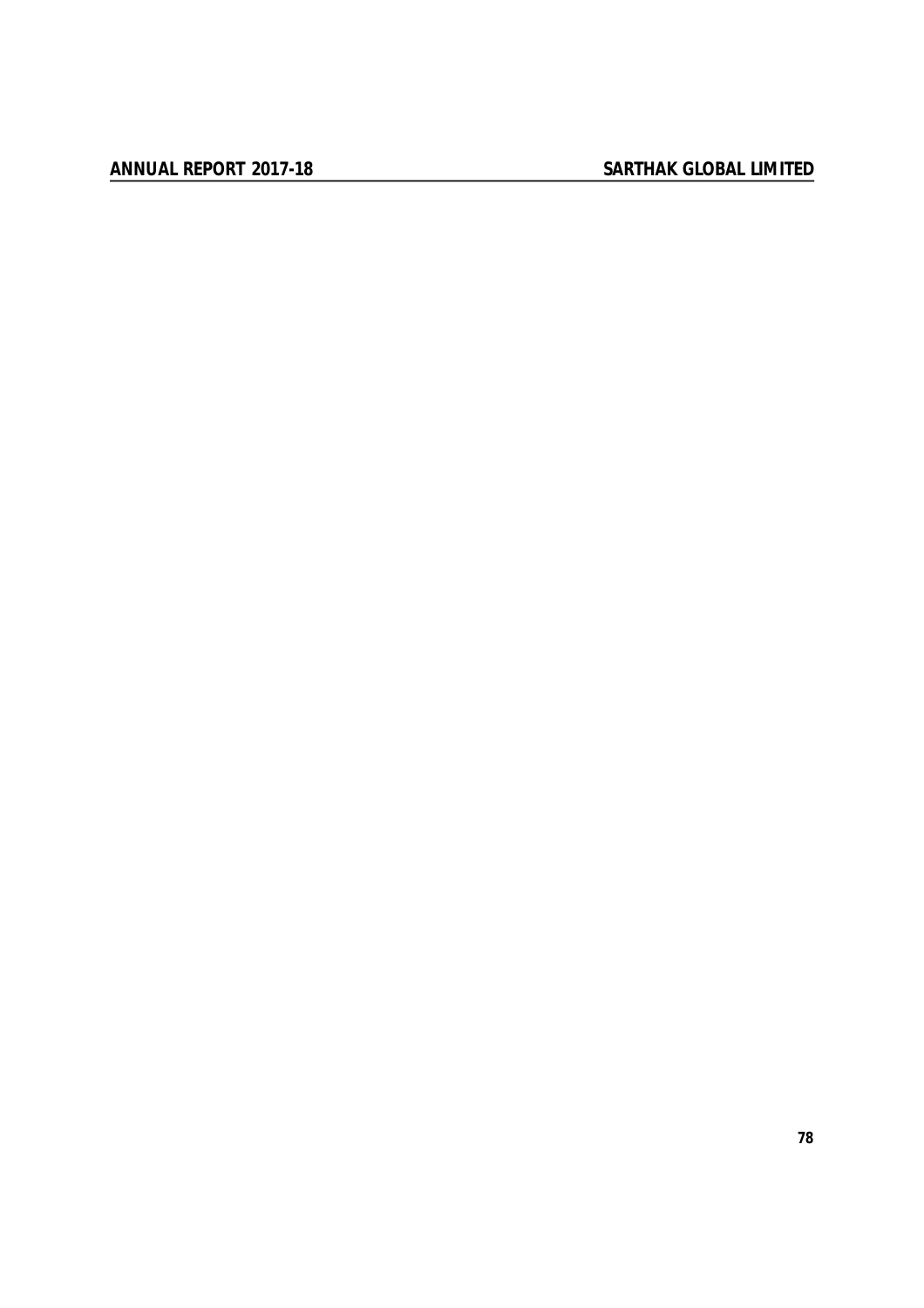# **This page has been intentionally left blank**